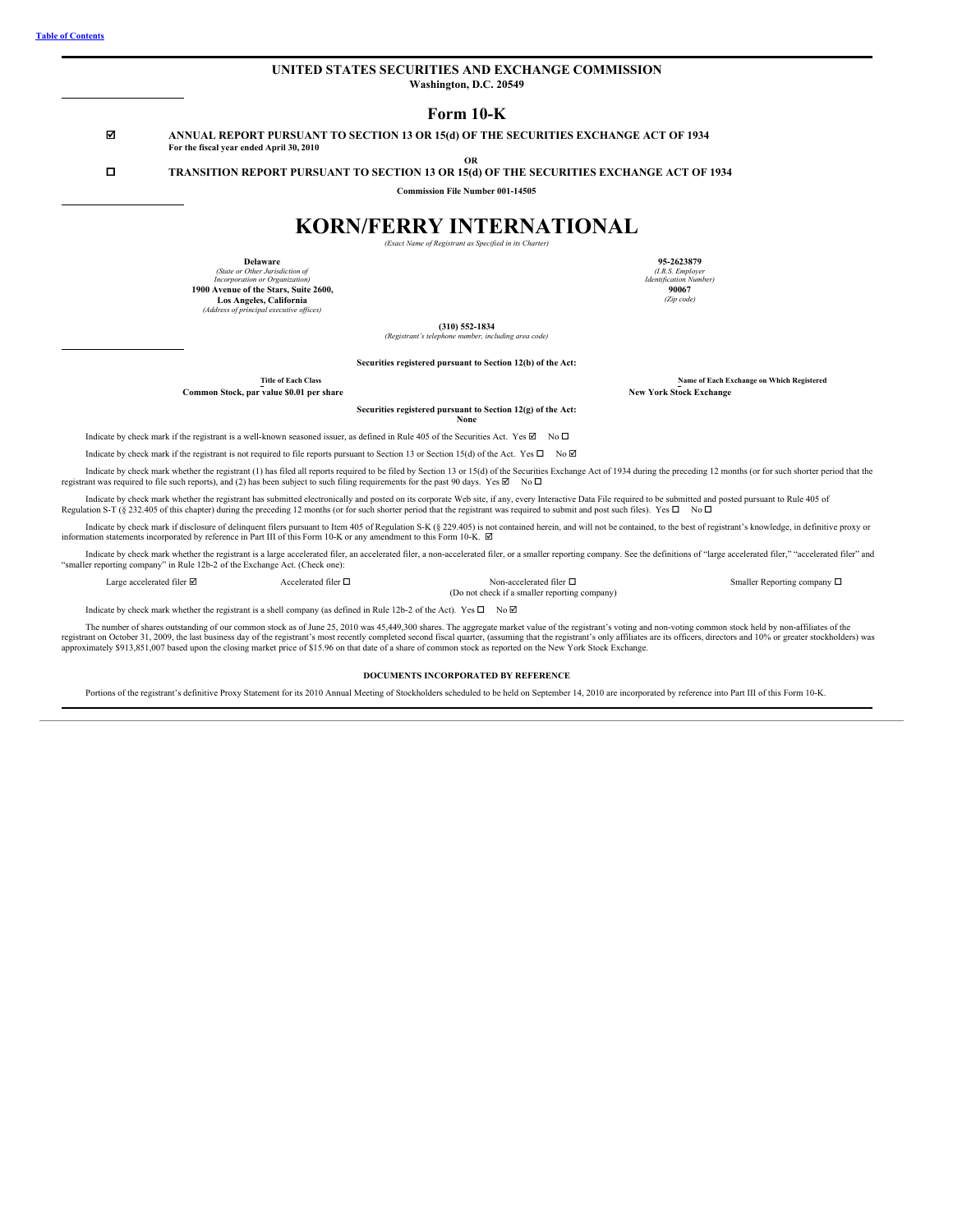# **KORN/FERRY INTERNATIONAL**

# **Index to Annual Report on Form 10-K for the Fiscal Year Ended April 30, 2010**

<span id="page-1-0"></span>

| Item#     | <b>Description</b>                                                                                           | Page  |
|-----------|--------------------------------------------------------------------------------------------------------------|-------|
|           | PART I.                                                                                                      |       |
| Item 1    | <b>Business</b>                                                                                              |       |
| Item 1A   | <b>Risk Factors</b>                                                                                          | 9     |
| Item 1B   | <b>Unresolved Staff Comments</b>                                                                             | 13    |
| Item 2    | Properties                                                                                                   | 13    |
| Item 3    | <b>Legal Proceedings</b>                                                                                     | 13    |
| Item 4    | Reserved                                                                                                     | 13    |
|           | <b>Executive Officers</b>                                                                                    | 13    |
|           | PART II.                                                                                                     |       |
| Item 5    | Market for Registrant's Common Equity, Related Stockholder Matters and Issuer Purchases of Equity Securities | 15    |
| Item 6    | <b>Selected Financial Data</b>                                                                               | 18    |
| Item 7    | Management's Discussion and Analysis of Financial Condition and Results of Operations                        | 19    |
| Item 7A   | Quantitative and Qualitative Disclosures About Market Risk                                                   | 32    |
| Item 8    | <b>Financial Statements and Supplementary Data</b>                                                           | 33    |
| Item 9    | Changes in and Disagreements with Accountants on Accounting and Financial Disclosure                         | 33    |
| Item 9A   | <b>Controls and Procedures</b>                                                                               | 33    |
| Item 9B   | Other Information                                                                                            | 34    |
|           | PART III.                                                                                                    |       |
| Item 10   | Directors, Executive Officers and Corporate Governance                                                       | 34    |
| Item 11   | <b>Executive Compensation</b>                                                                                | 34    |
| Item 12   | Security Ownership of Certain Beneficial Owners and Management and Related Stockholder Matters               | 34    |
| Item 13   | Certain Relationships and Related Transactions, and Director Independence                                    | 34    |
| Item 14   | <b>Principal Accountant Fees and Services</b>                                                                | 34    |
|           | PART IV.                                                                                                     |       |
| Item 15   | <b>Exhibit and Financial Statements</b>                                                                      | 35    |
|           | Signatures                                                                                                   | 38    |
|           | <b>Financial Statements and Financial Statement Schedules</b>                                                | $F-1$ |
| EX-10.40  |                                                                                                              |       |
| $EX-21.1$ |                                                                                                              |       |
| EX-23.1   |                                                                                                              |       |
| EX-31.1   |                                                                                                              |       |
| EX-31.2   |                                                                                                              |       |
| EX-32.1   |                                                                                                              |       |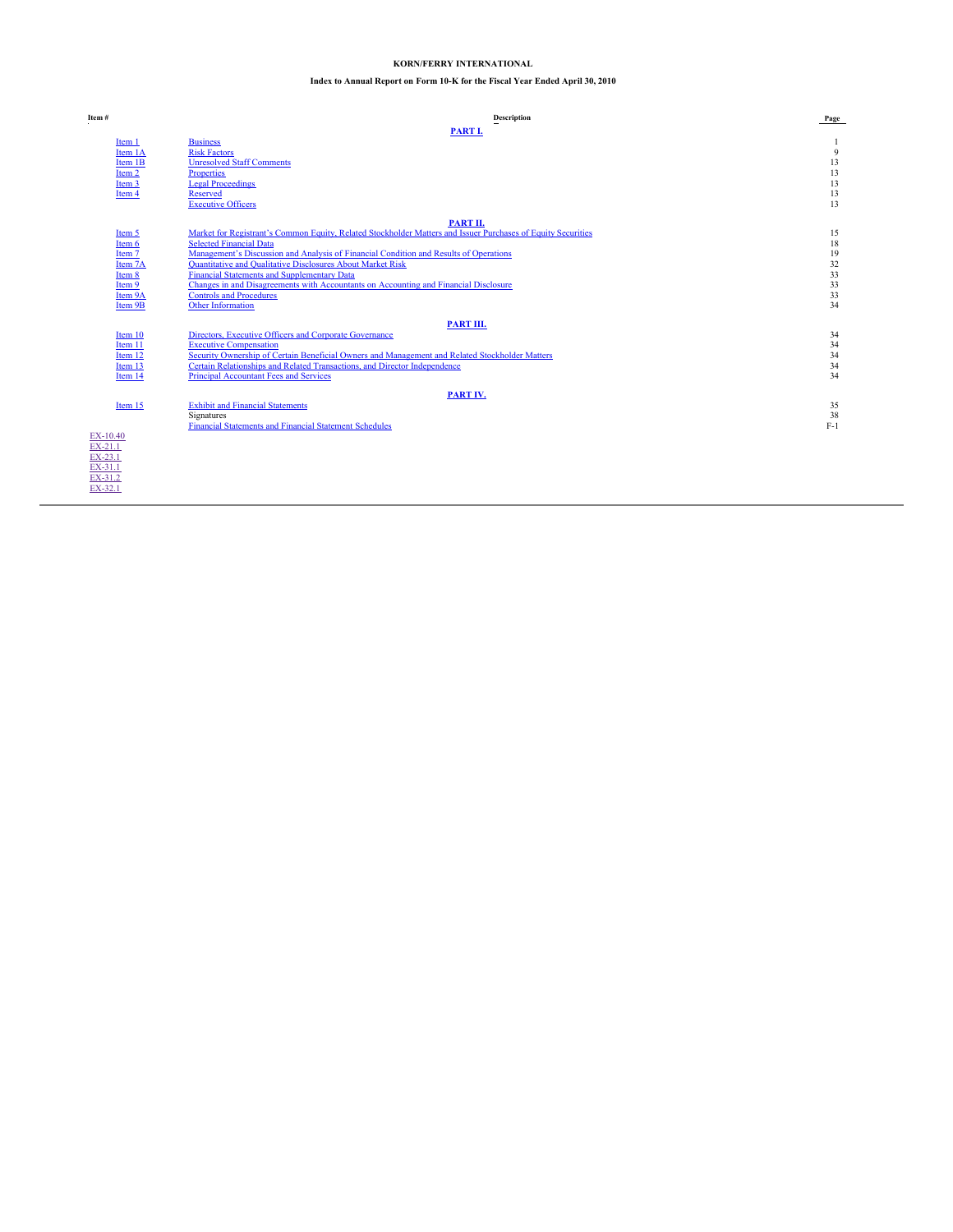**PART I.**

# <span id="page-2-0"></span>**Item 1.** *Business*

#### **Business Overview**

Korn/Ferry International (referred to herein as the "Company," "Korn/Ferry," or in the first person notations "we," "our," and "us") is a premier global provider of talent management solutions that<br>help clients to attract, recruitment assignments performed during fiscal 2010 being on behalf of clients for whom we had conducted assignments in the previous three fiscal years.

We were originally formed as a California corporation in November 1969 and reincorporated as a Delaware corporation in fiscal 2000.

We provide the following talent management solutions:

*Executive Recruitment:* Executive Recruitment, our largest business, focuses on recruiting board-level, chief executive and other senior executive positions for clients predominantly in the consumer, financial services, industrial, life sciences and technology industries. The relationships that we develop through this business are valuable in introducing our complementary service offerings to clients.

*Leadership and Talent Consulting ("LTC"):* Our comprehensive blend of talent management offerings assists clients with their ongoing assessment, organizational and leadership development efforts. Services address three fundamental leadership and talent management needs — strategic and organizational alignment, leadership and executive development, and talent and performance<br>management. Each of Korn/Ferry's time-tested leadership assessment and developmental tools.

Talent Acquisition Solutions: In 1998, we extended our market reach into middle management with the introduction of Futurestep, our outsourced and mid-level recruiting subsidiary. Futurestep form Korn/Ferry's four decades recruitment.

We file annual, quarterly and current reports, proxy statements and other documents with the Securities and Exchange Commission (the "SEC"), pursuant to the Securities Exchange Act of 1934 (the "Exchange Act"). You may read and copy any materials that we file with the SEC at the SEC's Public Reference Room at 100 F Street N.E., Washington, D.C. 20549. You may obtain information on the<br>operation of the Public Refe the SEC at *www.sec.gov*.

We also make available, free of charge on our website at www.kornferry.com, our annual, quarterly, and current reports, and, if applicable, amendments to those reports, filed or furnished pursuant to Section 13(a) or 15(d)

Our Corporate Governance Guidelines, Code of Business Conduct and Ethics and the charters of the Audit Committee, Compensation and Personnel Committee, and Nominating and Corporate Governance Committee of our Board of Directors are also posted on our website at *www.kornferry.com*. Stockholders may request copies of these documents by writing to our Corporate Secretary at 1900 Avenue of the Stars, Suite 2600, Los Angeles, California 90067.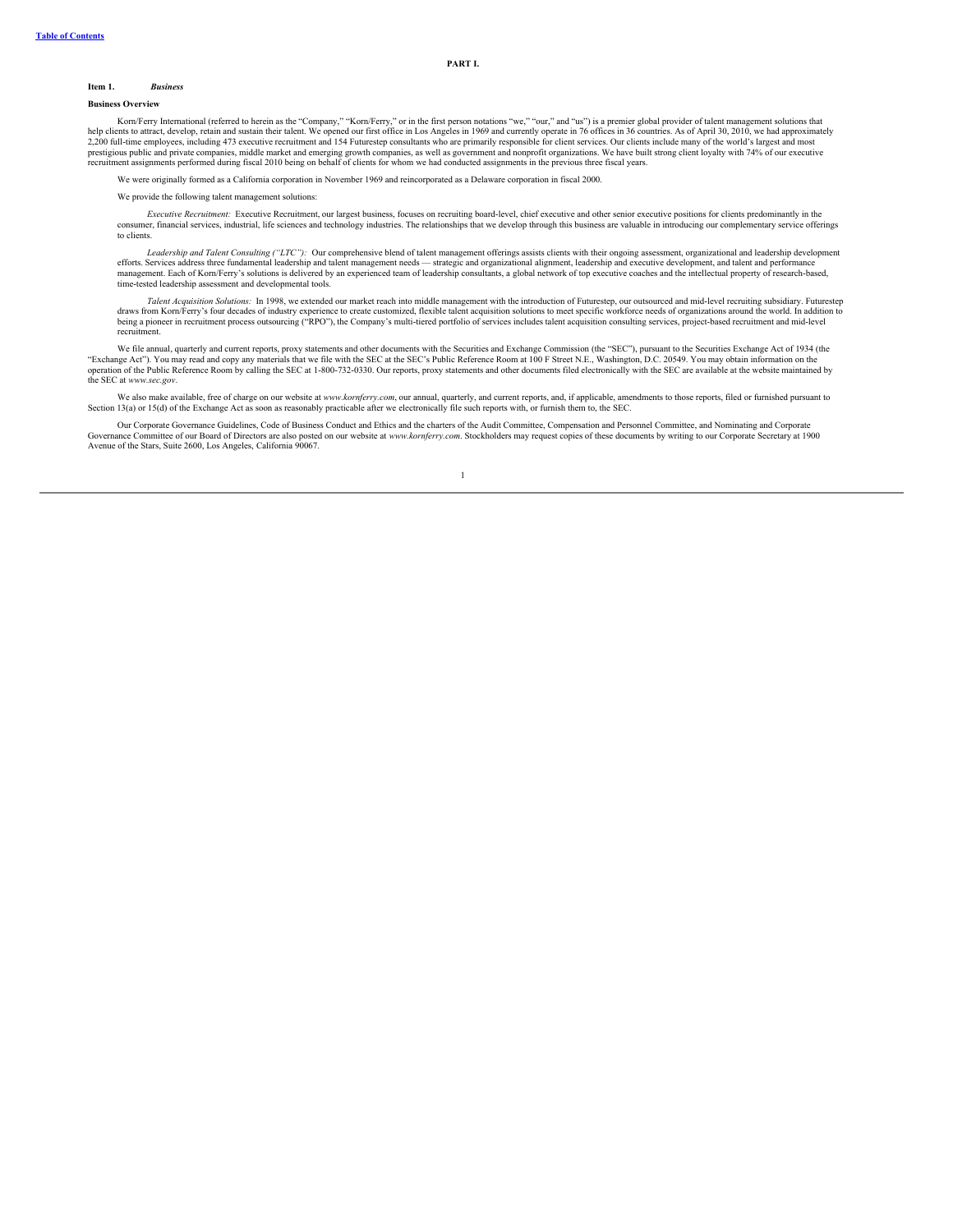# **Industry Overview**

*Executive Recruitment:* Our executive recruitment segment concentrates on searches for positions with annual compensation of \$150,000 or more, which may involve board-level, chief executive and other senior executive positions. The industry is comprised of retained and contingency recruitment firms. Retained firms, such as Kom/Ferry, typically charge a fee for their services equal to approximately<br>one-third of th upon successfully placing a recommended candidate.

*Leadership and Talent Consulting:* With an increasing amount of Korn/Ferry's revenue being generated by non-search engagements, our LTC services are driving our transformation into a broadbased talent management firm. These diversified solutions help our clients not only attract but develop, retain and sustain their best people in the context of their organization and talent strategy.

Talent Acquisition Solutions: Futurestep, a Korn/Ferry subsidiary, offers talent acquisition solutions for mid- and high-level management with annual compensation generally in the \$100,000 to 150,000 range. Founded in 1998

### **Industry Trends**

The challenging macroeconomic environment continued to impede business throughout the world in fiscal 2010, including the talent management industry. However, we believe the long-term business prospects for the talent management industry are strong due to a confluence of factors that will continue to fuel job growth and hiring. The main trends affecting our industry are as follows:

- *Consolidation of Talent Management Solution Providers* In choosing recruitment and human resource service providers, we believe:
- Companies are actively in search of preferred providers in order to create efficiencies and consolidate vendor relationships;
- Companies that can offer a full suite of talent management solutions are becoming increasingly attractive; and
- Clients seek trusted advisors who understand their business and unique organizational culture in order to manage the multiple needs of their business on a global scale.

Aging Population — In many major economic centers, the workforce population is aging at a rapid pace. The number of retirees has more than doubled over the last decade. Moreover, the supply of available qualified candidates is limited, making it more difficult for employers to secure executives. We believe this trend will have a positive impact on our business over the long-term as employers will<br>increasingly se

*Globalization of Business*— As the world markets continue to integrate into one global economy, many companies are strengthing their talent pool with experienced executives who can operate effectively in this global environment. Emerging markets such as China, India and Eastern Europe have executive talent demands that exceed the current available supply of executive talent in these<br>geographies. The rapidly compatibility. Clients are turning to firms that combine proven expertise with specialized knowledge of both key industries and local markets, enabling them to address their ongoing global talent needs.

Increased Outsourcing of Recruitment Functions - More companies are focusing on core competencies and outsourcing non-core, back-office functions to providers who can provide efficient, highquality services. Third-

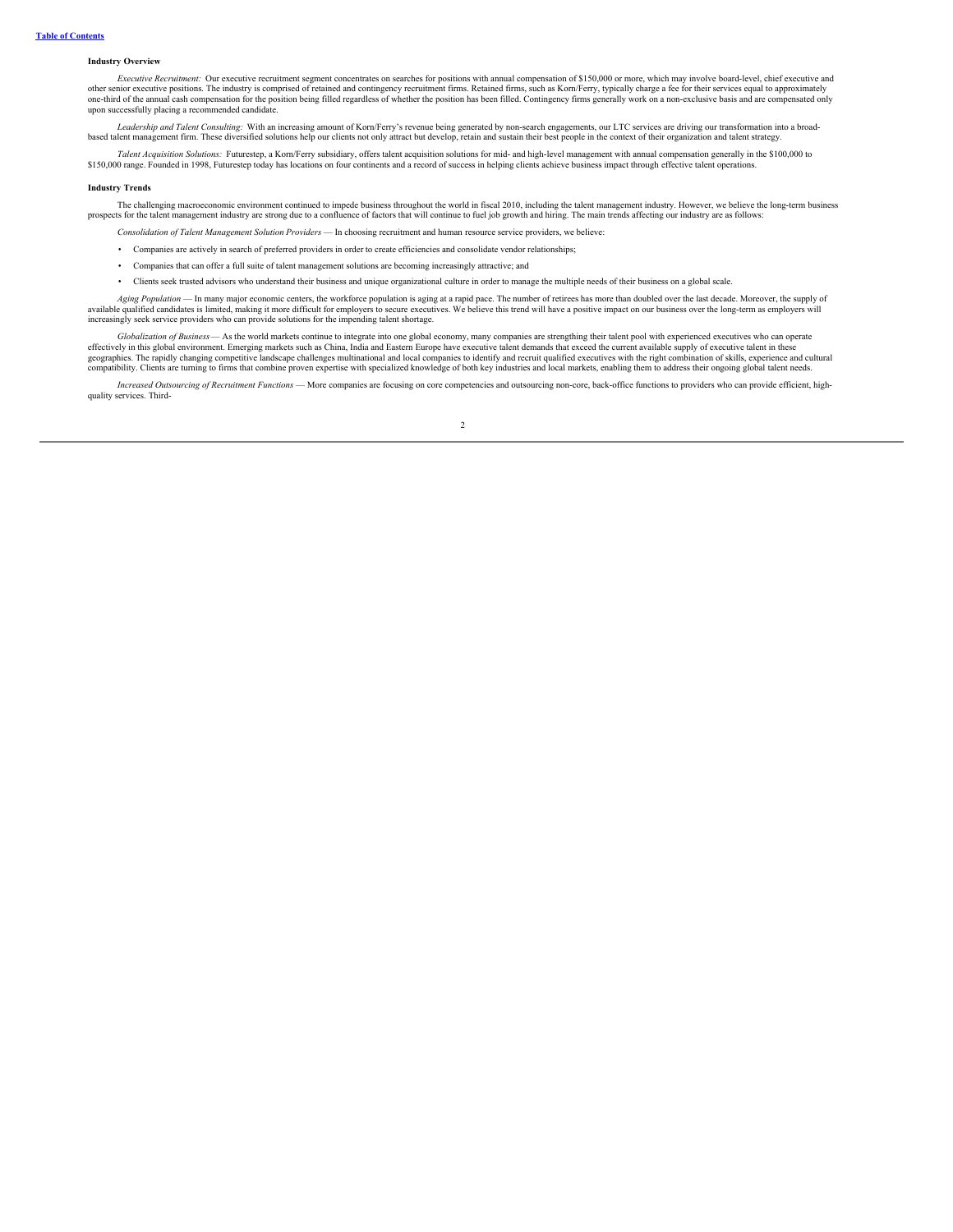party providers can apply immediate and long-term approaches for improving all aspects of talent acquisition. Advantages to outsourcing part or all of the recruitment function include:

- Access to a diverse and highly qualified pool of candidates on an as-needed basis;
- Reduction or elimination of the costs required to maintain and train an in-house recruiting department in a rapidly changing industry;
- Access to the most updated industry and geographic market information;
- Access to cutting-edge search technology software; and
- Ability to maintain management focus on core strategic business issues.

Key Role of Advanced Technology — At Korn/Ferry we are adding more regimen and scientific research into the recruitment process, with emphasis shifting from candidate identification to candidate identification to candidate candidates. Innovative technology, when combined with world-class intellectual property and thought leadership, creates a compelling set of tools to manage the process of identifying, recruiting and assessing the most desirable candidates.

*Other Industry Trends*— In addition to the industry trends mentioned above, we believe the following factors will have a long-term positive impact on the talent management industry:

- Increasing demand for managers with broader qualifications;
- Increasing desire by candidates to more actively manage their careers;
- Increasing demand for senior executives with not just the right technical skills, but also the right leadership characteristics to meet the specific requirements of the position and organizational culture;
- Increasing demand for senior executives who can exceed the high standards of due diligence and public scrutiny as a result of recent securities legislation;
- Decreasing executive management tenure and more frequent job changes;
- Inadequate succession planning; and
- Increasing impact of Internet-enabled social media on the role of HR and the recruitment process.

### **Growth Strategy**

Our objective is to expand our position as a premier global provider of talent management solutions. The principal elements of our strategy include:

## *Recruiting and Retaining Key Consultants*

In the current environment we are operating in, our goal is to retain our most productive consultants and maintain the quality of service to which our clients are accustomed. Our consultants originated<br>from diverse backgro the current year, while decreasing the average number of consultants to align our cost structure with the current environment. We further believe that the recruitment and retention of key consultants will be an ongoing dri

#### *Broadening our Product and Service Of erings*

In addition to our heritage as a leading provider of executive recruitment, we also offer clients outsourced and mid-level recruitment, strategic and organizational alignment, leadership and executive develops and take als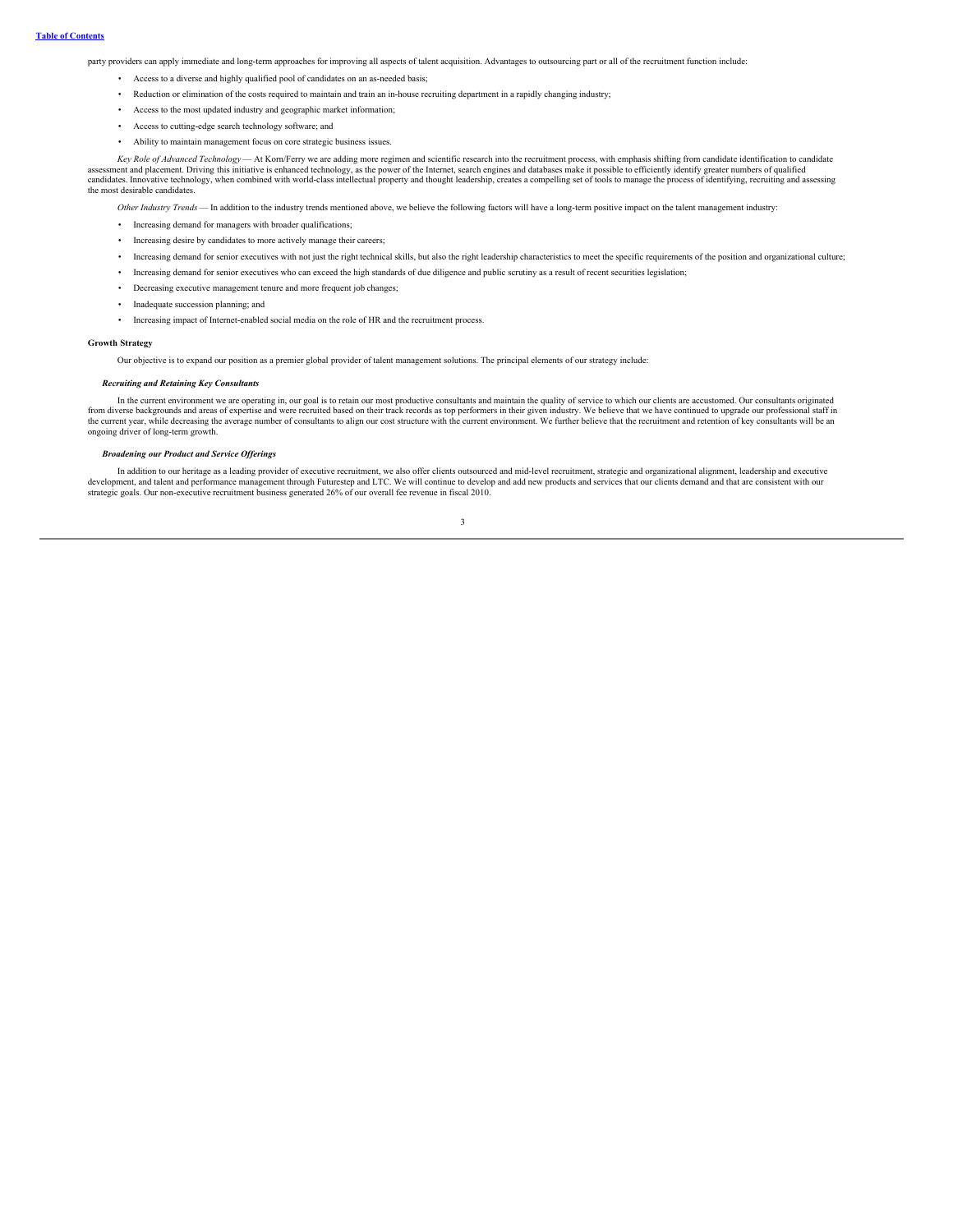#### *Global Account Management*

In an effort to better coordinate global recruiting and to gain operational efficiencies, we expect that multinational clients increasingly will turn to strategic partners who can manage their recruitment needs on a centralized basis. This will require vendors with a global network of offices and technological support systems to manage multiple hires across geographical regions. In fiscal 2009, we launched a<br>new firmwide in positioning and unlocking new areas for cross introductions and integrated revenue growth.

### *Expanding our Market Reach and Presence through Technology and Assessment Solutions*

Information technology has become a critical element of the recruitment business. We have made significant investments in developing a robust technology infrastructure and a web-based executive recruitment platform, *e-Korn/Ferry*. In fiscal 2010, we continued to invest in enhanced tools and information sharing to gain a competitive advantage. We introduced key enhancements to *Searcher Express*, our state-of-the-art engagement execution platform and the cornerstone of the Company's strategy to better share knowledge, access data and improve the search process. A new client relationship management<br>recognize engagem communication platforms. Looking forward, we are beginning to explore technology-enabled extensions of our brand. Executives can now track *e-Korn/Ferry* opportunities via Twitter, and apply for opportunities and contact Korn/Ferry consultants via our iPhone application, *K/F Connect*.

As Futurestep continued its growth in RPO and project-based and mid-level recruitment, information technology helped fuel all of these lines of business. Fiscal 2010 saw several major system enhancements, including an improved registration completing process on the candidate web site, a new private database partition and customized recruitment web site for a major RPO client, and introduction<br>of the Futurestep

We also upgraded LTC technologies with the further integration of Lominger intellectual property into our management assessment and talent management platforms. Usage of Search Assessment, a technology-based assessment pro

*Talent Acquisition Solutions:* Offers talent acquisition solutions for positions with annual compensation generally in the \$100,000 to \$150,000 range. This market has been fundamentally transformed over the past several years through the emergence of RPO services. This transformation has been further driven through database technology and the Internet, which have introduced greatly improved capabilities in identifying, targeting and reaching potential candidates, thereby reducing placement times.

We will continue to refine our technology, including the integration of Lominger and Lore intellectual property into our exclusive candidate assessment tools, in order to strengthen our relationships with our existing clie

### *Leveraging our Leadership and Brand Name in Executive Recruitment*

We believe that there are significant opportunities to extend our market share and develop new client relationships by aggressively marketing our global recruitment expertise. Our leadership in executive recruitment enables us to grow our business by increasing the number of recruitment assignments we handle for existing clients. We also believe that our strong relationships and well-recognized<br>brand name will en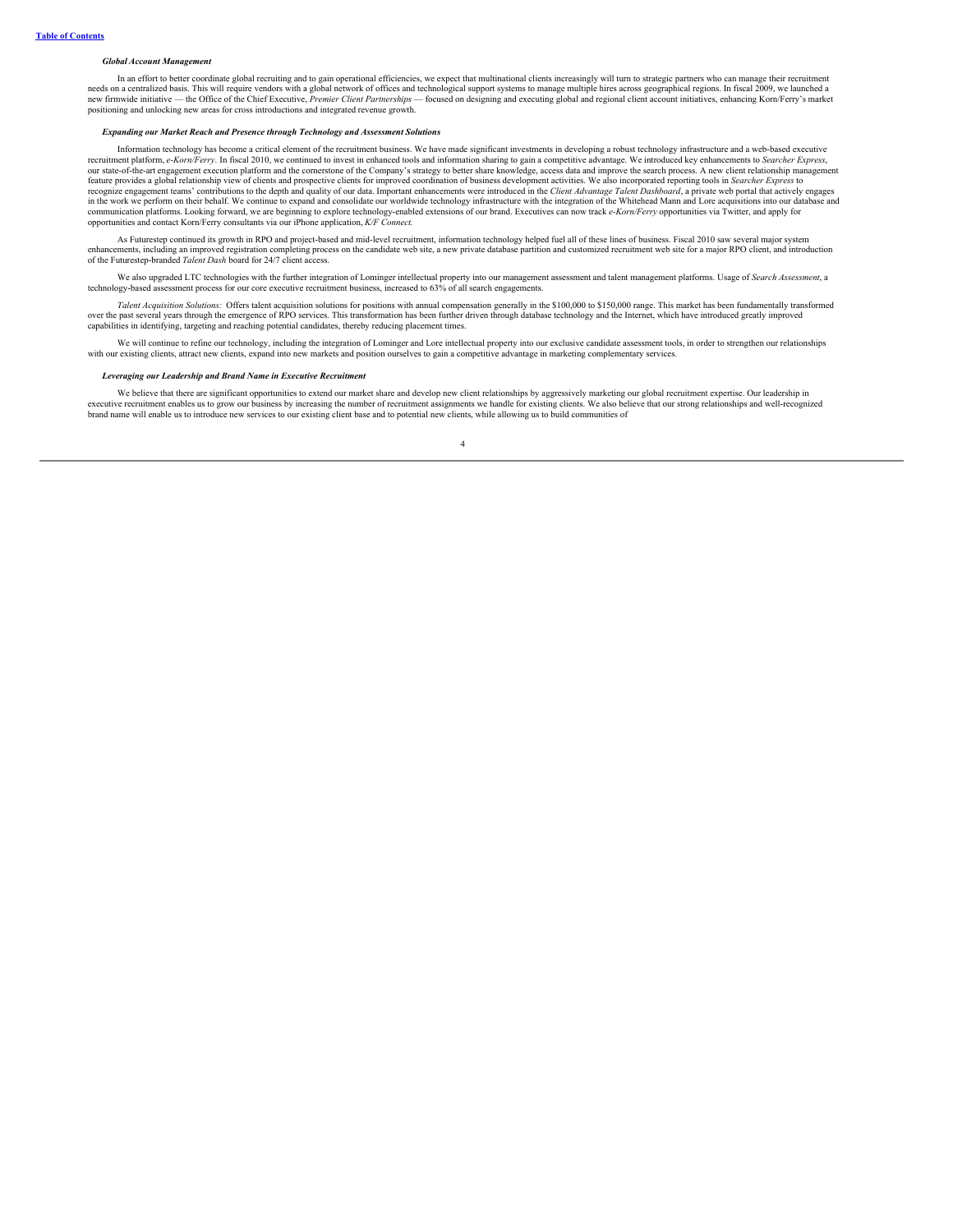candidates to whom we can directly market our services. We plan to consider and, where applicable, make selective acquisitions in regions where we can gain market share and capitalize on cost saving opportunities.

## **Our Services and Organization**

We address the global recruitment needs of our clients at all levels of management by offering the following services:

## *Executive Recruitment Services*

Overview. Our executive recruitment services are typically used to fill executive-level positions, such as board directors, chief executive officers ("CEO"), chief financial officers ("CFO"), chief promation officers ("CFO appropriate geographic, industry and functional expertise. Our search consultants serve as management advisors who work closely with the client in identifying, assessing and placing qualified candidates. In appropriate geo fiscal 2010, we executed more than 9,150 executive recruitment assignments.

We utilize a unique, standardized approach to placing talent that integrates scientific research with our practical experience. Providing a more complete view of the candidate than is otherwise possible, our proprietary to

We emphasize a close working relationship with the client and a comprehensive understanding of the client's business issues, strategy and culture, as well as an in-depth knowledge of the skills necessary to succeed within a client's organization. Initially, the search team consults with the client to better understand its history, culture, structure, expectations, challenges, future direction and operations. In these meetings, the team identifies the specific needs of the client and develops a profile of an ideal candidate for the position using our proprietary *Leadership Sort System*, which allows clients to select the desir candidates.

Once the position is defined and outlined via an enhanced job specification that embodies the desired leadership characteristics, a research team identifies through the use of our proprietary databases and other informatio of resources and searches our databases containing profiles of approximately five million executives to assist in identifying individuals with the right background, cultural fit and abilities. These sources are a critical element in assessing the marketplace.

An original list of candidates is carefully screened through phone interviews, video conferences and in-person meetings, using our proprietary behavioral interviewing approach. Candidates also complete Search Assessment<sup>SM</sup> process, at times with the assistance of an independent third party.

The finalist for the position will usually meet with the client for a second and possibly a third round of discussions. At this point, the compensation package will have been discussed in detail, increasing the likelihood that an offer will be accepted. Generally, the search consultants will participate in the negotiations until a final offer is made and accepted. Throughout the process, ongoing communication with the client is critical to keep client management apprised of progress.

Industry Specialization. Consultants in our five global markets and two regional specialty practice groups bring an in-depth understanding of the market conditions and strategic management issues faced by clients within th

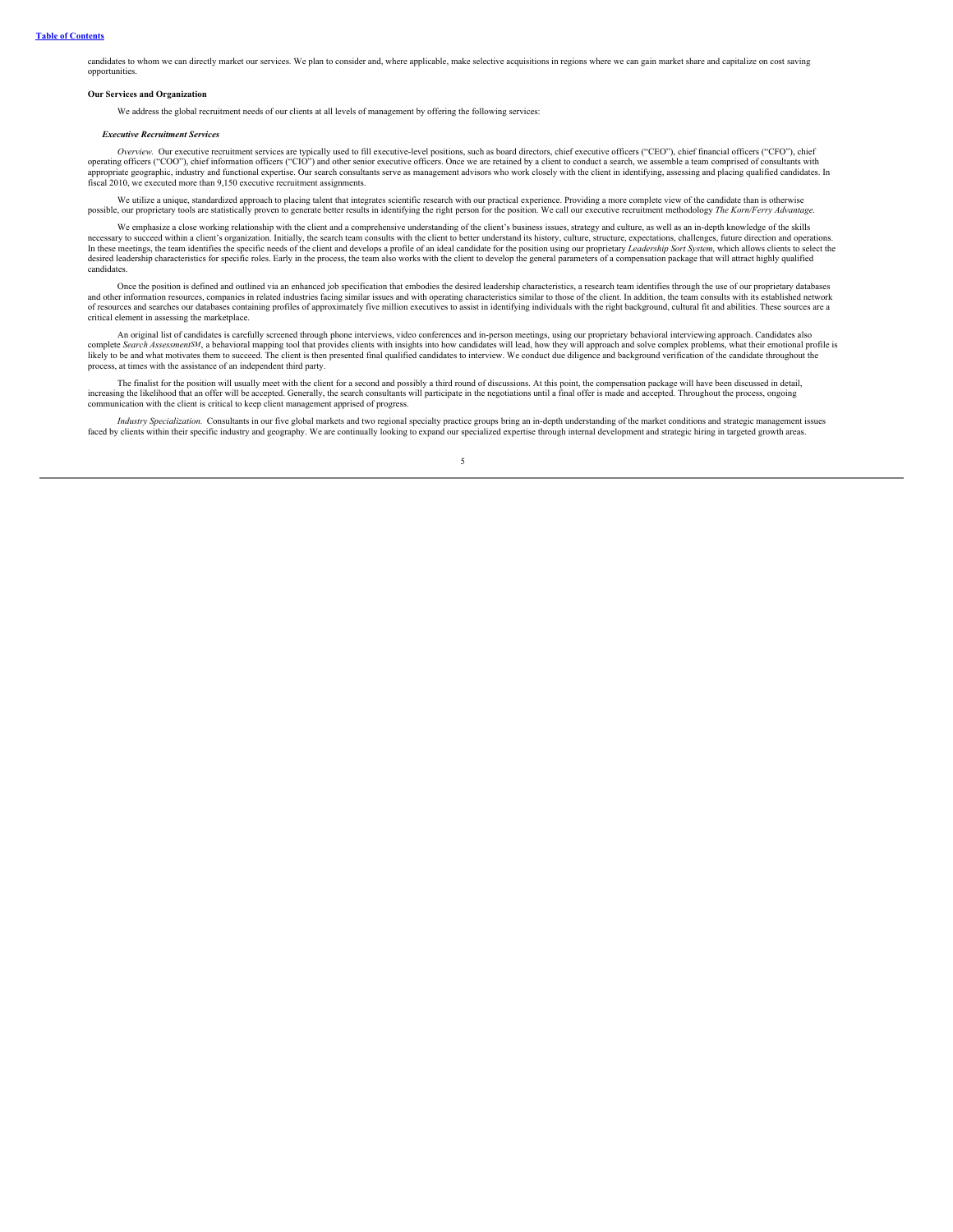# **Percentage of Fiscal 2010 Assignments by Industry Specialization**

| <b>Global Markets:</b>       |       |
|------------------------------|-------|
| Industrial                   | 27%   |
| Consumer                     | 19%   |
| <b>Financial Services</b>    | 18%   |
| Technology                   | 14%   |
| Life Sciences                | 13%   |
| <b>Regional Specialties:</b> |       |
| Education/Not-for-Profit     | $5\%$ |
| Healthcare Provider          | 4%    |

Functional Expertise. We have organized executive recruitment centers of functional expertise, composed of consultants who have extensive backgrounds in placing executives in certain functions,<br>such as board directors, chi conduct hundreds of engagements every year, tapping talent from every corner of the globe. This work spans all ranges of organizational scale and purpose. Members of functional groups are located<br>throughout our regions and

# **Percentage of Fiscal 2010 Assignments by Functional Expertise**

| Board Level/CEO/CFO/Senior Executive and General Management   | 69% |
|---------------------------------------------------------------|-----|
| Marketing and Sales                                           | 11% |
| Manufacturing/Engineering/Research and Development/Technology | 7%  |
| Human Resources and Administration                            | 6%  |
| Finance and Control                                           | 5%  |
| <b>Information Systems</b>                                    | 2%  |

### *Regions*

*North America* — We opened our first office in Los Angeles in 1969, and currently have 23 offices throughout the United States and Canada. In fiscal 2010, the region generated fee revenue of \$278.8 million from more than 3,630 assignments billed, with an average of 230 consultants.

Europe, the Middle East and Africa ("EMEA") - We opened our first European office in London in 1972, and currently have 20 offices in 17 countries throughout the region. In fiscal 2010, the region generated fee revenue of \$137.5 million from more than 3,180 assignments billed, with an average of 145 consultants.

*Asia Pacific* — We opened our first Asia Pacific office in Tokyo in 1973, and currently have 19 offices in 11 countries throughout the region. In fiscal 2010, the region generated fee revenue of \$64.1 million from more than 1,630 assignments billed, with an average of 87 consultants.

South America — We opened our first South America office in Brazil in 1974. We expanded our practice to Mexico through the 1977 acquisition of a less than 50% interest in a Mexico City company,<br>and currently conduct operat Our share of the earnings from our Mexico subsidiary was \$0.1 million and \$2.4 million for the years ended April 30, 2010 and 2009, respectively, and is included in equity in earnings of unconsolidated<br>subsidiaries on the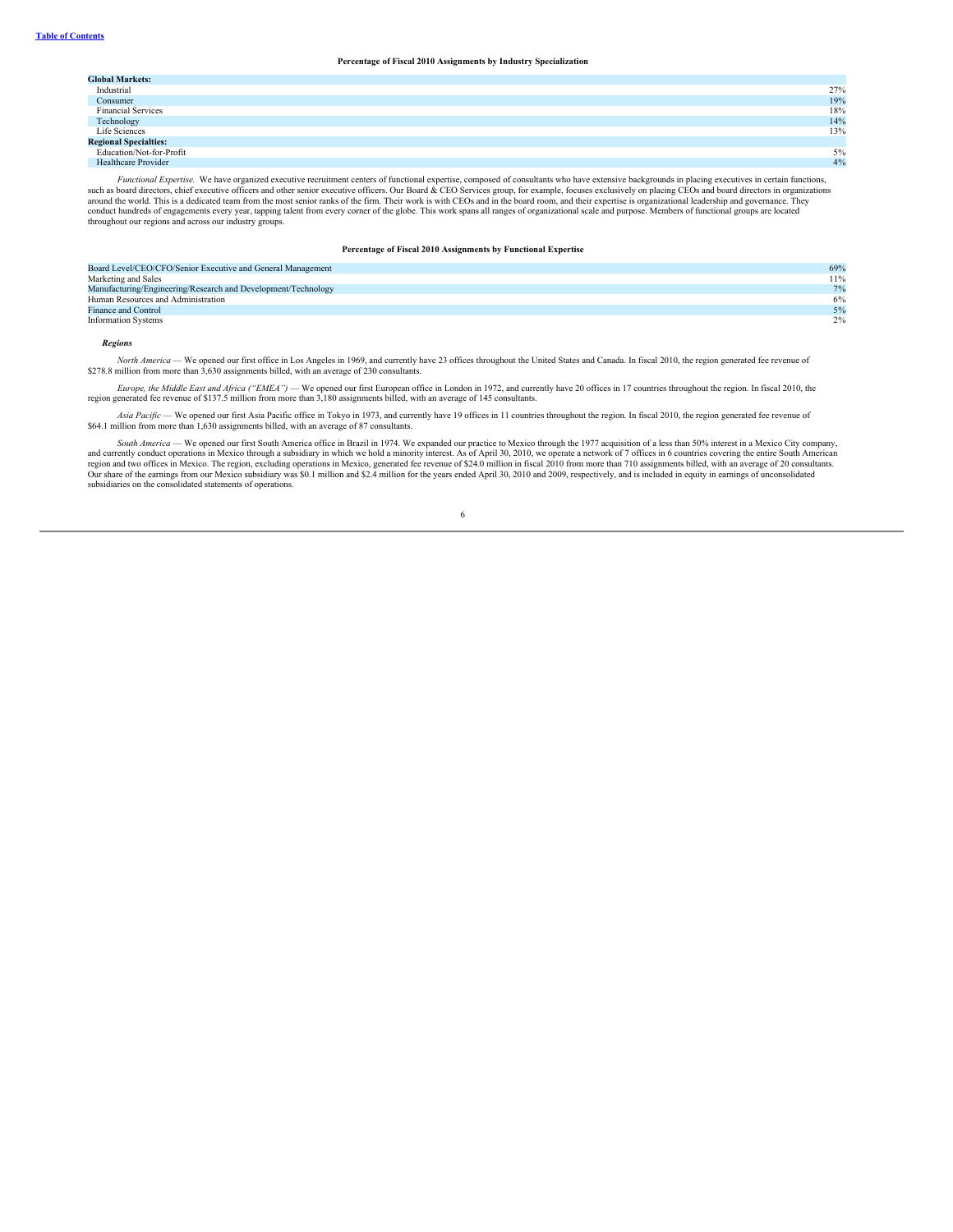*Client Base.* Our 4,277 clients include many of the world's largest and most prestigious public and private companies, with 42% of the FORTUNE 500 companies being clients in fiscal 2010. In fiscal 2010, no single client represented more than 1% of fee revenue. We have established strong client loyalty with 74% of the executive recruitment assignments performed during fiscal 2010 being on behalf of clients for whom we had conducted assignments in the previous three fiscal years.

Competition. We are a premier global provider of talent management solutions. Other multinational executive recruitment firms include Egon Zehnder International, Heidrick & Struggles<br>International, Inc., Russell Reynolds A and high-caliber colleagues are recognized worldwide. We also believe that our long-term incentive compensation arrangements, as well as other executive benefits, distinguish us from most of our competitors and are important in attracting and retaining our key consultants.

Leadership and Talent Consulting. In fiscal 2009, we consolidated our strategic management assessment and executive coaching and development services under the new name Leadership and Talent *Consulting* to more accurately reflect the array of solutions we now offer and to accommodate further growth. We have made significant investments in these service areas with the acquisitions of Lominger Limited, Inc. and Lominger Consulting (the "Lominger Entities") and LeaderSource in fiscal 2007, Lore International in fiscal 2009 and most recently, SENSA Solutions in fiscal 2010. Our comprehensive blend of talent management offerings assists clients with the ongoing assessment and development of their senior executives and management teams, and addresses three fundamental leadership and talent management of their se management needs:

1. Strategic and Organizational Alignment: Korn/Ferry offers solutions for aligning structure, organization and talent with business strategy, including strategic alignment, organization structure<br>and design, culture align

2. Leadership and Executive Development: We offer several powerful solutions for equipping leaders to optimize performance, such as executive coaching, enterprise learning, leadership development and senior team/board effectiveness.

3. Talent and Performance Management: Korn/Ferry can help organizations establish and implement a scalable talent management foundation through such services as succession planning, executive compensation, competency modeling and high-potential management.

Each of Korn/Ferry's solutions is delivered by an experienced team of leadership consultants, a global network of top executive coaches and the intellectual property of research-based, time-tested leadership assessment and developmental tools.

# *Talent Acquisition Solutions — Futurestep*

Overview. Founded in 1998 as Korn/Ferry's scalable, outsourced recruitment subsidiary, Futurestep offers clients a portfolio of talent acquisition solutions, including RPO, talent acquisition consulting (Overview, Enclosed professionals who understand their business and have the relevant knowledge to qualify candidates effectively.

Futurestep combines traditional recruitment expertise with a multi-tiered portfolio of talent acquisition solutions. Futurestep consultants, based in 13 countries, have access to our databases of pre-<br>screened, mid-level p

Futurestep consulting services help companies reduce costs and boost efficiency for talent management processes, evaluate and select service and technology vendors, establish objectives and metrics for success, and implement and optimize talent programs and systems. Through our services, and through the consulting expertise of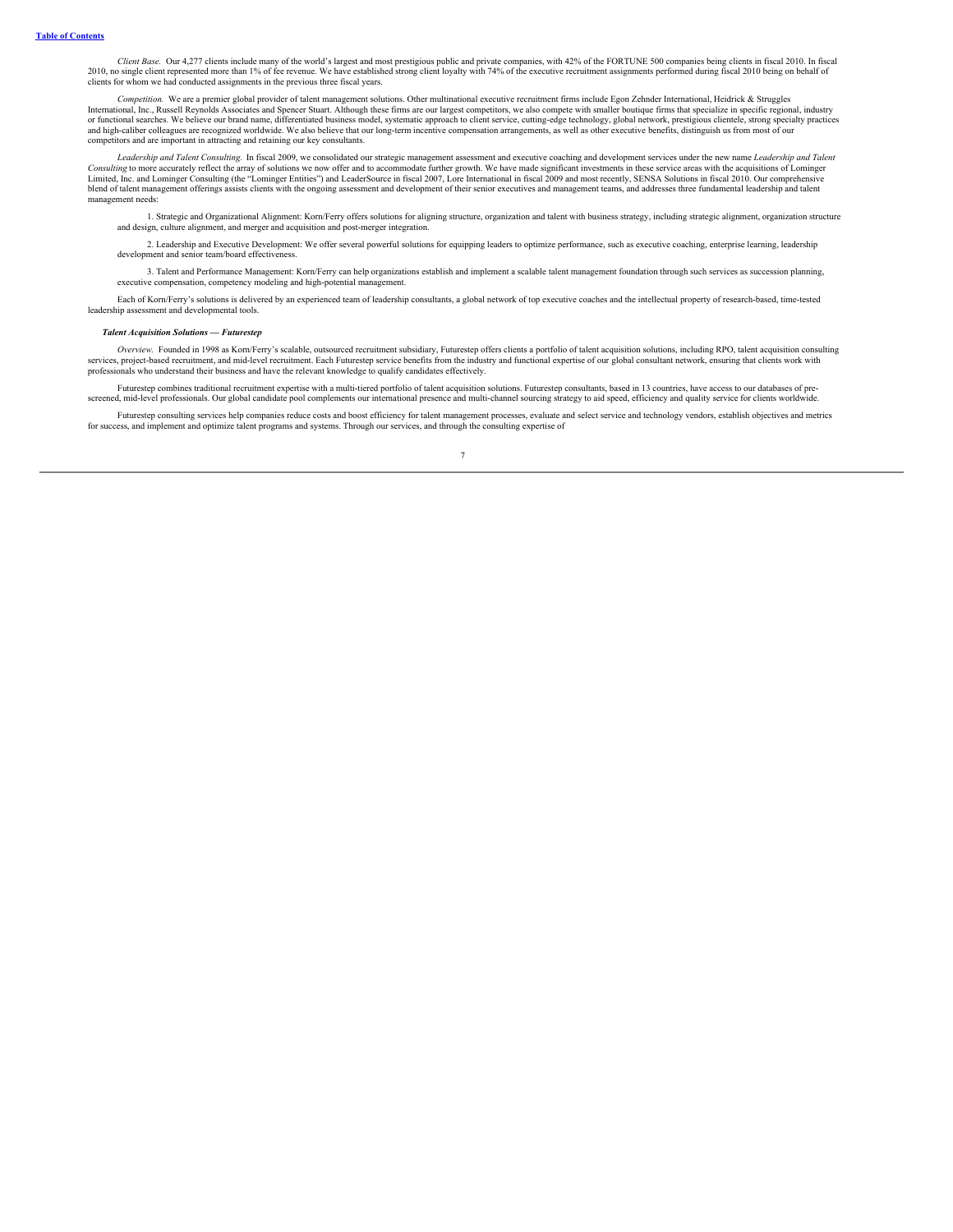The Newman Group, acquired by Futurestep in fiscal 2008, we help companies align people, processes and technology.

RPO solutions provide the expertise, services and support to help clients address strategic and operational challenges related to talent acquisition. Futurestep can act as or augment, the clients' recruitment function.

Project-based recruitment solutions offer a proven, outsourced approach for augmenting and optimizing a company's talent acquisition strategy to manage multiple hires within a specific timeframe.<br>Consultants use our propri

Futurestep's mid-level recruitment service uses multiple sourcing channels, validated cultural assessments and our global database of more than two million pre-screened professionals to offer a low<br>overhead approach that a

Regions. We opened our first Futurestep office in Los Angeles in May 1998. In January 2000, we acquired the Executive Search & Selection business of PA Consulting with operations in Europe and Asia Pacific. As of April 30,

*Competition.* Futurestep primarily competes for business with other RPO providers such as Spherion, KellyOCG and The RightThing and competes for search assignments with regional contingency recruitment firms and large national retained recruitment firms.

For talent acquisition and management consulting services, Futurestep competes with boutique consulting providers such as HRchitect, Knowledge Infusion and Capital H Group and larger consulting firms such as Accenture, Hewitt Associates and Towers Watson.

# **Organization**

The Company operates in two global business segments in the retained recruitment industry, Executive Recruitment and Futurestep. Our executive recruitment business is managed on a geographic<br>hasis throughout our four regio social and political instability, fluctuation in currency exchange rates and potential adverse tax consequences.

### *Professional Staf and Employees*

As of April 30, 2010, we had 1,664 executive recruitment employees consisting of 473 consultants, 1,025 associates, researchers, administrative and support staff, and 166 LTC professionals. In addition, we had 1,604 execut

In Executive Recruitment, senior associates, associates and researchers support the efforts of our consultants with candidate sourcing and identification, but do not generally lead assignments. We have training and profess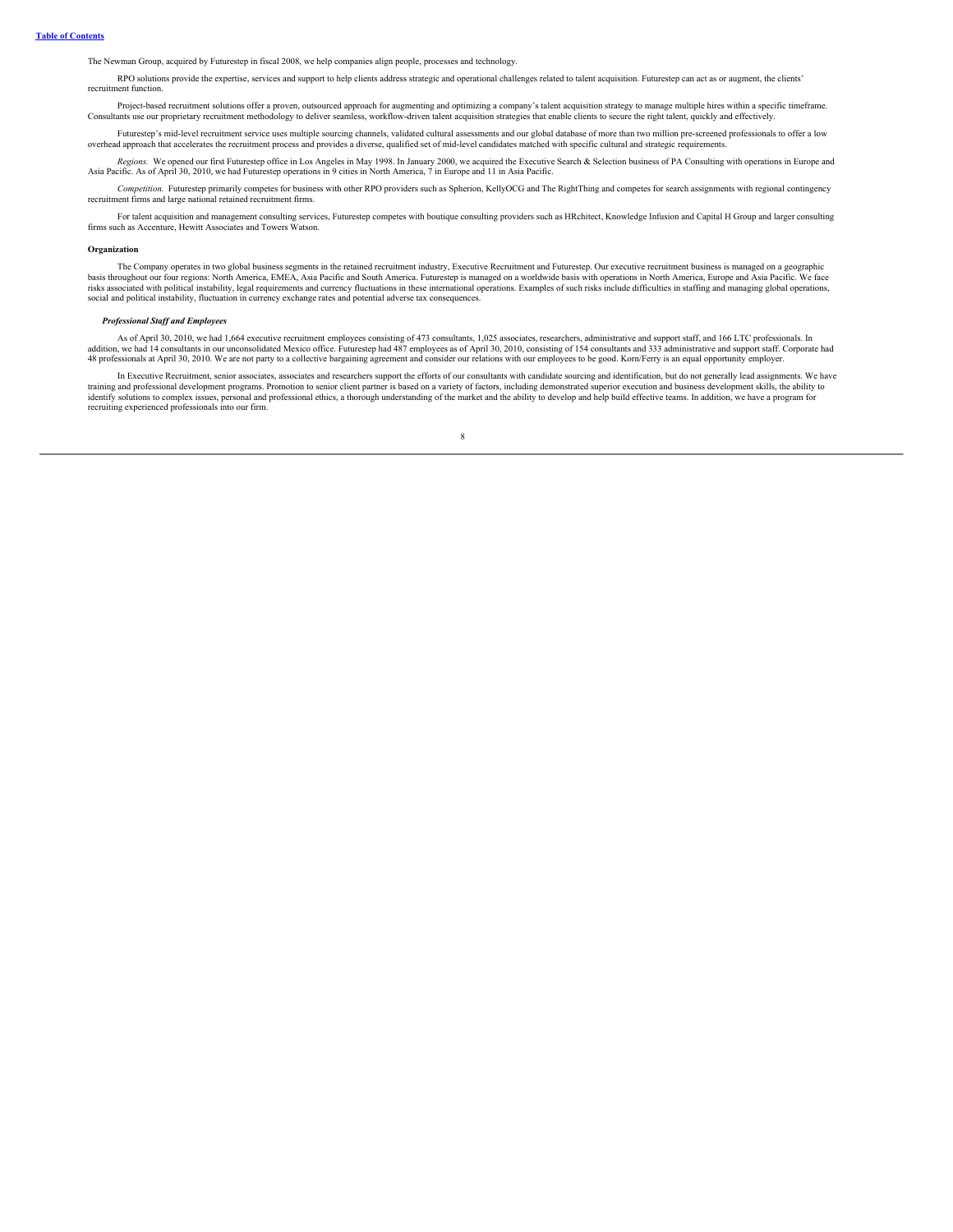The following table provides information relating to each of our business segments for fiscal 2010. Financial information regarding our business segments for fiscal 2009 and 2008 and additional information for fiscal 2010

|                                    | Fee<br>Revenue |         | Income<br>(Loss) |           |    |     |  |  |  |  |  |  | Operating |  |  |  |  |  |  |  |  |  |  |  | Number of<br>Offices as of<br>April 30, 2010<br>(Dollars in thousands) | Number of<br><b>Consultants as of</b><br>April 30, 2010 |
|------------------------------------|----------------|---------|------------------|-----------|----|-----|--|--|--|--|--|--|-----------|--|--|--|--|--|--|--|--|--|--|--|------------------------------------------------------------------------|---------------------------------------------------------|
| <b>Executive Recruitment:</b>      |                |         |                  |           |    |     |  |  |  |  |  |  |           |  |  |  |  |  |  |  |  |  |  |  |                                                                        |                                                         |
| North America                      |                | 278,746 |                  | 42,604    | 23 | 229 |  |  |  |  |  |  |           |  |  |  |  |  |  |  |  |  |  |  |                                                                        |                                                         |
| <b>EMEA</b>                        |                | 137,497 |                  | (15,511)  | 20 | 139 |  |  |  |  |  |  |           |  |  |  |  |  |  |  |  |  |  |  |                                                                        |                                                         |
| Asia Pacific                       |                | 64,132  |                  | 7,826     | 19 | 85  |  |  |  |  |  |  |           |  |  |  |  |  |  |  |  |  |  |  |                                                                        |                                                         |
| South America                      |                | 24,026  |                  | 3,286     |    | 20  |  |  |  |  |  |  |           |  |  |  |  |  |  |  |  |  |  |  |                                                                        |                                                         |
| <b>Total Executive Recruitment</b> |                | 504,401 |                  | 38.205    | 69 | 473 |  |  |  |  |  |  |           |  |  |  |  |  |  |  |  |  |  |  |                                                                        |                                                         |
| Futurestep(1)                      |                | 67,979  |                  | 1,291     |    | 154 |  |  |  |  |  |  |           |  |  |  |  |  |  |  |  |  |  |  |                                                                        |                                                         |
| Corporate                          |                |         |                  | (42, 218) |    |     |  |  |  |  |  |  |           |  |  |  |  |  |  |  |  |  |  |  |                                                                        |                                                         |
| <b>Total</b>                       |                | 572,380 |                  | (2,722)   | 76 | 627 |  |  |  |  |  |  |           |  |  |  |  |  |  |  |  |  |  |  |                                                                        |                                                         |

(1) Futurestep partially occupies 20 of the executive recruitment offices globally in 13 countries.

The following table provides information on fee revenues for each of the last three fiscal years attributable to the geographical regions in which the Company operates:

|                      | Year Ended April 30, |                        |         |  |         |  |
|----------------------|----------------------|------------------------|---------|--|---------|--|
|                      | 2010                 | 2009<br>(In thousands) |         |  | 2008    |  |
| <b>Fee Revenue:</b>  |                      |                        |         |  |         |  |
| <b>United States</b> | 270,859              |                        | 305,472 |  | 368,039 |  |
| Canada               | 32,115               |                        | 41,861  |  | 48,646  |  |
| <b>EMEA</b>          | 157,376              |                        | 172,899 |  | 223,826 |  |
| Asia Pacific         | 88,004               |                        | 93,668  |  | 124,503 |  |
| South America        | 24,026               |                        | 24,323  |  | 25,556  |  |
| Total                | 572,380              |                        | 638,223 |  | 790,570 |  |

# **Item 1A.** *Risk Factors*

<span id="page-10-0"></span>The risks described below are the material risks facing our Company. Additional risks not presently known to us or that we currently deem immaterial may also impair our business operations. Our<br>business, financial conditio

# Competition in our industry could result in us losing market share and/or require us to charge lower prices for services, which could reduce our revenue.

We compete for executive recruiment business with numerous executive recruiment firms and businesses that provide job placement services. Traditional executive recruiment competitors include<br>Egon Zehnder Interational, Heid entry into the executive recruitment industry and new recruiting firms continue to enter the market. We believe the continuing development and increased availability of information technology will continue to<br>attract new c increasing competition for our services. Increased competition, whether as a result of these professional and social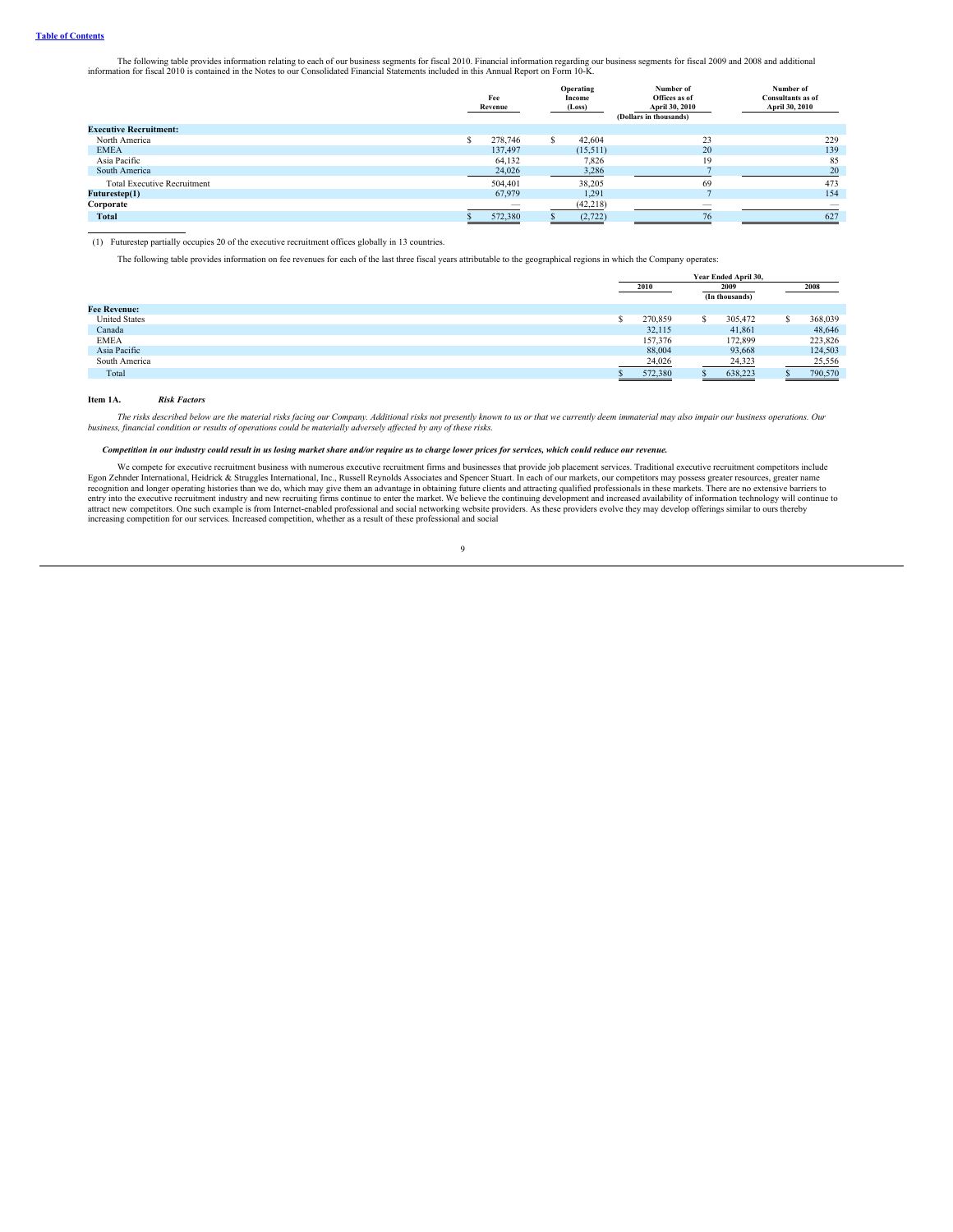networking website providers or traditional executive recruitment firms, may lead to pricing pressures that could negatively impact our business. For example, increased competition could require us to charge lower prices, and/or cause us to lose market share, each of which could reduce our fee reven

# .<br>If we fail to attract and retain qualified and experienced consultants, our revenue could decline and our business could be harmed.

We compete with other executive recruitment firms for qualified consultants. Attracting and retaining consultants in our industry is particularly important because, generally, a small number of consultants have primary responsibility for a client relationship. Because client responsibility is so concentrated, the loss of key consultants may lead to the loss of client relationships. This risk is heightened<br>due to insufficient revenue, a decline in the market price of our common stock or for any other reason, could impair our ability to retain existing consultants or attract additional qualified consultants with the requisite experience, skills and established client relationships. Our failure to retain our most productive consultants or maintain the quality of service to which our clients are accustomed and the ability of a departing consultant to move business to his or her new employer could result in a loss of clients, which could in turn cause our fee revenue to decline and our business to be harmed.

## Global economic developments and the conditions in the geographic regions and the industries from which we derive a significant portion of our fee revenue could negatively affect our business. *financial condition and results of operations.*

Demand for our services is affected by global economic conditions and the general level of economic activity in the geographic regions and industries in which we operate. When conditions in the global economy, including the credit markets, deteriorate, or economic activity slows, many companies hire fewer permanent employees and some companies, as a cost-saving measure, choose to rely on their<br>own human resources depressed for the foreseeable future. If the national or global economy or credit market conditions in general do not improve or deteriorate further in the future, the demand for our services could continue to<br>weaken, resu

#### If we are unable to retain our executive officers and key personnel, or integrate new members of our senior management who are critical to our business, we may not be able to successfully manage our *business in the future.*

Our future success depends upon the continued service of our executive officers and other key management personnel. If we lose the services of one or more of our executives or key employees, or if one or more of hem decide

# *If we are unable to maintain our professional reputation and brand name, our business will be harmed.*

We depend on our overall reputation and brand name recognition to secure new engagements and to hire qualified professionals. Our success also depends on the individual reputations of our professionals. We obtain a majority of our new engagements from existing clients or from referrals by those clients. Any client who is dissatisfied with our assignments can adversely affect our ability to secure new engagements.

If any factor, including poor performance, hurts our reputation, we may experience difficulties in competing successfully for both new engagements and qualified consultants. Failing to maintain our professional reputation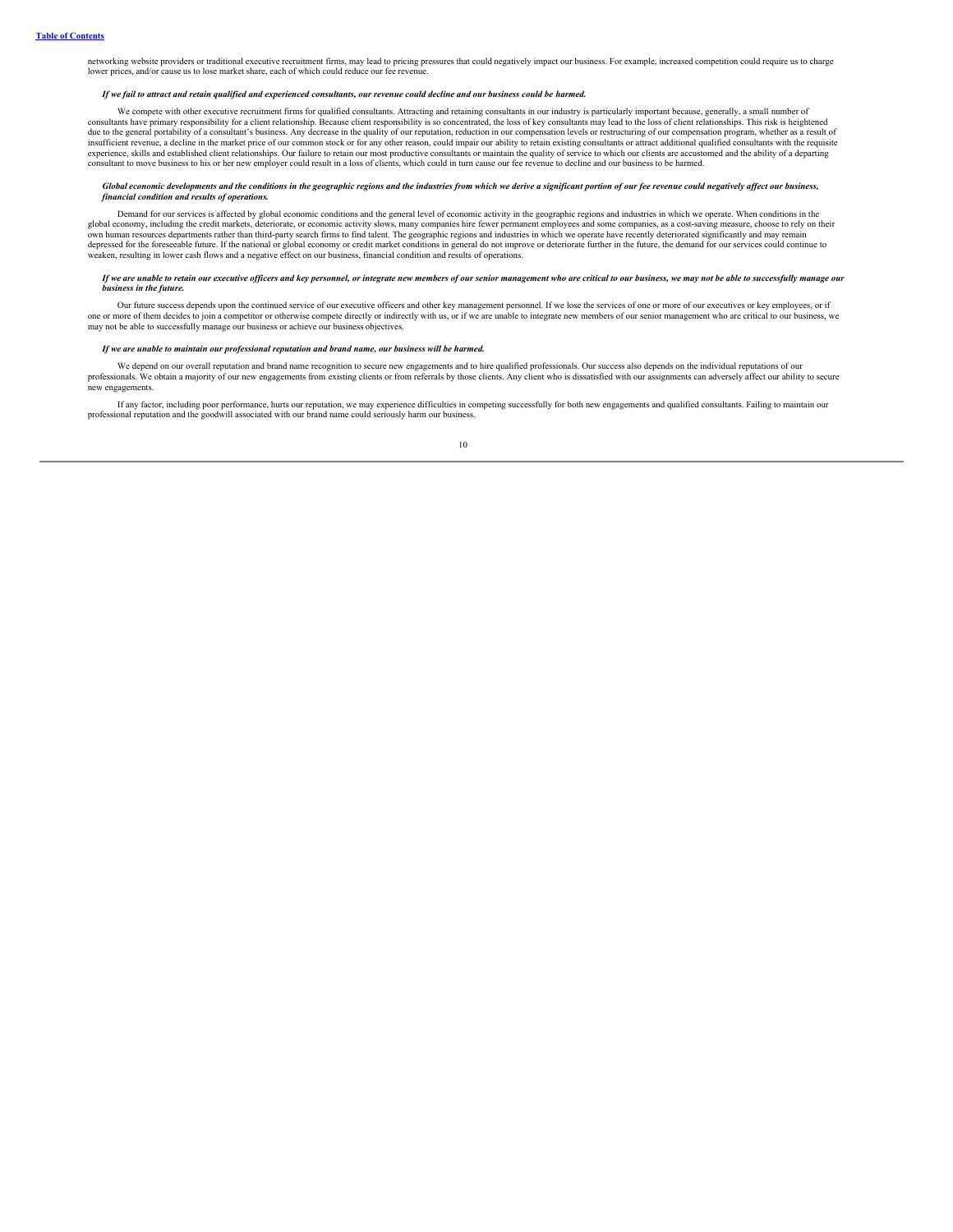### We are subject to potential legal liability from clients, employees and candidates for employment. Insurance coverage may not be available to cover all of our potential liability and available coverage *may not be suf icient to cover all claims that we may incur.*

Our ability to obtain liability insurance, its coverage levels, deductibles and premiums are all dependent on market factors, our loss history and insurers' perception of our overall risk profile. We are exposed to potential claims with respect to the executive recruitment process. For example, a client could assert a claim for matters such as breach of an off-limit agreement or recommending a candidate who subsequently pr matters. We cannot ensure that our insurance will cover all claims or that insurance coverage will be available at economically acceptable rates.

## We rely heavily on our information systems and if we lose that technology, or fail to further develop our technology, our business could be harmed.

Our success depends in large part upon our ability to store, retrieve, process, manage and protect substantial amounts of information. To achieve our strategic objectives and to remain competitive, we<br>must continue to deve any reason any interruption or loss of our information processing capabilities occurs, this could harm our business, results of operations and financial condition.

# We face risks associated with social and political instability, legal requirements, economic conditions and currency fluctuations in our international operations.

We operate in 36 countries and during the year ended April 30, 2010, generated 47% of our fee revenue from operations outside of North America. We are exposed to the risk of changes in social, political, legal and economic

- changes in and compliance with applicable laws and regulatory requirements;
- difficulties in staffing and managing global operations;
- social and political instability;
- fluctuations in currency exchange rates;
- statutory equity requirements;
- repatriation controls; and
- potential adverse tax consequences.

We have no hedging or similar foreign currency contracts and therefore fluctuations in the value of foreign currencies could impact our global operations. We cannot ensure that one or more of these factors will not harm our business, financial condition or results of operations.

# We may be limited in our ability to recruit employees from our clients and we could lose those opportunities to our competition, which could harm our business.

Either by agreement with clients, or for client relations or marketing purposes, we sometimes refrain from, for a specified period of time, recruiting candidates from a client when conducting searches on behalf of other clients. These off-limit agreements can generally remain in effect for up to two years following completion of an assignment. The duration and scope of the off-limit agreement, including<br>whether it cover

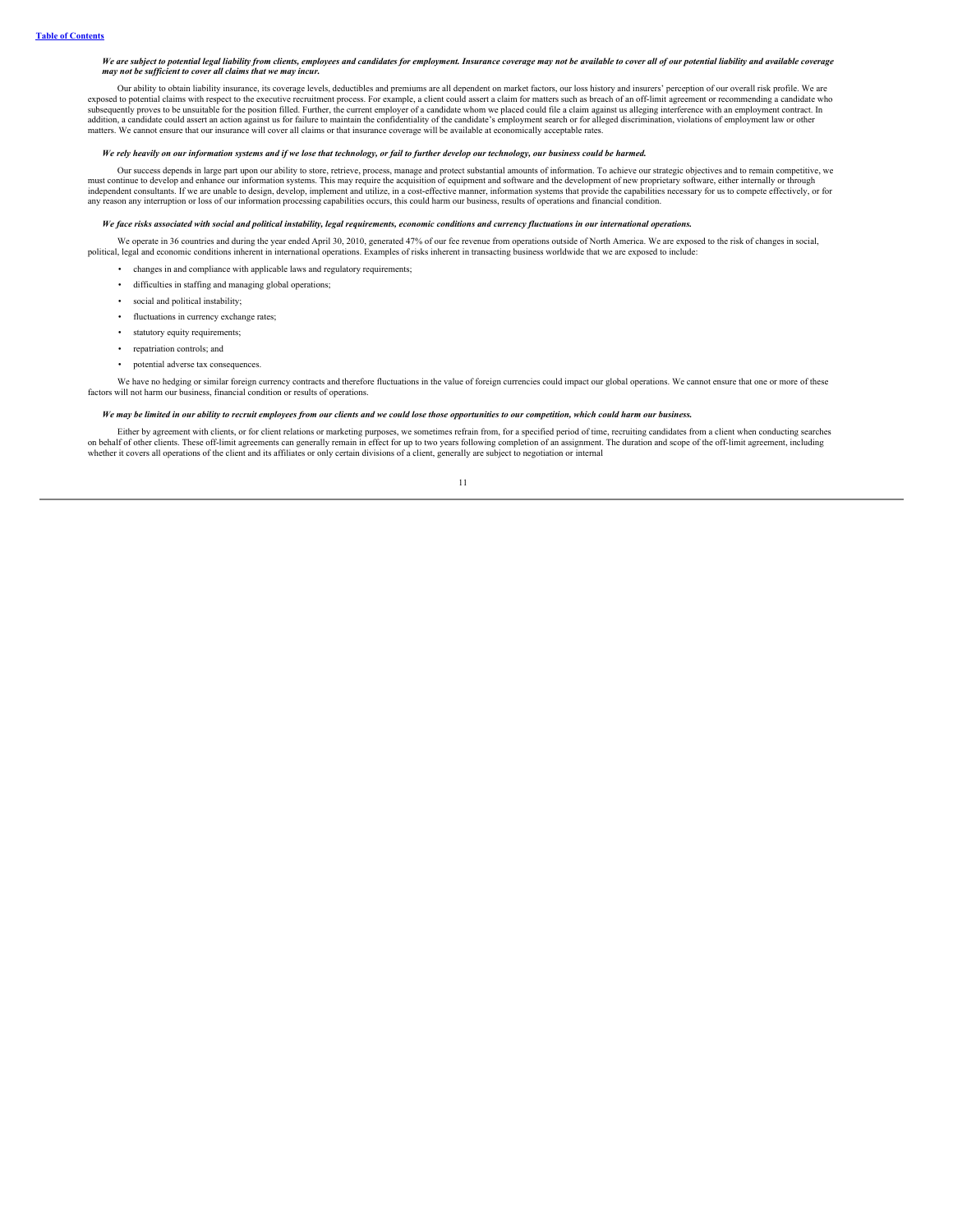policies and may depend on factors such as the scope, size and complexity of the client's business, the length of the client relationship and the frequency with which we have been engaged to perform executive searches for the client. Our inability to recruit candidates from these clients may make it difficult for us to obtain search assignments from, or to fulfill search assignments for, other companies in that client's industry. We cannot ensure that off-limit agreements will not impede our growth or our ability to attract and serve new clients, or otherwise harm our business.

### *We have provisions that make an acquisition of us more dif icult and expensive.*

Anti-takeover provisions in our Certificate of Incorporation, our Bylaws and under Delaware law make it more difficult and expensive for us to be acquired in a transaction that is not approved by our Board of Directors. So

- a classified Board of Directors;
- limitations on the removal of directors;
- limitation on stockholder actions;
- advance notification requirements for director nominations and actions to be taken at stockholder meetings; and
- the ability to issue one or more series of preferred stock by action of our Board of Directors.

These provisions could discourage an acquisition attempt or other transaction in which stockholders could receive a premium over the current market price for the common stock.

# *We have deferred tax assets that we may not be able to use under certain circumstances.*

If we are unable to generate sufficient future taxable income in certain jurisdictions, or if there is a significant change in the time period within which the underlying temporary differences become taxable or deductible, we could be required to increase our valuation allowances against our deferred tax assets. This would result in an increase in our effective tax rate, and an adverse effect on our future operating results. In addition, changes in statutory tax rates may also change our deferred tax assets or liability balances, with either a favorable or unfavorable impact on our effective tax rate. Our deferred tax assets may also be impacted by new legislation or regulation.

# An impairment in the carrying value of goodwill and other intangible assets could negatively impact our consolidated results of operations and net worth.

Goodwill is initially recorded at fair value and is not amortized, but is reviewed for impairment at least annually or more frequently if impairment indicators are present. In assessing the carrying value of goodwill, we make estimates and assumptions about revenues, operating margins, growth rates, and discount rates based on our business plans, economic projections, anticipated future cash flows and<br>marketplace data. Ther the present value of future cash flows of each reporting unit and a market approach. We could be required to evaluate the carrying value of goodwill prior to the annual assessment if we experience further<br>unexpected signif Impairment charges could substantially affect our results of operations and net worth in the periods of such charges.

## *Acquisitions may have an adverse ef ect on our business.*

While we may, under certain circumstances, pursue acquisitions in the future, we may not be able to consummate such acquisitions on satisfactory terms or integrate the acquired businesses effectively and profitably into our existing operations. To the extent we consummate any acquisitions, our future success may depend in part on our ability to complete the integration of the acquisition target successfully and profita into our operations. Failure to

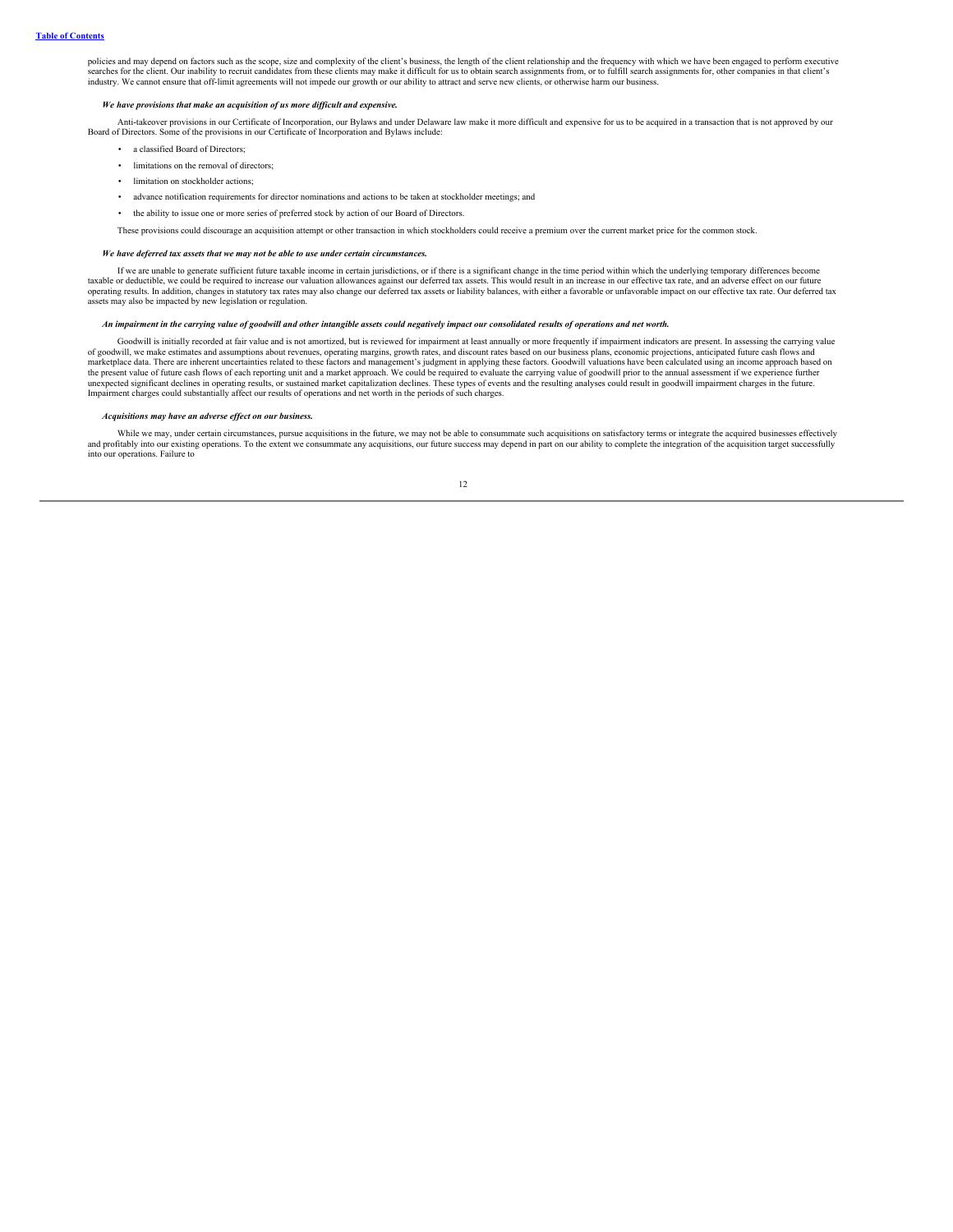successfully integrate new employees and complementary businesses may adversely affect our profitability by creating operating inefficiencies that could increase operating expenses as a percentage of net revenues and reduce operating income. Further, after any acquisition, the acquired businesses' clients may choose not to move their business to us causing an adverse affect on our business, financial condition and results of operations.

#### *We may not be able to align our cost structure with our revenue level.*

We must ensure that our costs and workforce continue to be in proportion to demand for our services. Any failure to maintain a balance between our cost structure and headcount and our revenue<br>could adversely affect our bus

# We may require additional capital in the future, which may not be available at all or may be available only on unfavorable terms.

Continued adverse changes in the Company's revenue could require us to institute additional cost cutting measures, and to the extent our efforts are insufficient, we may be required to obtain additional financing to meet o results of operations.

## **Item 1B.** *Unresolved Staf Comments*

<span id="page-14-1"></span><span id="page-14-0"></span>Not applicable.

### **Item 2.** *Properties*

Our corporate office is located in Los Angeles, California. We lease all 76 of our executive recruitment and Futurestep offices located in North America, EMEA, Asia Pacific and South America. As of<br>April 30, 2010, we lease our facilities are adequate for our current needs and we do not anticipate any difficulty replacing such facilities or locating additional facilities to accommodate any future growth.

# <span id="page-14-2"></span>**Item 3.** *Legal Proceedings*

From time to time, we are involved in litigation both as a plaintiff and a defendant, relating to claims arising out of our operations. As of the date of this report, we are not engaged in any legal proceedings that are expected, individually or in the aggregate, to have a material adverse effect on our business, financial condition or results of operations.

### <span id="page-14-3"></span>**Item 4.** *Removed and Reserved*

### <span id="page-14-4"></span>**Executive Officers of the Registrant**

| Name                   | Age | Position                                                                                 |
|------------------------|-----|------------------------------------------------------------------------------------------|
| Gary D. Burnison       | 49  | President and Chief Executive Officer                                                    |
| Michael A. DiGregorio  |     | Executive Vice President and Chief Financial Officer                                     |
| Ana Dutra              | 46  | Executive Vice President and Chief Executive Officer of Leadership and Talent Consulting |
| Robert H. McNabb       |     | Executive Vice President, Premier Client Partnership                                     |
| <b>Byrne Mulrooney</b> | 49  | Chief Executive Officer, Futurestep                                                      |

Our executive officers serve at the discretion of our Board of Directors. There is no family relationship between any executive officer or director. The following information sets forth the business experience for at least the past five years for each of our executive officers.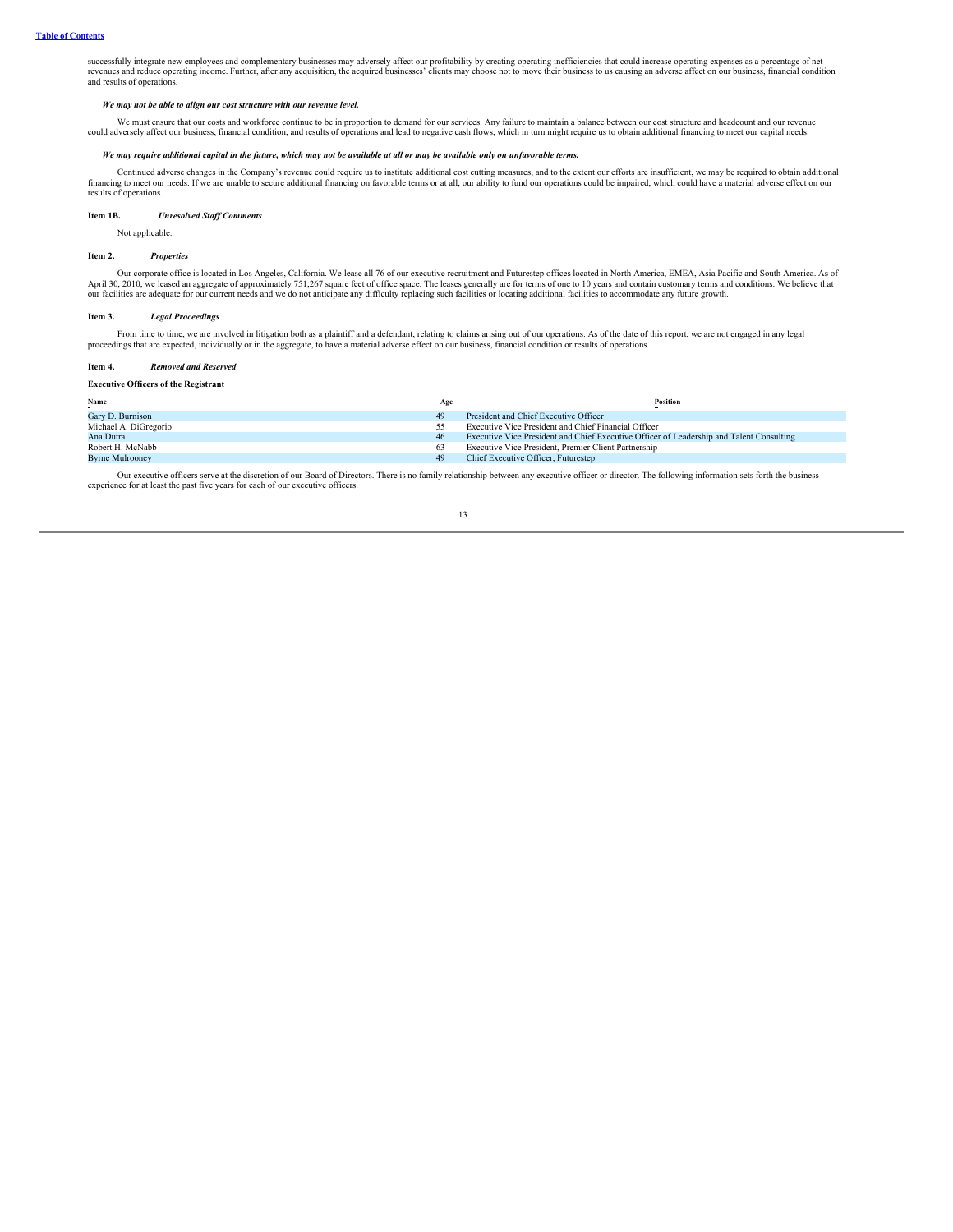*Gary D. Burnison* has been President and Chief Executive Officer since July 2007. He was Executive Vice President and Chief Financial Officer from March 2002 until June 30, 2007 and Chief Operating Officer from November 2003 until June 30, 2007. Prior to joining Korn/Ferry, Mr. Burnison was Principal and Chief Financial Officer of Guidance Solutions, a privately held consulting firm, from<br>1999 to 2001. Prio Mr. Burnison was a partner at KPMG Peat Marwick.

Michael A. DiGregorio joined the Company in June 2009 as our Executive Vice President and Chief Financial Officer. Prior to joining Korn/Ferry, he served as Executive Vice President and Chief Financial Officer of St. John Jafra Cosmetics International, Inc., a multi-level direct sales company, serving as Executive Vice President and Chief Financial Officer from 1999 to 2004, President and Chief Operating Officer of<br>U.S. Operations from 1998 accounting firm. Mr. DiGregorio received both a bachelor's degree in accounting and a master's degree in accounting from the Wharton School of the University of Pennsylvania.

*Ana Dutra* has been Executive Vice President of Korn/Ferry and Chief Executive Officer of Leadership and Talent Consulting since February 2008. She is responsible for driving the global growth of our Leadership and Talent Consulting group, including our Lominger, LeaderSource and Executive Compensation Advisors companies. Prior to joining Korn/Ferry, Ms. Dutra led the global organization and<br>change strategy practic

Robert H. McNabb has been Executive Vice President of Korn/Ferry since November 2003. In April 2010, he was appointed to the Office of the Chief Executive, Premier Client Partnerships initiative, which is the integrated go and Chief Operating Officer at Republic Industries in 1997.

Byrne Mulrooney joined the Company in April 2010 as Chief Executive Officer of Futurestep. Mr. Mulrooney has held executive positions for over almost 20 years at EDS and IBM in client services,<br>sales, marketing and operati University in Pennsylvania. He holds a master's degree in management from Northwestern University's J.L. Kellogg Graduate School of Management.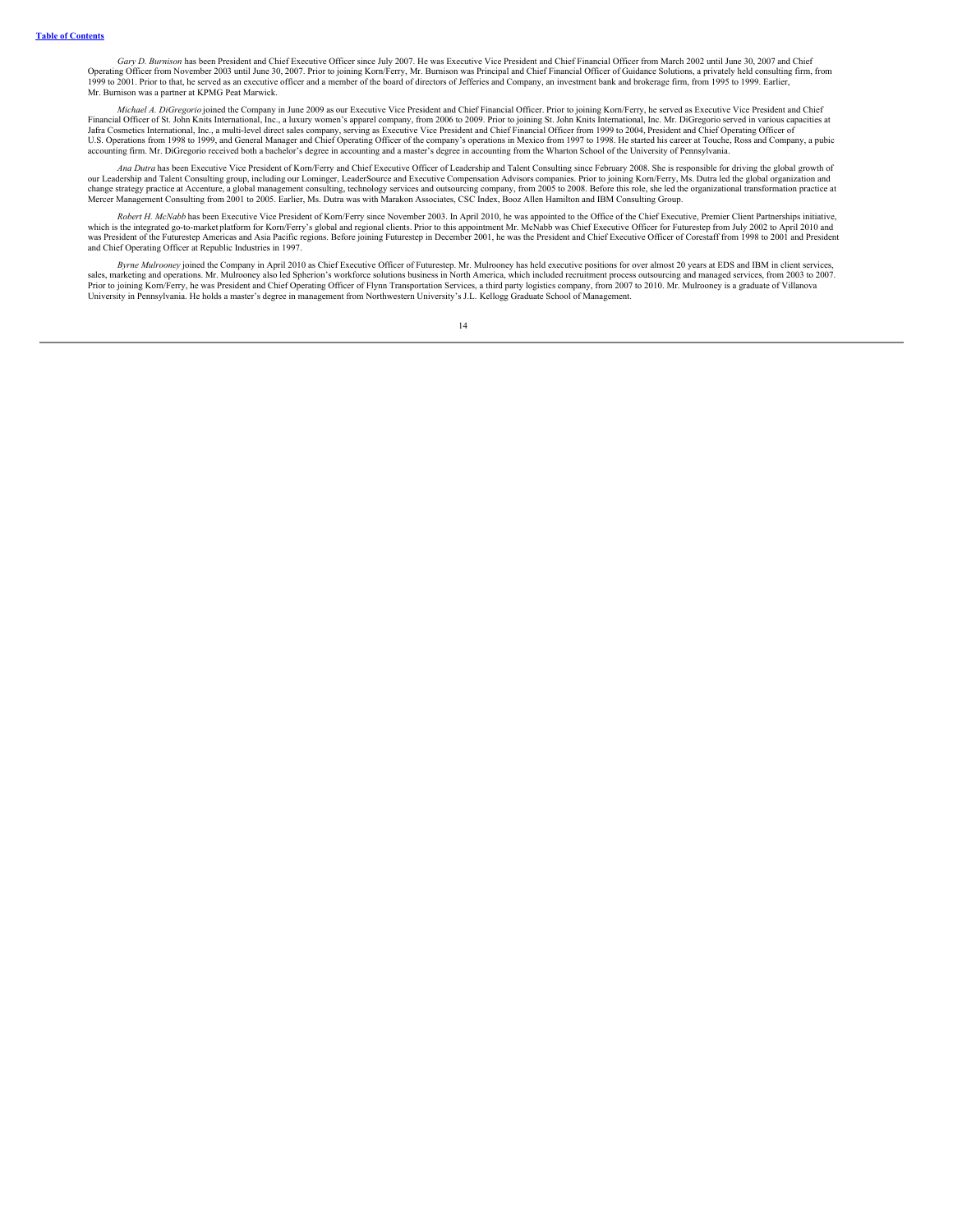# **PART II.**

# Item 5. Market for Registrant's Common Equity, Related Stockholder Matters and Issuer Purchases of Equity Securities

# <span id="page-16-0"></span>**Common Stock**

Our common stock is listed on the New York Stock Exchange under the symbol "KFY." The following table sets forth the high and low sales price per share of the common stock for the periods indicated, as reported on the New

|                                  | High          |       |    | Low   |
|----------------------------------|---------------|-------|----|-------|
| Fiscal Year Ended April 30, 2010 |               |       |    |       |
| First Quarter                    | ъ             | 14.29 |    | 9.43  |
| Second Quarter                   | $\mathcal{L}$ | 17.28 | S. | 12.57 |
| Third Quarter                    |               | 18.00 | S. | 14.31 |
| Fourth Quarter                   | - 62          | 18.62 | S. | 14.65 |
| Fiscal Year Ended April 30, 2009 |               |       |    |       |
| First Quarter                    | $\mathcal{L}$ | 18.88 |    | 15.42 |
| Second Quarter                   |               | 20.52 | \$ | 9.87  |
| Third Quarter                    | $\mathcal{L}$ | 14.50 | S. | 9.28  |
| Fourth Quarter                   |               | 11.49 | s  | 7.54  |

On June 25, 2010 the last reported sales price on the New York Stock Exchange for the Company's common stock was \$15.07 per share and there were approximately 8,000 beneficial holders of the Company's common stock.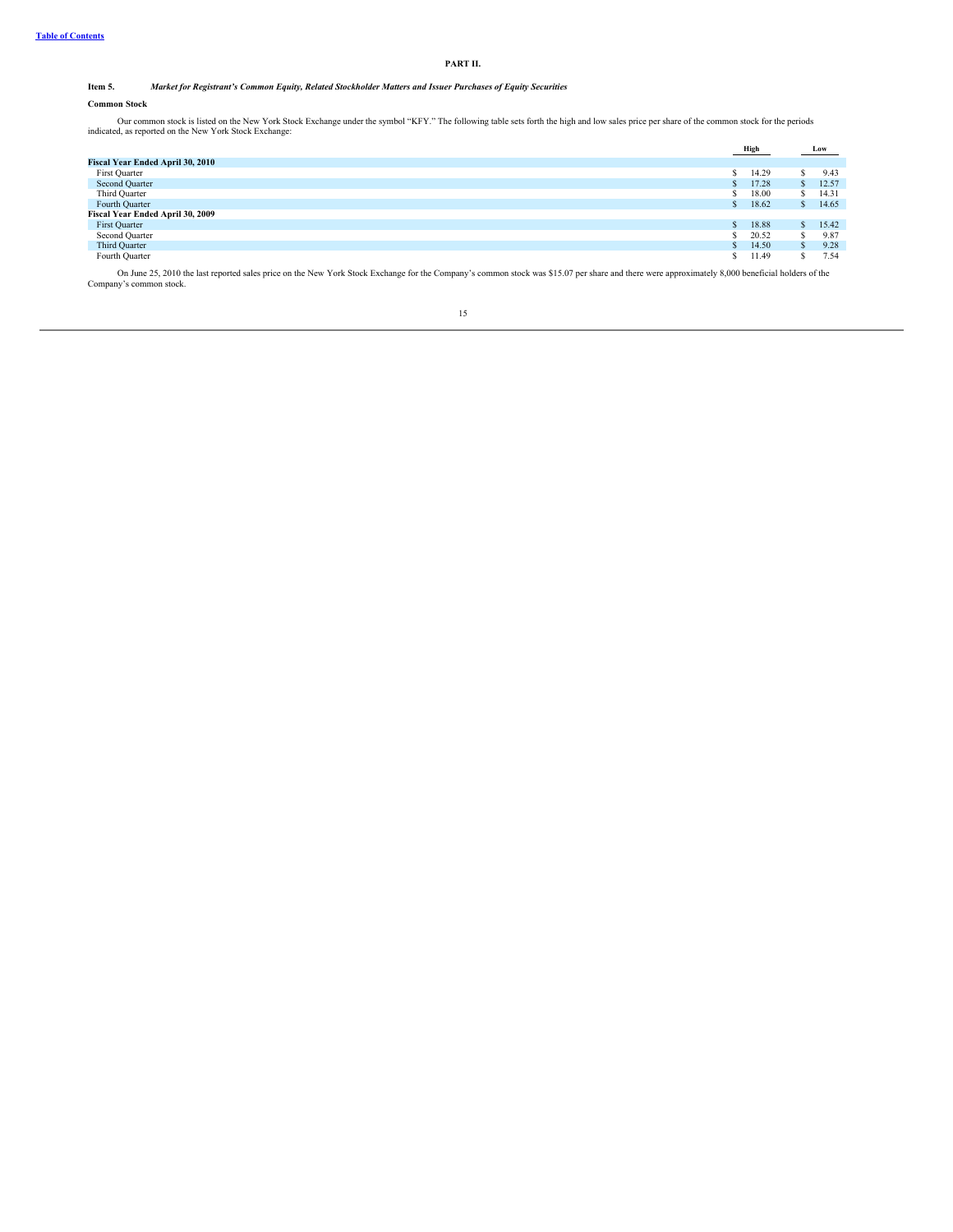# **Performance Graph**

We have presented below a graph comparing the cumulative total stockholder return on the Company's shares with the cumulative total stockholder return on (1) the Standard & Poor's 500 Stock Index and (2) a company-established peer group. The following graph compares the monthly percentage change in the Company's cumulative total stockholder return with the cumulative total return of the<br>companies in the Stand

The peer group is comprised of publicly traded companies, which are engaged principally or in significant part in professional staffing and consulting. The returns of each company have been weighted according to their resp

The stock price performance depicted in this graph is not necessarily indicative of future price performance. This graph will not be deemed to be incorporated by reference by any general statement incorporating this Form 10-K into any filing by us under the Securities Act of 1933 or the Securities Exchange Act of 1934, except to the extent we specifically incorporate this information by reference, and<br>shall not othe

**COMPARISON OF 5 YEAR CUMULATIVE TOTAL RETURN\***



4105 7105 10105 1106 4106 7106 10106 1107 4107 7107 10107 1108 4108 7108 10108 1109 4109 7109 10109 1110 4110

\* \$100 invested on 4/30/05 in stock or index-including reinvestment of dividends. Fiscal year ending April 30. Copyright© 2010, Standard & Poor's, a division of The McGraw-Hill Companies, Inc. All rights reserved. *www.researchdatagroup.com/S&P.htm*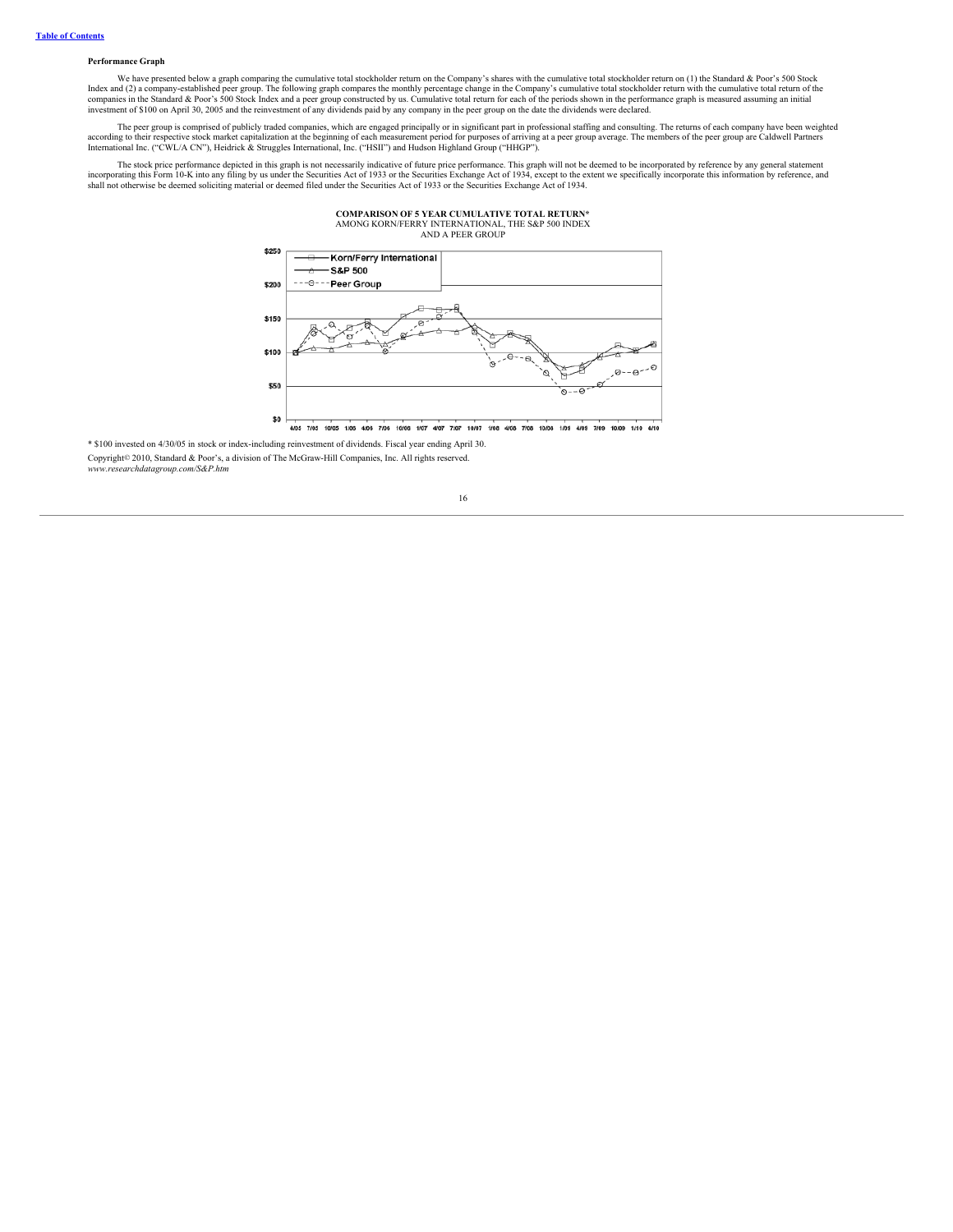# **Dividends and Stock Repurchases**

We have not paid any cash dividends on our common stock since April 30, 1996 and do not currently intend to pay any cash dividends on our common stock in the foreseeable future. The Board of Directors has authorized the Company to repurchase up to \$175.0 million of the Company's outstanding shares of common stock pursuant to issuer repurchase programs. We have repurchased approximately<br>\$140.0 million of the Co

# **Issuer Purchases of Equity Securities**

The following table summarizes common stocks repurchased by us during the fourth quarter of fiscal 2010:

|                                      | <b>Shares</b><br>Purchased | <b>Average Price</b><br>Paid per Share | <b>Shares Purchased</b><br>as Part of Publicly-<br><b>Announced Programs</b><br>$(1), (2), (3)$ and $(4)$ | <b>Approximate Dollar</b><br><b>Value of Shares</b><br>that may Yet be<br><b>Purchased Under</b><br>the Programs<br>$(1), (2), (3)$ and $(4)$ |
|--------------------------------------|----------------------------|----------------------------------------|-----------------------------------------------------------------------------------------------------------|-----------------------------------------------------------------------------------------------------------------------------------------------|
| February 1, 2010 - February 28, 2010 | $\overline{\phantom{m}}$   | $\overline{\phantom{a}}$               | $\overline{\phantom{m}}$                                                                                  | 36.4 million                                                                                                                                  |
| March 1, 2010 - March 31, 2010       | 5,750(5)                   | 17.66                                  | $\overline{\phantom{m}}$                                                                                  | 36.4 million                                                                                                                                  |
| April 1, 2010 — April 30, 2010       | 84,807                     | 16.30                                  | 84,807                                                                                                    | 35.0 million                                                                                                                                  |
| Total                                | 90,557                     |                                        | 84,807                                                                                                    |                                                                                                                                               |

(1) On December 7, 2005, the Board of Directors approved the repurchase of up to \$50 million of the Company's common stock in a common stock repurchase program. The shares can be repurchased in open market transactions or privately negotiated transactions at the Company's discretion.

(2) On June 8, 2006, the Board of Directors approved the repurchase of an additional \$25 million of the Company's common stock in a common stock repurchase program. The shares can be repurchased in open market transactions or privately negotiated transactions at the Company's discretion.

(3) On March 6, 2007, the Board of Directors approved the repurchase of an additional \$50 million of the Company's common stock in a common stock repurchase program. The shares can be repurchased in open market transaction

(4) On November 2, 2007, the Board of Directors approved the repurchase of an additional \$50 million of the Company's common stock in a common stock repurchase program. The shares can be repurchased in open market transact

(5) Represents withholding of a portion of restricted shares to cover taxes upon vesting of restricted shares.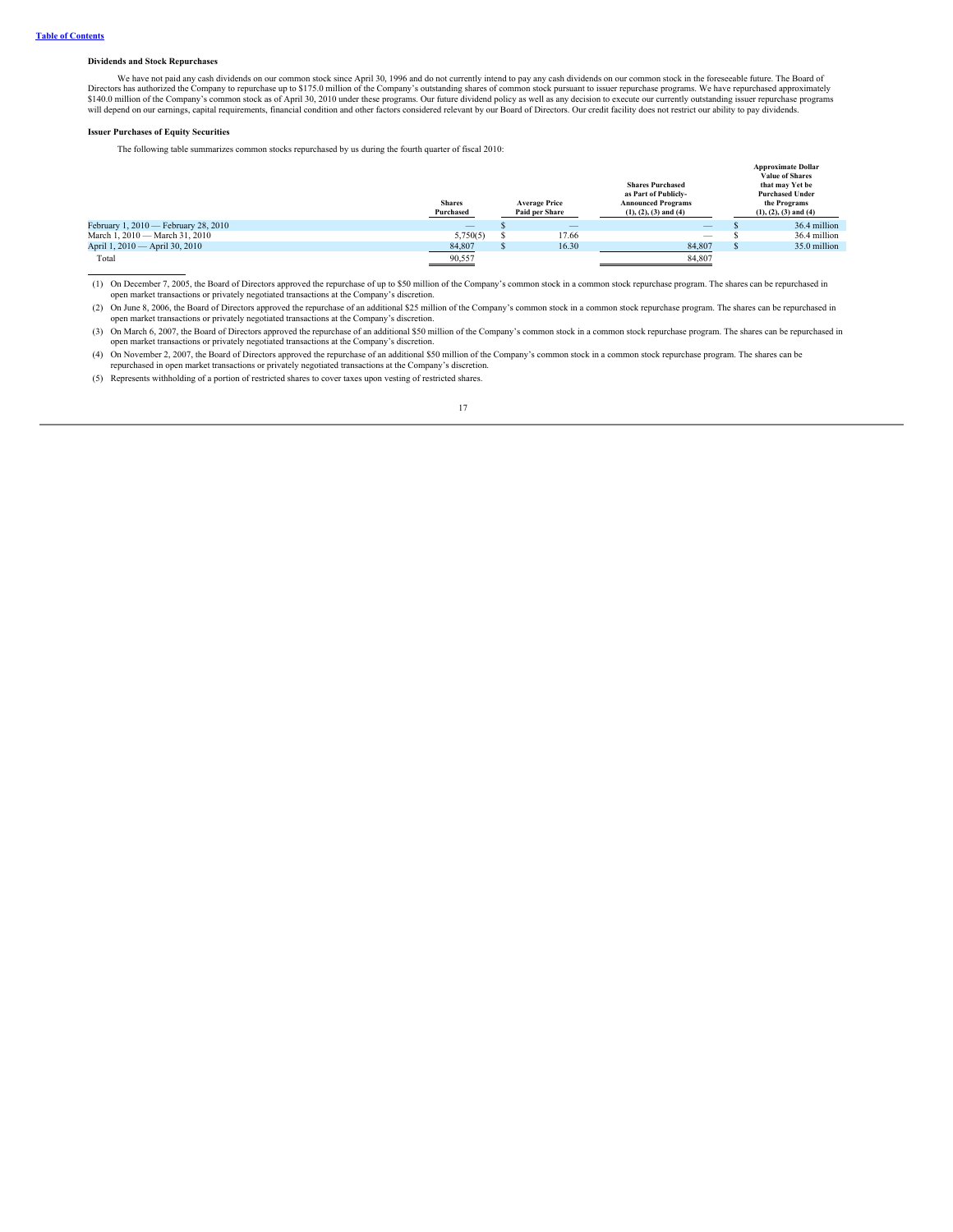# <span id="page-19-0"></span>**Item 6.** *Selected Financial Data*

The following selected financial data are qualified by reference to, and should be read together with, our "Audited Consolidated Financial Statements and Notes to Consolidated Financial Statements"<br>and "Management"s Discus

| 2010<br>2009<br>2008<br>2007<br>2006<br>(In thousands, except per share data and other operating data)<br><b>Selected Statement of Operations Data:</b><br>\$.<br>638,223<br>S<br>Fee revenue<br>S.<br>572,380<br>790,570<br>s<br>653,422<br>s<br>37,905<br>45,072<br>Reimbursed out-of-pocket engagement expenses<br>27,269<br>35,779<br>599,649<br>676,128<br>835,642<br>689,201<br>Total revenue<br>Compensation and benefits<br>413,340<br>442,632<br>540,056<br>447,692<br>General and administrative expenses<br>115,280<br>126,882<br>134,542<br>105.312<br>Out-of-pocket engagement expenses<br>41.585<br>49,388<br>58,750<br>44.662<br>Depreciation and amortization<br>11,493<br>9,280<br>11,583<br>10,441<br>Restructuring charges, net(1)<br>20,673<br>41,915<br>602,371<br>672,400<br>743,789<br>606,946<br>Total operating expenses<br>3.728<br>91.853<br>82.255<br>Operating (loss) income<br>(2, 722)<br>Other income (loss), net(3)<br>10,066<br>4,656<br>2.524<br>(14, 738)<br>Interest (expense) income, net(3)<br>(2,622)<br>(1,063)<br>2,481<br>(2, 280)<br>36,081<br>(Benefit) provision for income taxes<br>(485)<br>384<br>30,164<br>Equity in earnings of unconsolidated subsidiaries, net<br>91<br>3,302<br>3,163<br>2,365<br>Net income (loss)<br>S.<br>5,298<br>(10,092)<br>S<br>66,211<br>s.<br>55,498<br>\$<br>S<br>1.50<br>$\mathbf S$<br>0.12<br>$\mathbf{s}$<br>(0.23)<br>$\mathbf{s}$<br>$\mathbf{s}$<br>1.40<br>$\mathbf{s}$<br>Basic earning (loss) per share<br>S<br>s<br>1.24<br>Diluted earning (loss) per share<br>0.12<br>S<br>(0.23)<br>s<br>1.46<br>S<br>Basic weighted average common shares outstanding<br>44,413<br>43,522<br>44,012<br>39,774<br>Diluted weighted average common shares outstanding<br>45,457<br>43,522<br>45,528<br>46,938<br><b>Other Operating Data:</b><br>Fee revenue by business segment:<br>Executive recruitment:<br>278,746<br>309.514<br>374,891<br>329,065<br>North America<br>S<br>S<br>S<br>s<br>s<br>137,497<br>143,184<br>183,042<br>146,155<br><b>EMEA</b><br>64.132<br>66,332<br>95,915<br>74,987<br>Asia Pacific<br>South America<br>24,026<br>24,323<br>25,556<br>17,426<br>504,401<br>543,353<br>679,404<br>567,633<br>Total executive recruitment<br>67,979<br>94,870<br>85,789<br>111,166<br>Futurestep<br>638,223<br>S.<br>790,570<br>653,422<br>Total fee revenue<br>572,380<br>S.<br>s<br>S.<br>82<br>76<br>78<br>89<br>Number of offices (at period end)<br>Number of consultants (at period end)<br>627<br>615<br>684<br>601<br>Number of new engagements opened<br>9,794<br>9,630<br>11,106<br>10,415<br>Selected Balance Sheet Data as of April 30:<br>S.<br>$\mathbf{s}$ |                           | Year Ended April 30, |         |              |         |              |         |         |              |         |  |
|-----------------------------------------------------------------------------------------------------------------------------------------------------------------------------------------------------------------------------------------------------------------------------------------------------------------------------------------------------------------------------------------------------------------------------------------------------------------------------------------------------------------------------------------------------------------------------------------------------------------------------------------------------------------------------------------------------------------------------------------------------------------------------------------------------------------------------------------------------------------------------------------------------------------------------------------------------------------------------------------------------------------------------------------------------------------------------------------------------------------------------------------------------------------------------------------------------------------------------------------------------------------------------------------------------------------------------------------------------------------------------------------------------------------------------------------------------------------------------------------------------------------------------------------------------------------------------------------------------------------------------------------------------------------------------------------------------------------------------------------------------------------------------------------------------------------------------------------------------------------------------------------------------------------------------------------------------------------------------------------------------------------------------------------------------------------------------------------------------------------------------------------------------------------------------------------------------------------------------------------------------------------------------------------------------------------------------------------------------------------------------------------------------------------------------------------------------------------------------------------------------------------------------------------------------------------------------------------------------------------------------------------------------------------------|---------------------------|----------------------|---------|--------------|---------|--------------|---------|---------|--------------|---------|--|
|                                                                                                                                                                                                                                                                                                                                                                                                                                                                                                                                                                                                                                                                                                                                                                                                                                                                                                                                                                                                                                                                                                                                                                                                                                                                                                                                                                                                                                                                                                                                                                                                                                                                                                                                                                                                                                                                                                                                                                                                                                                                                                                                                                                                                                                                                                                                                                                                                                                                                                                                                                                                                                                                       |                           |                      |         |              |         |              |         |         |              |         |  |
|                                                                                                                                                                                                                                                                                                                                                                                                                                                                                                                                                                                                                                                                                                                                                                                                                                                                                                                                                                                                                                                                                                                                                                                                                                                                                                                                                                                                                                                                                                                                                                                                                                                                                                                                                                                                                                                                                                                                                                                                                                                                                                                                                                                                                                                                                                                                                                                                                                                                                                                                                                                                                                                                       |                           |                      |         |              |         |              |         |         |              |         |  |
|                                                                                                                                                                                                                                                                                                                                                                                                                                                                                                                                                                                                                                                                                                                                                                                                                                                                                                                                                                                                                                                                                                                                                                                                                                                                                                                                                                                                                                                                                                                                                                                                                                                                                                                                                                                                                                                                                                                                                                                                                                                                                                                                                                                                                                                                                                                                                                                                                                                                                                                                                                                                                                                                       |                           |                      |         |              |         |              |         |         |              |         |  |
|                                                                                                                                                                                                                                                                                                                                                                                                                                                                                                                                                                                                                                                                                                                                                                                                                                                                                                                                                                                                                                                                                                                                                                                                                                                                                                                                                                                                                                                                                                                                                                                                                                                                                                                                                                                                                                                                                                                                                                                                                                                                                                                                                                                                                                                                                                                                                                                                                                                                                                                                                                                                                                                                       |                           |                      |         |              |         |              |         |         |              | 522,882 |  |
|                                                                                                                                                                                                                                                                                                                                                                                                                                                                                                                                                                                                                                                                                                                                                                                                                                                                                                                                                                                                                                                                                                                                                                                                                                                                                                                                                                                                                                                                                                                                                                                                                                                                                                                                                                                                                                                                                                                                                                                                                                                                                                                                                                                                                                                                                                                                                                                                                                                                                                                                                                                                                                                                       |                           |                      |         |              |         |              |         |         |              | 28,887  |  |
|                                                                                                                                                                                                                                                                                                                                                                                                                                                                                                                                                                                                                                                                                                                                                                                                                                                                                                                                                                                                                                                                                                                                                                                                                                                                                                                                                                                                                                                                                                                                                                                                                                                                                                                                                                                                                                                                                                                                                                                                                                                                                                                                                                                                                                                                                                                                                                                                                                                                                                                                                                                                                                                                       |                           |                      |         |              |         |              |         |         |              | 551,769 |  |
|                                                                                                                                                                                                                                                                                                                                                                                                                                                                                                                                                                                                                                                                                                                                                                                                                                                                                                                                                                                                                                                                                                                                                                                                                                                                                                                                                                                                                                                                                                                                                                                                                                                                                                                                                                                                                                                                                                                                                                                                                                                                                                                                                                                                                                                                                                                                                                                                                                                                                                                                                                                                                                                                       |                           |                      |         |              |         |              |         |         |              | 341,196 |  |
|                                                                                                                                                                                                                                                                                                                                                                                                                                                                                                                                                                                                                                                                                                                                                                                                                                                                                                                                                                                                                                                                                                                                                                                                                                                                                                                                                                                                                                                                                                                                                                                                                                                                                                                                                                                                                                                                                                                                                                                                                                                                                                                                                                                                                                                                                                                                                                                                                                                                                                                                                                                                                                                                       |                           |                      |         |              |         |              |         |         |              | 93,462  |  |
|                                                                                                                                                                                                                                                                                                                                                                                                                                                                                                                                                                                                                                                                                                                                                                                                                                                                                                                                                                                                                                                                                                                                                                                                                                                                                                                                                                                                                                                                                                                                                                                                                                                                                                                                                                                                                                                                                                                                                                                                                                                                                                                                                                                                                                                                                                                                                                                                                                                                                                                                                                                                                                                                       |                           |                      |         |              |         |              |         |         |              | 31,927  |  |
|                                                                                                                                                                                                                                                                                                                                                                                                                                                                                                                                                                                                                                                                                                                                                                                                                                                                                                                                                                                                                                                                                                                                                                                                                                                                                                                                                                                                                                                                                                                                                                                                                                                                                                                                                                                                                                                                                                                                                                                                                                                                                                                                                                                                                                                                                                                                                                                                                                                                                                                                                                                                                                                                       |                           |                      |         |              |         |              |         |         |              | 9,002   |  |
|                                                                                                                                                                                                                                                                                                                                                                                                                                                                                                                                                                                                                                                                                                                                                                                                                                                                                                                                                                                                                                                                                                                                                                                                                                                                                                                                                                                                                                                                                                                                                                                                                                                                                                                                                                                                                                                                                                                                                                                                                                                                                                                                                                                                                                                                                                                                                                                                                                                                                                                                                                                                                                                                       |                           |                      |         |              |         |              |         |         |              |         |  |
|                                                                                                                                                                                                                                                                                                                                                                                                                                                                                                                                                                                                                                                                                                                                                                                                                                                                                                                                                                                                                                                                                                                                                                                                                                                                                                                                                                                                                                                                                                                                                                                                                                                                                                                                                                                                                                                                                                                                                                                                                                                                                                                                                                                                                                                                                                                                                                                                                                                                                                                                                                                                                                                                       |                           |                      |         |              |         |              |         |         |              | 475,587 |  |
|                                                                                                                                                                                                                                                                                                                                                                                                                                                                                                                                                                                                                                                                                                                                                                                                                                                                                                                                                                                                                                                                                                                                                                                                                                                                                                                                                                                                                                                                                                                                                                                                                                                                                                                                                                                                                                                                                                                                                                                                                                                                                                                                                                                                                                                                                                                                                                                                                                                                                                                                                                                                                                                                       |                           |                      |         |              |         |              |         |         |              | 76.182  |  |
|                                                                                                                                                                                                                                                                                                                                                                                                                                                                                                                                                                                                                                                                                                                                                                                                                                                                                                                                                                                                                                                                                                                                                                                                                                                                                                                                                                                                                                                                                                                                                                                                                                                                                                                                                                                                                                                                                                                                                                                                                                                                                                                                                                                                                                                                                                                                                                                                                                                                                                                                                                                                                                                                       |                           |                      |         |              |         |              |         |         |              | 6.046   |  |
|                                                                                                                                                                                                                                                                                                                                                                                                                                                                                                                                                                                                                                                                                                                                                                                                                                                                                                                                                                                                                                                                                                                                                                                                                                                                                                                                                                                                                                                                                                                                                                                                                                                                                                                                                                                                                                                                                                                                                                                                                                                                                                                                                                                                                                                                                                                                                                                                                                                                                                                                                                                                                                                                       |                           |                      |         |              |         |              |         |         |              | (5,204) |  |
|                                                                                                                                                                                                                                                                                                                                                                                                                                                                                                                                                                                                                                                                                                                                                                                                                                                                                                                                                                                                                                                                                                                                                                                                                                                                                                                                                                                                                                                                                                                                                                                                                                                                                                                                                                                                                                                                                                                                                                                                                                                                                                                                                                                                                                                                                                                                                                                                                                                                                                                                                                                                                                                                       |                           |                      |         |              |         |              |         |         |              | 19,594  |  |
|                                                                                                                                                                                                                                                                                                                                                                                                                                                                                                                                                                                                                                                                                                                                                                                                                                                                                                                                                                                                                                                                                                                                                                                                                                                                                                                                                                                                                                                                                                                                                                                                                                                                                                                                                                                                                                                                                                                                                                                                                                                                                                                                                                                                                                                                                                                                                                                                                                                                                                                                                                                                                                                                       |                           |                      |         |              |         |              |         |         |              | 2,000   |  |
|                                                                                                                                                                                                                                                                                                                                                                                                                                                                                                                                                                                                                                                                                                                                                                                                                                                                                                                                                                                                                                                                                                                                                                                                                                                                                                                                                                                                                                                                                                                                                                                                                                                                                                                                                                                                                                                                                                                                                                                                                                                                                                                                                                                                                                                                                                                                                                                                                                                                                                                                                                                                                                                                       |                           |                      |         |              |         |              |         |         |              | 59,430  |  |
|                                                                                                                                                                                                                                                                                                                                                                                                                                                                                                                                                                                                                                                                                                                                                                                                                                                                                                                                                                                                                                                                                                                                                                                                                                                                                                                                                                                                                                                                                                                                                                                                                                                                                                                                                                                                                                                                                                                                                                                                                                                                                                                                                                                                                                                                                                                                                                                                                                                                                                                                                                                                                                                                       |                           |                      |         |              |         |              |         |         |              | 1.49    |  |
|                                                                                                                                                                                                                                                                                                                                                                                                                                                                                                                                                                                                                                                                                                                                                                                                                                                                                                                                                                                                                                                                                                                                                                                                                                                                                                                                                                                                                                                                                                                                                                                                                                                                                                                                                                                                                                                                                                                                                                                                                                                                                                                                                                                                                                                                                                                                                                                                                                                                                                                                                                                                                                                                       |                           |                      |         |              |         |              |         |         |              | 1.32    |  |
|                                                                                                                                                                                                                                                                                                                                                                                                                                                                                                                                                                                                                                                                                                                                                                                                                                                                                                                                                                                                                                                                                                                                                                                                                                                                                                                                                                                                                                                                                                                                                                                                                                                                                                                                                                                                                                                                                                                                                                                                                                                                                                                                                                                                                                                                                                                                                                                                                                                                                                                                                                                                                                                                       |                           |                      |         |              |         |              |         |         |              | 39,890  |  |
|                                                                                                                                                                                                                                                                                                                                                                                                                                                                                                                                                                                                                                                                                                                                                                                                                                                                                                                                                                                                                                                                                                                                                                                                                                                                                                                                                                                                                                                                                                                                                                                                                                                                                                                                                                                                                                                                                                                                                                                                                                                                                                                                                                                                                                                                                                                                                                                                                                                                                                                                                                                                                                                                       |                           |                      |         |              |         |              |         |         |              | 47,270  |  |
|                                                                                                                                                                                                                                                                                                                                                                                                                                                                                                                                                                                                                                                                                                                                                                                                                                                                                                                                                                                                                                                                                                                                                                                                                                                                                                                                                                                                                                                                                                                                                                                                                                                                                                                                                                                                                                                                                                                                                                                                                                                                                                                                                                                                                                                                                                                                                                                                                                                                                                                                                                                                                                                                       |                           |                      |         |              |         |              |         |         |              |         |  |
|                                                                                                                                                                                                                                                                                                                                                                                                                                                                                                                                                                                                                                                                                                                                                                                                                                                                                                                                                                                                                                                                                                                                                                                                                                                                                                                                                                                                                                                                                                                                                                                                                                                                                                                                                                                                                                                                                                                                                                                                                                                                                                                                                                                                                                                                                                                                                                                                                                                                                                                                                                                                                                                                       |                           |                      |         |              |         |              |         |         |              |         |  |
|                                                                                                                                                                                                                                                                                                                                                                                                                                                                                                                                                                                                                                                                                                                                                                                                                                                                                                                                                                                                                                                                                                                                                                                                                                                                                                                                                                                                                                                                                                                                                                                                                                                                                                                                                                                                                                                                                                                                                                                                                                                                                                                                                                                                                                                                                                                                                                                                                                                                                                                                                                                                                                                                       |                           |                      |         |              |         |              |         |         |              |         |  |
|                                                                                                                                                                                                                                                                                                                                                                                                                                                                                                                                                                                                                                                                                                                                                                                                                                                                                                                                                                                                                                                                                                                                                                                                                                                                                                                                                                                                                                                                                                                                                                                                                                                                                                                                                                                                                                                                                                                                                                                                                                                                                                                                                                                                                                                                                                                                                                                                                                                                                                                                                                                                                                                                       |                           |                      |         |              |         |              |         |         |              | 259,089 |  |
|                                                                                                                                                                                                                                                                                                                                                                                                                                                                                                                                                                                                                                                                                                                                                                                                                                                                                                                                                                                                                                                                                                                                                                                                                                                                                                                                                                                                                                                                                                                                                                                                                                                                                                                                                                                                                                                                                                                                                                                                                                                                                                                                                                                                                                                                                                                                                                                                                                                                                                                                                                                                                                                                       |                           |                      |         |              |         |              |         |         |              | 120,059 |  |
|                                                                                                                                                                                                                                                                                                                                                                                                                                                                                                                                                                                                                                                                                                                                                                                                                                                                                                                                                                                                                                                                                                                                                                                                                                                                                                                                                                                                                                                                                                                                                                                                                                                                                                                                                                                                                                                                                                                                                                                                                                                                                                                                                                                                                                                                                                                                                                                                                                                                                                                                                                                                                                                                       |                           |                      |         |              |         |              |         |         |              | 57,922  |  |
|                                                                                                                                                                                                                                                                                                                                                                                                                                                                                                                                                                                                                                                                                                                                                                                                                                                                                                                                                                                                                                                                                                                                                                                                                                                                                                                                                                                                                                                                                                                                                                                                                                                                                                                                                                                                                                                                                                                                                                                                                                                                                                                                                                                                                                                                                                                                                                                                                                                                                                                                                                                                                                                                       |                           |                      |         |              |         |              |         |         |              | 15,660  |  |
|                                                                                                                                                                                                                                                                                                                                                                                                                                                                                                                                                                                                                                                                                                                                                                                                                                                                                                                                                                                                                                                                                                                                                                                                                                                                                                                                                                                                                                                                                                                                                                                                                                                                                                                                                                                                                                                                                                                                                                                                                                                                                                                                                                                                                                                                                                                                                                                                                                                                                                                                                                                                                                                                       |                           |                      |         |              |         |              |         |         |              | 452,730 |  |
|                                                                                                                                                                                                                                                                                                                                                                                                                                                                                                                                                                                                                                                                                                                                                                                                                                                                                                                                                                                                                                                                                                                                                                                                                                                                                                                                                                                                                                                                                                                                                                                                                                                                                                                                                                                                                                                                                                                                                                                                                                                                                                                                                                                                                                                                                                                                                                                                                                                                                                                                                                                                                                                                       |                           |                      |         |              |         |              |         |         |              | 70,152  |  |
|                                                                                                                                                                                                                                                                                                                                                                                                                                                                                                                                                                                                                                                                                                                                                                                                                                                                                                                                                                                                                                                                                                                                                                                                                                                                                                                                                                                                                                                                                                                                                                                                                                                                                                                                                                                                                                                                                                                                                                                                                                                                                                                                                                                                                                                                                                                                                                                                                                                                                                                                                                                                                                                                       |                           |                      |         |              |         |              |         |         |              | 522,882 |  |
|                                                                                                                                                                                                                                                                                                                                                                                                                                                                                                                                                                                                                                                                                                                                                                                                                                                                                                                                                                                                                                                                                                                                                                                                                                                                                                                                                                                                                                                                                                                                                                                                                                                                                                                                                                                                                                                                                                                                                                                                                                                                                                                                                                                                                                                                                                                                                                                                                                                                                                                                                                                                                                                                       |                           |                      |         |              |         |              |         |         |              | 72      |  |
|                                                                                                                                                                                                                                                                                                                                                                                                                                                                                                                                                                                                                                                                                                                                                                                                                                                                                                                                                                                                                                                                                                                                                                                                                                                                                                                                                                                                                                                                                                                                                                                                                                                                                                                                                                                                                                                                                                                                                                                                                                                                                                                                                                                                                                                                                                                                                                                                                                                                                                                                                                                                                                                                       |                           |                      |         |              |         |              |         |         |              | 507     |  |
|                                                                                                                                                                                                                                                                                                                                                                                                                                                                                                                                                                                                                                                                                                                                                                                                                                                                                                                                                                                                                                                                                                                                                                                                                                                                                                                                                                                                                                                                                                                                                                                                                                                                                                                                                                                                                                                                                                                                                                                                                                                                                                                                                                                                                                                                                                                                                                                                                                                                                                                                                                                                                                                                       |                           |                      |         |              |         |              |         |         |              | 9,608   |  |
|                                                                                                                                                                                                                                                                                                                                                                                                                                                                                                                                                                                                                                                                                                                                                                                                                                                                                                                                                                                                                                                                                                                                                                                                                                                                                                                                                                                                                                                                                                                                                                                                                                                                                                                                                                                                                                                                                                                                                                                                                                                                                                                                                                                                                                                                                                                                                                                                                                                                                                                                                                                                                                                                       |                           |                      |         |              |         |              |         |         |              |         |  |
|                                                                                                                                                                                                                                                                                                                                                                                                                                                                                                                                                                                                                                                                                                                                                                                                                                                                                                                                                                                                                                                                                                                                                                                                                                                                                                                                                                                                                                                                                                                                                                                                                                                                                                                                                                                                                                                                                                                                                                                                                                                                                                                                                                                                                                                                                                                                                                                                                                                                                                                                                                                                                                                                       | Cash and cash equivalents |                      | 219,233 | <sup>S</sup> | 255,000 | $\mathbf{s}$ | 305,296 | 226,137 | <sup>S</sup> | 211,753 |  |
| 83,966<br>Marketable securities<br>77.219<br>75,255<br>98.130                                                                                                                                                                                                                                                                                                                                                                                                                                                                                                                                                                                                                                                                                                                                                                                                                                                                                                                                                                                                                                                                                                                                                                                                                                                                                                                                                                                                                                                                                                                                                                                                                                                                                                                                                                                                                                                                                                                                                                                                                                                                                                                                                                                                                                                                                                                                                                                                                                                                                                                                                                                                         |                           |                      |         |              |         |              |         |         |              | 66,444  |  |
| 188,368<br>198,250<br>196,259<br>Working capital<br>193,716                                                                                                                                                                                                                                                                                                                                                                                                                                                                                                                                                                                                                                                                                                                                                                                                                                                                                                                                                                                                                                                                                                                                                                                                                                                                                                                                                                                                                                                                                                                                                                                                                                                                                                                                                                                                                                                                                                                                                                                                                                                                                                                                                                                                                                                                                                                                                                                                                                                                                                                                                                                                           |                           |                      |         |              |         |              |         |         |              | 197,540 |  |
| Total assets<br>740,879<br>880,214<br>761,491<br>827,098                                                                                                                                                                                                                                                                                                                                                                                                                                                                                                                                                                                                                                                                                                                                                                                                                                                                                                                                                                                                                                                                                                                                                                                                                                                                                                                                                                                                                                                                                                                                                                                                                                                                                                                                                                                                                                                                                                                                                                                                                                                                                                                                                                                                                                                                                                                                                                                                                                                                                                                                                                                                              |                           |                      |         |              |         |              |         |         |              | 635,491 |  |
| Total long-term debt(2)<br>$\overline{\phantom{0}}$<br>-<br>$\qquad \qquad -$                                                                                                                                                                                                                                                                                                                                                                                                                                                                                                                                                                                                                                                                                                                                                                                                                                                                                                                                                                                                                                                                                                                                                                                                                                                                                                                                                                                                                                                                                                                                                                                                                                                                                                                                                                                                                                                                                                                                                                                                                                                                                                                                                                                                                                                                                                                                                                                                                                                                                                                                                                                         |                           |                      |         |              |         |              |         |         |              | 45,147  |  |
| Mandatorily redeemable preferred stock(2)<br>$\overline{\phantom{0}}$<br>$\overline{\phantom{0}}$                                                                                                                                                                                                                                                                                                                                                                                                                                                                                                                                                                                                                                                                                                                                                                                                                                                                                                                                                                                                                                                                                                                                                                                                                                                                                                                                                                                                                                                                                                                                                                                                                                                                                                                                                                                                                                                                                                                                                                                                                                                                                                                                                                                                                                                                                                                                                                                                                                                                                                                                                                     |                           |                      |         |              |         |              |         |         |              | 10,989  |  |
| Total stockholders' equity<br>491.342<br>459,099<br>496.134<br>432.955<br><sup>\$</sup>                                                                                                                                                                                                                                                                                                                                                                                                                                                                                                                                                                                                                                                                                                                                                                                                                                                                                                                                                                                                                                                                                                                                                                                                                                                                                                                                                                                                                                                                                                                                                                                                                                                                                                                                                                                                                                                                                                                                                                                                                                                                                                                                                                                                                                                                                                                                                                                                                                                                                                                                                                               |                           |                      |         |              |         |              |         |         |              | 323,751 |  |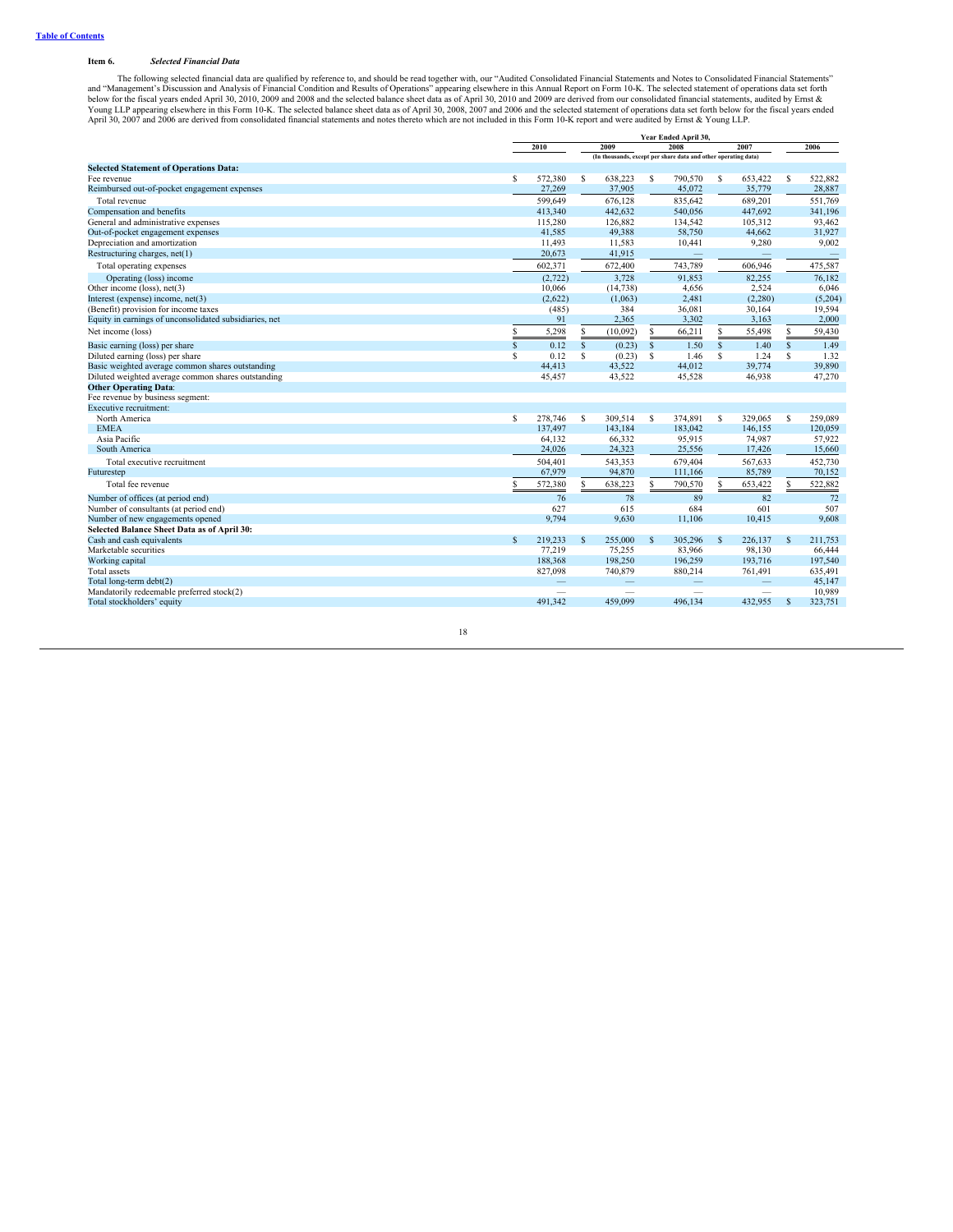- (1) During fiscal 2010, our restructuring initiatives resulted in restructuring charges of \$25.8 million against operations, of which \$16.0 million and \$9.8 million related to severance costs and the consolidation of premises, respectively. These restructuring charges were partially offset by \$5.1 million of reductions from previous restructuring charges resulting in net restructuring costs of \$20.7 million during<br>fiscal 2010. Durin
- (2) In the fourth quarter of fiscal 2007, we issued notice for the redemption of our 7.5% Convertible Series Subordinated Notes and 7.5% Convertible Series A Preferred Stock. In response, the holder of the notes and preferred stock exercised its option to convert the debt and preferred stock pursuant to the terms of the original agreements. The conversion resulted in approximately 5.6 million shares of our common stock being delivered to the debt and preferred stock holder in April 2007. As of April 30, 2010, we had no outstanding amounts related to these convertible securities.
- <span id="page-20-0"></span>(3) Certain amounts in the consolidated statement of operations have been conformed to current year presentation.

# **Item 7.** *Management's Discussion and Analysis of Financial Condition and Results of Operations*

### **Forward-looking Statements**

This Annual Report on Form 10-K may contain certain statements that we believe are, or may be considered to be, "forward-looking" statements, within the meaning of Section 27A of the Securities Act of 1933 and Section 21E of the Securities Exchange Act of 1934. These forward-looking statements generally can be identified by use of statements that include phrases such as "believe", "expect "anticipate", "intend", "plan", "foresee", "may", "will", "estimates", "potential", "continue" or other similar words or phrases. Similarly, statements that describe our objectives, plans or goals also are<br>forward-looking forward-looking statement. The principal risk factors that could cause actual performance and future actions to differ materially from the forward-looking statements include, but are not limited to, those set<br>forth above u developments in or affecting countries where we have operations, currency fluctuations in our international operations, ability to manage growth, competition, reliance on information processing systems, employment liability risk, an impairment in the carrying value of goodwill and other intangible assets, deferred tax assets that we may not be able to use and alignment of our cost structure to our revenue<br>level, and also *to reflect subsequent events or circumstances.*

The following presentation of management's discussion and analysis of our financial condition and results of operations should be read together with our consolidated financial statements and related *notes included in this Annual Report on Form 10-K.*

## **Executive Summary**

Korn/Ferry International (referred to herein as the "Company," "Korn/Ferry," or in the first person notations "we," "our," and "us") is a premier global provider of talent management solutions that helps clients to attract, develop, retain and sustain their talent. We are the largest provider of executive recruitment, leadership and talent consulting and talent acquisition solutions, with the broadest global<br>presence consulting ("LTC") and executive coaching. Over half of the executive recruitment searches we performed in fiscal 2010 were for board level, chief executive and other senior executive and general management positions. Our 4,277 clients in fiscal 2010 included many of the world's largest and most prestigious public and private companies, including approximately 42% of the FORTUNE<br>500 companies, middle market and eme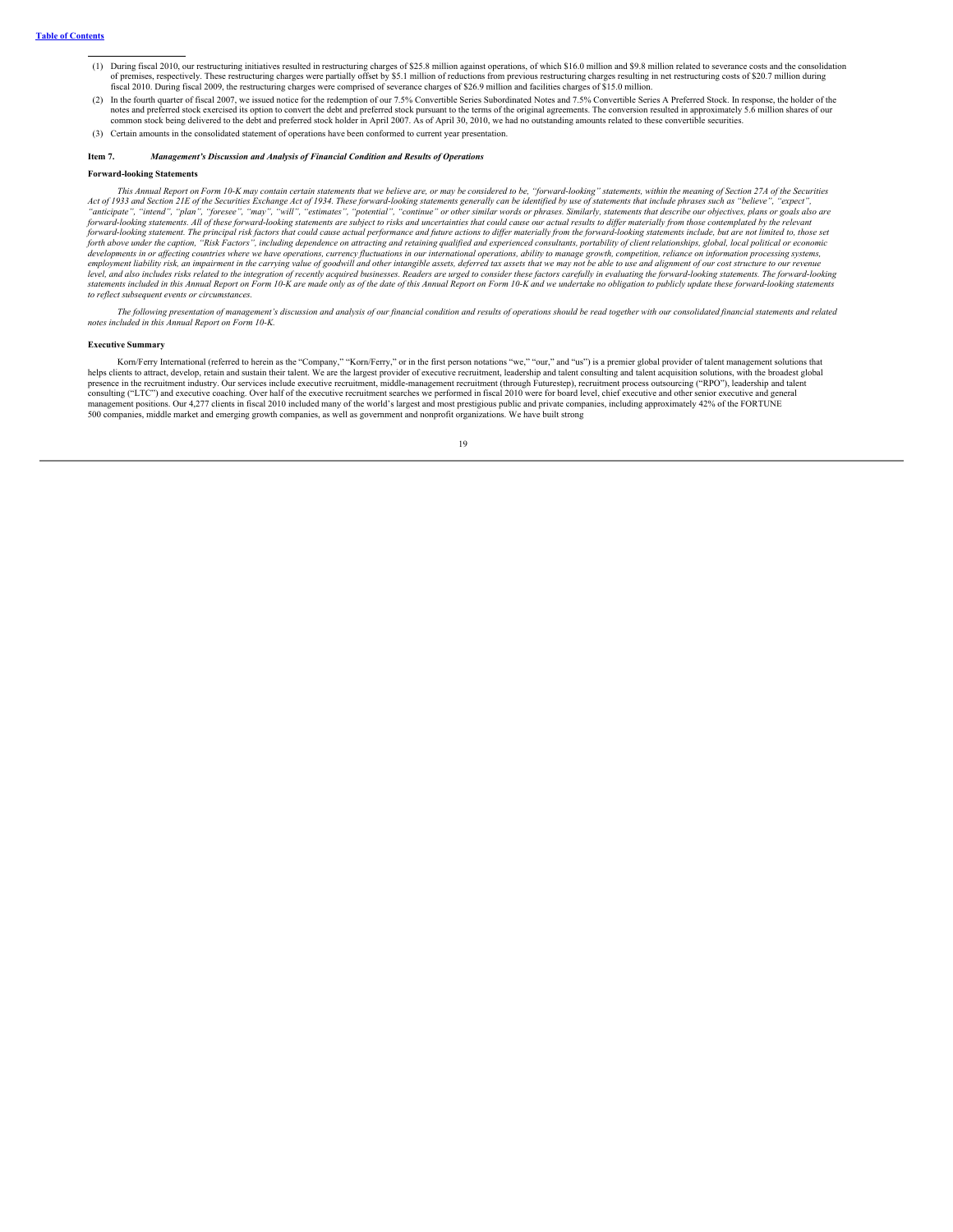client loyalty with 74% of the executive recruitment assignments performed during fiscal 2010 being on behalf of clients for whom we had conducted assignments in the previous three fiscal years.

In an effort to maintain our long-term strategy of being the leading provider of executive search, middle-management recruitment, RPO, LTC and executive coaching, our strategic focus for fiscal 2011 will center upon enhancing the cross-selling of our multi-service strategy. We plan to continue to address areas of increasing client demand, including RPO and LTC. We plan to explore new products and services, continue to pursue a disciplined acquisition strategy, enhance our technology and processes and aggressively leverage our brand through thought leadership and intellectual capital projects as a means of delivering world-class service to our clients.

Fee revenue decreased 10% in fiscal 2010 to \$572.4 million compared to \$638.2 million in fiscal 2009, with decreases in fee revenue in all regions. The North American region in executive recruitment and Futurestep experien \$38.2 million and \$1.3 million, respectively and corporate expenses of \$42.2 million. This represents a decrease of 173% from operating income of \$3.7 million in fiscal 2009.

Our cash, cash equivalents and marketable securities decreased \$33.8 million, or 10% to \$296.5 million at April 30, 2010 compared to \$330.3 million at April 30, 2009. As of April 30, 2010, we held marketable securities, to settle obligations under our Executive Capital Accumulation Plan ("ECAP") with a cost value of \$67.0 million and a fair value of \$69.0 million. Our working capital decreased<br>\$9.9 million in fiscal requirements in the next twelve months. We had no long-term debt nor any outstanding borrowings under our credit facility at April 30, 2010.

### **Critical Accounting Policies**

The following discussion and analysis of our financial condition and results of operations are based on our consolidated financial statements. Preparation of this Annual Report on Form 10-K requires us to make estimates and assumptions that affect the reported amount of assets and liabilities, disclosure of contingent assets and liabilities at the date of our financial statements and the reported amounts of revenue and expenses during the reporting period. Actual results may differ from those estimates and assumptions and changes in the estimates are reported in current operations. In preparing our consolidated financial stat critical accounting policies are described in the following paragraphs. Senior management has discussed the development and selection of the critical accounting estimates with the Audit Committee of the Board of Directors.

*Revenue Recognition.* Management is required to establish policies and procedures to ensure that revenue is recorded over the performance period for valid engagements and related costs are matched against such revenue. We provide recruitment services on a retained basis and generally bill clients in three monthly installments. Since the fees are generally not contingent upon placement of a candidate, our assumptions primarily relate to establishing the period over which such service is performed. These assumptions determine the timing of revenue recognition and profitability for the reported period. If these assumptions do not accurately reflect the period over which revenue is earned, revenue and profit could differ. Any services that are provided on a contingent basis are recognized once the contingency is fulfilled. Fee revenue from LTC services is recognized as earned.

*Deferred Compensation.* Estimating deferred compensation requires assumptions regarding the timing and probability of payments of benefits to participants and the discount rate. Changes in these assumptions would significantly impact the liability and related cost on our balance sheet and statement of operations. Management engages an independent actuary to periodically review these assumptions in<br>order to ensure The actuarial assumptions we use may differ from actual

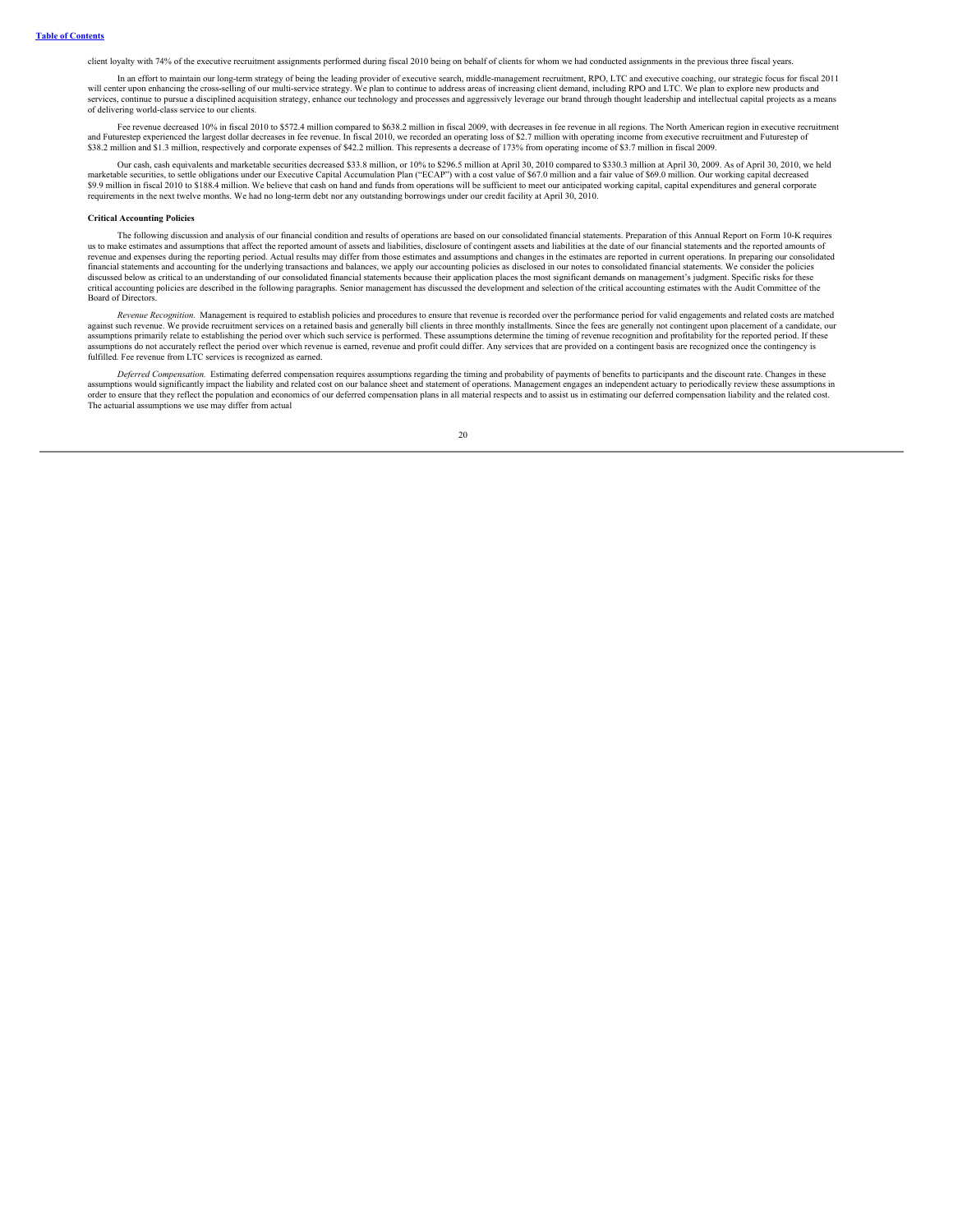results due to changing market conditions or changes in the participant population. These differences could have a significant impact on our deferred compensation liability and the related cost.

Carrying Values. Valuations are required under U.S. generally accepted accounting principles ("GAAP") to determine the carrying value of various assets. Our most significant assets for which management is required to prepa

# **Results of Operations**

The following table summarizes the results of our operations as a percentage of fee revenue:

|                                              |                   | Year Ended April 30, |        |
|----------------------------------------------|-------------------|----------------------|--------|
|                                              | 2010              | 2009                 | 2008   |
| Fee revenue                                  | 100.0%            | 100.0%               | 100.0% |
| Reimbursed out-of-pocket engagement expenses | 4.8               | 5.9                  | 5.7    |
| Revenue                                      | 104.8             | 105.9                | 105.7  |
| Compensation and benefits                    | 72.2              | 69.3                 | 68.3   |
| General and administrative expenses          | 20.2              | 19.9                 | 17.0   |
| Out-of-pocket engagement expenses            | 7.3               | 7.7                  | 7.4    |
| Depreciation and amortization                | 2.0               | 1.8                  | 1.4    |
| Restructuring charges                        | 3.6               | 6.6                  |        |
| Operating (loss) income                      | $(0.5)\%$         | 0.6                  | 11.6   |
| Net income (loss)                            | $\frac{0.9\%}{2}$ | $(1.6)\%$            | 8.4%   |

The following tables summarize the results of our operations by business segment:

|                                             |                | Year Ended April 30. |                        |        |                |         |        |  |  |  |  |
|---------------------------------------------|----------------|----------------------|------------------------|--------|----------------|---------|--------|--|--|--|--|
|                                             | 2010           |                      | 2009                   | 2008   |                |         |        |  |  |  |  |
|                                             | <b>Dollars</b> |                      | <b>Dollars</b>         |        | <b>Dollars</b> |         | %      |  |  |  |  |
|                                             |                |                      | (Dollars in thousands) |        |                |         |        |  |  |  |  |
| Fee revenue                                 |                |                      |                        |        |                |         |        |  |  |  |  |
| <b>Executive recruitment:</b>               |                |                      |                        |        |                |         |        |  |  |  |  |
| North America                               | 278,746        | 48.7%                | 309,514                | 48.5%  |                | 374,891 | 47.4%  |  |  |  |  |
| <b>EMEA</b>                                 | 137.497        | 24.0                 | 143,184                | 22.4   |                | 183,042 | 23.2   |  |  |  |  |
| Asia Pacific                                | 64.132         | 11.2                 | 66,332                 | 10.4   |                | 95,915  | 12.1   |  |  |  |  |
| South America                               | 24,026         | 4.2                  | 24,323                 | 3.8    |                | 25,556  | 3.2    |  |  |  |  |
| <b>Total executive recruitment</b>          | 504,401        | 88.1                 | 543,353                | 85.1   |                | 679,404 | 85.9   |  |  |  |  |
| Futurestep                                  | 67,979         | 11.9                 | 94,870                 | 14.9   |                | 111,166 | 14.1   |  |  |  |  |
| <b>Total fee revenue</b>                    | 572.380        | 100.0%               | 638,223                | 100.0% |                | 790,570 | 100.0% |  |  |  |  |
| Reimbursed out-of-pocket engagement expense | 27,269         |                      | 37,905                 |        |                | 45,072  |        |  |  |  |  |
| <b>Total revenue</b>                        | 599,649        |                      | 676,128                |        |                | 835,642 |        |  |  |  |  |
|                                             |                |                      |                        |        |                |         |        |  |  |  |  |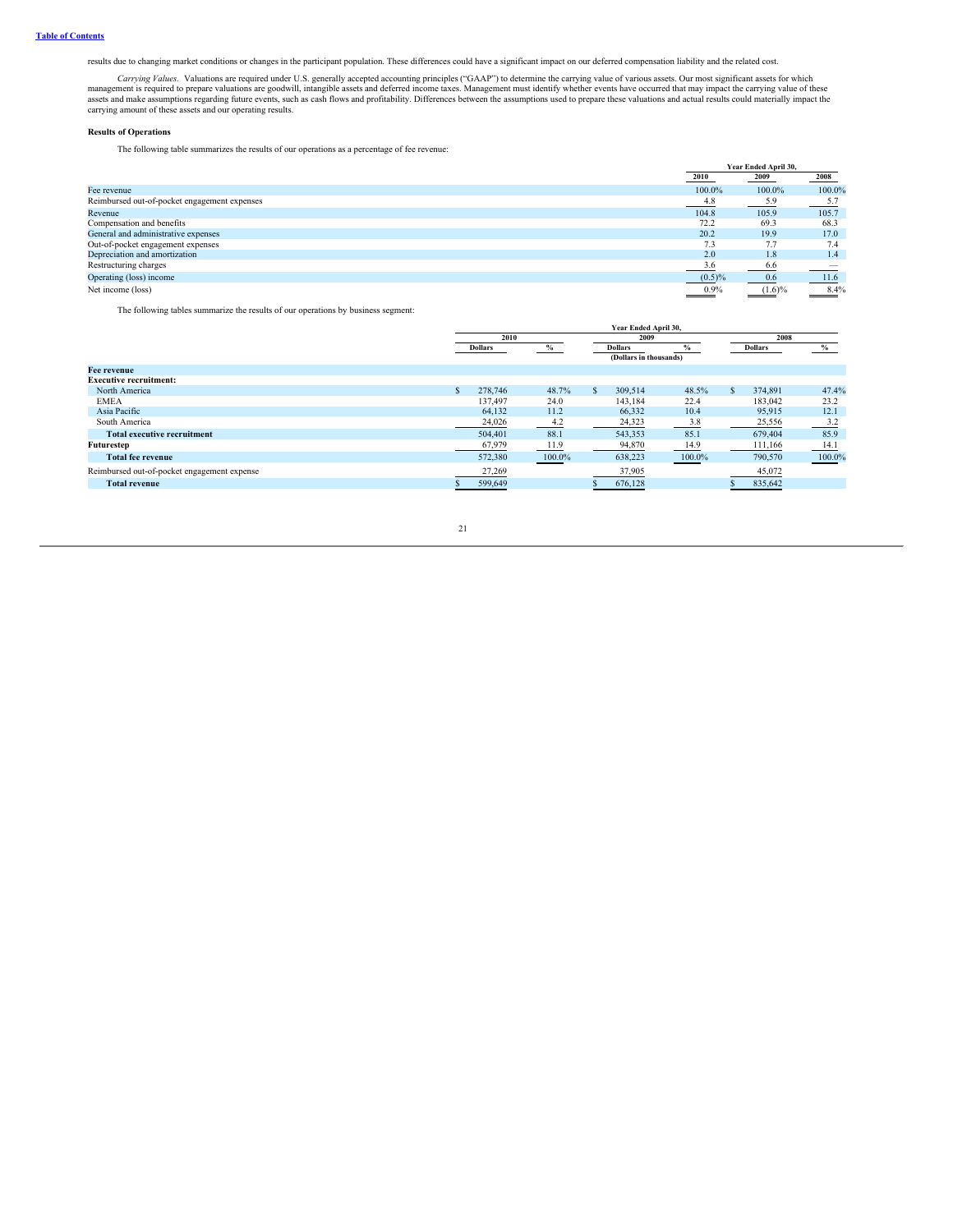|                                    | Year Ended April 30, |                |           |  |                        |           |  |                |           |  |  |
|------------------------------------|----------------------|----------------|-----------|--|------------------------|-----------|--|----------------|-----------|--|--|
|                                    |                      | 2010           |           |  | 2009                   |           |  | 2008           |           |  |  |
|                                    |                      | <b>Dollars</b> | Margin(1) |  | <b>Dollars</b>         | Margin(1) |  | <b>Dollars</b> | Margin(1) |  |  |
|                                    |                      |                |           |  | (Dollars in thousands) |           |  |                |           |  |  |
| <b>Operating (loss) income</b>     |                      |                |           |  |                        |           |  |                |           |  |  |
| <b>Executive recruitment:</b>      |                      |                |           |  |                        |           |  |                |           |  |  |
| North America                      |                      | 42.604         | 15.3%     |  | 37.516                 | 12.1%     |  | 70.628         | 18.8%     |  |  |
| <b>EMEA</b>                        |                      | (15, 511)      | (11.3)    |  | 2,061                  | 1.4       |  | 29.820         | 16.3      |  |  |
| Asia Pacific                       |                      | 7,826          | 12.2      |  | 5,396                  | 8.1       |  | 19,299         | 20.1      |  |  |
| South America                      |                      | 3,286          | 13.7      |  | 2,441                  | 10.0      |  | 2,230          | 8.7       |  |  |
| <b>Total executive recruitment</b> |                      | 38,205         | 7.6       |  | 47,414                 | 8.7       |  | 121.977        | 18.0      |  |  |
| Futurestep                         |                      | 1.291          | 1.9       |  | (12,003)               | (12.7)    |  | 8,545          | 7.7       |  |  |
| Corporate                          |                      | (42, 218)      |           |  | (31,683)               |           |  | (38,669)       |           |  |  |
| Total operating (loss) income      |                      | (2,722)        | $(0.5)\%$ |  | 3,728                  | 0.6%      |  | 91,853         | 11.6%     |  |  |

(1) Margin calculated as a percentage of fee revenue by business segment.

#### **Fiscal 2010 Compared to Fiscal 2009**

## *Fee Revenue*

Fee Revenue. Fee revenue decreased \$65.8 million, or 10%, to \$572.4 million in fiscal 2010 compared to \$638.2 million in fiscal 2009. The decrease in fee revenue was primarily attributable to an 8% decrease in the weighted-average fees billed per engagement during fiscal 2010 as compared to fiscal 2009 and a 2% decrease in the number of executive search engagements billed during the same period,<br>both of which were dr rates favorably impacted fee revenues by \$4.4 million in fiscal 2010.

*Executive Recruitment.* Executive recruitment reported fee revenue of \$504.4 million, a decrease of \$38.9 million, or 7%, in fiscal 2010 compared to \$543.3 million in fiscal 2009. The decline in executive recruitment repo

North America reported fee revenue of \$278.8 million, a decrease of \$30.7 million, or 10%, in fiscal 2010 compared to \$309.5 million in fiscal 2009 primarily due to a 6% decrease in the average fees billed per engagement in the region during fiscal 2010 as compared to fiscal 2009 and a 4% decrease in the number of engagements billed during the same period. The overall decline in fee revenue was driven<br>by declines in f

EMEA reported fee revenue of \$137.5 million, a decrease of \$5.7 million, or 4%, in fiscal 2010 compared to \$143.2 million in fiscal 2009. EMEA's decrease in fee revenue was driven by a 10% decrease in average fees billed per engagement in fiscal 2010 as compared to fiscal 2009, offset by a 6% increase in the number of engagements billed during the same period. The performance in existing<br>offices in the Nethe decline in EMEA's fee revenue as a result of the global economic conditions was partially offset by the fee revenue from the acquisition of Whitehead Mann, which is included in EMEA's results from June 11, 2009, the effective date of the acquisition.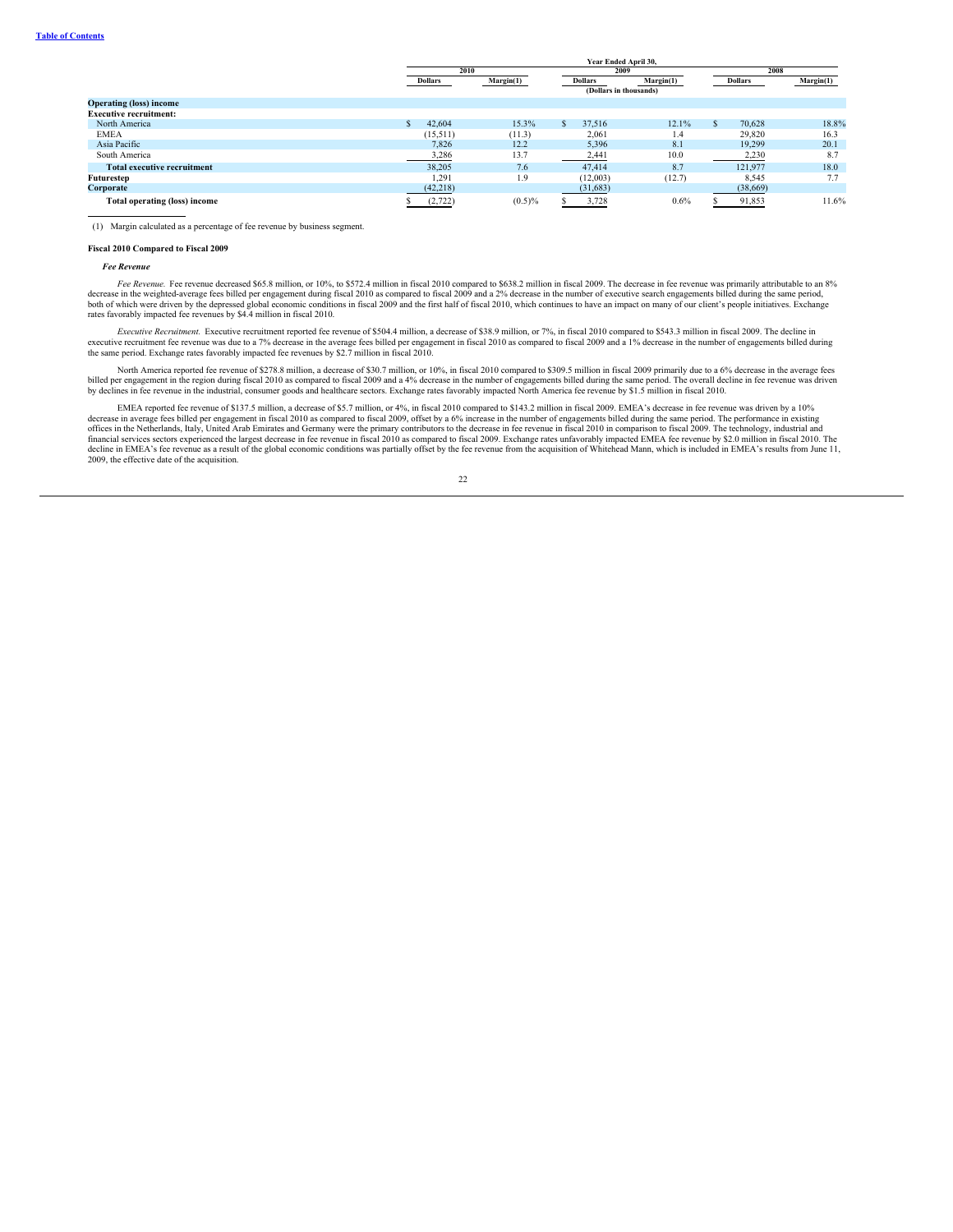Asia Pacific reported fee revenue of \$64.1 million, a decrease of \$2.2 million, or 3%, in fiscal 2010 compared to \$66.3 million in fiscal 2009 due to a 3% decrease in average fees billed per engagement in fiscal 2010 compared to fiscal 2009. The decline in performance in Japan, New Zealand and Singapore were the primary contributors to the decrease in fee revenue in fiscal 2010 over the year-ago period. The largest decrease in fee revenue was experienced in the industrial and healthcare sectors. Exchange rates favorably impacted fee revenue for Asia Pacific by \$2.4 million in fiscal 2010.

South America reported fee revenue of \$24.0 million, a decrease of \$0.3 million, or 1%, in fiscal 2010 compared to \$24.3 million in fiscal 2009. The number of engagements billed decreased 10% within the region in fiscal 2010 compared to fiscal 2009, offset by a 9% increase in the average fees billed per engagement in the region during the same period. The decline in performance in the financial<br>services, consum America by \$0.8 million in fiscal 2010.

*Futurestep.* Futurestep reported fee revenue of \$68.0 million, a decrease of \$26.9 million, or 28%, in fiscal 2010 compared to \$94.9 million in fiscal 2009. The decline in Futurestep's fee revenue is due to an 18% decrease in the number of engagements billed in fiscal 2010 as compared to fiscal 2009 and an 11% decrease in average fees billed per engagement during the same period. Of the total decrease<br>in fee revenue in decreased by \$9.8 million, or 33%, to \$19.9 million and Asia fee revenue decreased \$3.5 million, or 13%, to \$23.9 million. Exchange rates favorably impacted fee revenue for Futurestep by \$1.7 million in fiscal 2010.

## *Compensation and Benefits*

Compensation and benefits expense decreased \$29.3 million, or 7%, to \$413.3 million in fiscal 2010 from \$442.6 million in fiscal 2009. The decrease in compensation and benefits expenses is compensation and benefits expense \$3.6 million decrease of the bonus provision due to a change in the estimate of bonus payouts. As discussed below in *Restructuring Charges*, due to our acquisition of Whitehead Mann and the reorganization of our go-to-market and operating structure in EMEA, we implemented a restructuring in fiscal 2010 which further reduced our workforce. Exchange rates unfavorably impacted compensation and benefits expenses by \$0.4 million during fiscal 2010.

Executive recruitment compensation and benefits costs decreased \$18.2 million, or 5%, to \$338.0 million in fiscal 2010 compared to \$356.2 million in fiscal 2009 primarily due to a 5% decrease in the average consultant headcount in fiscal 2010 as compared to fiscal 2009. Exchange rates impacted executive recruitment compensation and benefits expense favorably by \$0.7 million. Executive recruitment<br>compensation and bene in EMEA's results from June 11, 2009, the effective date of the acquisition.

Futurestep compensation and benefits expense decreased \$18.3 million, or 26%, to \$52.7 million in fiscal 2010 from \$71.0 million in fiscal 2009 primarily due to a decline in Futurestep average consultant headcount of approximately 17% and to a lesser extent a decline in the weighted-average compensation in fiscal 2010 as compared to fiscal 2009. Exchange rates unfavorably impacted Futurestep<br>compensation and ben

Corporate compensation and benefits expense increased \$7.2 million, or 47%, to \$22.6 million in fiscal 2010 compared to \$15.4 million in fiscal 2009 primarily due to a \$14.1 million increase in certain deferred compensation liabilities during fiscal 2010. We hold marketable securities in a trust for settlement of these deferred compensation obligations. The change in marketable securities is included in other displicitio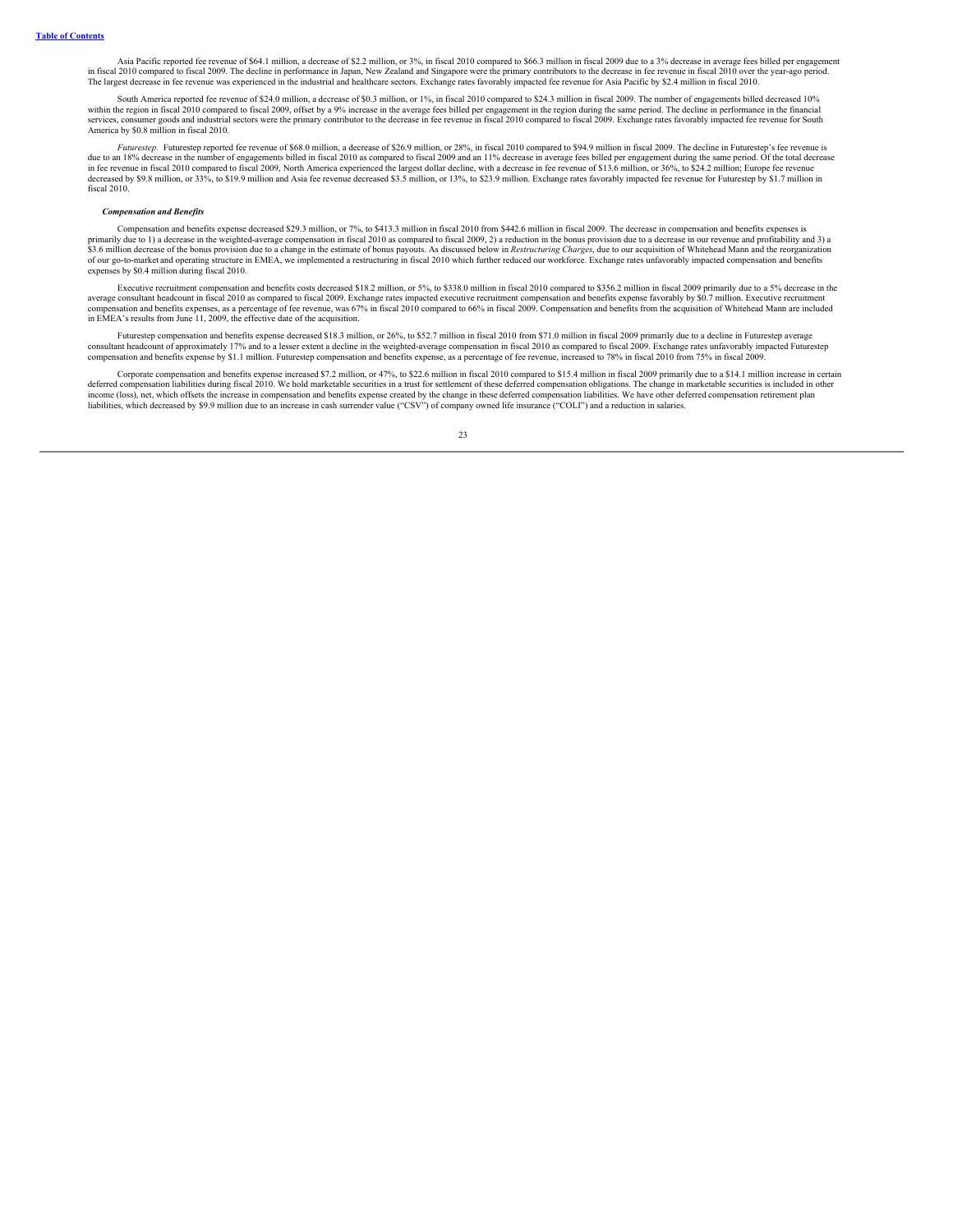## *General and Administrative Expenses*

General and administrative expenses decreased \$11.6 million, or 9%, to \$115.3 million in fiscal 2010 compared to \$126.9 million in fiscal 2009. Exchange rates unfavorably impacted general and administrative expenses by \$0.3 million in fiscal 2010.

Executive recruitment general and administrative expenses decreased \$8.5 million, or 9%, to \$83.4 million in fiscal 2010 from \$91.9 million in fiscal 2009. The decrease in general and administrative expenses was driven by the provision for bad debts was due to a higher than normal provision in fiscal 2009, due to the challenging macroeconomic conditions experienced in fiscal 2009 and an improvement of economic conditions in fiscal 2010 as compared to fiscal 2009, which led to an improvement in the aging of accounts receivable and lower bad debt expense. General expenses decreased primarily due to the decline in our overall usiness activities as a result of the global economic crisis, including lower premises and office expense due to the closure of offices in the second half of fiscal 2009. Executive recruitment general and administrative expenses, as a percentage of fee revenue, was 17% in both fiscal 2010 and fiscal 2009.

Futurestep general and administrative expenses decreased \$6.1 million, or 30%, to \$14.4 million in fiscal 2010 compared to \$20.5 million in fiscal 2009 primarily due to decreases of \$2.7 million in premises and office expense, \$2.0 million in miscellaneous expenses including professional services and travel and meeting expenses, \$0.9 million in business development expense and \$0.4 million in bad debt expenses. Premises and office expense decreased due to the closure of offices in the second half of fiscal 2009 and miscellaneous expenses decreased primarily due to the decline in Futurestep's overall<br>business activi general and administrative expenses, as a percentage of fee revenue, was 21% in fiscal 2010 compared to 22% in fiscal 2009.

Corporate general and administrative expenses increased \$3.0 million, or 21%, to \$17.5 million in fiscal 2010 compared to \$14.5 million in fiscal 2009 primarily due to an increase in legal and professional fees primarily incurred in connection with the acquisition of Whitehead Mann and an increase in business development expense incurred during the last half of fiscal 2010.

# *Out-of-Pocket Engagement Expenses*

Out-of-pocket engagement expenses consist of expenses incurred by candidates and our consultants that are generally billed to clients. Out-of-pocket engagement expenses decreased \$7.8 million, or 16%, to \$41.6 million in fiscal 2010, compared to \$49.4 million in fiscal 2009. Out-of-pocket engagement expenses as a percentage of fee revenue, was 7% in fiscal 2010 compared to 8% in fiscal 2009.

#### *Depreciation and Amortization Expenses*

Depreciation and amortization expenses decreased \$0.1 million, or 1%, to \$11.5 million in fiscal 2010, compared to \$11.6 million in fiscal 2009. This expense relates mainly to computer equipment, expense and fixtures and l software, furniture and fixtures and leaseh

## *Restructuring Charges*

We reorganized our go-to-market and operating structure in EMEA and in an effort to reduce redundancy attributed to the acquisition of Whitehead Mann we incurred restructuring charges in fiscal 2010 of \$25.8 million to reduce the combined work force and to consolidate premises. This restructuring expense was partially offset by \$5.1 million of reductions from previously estimated restructuring<br>charges (\$2.3 milli

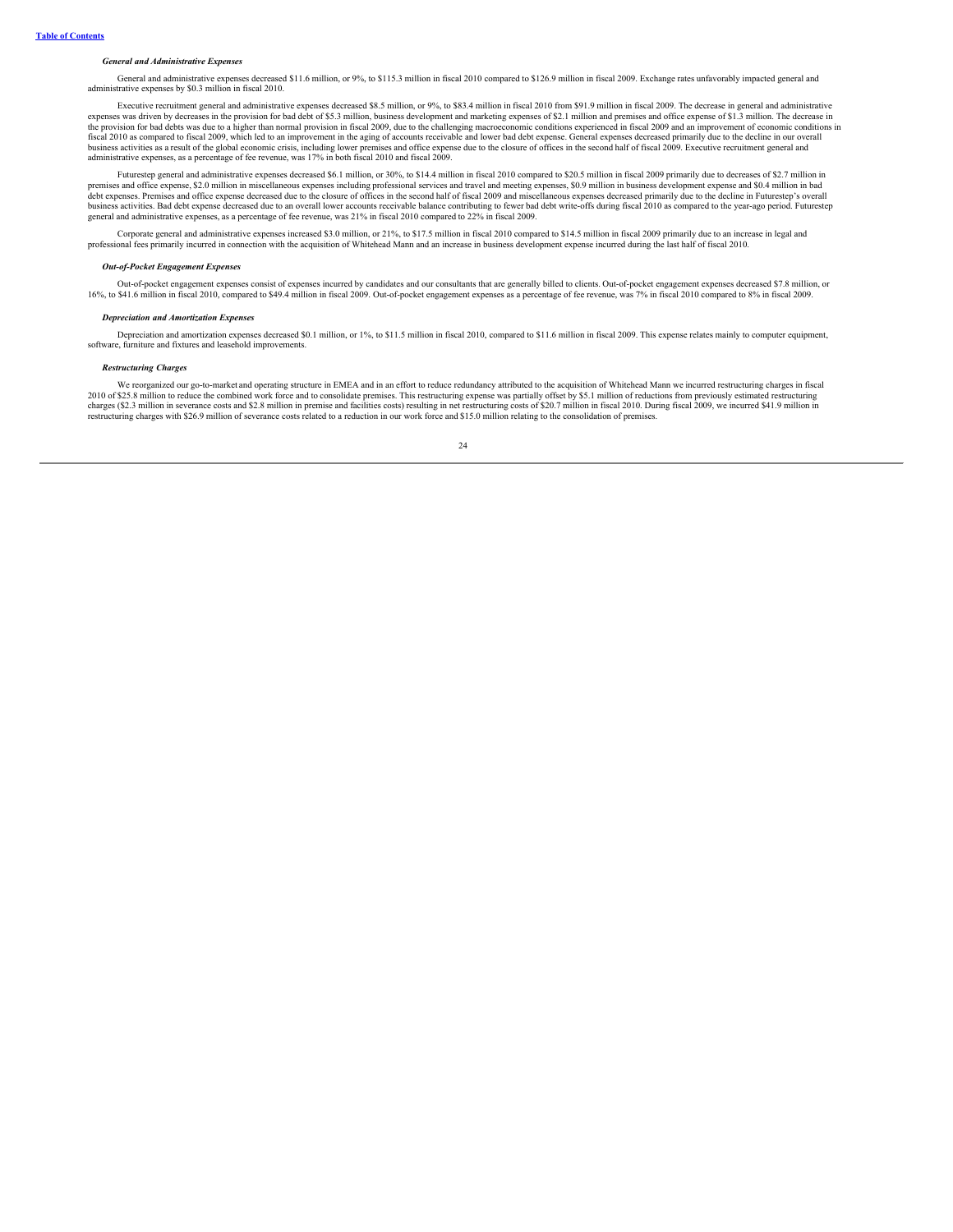# *Operating (Loss) Income*

Operating income decreased \$6.4 million, to an operating loss of \$2.7 million in fiscal 2010 compared to operating income of \$3.7 million in fiscal 2009. This decrease in operating income resulted from a decrease in revenue during fiscal 2010 as compared to fiscal 2009, which was partially offset by a decrease in operating expenses during the same period. The decrease in operating expenses is primarily attributable

Executive recruitment operating income decreased \$9.2 million to \$38.2 million in fiscal 2010 compared to operating income of \$47.4 million in fiscal 2009. The decline in executive recruitment operating income is attributable to a decrease in revenues offset by a reduction in compensation expenses relating to a decrease in average consultant headcount and weighted-average compensation, and to a decrease in general and administrative and net restructuring charges. Executive recruitment operating income, as a percentage of fee revenue, was 8% during fiscal 2010 compared to 9% in fiscal 2009.

Futurestep operating income increased by \$13.3 million to \$1.3 million in fiscal 2010 as compared to an operating loss of \$12.0 million in fiscal 2009. The change in Futurestep operating income is<br>primarily due to a decrea facility lease costs than originally recorded compared to \$11.4 million of restructuring expenses recorded in fiscal 2009. The decrease in operating expenses was offset by a decrease in fee revenue of<br>\$26.9 million as a re compared to operating loss, as a percentage of fee revenue of 13% in fiscal 2009.

### *Other Income (Loss), Net*

Other income (loss), net increased by \$24.8 million, to income of \$10.1 million in fiscal 2010 compared to a loss of \$14.7 million in fiscal 2009. Other income (loss), net is primarily due to \$11.1 million of net trading gains on marketable securities in fiscal 2010 as compared a non-cash asset impairment of \$15.9 million related to marketable securities, offset by \$5.9 million unrealized gains recorded in other income (loss), net upon transfer of marketable securities from available-for-sale to trading during fiscal 2009. There was no such impairment or transfer of marketable securities in fiscal 2010.

### *Interest (Expense) Income, Net*

Interest (expense) income, net primarily relates to borrowings under our COLI policies, which was partially offset by interest earned on cash and cash equivalent balances and marketable securities. Interest expense, net was \$2.6 million in fiscal 2010 compared to \$1.1 million in fiscal 2009. Interest expense, net increased primarily due to lower interest income earned as a result of lower average United<br>States cash b

# *Income Tax (Benefit) Provision*

The benefit for income taxes was \$0.5 million in fiscal 2010 compared to a provision for income taxes of \$0.4 million in fiscal 2009. The income taxes in fiscal 2010 reflects a 10% tax benefit compared to a 3% effective income tax rate for fiscal 2009. The effective income tax rate in fiscal 2010 is lower when compared to the effective income tax rate in fiscal 2009, primarily due to a \$10.3 million reversal of a reserve related to a tax position taken in fiscal 2004, offset by additional reserves of \$7.5 million set-up for the tax impact of future repatriations of cash dividends and additional valuation allowances on the Company's current inventory of foreign tax credit carryforwards during fiscal 2010.

# *Equity in Earnings of Unconsolidated Subsidiary*

Equity in earnings of unconsolidated subsidiary is comprised of our less than 50% interest in our Mexican subsidiary. We report our interest in earnings or loss of our Mexican subsidiary on the equity basis as a one-line

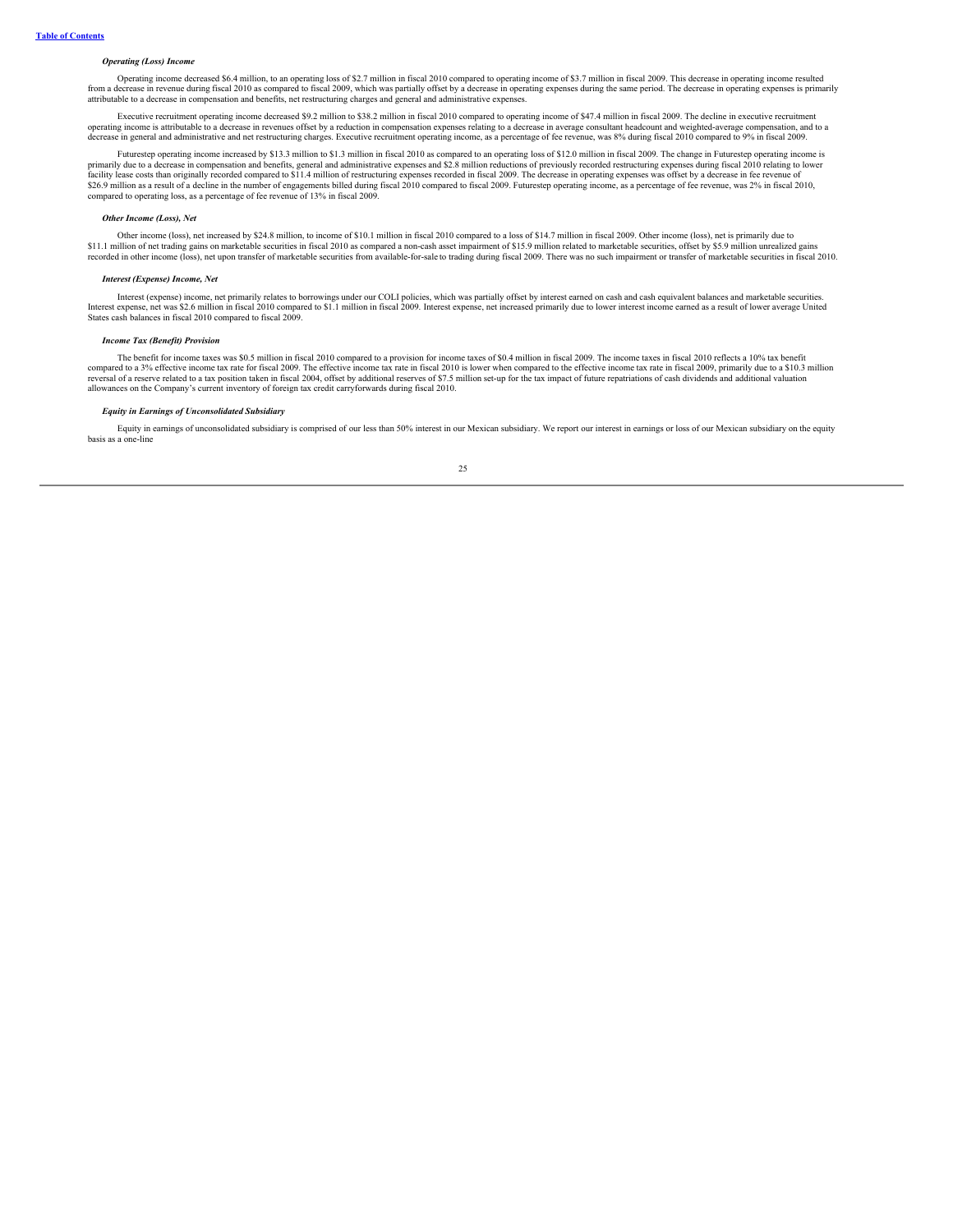adjustment to net income (loss), net of taxes. Equity in earnings was \$0.1 million in fiscal 2010 compared to \$2.4 million in fiscal 2009.

#### **Fiscal 2009 Compared to Fiscal 2008**

### *Fee Revenue*

Fee Revenue. Fee revenue decreased \$152.4 million, or 19%, to \$638.2 million in fiscal 2009 compared to \$790.6 million in fiscal 2008. The decline in fee revenue was primarily attributable to a 12% decrease in average fees billed per engagement during fiscal 2009 as compared to fiscal 2008 and an 8% decrease in the number of engagements billed during the same period, both of which were driven by the<br>intensification o

*Executive Recruitment.* Executive recruitment reported fee revenue of \$543.3 million, a decrease of \$136.1 million, or 20%, in fiscal 2009 compared to \$679.4 million in fiscal 2008 due to a 14% decrease in number of engagements billed in fiscal 2009 as compared to fiscal 2008 and a 7% decrease in the average fees billed per engagement during the same period. Exchange rates unfavorably impacted fee revenues by \$15.9 million in fiscal 2009.

North America reported fee revenue of \$309.5 million, a decrease of \$65.4 million, or 17%, in fiscal 2009 compared to \$374.9 million in fiscal 2008 primarily due to a 13% decrease in the number of engagements billed during fiscal 2009 as compared to fiscal 2008 and a 5% decrease in the average fees billed per engagement in the region during the same period. The overall decline in fee revenue was driven by significant declines in fee revenue in the financial services, technology and consumer goods sectors. Exchange rates unfavorably impacted North America fee revenue by \$3.4 million in fiscal 2009.

EMEA reported fee revenue of \$143.2 million, a decrease of \$39.8 million, or 22%, in fiscal 2009 compared to \$183.0 million in fiscal 2008. EMEA's decrease in fee revenue was driven by a 14% decrease in the number of engagements billed and a 9% decrease in average fees billed per engagement. The performance in existing offices in the United Kingdom, France, and the Netherlands were the retained by the financia

Asia Pacific reported fee revenue of \$66.3 million, a decrease of \$29.6 million, or 31%, in fiscal 2009 compared to \$95.9 million in fiscal 2008 due to a decrease of 14% in average fees billed per engagement and a 20% decline in the number of engagements billed in fiscal 2009 compared to fiscal 2008. The decline in performance in Australia, China, India and Japan were the primary contributors to the<br>decrease in fee impacted fee revenue for Asia Pacific by \$3.3 million in fiscal 2009.

South America reported fee revenue of \$24.3 million, a decrease of \$1.3 million, or 5%, in fiscal 2009 compared to \$25.6 million in fiscal 2008. Average fees billed per engagement increased 7% while engagements billed decreased 11% within the region in fiscal 2009 compared to fiscal 2008. The decline in performance in the industrial and technology sectors was the primary contributor to the decrease in<br>fee revenue in f

*Futurestep.* Futurestep reported fee revenue of \$94.9 million, a decrease of \$16.3 million, or 15%, in fiscal 2009 compared to \$111.2 million in fiscal 2008. The decline in Futurestep's fee revenue is due to a 20% decrease in average fee billed per engagement offset by a 7% increase in the number of engagements billed in fiscal 2009 as compared to fiscal 2008. Of the total decrease in fee revenue, Europe<br>experienced the decreased \$1.2 million, or 4%, to \$27.4 million. All regions reflect decreased revenue from search engagements. Exchange rates unfavorably impacted fee revenue by \$5.4 million in fiscal 2009.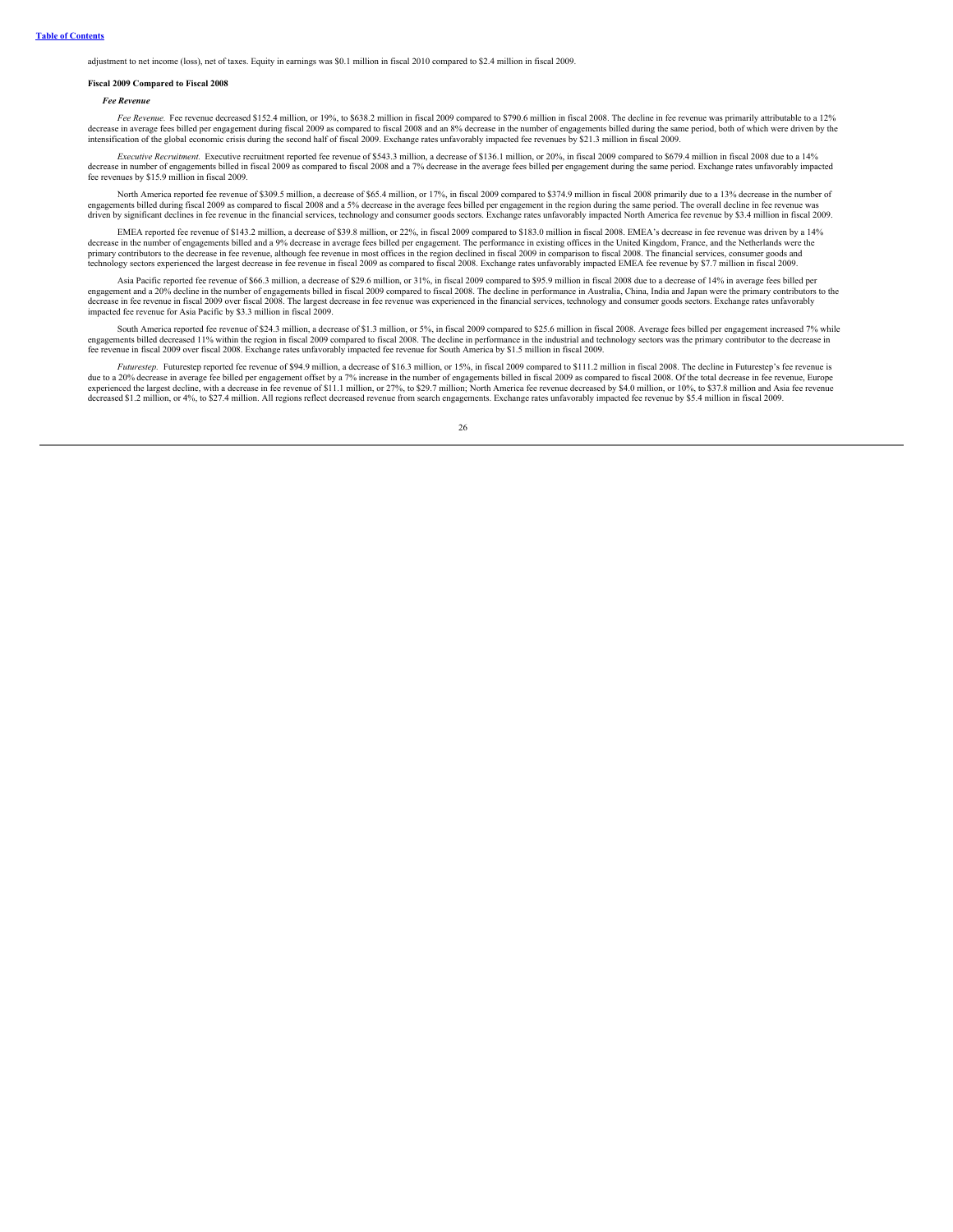### *Compensation and Benefits*

Compensation and benefits expense decreased \$97.5 million, or 18%, to \$442.6 million in fiscal 2009 from \$540.1 million in fiscal 2008. The decrease in compensation and benefits expenses is primarily due to 1) a decrease in global headcount, 2) a \$77.2 million decrease in weighted-average compensation in fiscal 2009 as compared to fiscal 2008, 3) a reduction in the bonus provision due to a<br>decrease in our rev and fourth quarter of fiscal 2009. Exchange rates favorably impacted compensation and benefits expenses by \$14.9 million during fiscal 2009.

Executive recruitment compensation and benefits costs decreased \$84.5 million, or 19%, to \$356.2 million in fiscal 2009 compared to \$440.7 million in fiscal 2008 primarily due to an 11% decrease in the number of consultants and a \$73.9 million decrease in the weighted-average compensation. Exchange rates impacted executive recruitment compensation and benefits expense favorably by \$11.4 million. Executive recruitment compensation and benefits expenses, as a percentage of fee revenue, was 66% in fiscal 2009 compared to 65% in fiscal 2008.

Futurestep compensation and benefits expense decreased \$5.3 million, or 7%, to \$71.0 million in fiscal 2009 from \$76.3 million in fiscal 2008 due to a decrease in average consultant headcount during fiscal 2009 and to a \$3.6 million decline in weighted-average compensation in fiscal 2009 as compared to fiscal 2008. Exchange rates favorably impacted Futurestep compensation and benefits expense by \$3.5 million. Futurestep compensation and benefits expense, as a percentage of fee revenue, increased to 75% in fiscal 2009 from 69% in fiscal 2008.

Corporate compensation and benefits expense decreased \$7.7 million, or 33%, to \$15.4 million in fiscal 2009 compared to \$23.1 million in fiscal 2008 primarily because of a \$9.5 million decrease in certain deferred compensation retirement plan liabilities. We hold marketable securities in a trust for settlement of these deferred compensation obligations. The change in marketable securities is included in other income (loss), net, which offsets the decrease in compensation and benefits expense created by the change in these deferred compensation liabilities. We have other deferred compensation retirement plan liabilities, which increased by a \$5.3 million due to a decrease in CSV of COLI and an increase in salaries.

### *General and Administrative Expenses*

General and administrative expenses decreased \$7.6 million, or 6%, to \$126.9 million in fiscal 2009 compared to \$134.5 million in fiscal 2008. Exchange rates favorably impacted general and administrative expenses by \$4.6 million in fiscal 2009.

Executive recruitment general and administrative expenses decreased \$5.7 million, or 6%, to \$91.9 million in fiscal 2009 from \$97.6 million in fiscal 2008. The decrease in general and administrative expenses was driven by a decrease in meeting and travel expense of \$5.2 million, business development of \$1.3 million and marketing of \$1.3 million. Offsetting the overall decrease in executive recruitment<br>general and admi decline in our overall business activities as a result of the global economic crisis. Executive recruitment general and administrative expenses, as a percentage of fee revenue, was 17% in fiscal 2009 compared to 14% in fiscal 2008.

Futurestep general and administrative expenses decreased \$2.1 million, or 9%, to \$20.5 million in fiscal 2009 compared to \$22.6 million in fiscal 2008 primarily due to decreases of \$0.8 million in travel expenses and \$1.3 million of bad debt expenses. General expenses decreased primarily due to the decline in our overall business activities. Bad debt expense decreased due to an overall lower accounts<br>receivable bala 2009 compared to 20% in fiscal 2008.

Corporate general and administrative expenses increased \$0.2 million, or 1%, to \$14.5 million in fiscal 2009 compared to \$14.3 million in fiscal 2008 primarily due to an increase in professional fees, partially offset by a decrease in realized foreign exchange losses.

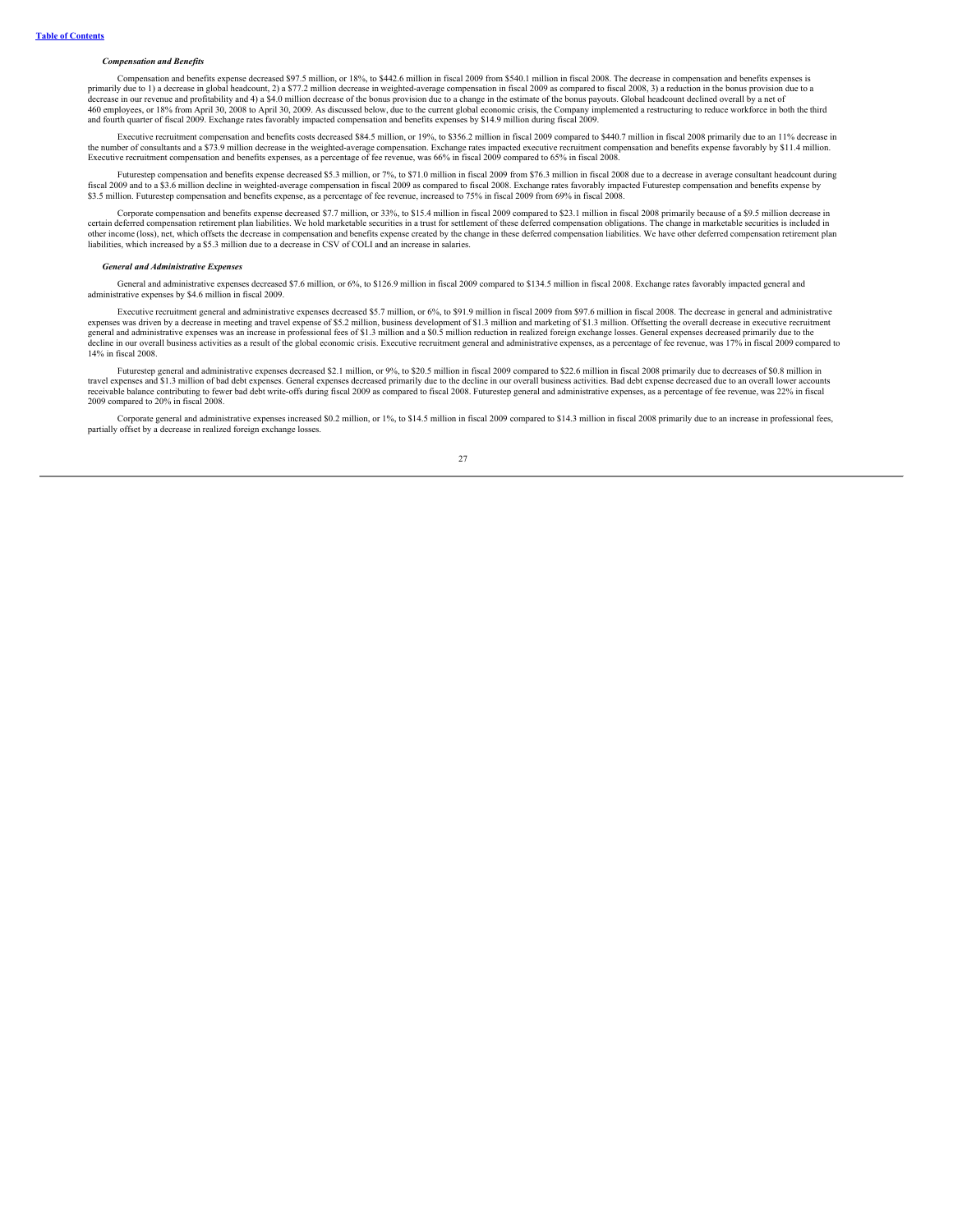# *Out-of-Pocket Engagement Expenses*

Out-of-pocket engagement expenses consist of expenses incurred by candidates and our consultants that are generally billed to clients. Out-of-pocket engagement expenses decreased \$9.4 million, or 16%, to \$49.4 million in fiscal 2009, compared to \$58.8 million in fiscal 2008. Out-of-pocket engagement expenses as a percentage of fee revenue, was 8% in fiscal 2009 compared to 7% in fiscal 2008.

## *Depreciation and Amortization Expenses*

Depreciation and amortization expenses increased \$1.2 million, or 12%, to \$11.6 million in fiscal 2009 compared to \$10.4 million in fiscal 2008. This expense relates mainly to computer equipment, software, furniture and leasehold improvements. The increase in depreciation and amortization expense is primarily associated with depreciation of furniture and fixtures and leasehold improvements related to amortization of software costs that added new functionality in our corporate and executive search segments.

## *Restructuring Charges*

During fiscal 2009, the Company announced it would incur expenses to rationalize its cost structure to the changing economic environment. During fiscal 2009, we recorded \$41.9 million in restructuring charges with \$26.9 million of severance costs related to a reduction in our work force and \$15.0 million relating to the consolidation of premises.

#### *Operating Income*

Operating income decreased \$88.2 million, to \$3.7 million in fiscal 2009 compared to \$91.9 million in fiscal 2008. This decrease in operating income resulted from a \$152.4 million decrease in fee revenue which was partially offset by a decrease in operating expenses of \$71.4 million. The decrease in operating expenses is primarily attributable to a decrease in compensation and benefits, offset by an<br>increase in res

Executive recruitment operating income decreased \$74.6 million, or 61%, to \$47.4 million in fiscal 2009 compared to \$122.0 million in fiscal 2008. The decline in executive recruitment operating to a decrease in general and administrative expenses. These decreases were partially offset by an increase in restructuring charges of \$30.5 million recorded in fiscal 2009. Executive recruitment operating income during fiscal 2009, as a percentage of fee revenue, was 9% compared to 18% in fiscal 2008.

Futurestep operating income decreased by \$20.5 million, to an operating loss of \$12.0 million in fiscal 2009 as compared to operating income of \$8.5 million in fiscal 2008. The change in Futurestep operating loss is primar fiscal 2008. Futurestep operating loss, as a percentage of fee revenue, was 13% in fiscal 2009, compared to operating income, as a percentage of fee revenue of 8% in fiscal 2008.

#### *Other (Loss) Income, Net*

Other (loss) income, net decreased by \$19.4 million, to a loss of \$14.7 million in fiscal 2009 from income of \$4.7 million in fiscal 2008. The decrease in other (loss) income, net was due to a non-cash asset impairment charge of \$15.9 million related to marketable securities, offset by \$5.9 million unrealized gains recorded in other (loss) income, net upon the transfer of marketable securities from<br>available-for-sale to

## *Interest (Expense) Income, Net*

Interest (expense) income, net, primarily relates to borrowings under COLI and interest earned on cash and cash equivalents and marketable securities. Interest expense, net was \$1.1 million in fiscal 2009 compared to

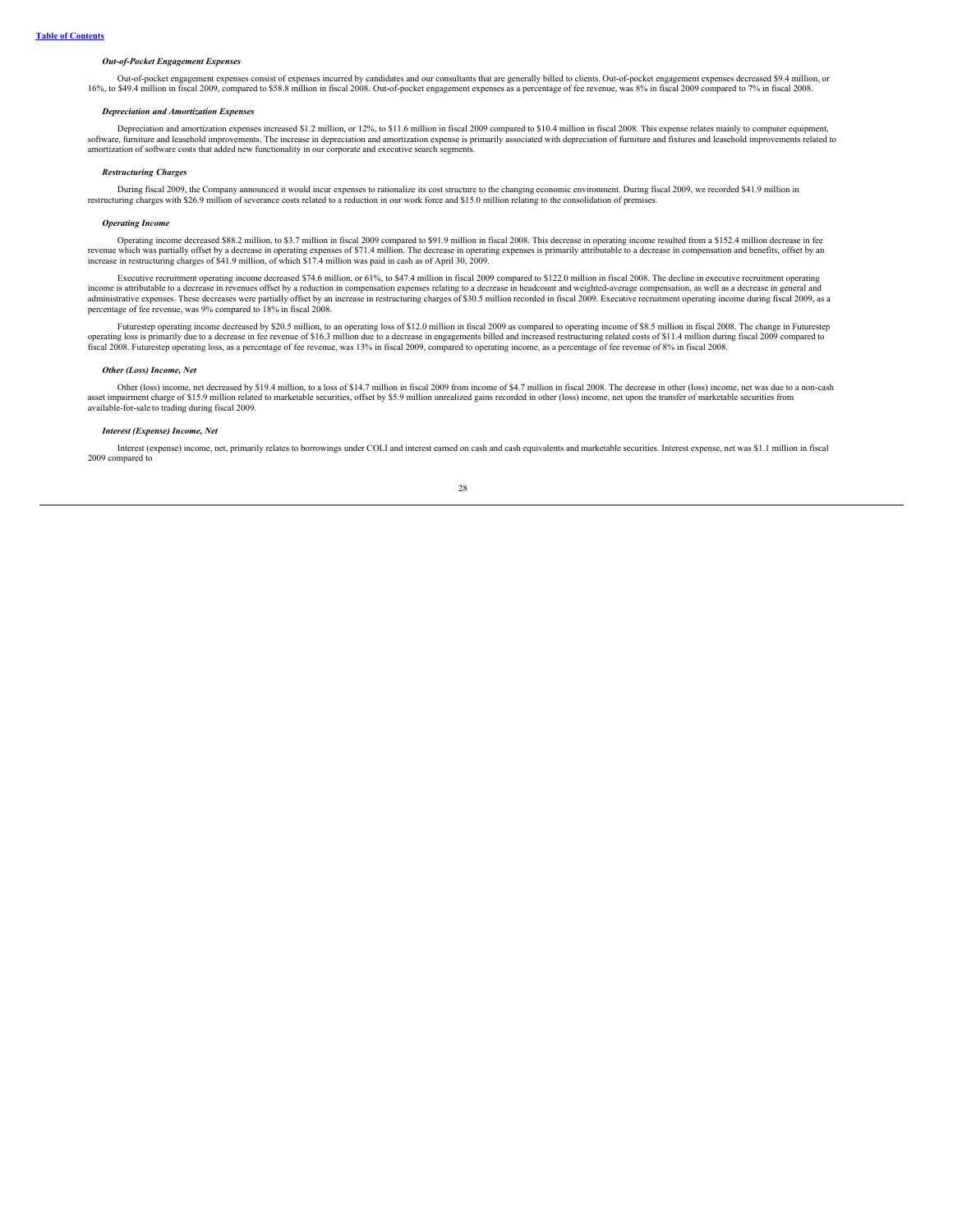interest income, net of \$2.5 million in fiscal 2008. Interest expense, net decreased primarily as a result of lower average United States cash balances, and lower overall interest rates compared to fiscal 2008.

### *Provision for Income Taxes*

The provision for income taxes was \$0.4 million in fiscal 2009 compared to \$36.1 million in fiscal 2008. The provision for income taxes in fiscal 2009 reflects a 3% effective tax rate, compared to a <sup>266</sup> effective tax rate for fiscal 2008. The effective income tax rate in fiscal 2008 is significantly lower when compared to the effective income tax rate in fiscal 2008, as the Company did not realize tax rate in fiscal benefits on the marketable securities asset impairment and gains on marketable securities upon the transfer of securities from available-for-sale to trading in fiscal 2009.

#### *Equity in Earnings of Unconsolidated Subsidiary*

Equity in earnings of unconsolidated subsidiary is comprised of our less than 50% interest in our Mexican subsidiary. We report our interest in earnings or loss of our Mexican subsidiary on the equity basis as a one-line adjustment to net income, net of taxes. Equity in earnings was \$2.4 million in fiscal 2009 compared to \$3.3 million in fiscal 2008.

# **Liquidity and Capital Resources**

Although global economic conditions and demand for our services continued to show signs of improvement during the latter half of fiscal 2010, the demand for executive searches remains well below its peak level. In response to the uncertain economic environment and labor markets, we took steps to align our cost structure with anticipated revenue levels, in an effort to retain positive cash flows. Continued its peak anticipated working capital, capital expenditures and general corporate requirements during the next twelve months.

Our performance is subject to the general level of economic activity in the geographic regions and industries in which we operate. The economic activity in those regions and industries have shown improvement in the second half of fiscal 2010 but total recovery may be long and gradual. If the national or global economy or credit market conditions in general were to deteriorate further in the future, it is<br>possible t

As of April 30, 2010 and 2009, our marketable securities included \$69.0 million (net of unrealized gains of \$2.0 million) and \$60.8 million (net of unrealized losses of \$10.0 million) respectively, held in trust for settlement of our obligations under certain deferred compensation plans, of which \$64.9 million and \$58.5 million, respectively, are classified as noncurrent. Our obligations for which these assets<br>were held i

The net decrease in our working capital of \$9.9 million as of April 30, 2010 compared to April 30, 2009 is primarily attributable to a net decrease in cash and cash equivalents, offset to some extent by an increase in accounts receivable and a decrease in accrued compensation and benefits payable. Cash and cash equivalents decreased due to payments made for the acquisitions of Whitehead Mann and Sensa<br>an increase in accru Solutions. Accounts receivable increased due to an increase in the number of engagements billed during the latter half of fiscal 2010 compared to the year-ago period.

Cash and cash equivalents and marketable securities were approximately \$296.5 million and \$330.3 million as of April 30, 2010 and April 30, 2009, respectively. Cash and cash equivalents consisted of cash and highly liquid investments purchased with original maturities of three months or less. Marketable securities consist primarily of mutual funds with some auction rate municipal securities. The primary objectives of these mutual funds are liquidity or to meet the obligations under certain of our deferred compensation plans.

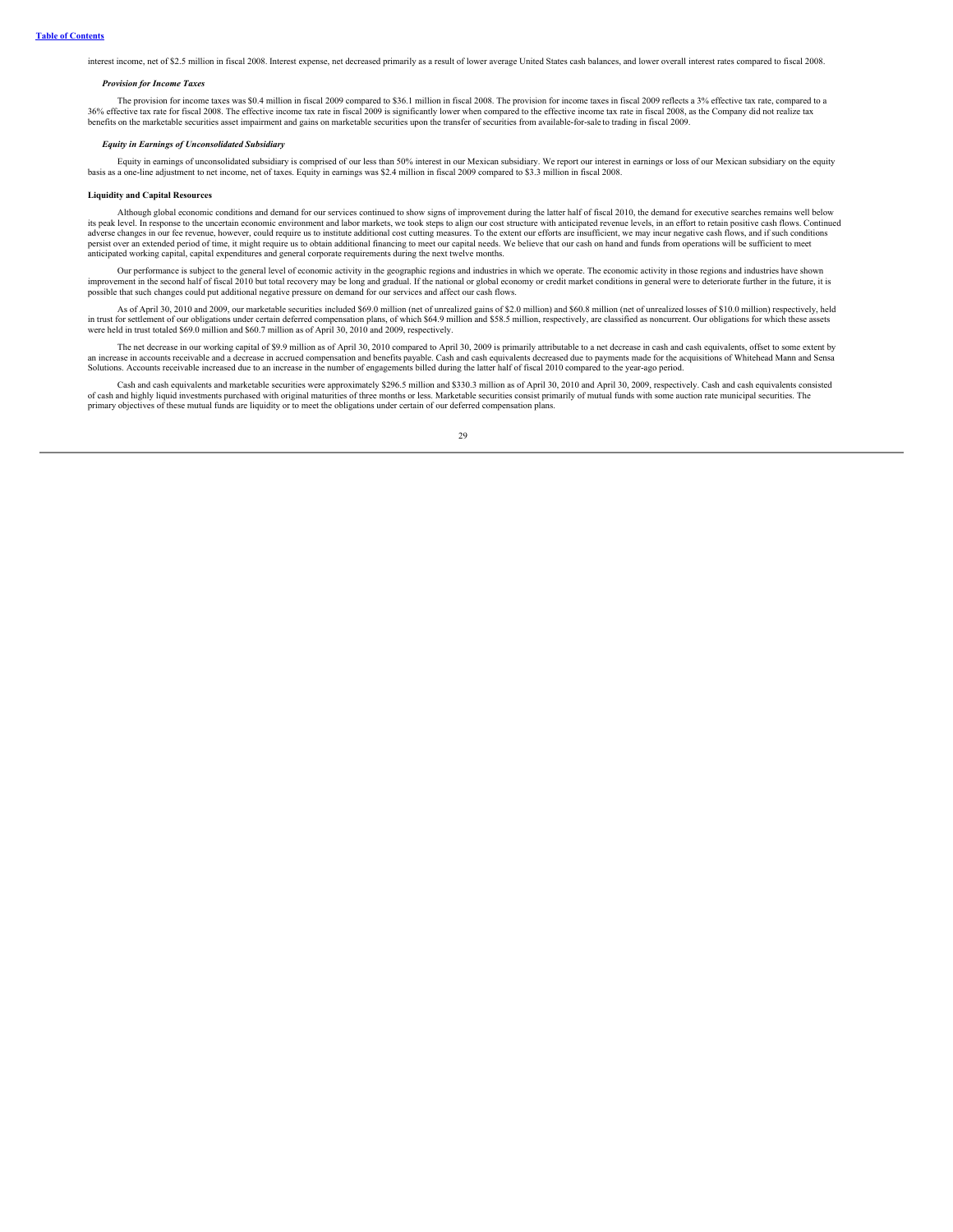Cash used in operating activities was \$30.8 million in fiscal 2010, an increase of \$34.0 million, from cash provided in operating activities of \$3.2 million in fiscal 2009. The increase in cash used in operating activities is primarily due to an increase in receivables of \$78.2 million, deferred income taxes of \$16.5 million offset by a decrease in cash used to settle accounts payable, accrued liabilities and<br>other of \$5 a result of a reversal of a reserve previously taken against an uncertain tax position and an increased valuation allowance related to cash repatriations and foreign tax credits. The decrease in accounts payable<br>and accrue economic conditions, and are now due to be paid in fiscal 2011. The deferral had the effect of decreasing cash used in operating activities for fiscal 2010 by \$8.1 million.

Cash used in investing activities was \$23.4 million in fiscal 2010, a decrease of \$4.4 million, from cash used in investing activities of \$27.8 million in fiscal 2009. The decrease is primarily attributable serurition of s payments made on earn-outs from previous acquisitions, respectively.

Cash provided by financing activities was \$8.1 million in fiscal 2010, an increase of \$13.8 million from cash used in financing activities of \$5.7 million in fiscal 2009. Borrowings under life insurance policies increased by the Board of Directors on November 2, 2007.

### **Off-Balance Sheet Arrangements**

We have no off-balance sheet arrangements and have not entered into any transactions involving unconsolidated, limited purpose entities.

### **Contractual Obligations**

Contractual obligations represent future cash commitments and liabilities under agreements with third parties, and exclude contingent liabilities for which we cannot reasonably predict future payment. The following table represents our contractual obligations as of April 30, 2010:

|                                  |      | <b>Payments Due in:</b> |         |        |        |           |                |           |                  |         |        |
|----------------------------------|------|-------------------------|---------|--------|--------|-----------|----------------|-----------|------------------|---------|--------|
|                                  |      | <b>Less Than</b>        |         |        |        |           |                |           | <b>More Than</b> |         |        |
|                                  | Note | Total                   |         | 1 Year |        | 1-3 Years |                | 3-5 Years |                  | 5 Years |        |
|                                  |      |                         |         |        |        |           | (In thousands) |           |                  |         |        |
| Operating lease commitments      |      |                         | 222,716 |        | 28.878 |           | 56,380         |           | 50.547           |         | 86.911 |
| Accrued restructuring charges(1) |      |                         | 14,318  |        | 6.197  |           | 4,089          |           | 3.070            |         | 962    |
| Total                            |      |                         | 237,034 |        | 35,075 |           | 60,469         |           | 53,617           |         | 87.873 |

(1) Represents rent payments, net of sublease income on an undiscounted basis.

In addition to the contractual obligations above, we have liabilities related to certain employee benefit plans. These liabilities are recorded in our Consolidated Balance Sheets. The obligations related to these employee benefit plans are described in Note 7 — *Deferred Compensation and Retirement Plans*, in the Notes to our Consolidated Financial Statements.

We also make interest payments on our COLI loans. These loans are described in Note 11 — *Long-Term Debt*, in the Notes to our Consolidated Financial Statements. As the timing of these loan repayments are uncertain, we have not included these obligations in the table above.

Lastly, we have contingent commitments under certain employment agreements that are payable upon termination of employment.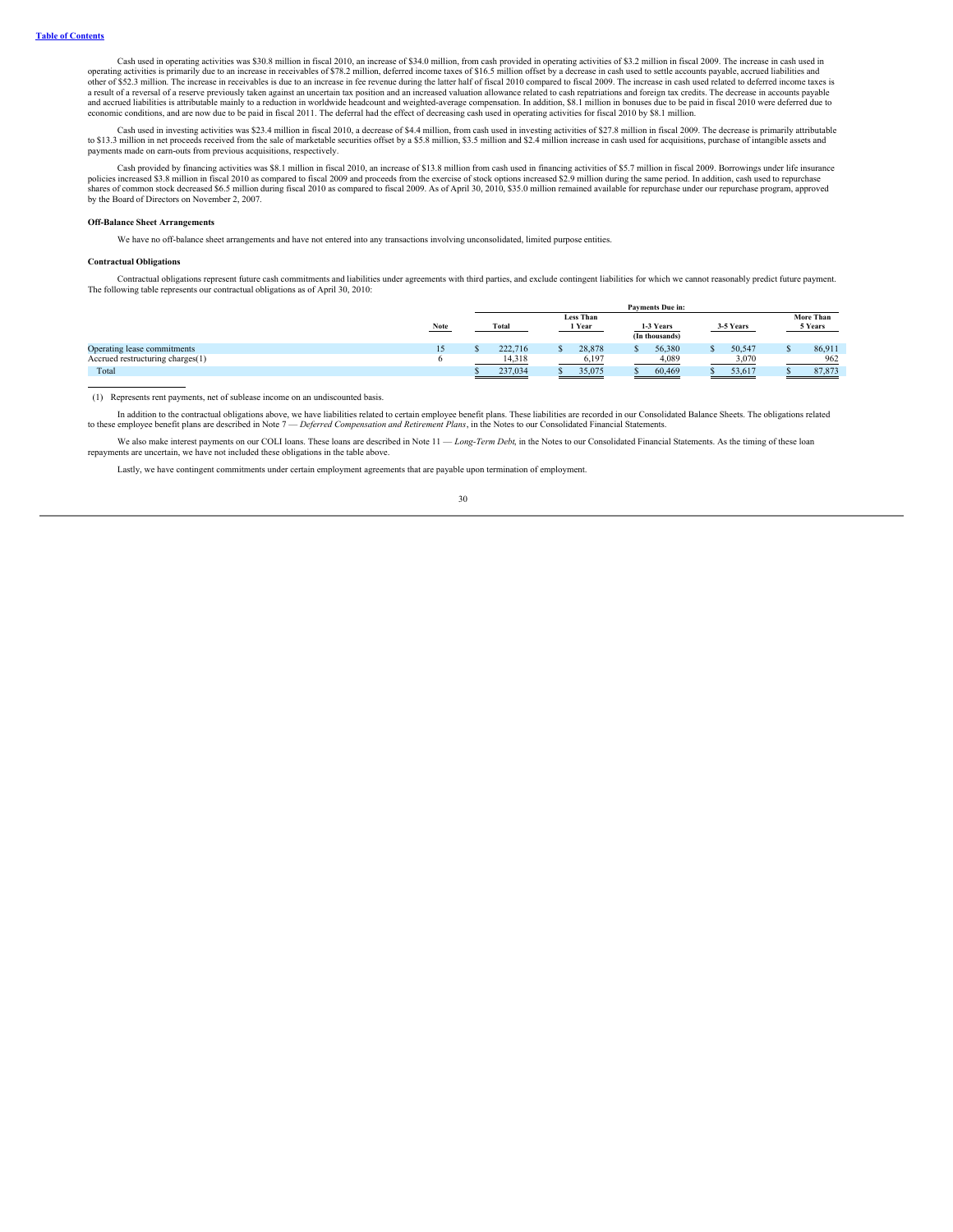## *Long-Term Debt*

Total outstanding borrowings against the CSV of COLI contracts were \$66.9 million, \$61.6 million and \$60.7 million as of April 30, 2010, 2009, and 2008, respectively. Generally, we borrow under our COLI contracts to pay related premiums. Such borrowings do not require annual principal repayments, bear interest primarily at variable rates and are secured by the CSV of the COLI contracts of<br>\$136.0 million, \$124.7 m in trust.

In January 2010, we amended our Senior Secured Revolving Credit facility (the "Facility"), with Wells Fargo Bank, N.A., to, among other things, modify certain covenants and borrowing base requirements. The aggregate commitments under the Facility are \$50 million, with a \$15 million sublimit for letters of credit, subject to satisfaction of borrowing base requirements based on eligible domestic unts receivable and cash held on deposit. As of April 30, 2010, the borrowing base was \$33.2 million and we pledged \$9.0 million in cash. The maturity date of the Facility remains unchanged at March 14, 2011. Borrowings under the Facility bear interest, at our election, at either the base rate or the Eurodollar rate in effect at such time plus, in each case, the applicable margin. The applicable margins for base rate loans and Eurodollar rate loans are 3.00% and 4.00%, respectively. As of April 30, 2010, the interest rates were 6.25% and 4.30%, respectively. We pay quarterly commitment fees of 0.50% on the Facility's unused commitments. The Facility is secured by substantially all of our assets and assets of significant subsidiaries, including certain accounts receivable balances and guarantees by and pledges of<br>the capital standby letters of credit issued under this Facility, respectively.

We are not aware of any other trends, demand or commitments that would materially affect liquidity or those that relate to our resources.

#### **Accounting Developments**

### *Recently Adopted Accounting Standards*

In July 2009, the Financial Accounting Standards Board ("FASB") implemented the FASB Accounting Standards Codification (the "Codification") as the single source of authoritative GAAP. The Codification establishes a common referencing system for accounting standards and is generally organized by subject matter. Use of the Codification is effective for interim and annual periods ending after<br>September 15, 200 longer makes reference to specific accounting standards by number or title, instead, accounting standards are referred to in terms of the applicable subject matter.

In December 2007, the FASB issued guidance on the accounting and reporting of business combinations which requires recognition of all assets acquired, liabilities assumed and any noncontrolling interest in an acquiree at fair value as of the date of acquisition. In addition, this guidance requires that acquisition-related transaction and restructuring costs be charged to expense as incurred, and changes the<br>recog

In December 2007, the FASB issued guidance on the accounting and reporting of noncontrolling interests in consolidated financial statements which requires entities report noncontrolling interests in subsidiaries as equity in the consolidated financial statements and to account for the transactions with noncontrolling interest owners as equity transactions provided the parent retains controlling interests in the<br>subsid consolidated subsidiaries and, as such, the guidance did not have an impact on our consolidated financial position and results of operations.

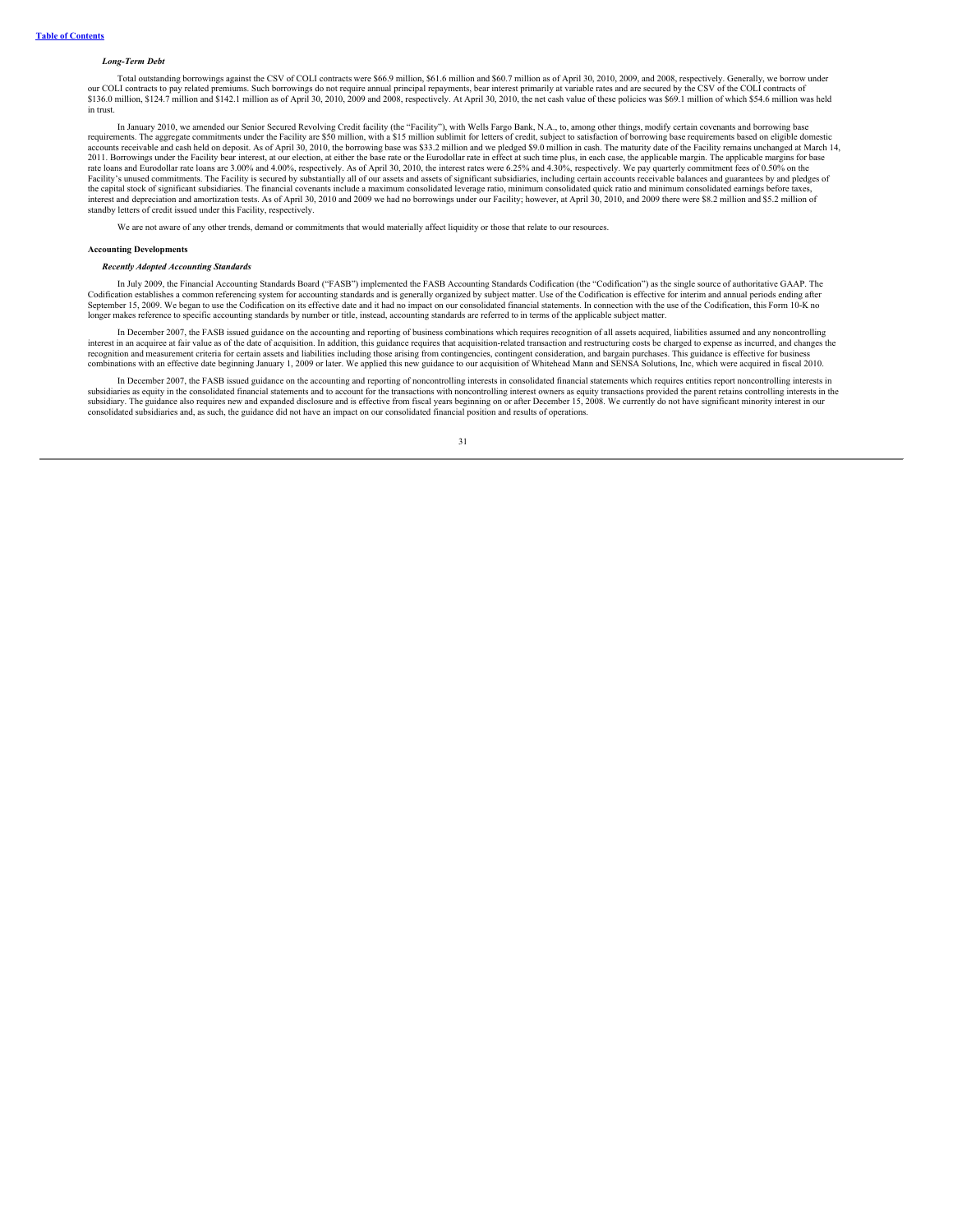In April 2009, the FASB issued guidance that fair value disclosures required for financial instruments on an annual basis be presented for all interim reporting periods beginning with the first interim period ending after June 15, 2009 with earlier application permitted. The adoption of this guidance did not have a material impact on our consolidated financial position and results of operation

In April 2009, the FASB issued additional guidance for estimating fair value when the volume and level of activity for the asset and liability have significantly decreased and also on identifying circumstances that indicate a transaction is not orderly. This guidance also requires expanded disclosure about how fair value is measured, changes to valuation methodologies, and additional disclosures for<br>debt and equity consolidated financial position and results of operations.

In May 2009, the FASB issued guidance which establishes general standards of accounting for and disclosure of events that occur after the balance sheet date but before financial statements are issued or available to be issued. In addition, it requires entities to disclose the date through which subsequent events were evaluated as well as the rationale for why that date was selected. This guidance was effective for interim or annual financial periods ending after June 15, 2009, and shall be applied prospectively. Adoption did not have an impact on our consolidated financial position and results of operations.<br>Subsequent events th consolidated financial statements.

## *Recently Issued Accounting Standards*

In January 2010, the FASB issued guidance on, Fair Value Measurements and Disclosures: Improving Disclosures about Fair Value Measurements, which amends the disclosure guidance with respect to fair value measurements. Specifically, the new guidance requires disclosure of amounts transferred in and out of Levels 1 and 2 fair value measurements, a reconciliation presented on a gross basis rather than a net basi

#### <span id="page-33-0"></span>**Item 7A.** *Quantitative and Qualitative Disclosures About Market Risk*

As a result of our global operating activities, we are exposed to certain market risks, including foreign currency exchange fluctuations and fluctuations in interest rates. We manage our exposure to these risks in the norm instruments.

## **Foreign Currency Risk**

Substantially all our foreign subsidiaries' operations are measured in their local currencies. Assets and liabilities are translated into U.S. dollars at the rates of exchange in effect at the end of each reporting period and revenue and expenses are translated at average rates of exchange during the reporting period. Resulting translation adjustments are reported as a component of comprehensive income on our consolidated statement of stockholders' equity and accumulated other comprehensive income on our consolidated balance sheets.

Transactions denominated in a currency other than the reporting entity's functional currency may give rise to transaction gains and losses that impact our results of operations. Historically, we have not realized significa

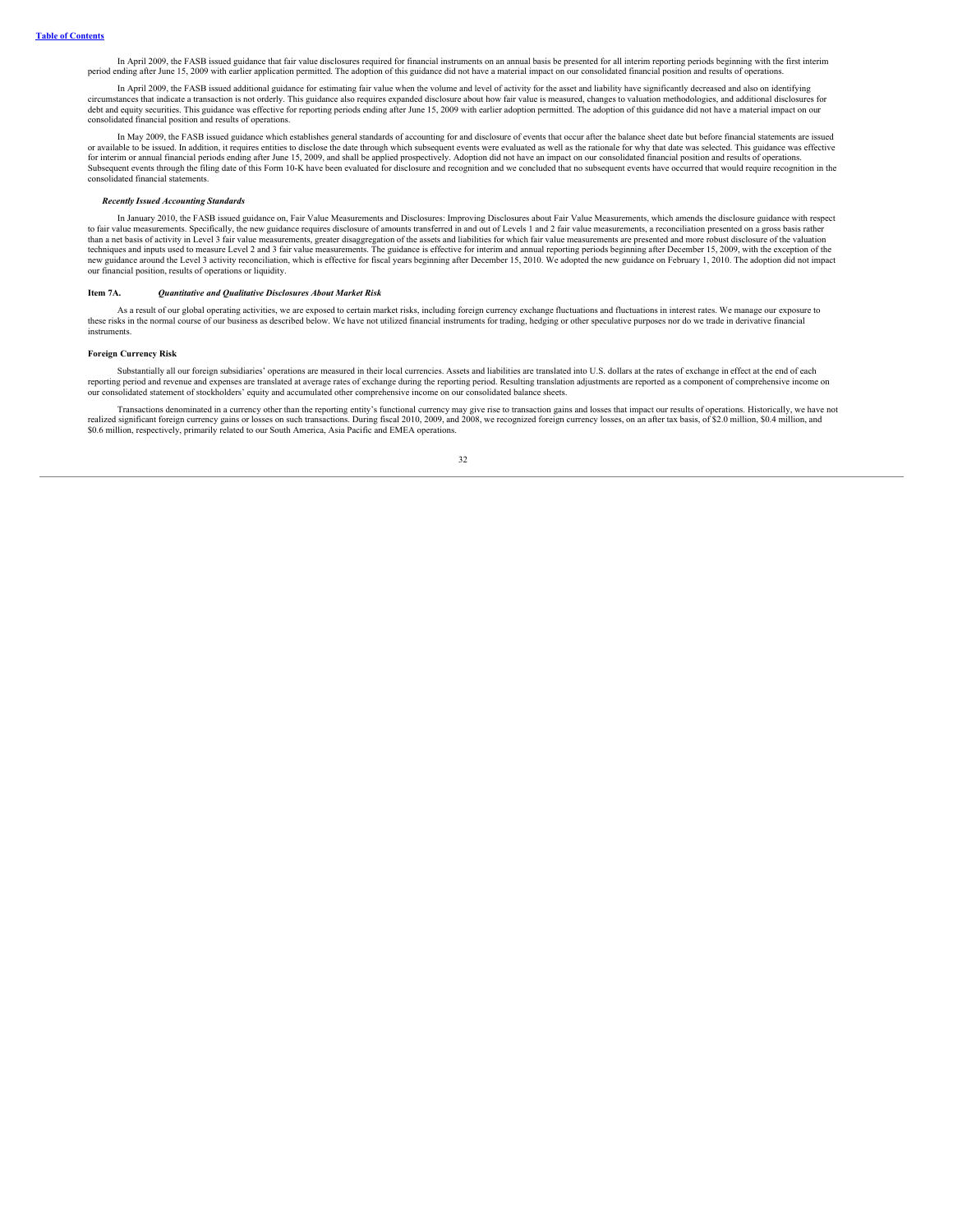Our primary exposure to exchange losses is based on outstanding intercompany loan balances denominated in U.S. dollars. If the U.S. dollar strengthened 15%, 25% and 35% against the Pound Sterling, the Euro, the Canadian dollar, the Australian dollar and the Yen, our exchange loss would have been \$1.6 million, \$2.6 million and \$3.6 million, respectively, based on outstanding balances at April 30, 2010. If the U.S. dollar weakened by the same increments against the Pound Sterling, the Euro, the Canadian dollar, the Australian dollar and the Yen, our exchange gain would have been \$1.6 million, \$2.6 million and \$3.6 million, respectively, based on outstanding balances at April 30, 2010.

## **Interest Rate Risk**

We primarily manage our exposure to fluctuations in interest rates through our regular financing activities, which generally are short term and provide for variable market rates. As of April 30, 2010 and 2009, we had no outstanding borrowings under our Facility. We had \$66.9 million and \$61.6 million of borrowings against the CSV of COLI contracts as of April 30, 2010 and 2009, respectively bearing<br>interest primarily a COLI contracts.

As of April 30, 2010, we held approximately \$8.2 million par value (fair value of \$7.5 million) of auction rate securities ("ARS"), of which all were securities collateralized by student loan portfolios, and are guaranteed by the United States government. Due to events in the global credit markets, the ARS held by the Company experienced failed auctions during fiscal 2010 and 2009. As a result, our ability<br>to liquidate our received a settlement offer and entered into a repurchase agreement with an investment security firm, which gave us the right ("Put Option") to sell our auction rate securities at par value to the investment<br>security firm par value. Based on our expected operating cash flows, and our other sources of cash, we do not anticipate the potential lack of liquidity on these investments will affect our ability to execute our current business plan.

# **Item 8.** *Financial Statements and Supplementary Data*

<span id="page-34-0"></span>See Consolidated Financial Statements beginning on page F-1 of this Annual Report on Form 10-K.

Supplemental Financial Information regarding quarterly results is contained in Note 16 — *Quarterly Results*, in the Notes to our Consolidated Financial Statements.

## **Item 9.** *Changes in and Disagreements with Accountants on Accounting and Financial Disclosure*

<span id="page-34-2"></span><span id="page-34-1"></span>No changes or disagreements were noted in the current fiscal year.

## **Item 9A.** *Controls and Procedures*

(a) Evaluation of Disclosure Controls and Procedures.

Based on their evaluation of our disclosure controls and procedures conducted as of the end of the period covered by this Annual Report on Form 10-K, our Chief Executive Officer and Chief Financial<br>Officer have concluded t

## (b) Changes in Internal Control over Financial Reporting.

There were no changes in our internal control over financial reporting during the fourth fiscal quarter that have materially affected or are reasonably likely to materially affect our internal control over financial report pages F-2 and F-3, respectively.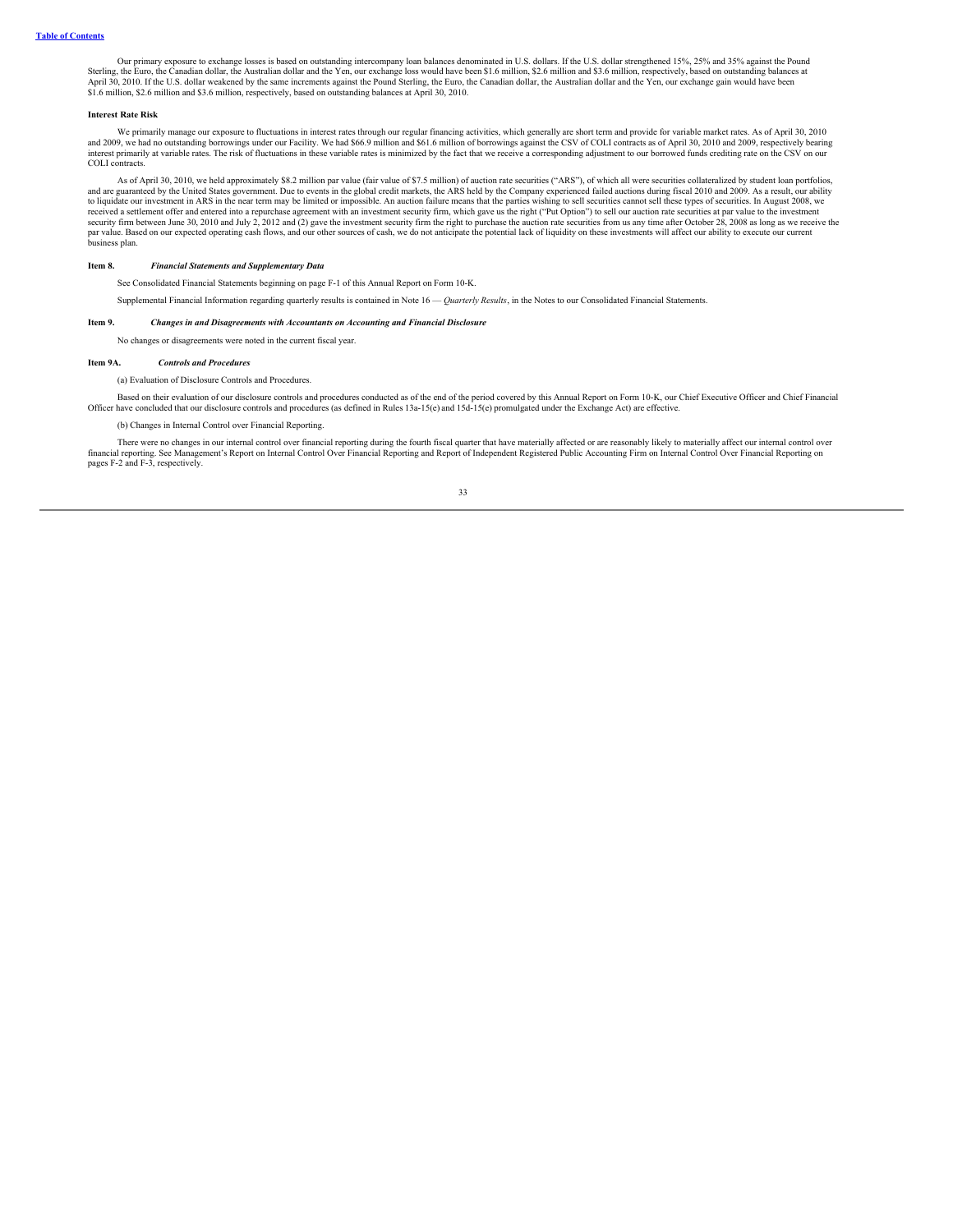# **Annual Certifications**

<span id="page-35-0"></span>The Company filed the CEO and CFO Certifications required by Section 302 of the Sarbanes-Oxley Act as exhibits to its Annual Report on Form 10-K for the years ended April 30, 2010 and 2009.

# **Item 9B.** *Other Information*

None

## **PART III.**

# <span id="page-35-1"></span>**Item 10.** *Directors, Executive Of icers and Corporate Governance*

The information required by this Item will be included under the captions "The Board of Directors" and "Section 16(a) Beneficial Ownership Reporting Compliance" and elsewhere in our 2010 Proxy Statement, and is incorporate this section.

We have adopted a "Code of Business Conduct and Ethics," which is applicable to our directors, chief executive officer and senior financial officers, including our principal accounting officer. The Code of Business Conduct adopted. Upon written request, we will provide a copy of the Code of Business Conduct and Ethics free of charge. Requests should be directed to Korn/Ferry International, 1900 Avenue of the Stars,<br>Suite 2600, Los Angeles, C

# **Item 11.** *Executive Compensation*

<span id="page-35-3"></span><span id="page-35-2"></span>The information required by this Item will be included in our 2010 Proxy Statement, and is incorporated herein by this reference.

## **Item 12.** *Security Ownership of Certain Beneficial Owners and Management and Related Stockholder Matters*

The information required by this Item will be included under the caption "Security Ownership of Certain Beneficial Owners and Management" and elsewhere in our 2010 Proxy Statement, and is incorporated herein by reference.

# <span id="page-35-4"></span>**Item 13.** *Certain Relationships and Related Transactions, and Director Independence*

The information required by this Item will be included under the caption "Certain Relationships and Related Transactions" and elsewhere in our 2010 Proxy Statement, and is incorporated herein by reference.

# <span id="page-35-5"></span>**Item 14.** *Principal Accountant Fees and Services*

The information required by this Item will be included under the captions "Audit Fees," "Audit-Related Fees," "Tax Fees" and "All Other Fees" and elsewhere in our 2010 Proxy Statement, and is incorporated herein by reference.

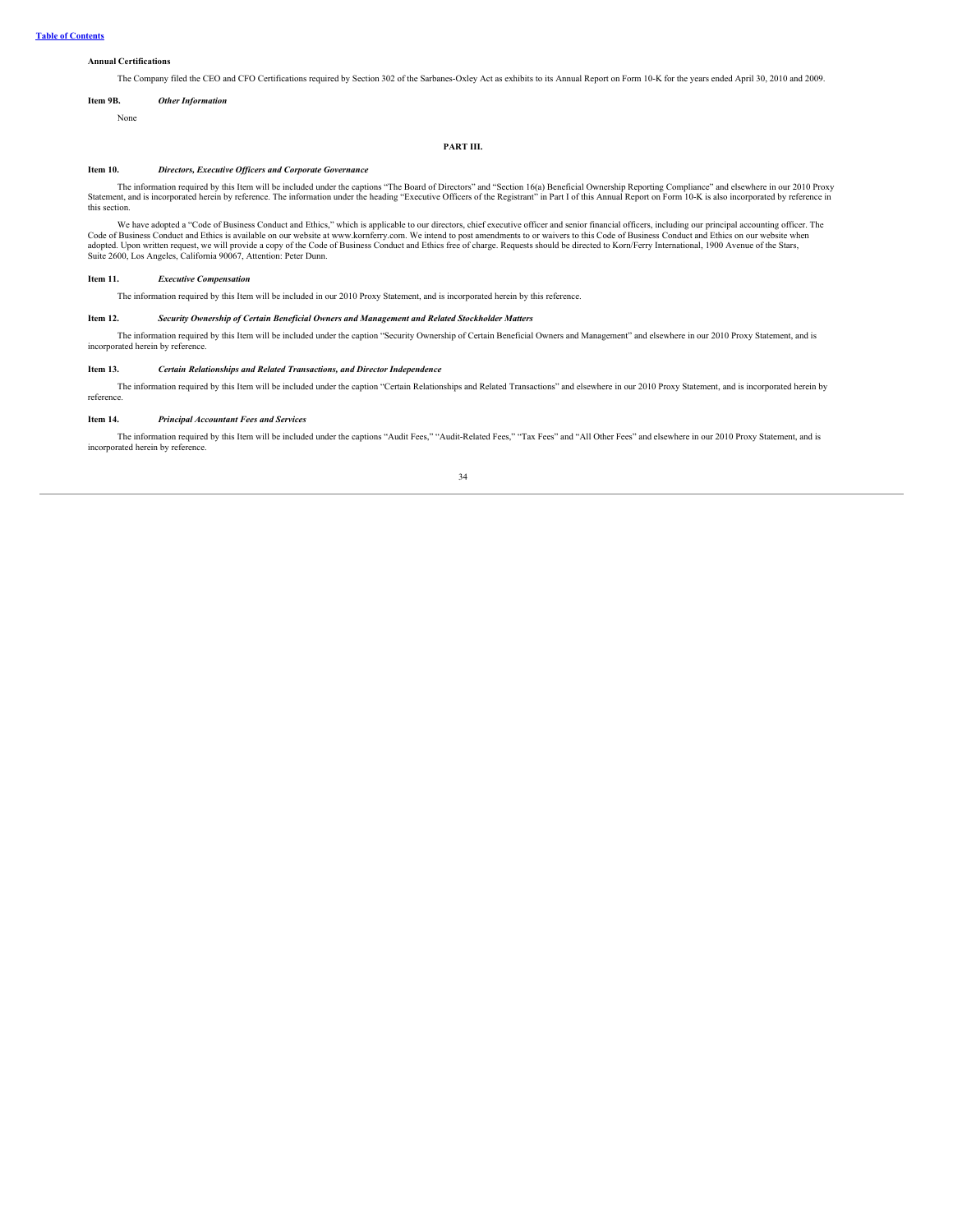# **Item 15.** *Exhibits and Financial Statement Schedules*

# **Financial Statements.**

*Index to Financial Statements:*<br>See Consolidated Financial Statements included as part of this Form 10-K. Pursuant to Rule 7-05 of Regulation S-X, the schedules have been omitted as the information to be<br>set forth therein

**PART IV.**

**Page**

| <b>Exhibits:</b>  |                                                                                                                                                                                                                                |
|-------------------|--------------------------------------------------------------------------------------------------------------------------------------------------------------------------------------------------------------------------------|
| Exhibit<br>Number | Description                                                                                                                                                                                                                    |
| $3.1+$            | Certificate of Incorporation of the Company, filed as Exhibit 3.1 to the Company's Quarterly Report on Form 10-Q, filed December 15, 1999.                                                                                     |
| $3.2+$            | Certificate of Designations of 7.5% Convertible Preferred Stock, filed as Exhibit 3.1 to the Company's Current Report on Form 8-K, filed June 18, 2002.                                                                        |
| $3.3+$            | Second Amended and Restated Bylaws of the Company, filed as Exhibit 3.1 to the Company's Current Report on Form 8-K, filed April 29, 2009.                                                                                     |
| $4.1+$            | Form of Common Stock Certificate of the Company, filed as Exhibit 4.1 to the Company's Registration Statement on Form S-3 (No. 333-49286), filed November 3, 2000.                                                             |
| $4.2+$            | Form of Stock Purchase Warrant, filed as Exhibit 4.2 to the Company's Current Report on Form 8-K, filed June 18, 2002.                                                                                                         |
| $10.1*+$          | Form of Indemnification Agreement between the Company and some of its executive officers and Directors, filed as Exhibit 10.1 to the Company's Registration Statement on Form S-1                                              |
|                   | (No. 333-61697), effective February 10, 1999.                                                                                                                                                                                  |
| $10.2*+$          | Form of U.S. and International Worldwide Executive Benefit Retirement Plan, filed as Exhibit 10.3 to the Company's Registration Statement of Form S-1 (No. 333-61697), effective                                               |
|                   | February 10, 1999.                                                                                                                                                                                                             |
| $10.3*+$          | Form of U.S. and International Worldwide Executive Benefit Life Insurance Plan, filed as Exhibit 10.4 to the Company's Registration Statement on Form S-1 (No. 333-61697), effective                                           |
|                   | February 10, 1999.                                                                                                                                                                                                             |
| $10.4*+$          | Worldwide Executive Benefit Disability Plan (in the form of Long-Term Disability Insurance Policy), filed as Exhibit 10.5 to the Company's Registration Statement on Form S-1<br>(No. 333-61697), effective February 10, 1999. |
| $10.5*+$          | Form of U.S. and International Enhanced Executive Benefit and Wealth Accumulation Plan, filed as Exhibit 10.6 to the Company's Registration Statement on Form S-1 (No. 333-61697),<br>effective February 10, 1999.             |
| $10.6*+$          | Form of U.S. and International Senior Executive Incentive Plan, filed as Exhibit 10.7 to the Company's Registration Statement on Form S-1 (No. 333-61697), effective February 10, 1999.                                        |
| $10.7*+$          | Executive Salary Continuation Plan, filed as Exhibit 10.8 to the Company's Registration Statement on Form S-1 (No. 333-61697), effective February 10, 1999.                                                                    |
| $10.8*+$          | Form of Amended and Restated Stock Repurchase Agreement, filed as Exhibit 10.10 to the Company's Registration Statement on Form S-1 (No. 333-61697), effective February 10, 1999.                                              |
| $10.9*+$          | Form of Standard Employment Agreement, filed as Exhibit 10.11 to the Company's Registration Statement on Form S-1 (No. 333-61697), effective February 10, 1999.                                                                |
| $10.10*+$         | Form of U.S. and Foreign Executive Participation Program, filed as Exhibit 10.27 to the Company's Registration Statement on Form S-1 (No. 333-61697), effective February 10, 1999.                                             |
| $10.11*+$         | Korn/Ferry International Special Severance Pay Policy, dated January 1, 2000, filed as Exhibit 10.2 to the Company's Quarterly Report on Form 10-Q, filed March 19, 2001.                                                      |
| $10.12*+$         | Korn/Ferry International Second Amended and Restated Performance Award Plan, filed as Appendix A to the Company's Definitive Proxy Statement, filed August 12, 2004.                                                           |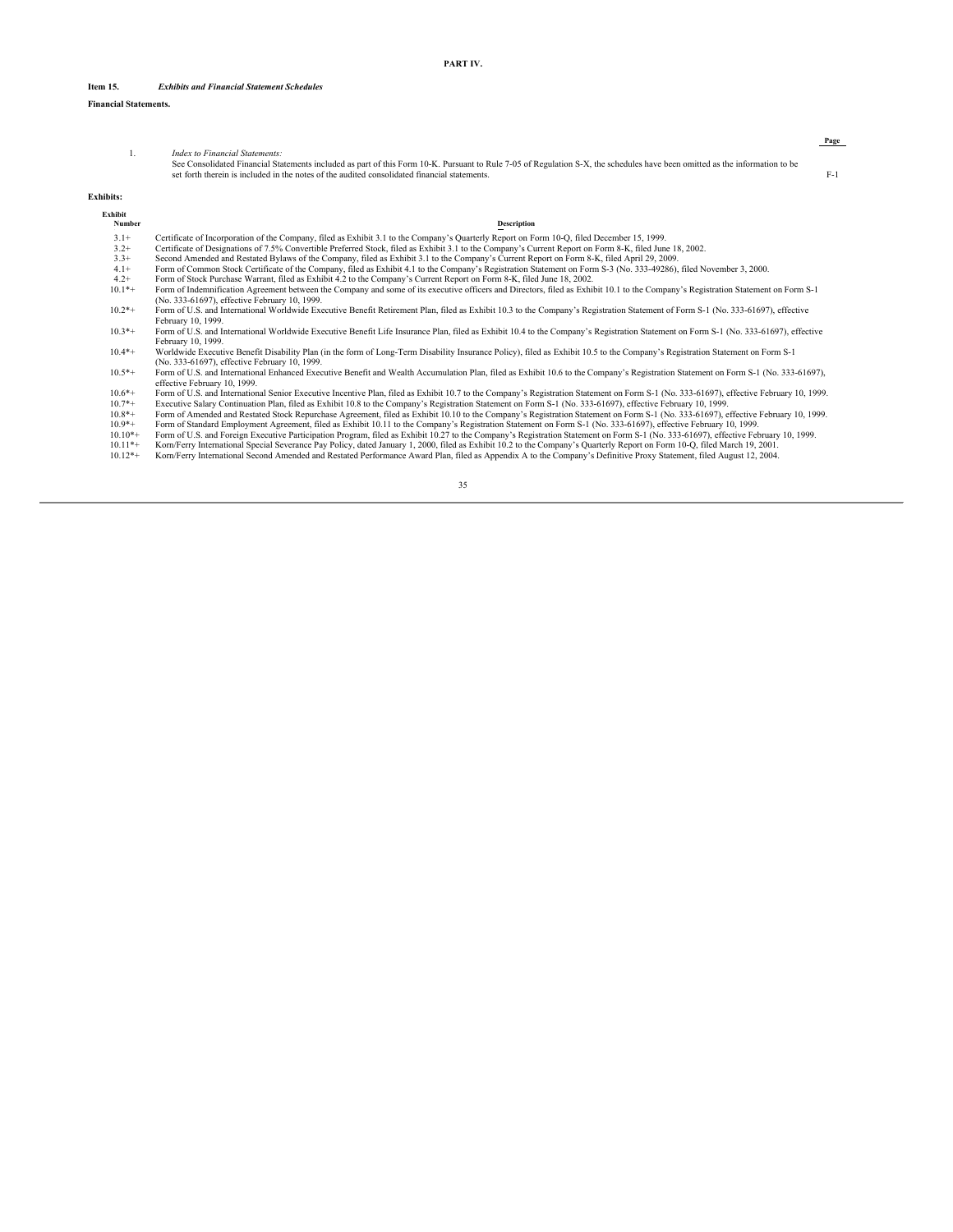**Exhibit**

| Number    | <b>Description</b>                                                                                                                                                                                                                                                                        |
|-----------|-------------------------------------------------------------------------------------------------------------------------------------------------------------------------------------------------------------------------------------------------------------------------------------------|
| $10.13*+$ | Letter from Korn/Ferry International Futurestep, Inc. to Robert H. McNabb, dated December 3, 2001, filed as Exhibit 10.29 to the Company's Amended Annual Report on Form 10-K/A, filed<br>August 12, 2002.                                                                                |
| $10.14*+$ | Letter from the Company to Robert H. McNabb, dated November 29, 2001, filed as Exhibit 10.30 to the Company's Amended Annual Report on Form 10-K/A, filed August 12, 2002.                                                                                                                |
| $10.15*+$ | Employment Agreement between the Company and Robert H. McNabb, dated October 1, 2003, filed as Exhibit 10.2 to the Company's Quarterly Report on Form 10-Q, filed December 12,<br>2003.                                                                                                   |
| $10.16*+$ | Employee Stock Purchase Plan filed as Exhibit 10.29 to the Company's Annual Report on Form 10-K, filed July 22, 2003.                                                                                                                                                                     |
| $10.17*+$ | Employment Agreement between the Company and Gary D. Burnison, dated October 1, 2003, filed as Exhibit 10.2 to the Company's Quarterly Report on Form 10-Q, filed March 12, 2004.                                                                                                         |
| $10.18+$  | Letter Agreement, dated December 31, 2003, among the Company, Friedman Fleischer & Lowe Capital Partners, L.P. and FFL Executive Partners, L.P., filed as Exhibit 10.1 to the Company's<br>Quarterly Report on Form 10-Q, filed March 12, 2004.                                           |
| $10.19*+$ | Form of Indemnification Agreement between the Company and some of its executive officers and directors, filed as Exhibit 10.4 to the Company's Quarterly Report on Form 10-Q, filed<br>March 12, 2004.                                                                                    |
| $10.20+$  | Summary of Non-Employee Director Compensation, filed as Exhibit 10.1 to the Company's Current Report on Form 8-K, filed January 12, 2006.                                                                                                                                                 |
| $10.21*+$ | Form of Restricted Stock Award Agreement to Employees Under the Performance Award Plan filed as Exhibit 10.1 to the Company's Current Report on Form 8-K, filed June 29, 2006.                                                                                                            |
| $10.22*+$ | Form of Restricted Stock Award Agreement to Non-Employee Directors Under the Performance Award Plan filed as Exhibit 10.2 to the Company's Current Report on Form 8-K, filed<br>June 29, 2006.                                                                                            |
| $10.23*+$ | Stock and Asset Purchase Agreement dated as of August 8, 2006 by and among Lominger Limited, Inc., Lominger Consulting, Inc., Michael M. Lombardo, Robert W. Eichinger, and the<br>Company filed as Exhibit 10.1 to the Company's Quarterly Report on Form 10-Q, filed September 8, 2006. |
| $10.24*+$ | Letter Agreement between the Company and Robert H. McNabb dated as of September 29, 2006, filed as Exhibit 10.1 to the Company's Quarterly Report on Form 10-Q, filed December 11,<br>2006.                                                                                               |
| $10.25*+$ | Letter from the Company to Gary Burnison, dated March 30, 2007, filed as Exhibit 10.38 to the Company's Annual Report on Form 10-K, filed June 29, 2007.                                                                                                                                  |
| $10.26*+$ | Employment Agreement between the Company and Gary Burnison, dated April 24, 2007, filed as Exhibit 10.41 to the Company's Annual Report on Form 10-K, filed June 29, 2007.                                                                                                                |
| $10.27*+$ | Employment Agreement between the Company and Stephen J. Giusto, dated October 10, 2007, filed as Exhibit 10.1 to the Company's Quarterly Report on Form 10-Q, filed December 10,<br>2007.                                                                                                 |
| $10.28*+$ | Form of Restricted Stock Unit Award Agreement to Directors Under the Performance Award Plan, filed as Exhibit 10.2 to the Company's Quarterly Report on Form 10-Q, filed December 10,<br>2007.                                                                                            |
| $10.29*+$ | Letter from the Company to Ana Dutra, dated January 16, 2008, filed as Exhibit 10.1 to the Company's Quarterly Report on Form 10-Q, filed March 11, 2008.                                                                                                                                 |
| $10.30*+$ | Offer of Employment Letter between the Company and Paul C. Reilly, dated June 26, 2008, filed as Exhibit 10.1 to the Company's Quarterly Report on Form 10-Q, filed September 9, 2008.                                                                                                    |
| $10.31*+$ | Reimbursement Letter Agreement between the Company and Paul C. Reilly, dated March 1, 2008, filed as Exhibit 10.2 to the Company's Quarterly Report on Form 10-Q, filed September 9,<br>2008.                                                                                             |
| $10.32*+$ | Employment Agreement between the Company and Stephen J. Giusto dated March 17, 2009.                                                                                                                                                                                                      |
| $10.33*+$ | Employment Agreement between the Company and Michael A. DiGregorio.                                                                                                                                                                                                                       |
| $10.34*+$ | Korn/Ferry Amended and Restated 2008 Stock Incentive Plan, filed as Exhibit 99.1 to the Company's Registration Statement on Form S-8 (No. 333-161844), filed September 10, 2009.                                                                                                          |
| $10.35*+$ | Form of Restricted Stock Award Agreement to Employees and Non-Employee Directors Under the Korn/Ferry International 2008 Stock Incentive Plan, filed as Exhibit 10.2 to the Company's<br>Current Report on Form 8-K, filed June 12, 2009.                                                 |
| $10.36*+$ | Form of Stock Option Agreement to Employees and Non-Employee Directors Under the Korn/Ferry International 2008 Stock Incentive Plan, filed as Exhibit 10.3 to the Company's Current<br>Report on Form 8-K, filed June 12, 2009.                                                           |

36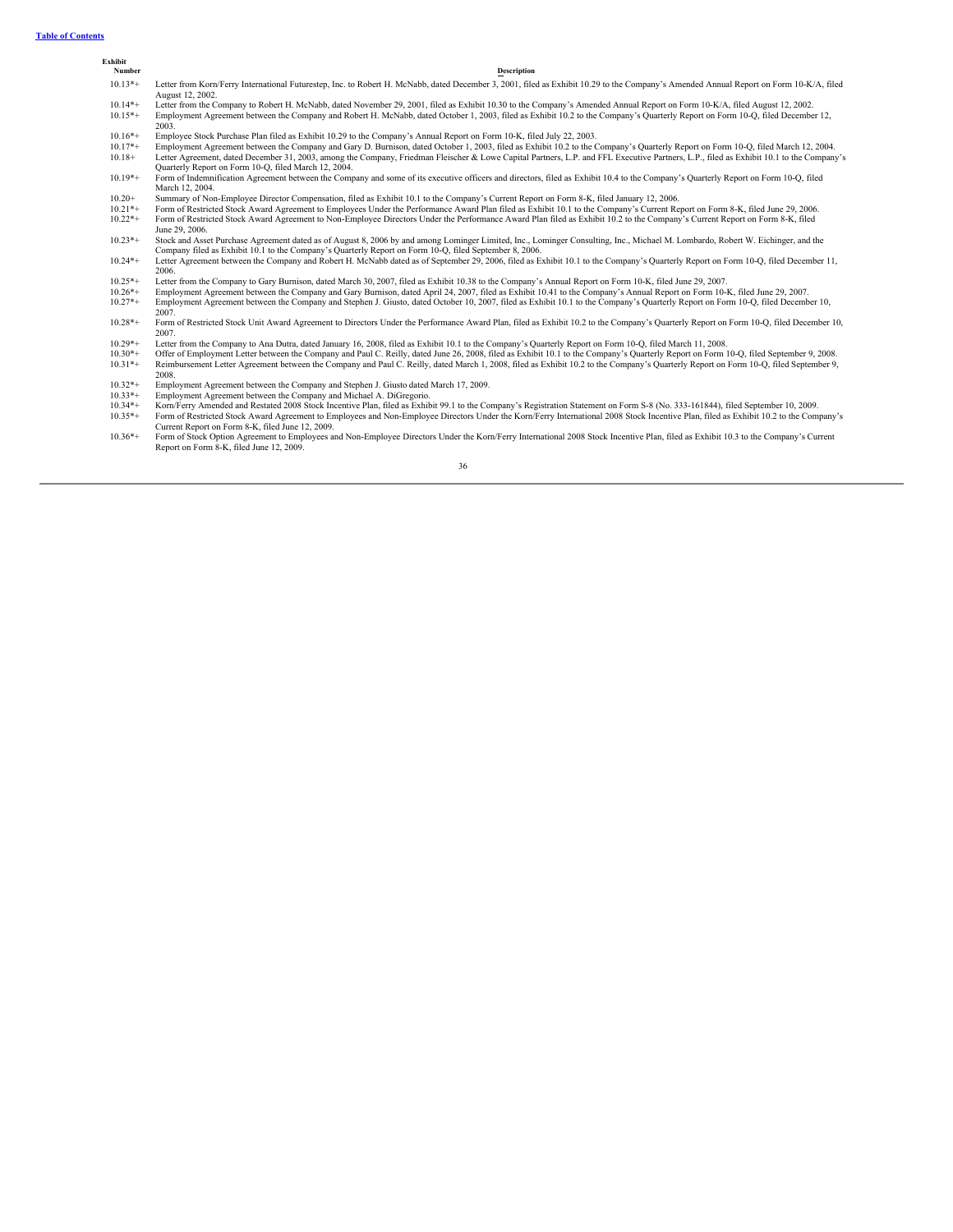# **Table of [Contents](#page-1-0)**

# **Exhibit Number Description** 10.37\*+ Kom/Ferry International Executive Capital Accumulation Plan, filed as Exhibit 4.1 to the Company's Registration Statement on Form S-8 (No. 333-111038), filed December 10, 2003.<br>10.38\*+ Letter Agreement dated June 2 10.40\* Employment Agreement between the Company and Byrne Mulrooney dated March 5, 2010.<br>21.1 Subsidiaries of Korn/Ferry International.<br>23.1 Consent of Emst & Young LLP, Independent Registered Public Accounting Firm.<br>24.1

\* Management contract, compensatory plan or arrangement.

+ Incorporated herein by reference.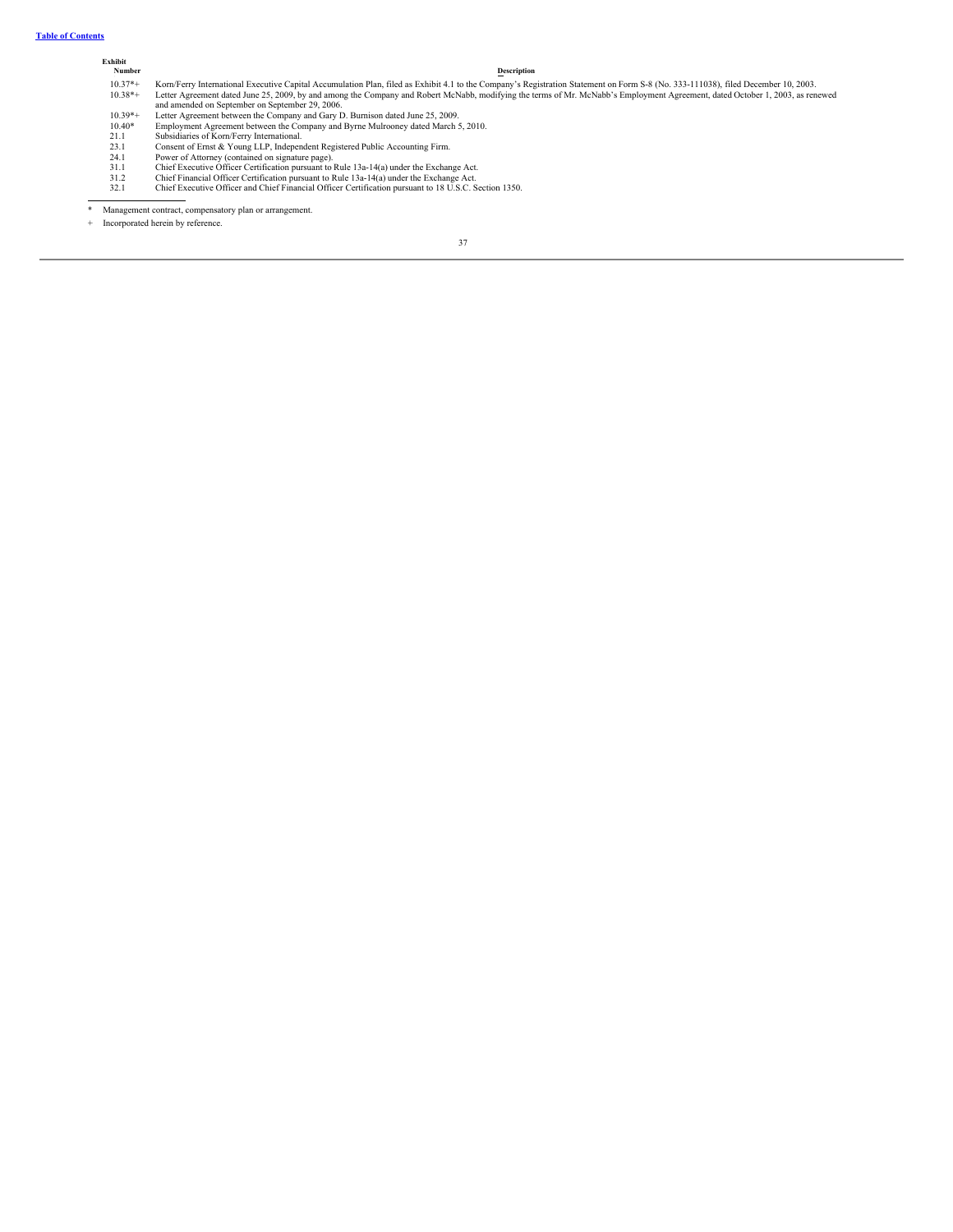**SIGNATURES**

Pursuant to the requirements of Section 13 or 15(d) of the Securities Exchange Act of 1934, as amended, the registrant has duly caused this report to be signed on its behalf by the<br>undersigned, thereunto duly authorized.

Korn/Ferry International

By:  $\frac{1}{s}$  Michael A. DiGregorio **Michael A. DiGregorio Executive Vice President and Chief Financial Officer**

Date: June 29, 2010

### **POWER OF ATTORNEY**

KNOW ALL MEN BY THESE PRESENTS, that each of the undersigned officers and directors of the registrant hereby constitutes and appoints Peter L. Dunn and Gary D. Burnison, and each of<br>them, as law will attomey-in-fact and ag

Pursuant to the requirements of the Securities Exchange Act of 1934, as amended, this report has been signed below by the following persons on behalf of the registrant and in the capacities and on the dates indicated.

| Signature                                          | Title                                                                                 | Date          |
|----------------------------------------------------|---------------------------------------------------------------------------------------|---------------|
| /s/ Kenneth Whipple<br><b>Kenneth Whipple</b>      | Chairman of the Board and Director                                                    | June 29, 2010 |
| /s/ Gary D. Burnison<br><b>Gary D. Burnison</b>    | President, Chief Executive Officer (Principal Executive Officer) and Director         | June 29, 2010 |
| /s/ Michael A. DiGregorio<br>Michael A. DiGregorio | Executive Vice President and Chief Financial Officer (Principal Financial<br>Officer) | June 29, 2010 |
| /s/ Mark Neal<br><b>Mark Neal</b>                  | Vice President, Finance (Principal Accounting Officer)                                | June 29, 2010 |
| /s/ Denise Kingsmill<br><b>Denise Kingsmill</b>    | Director                                                                              | June 29, 2010 |
|                                                    | 38                                                                                    |               |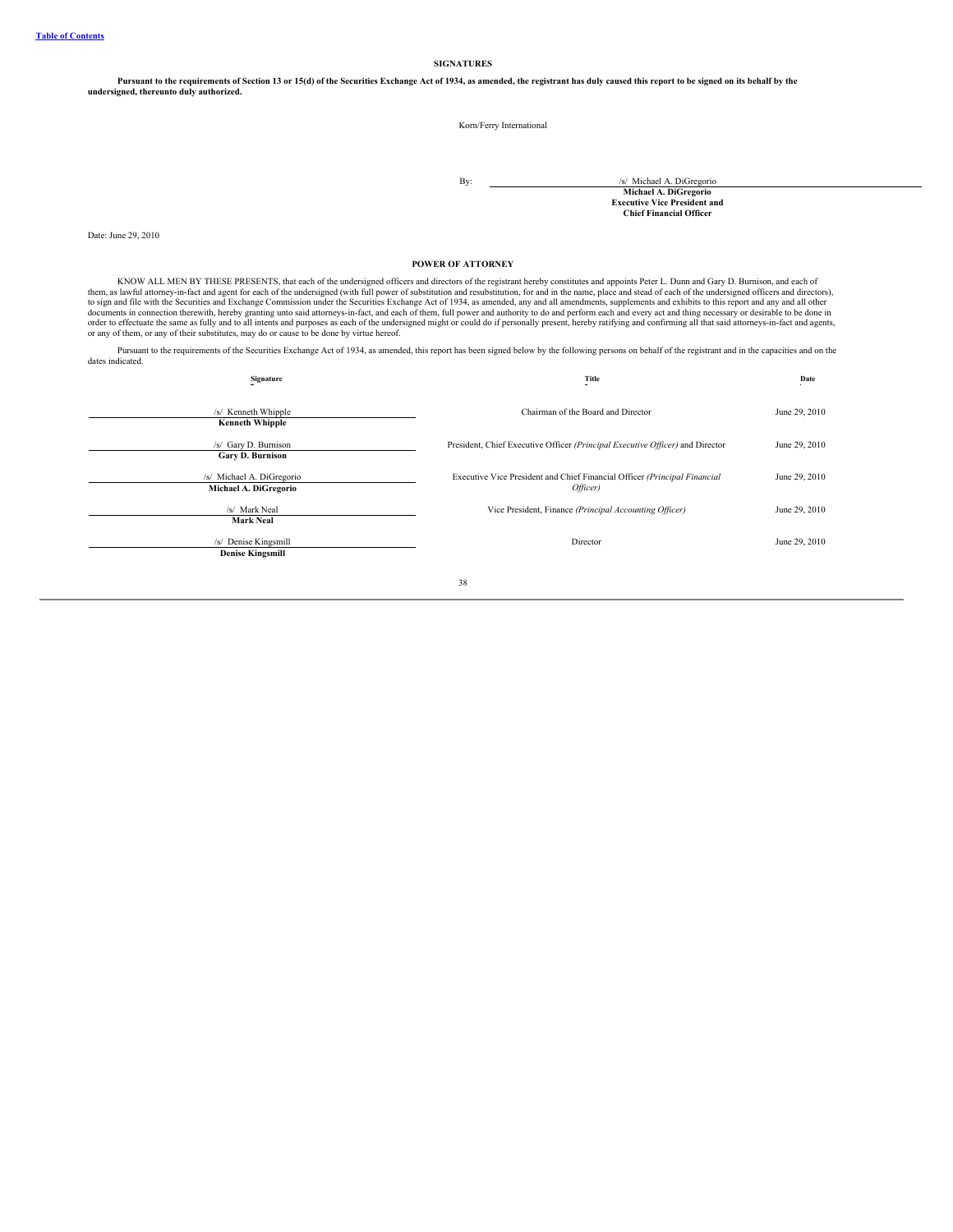| Title    | Date          |
|----------|---------------|
| Director | June 29, 2010 |
| Director | June 29, 2010 |
| Director | June 29, 2010 |
| Director | June 29, 2010 |
| Director | June 29, 2010 |
|          |               |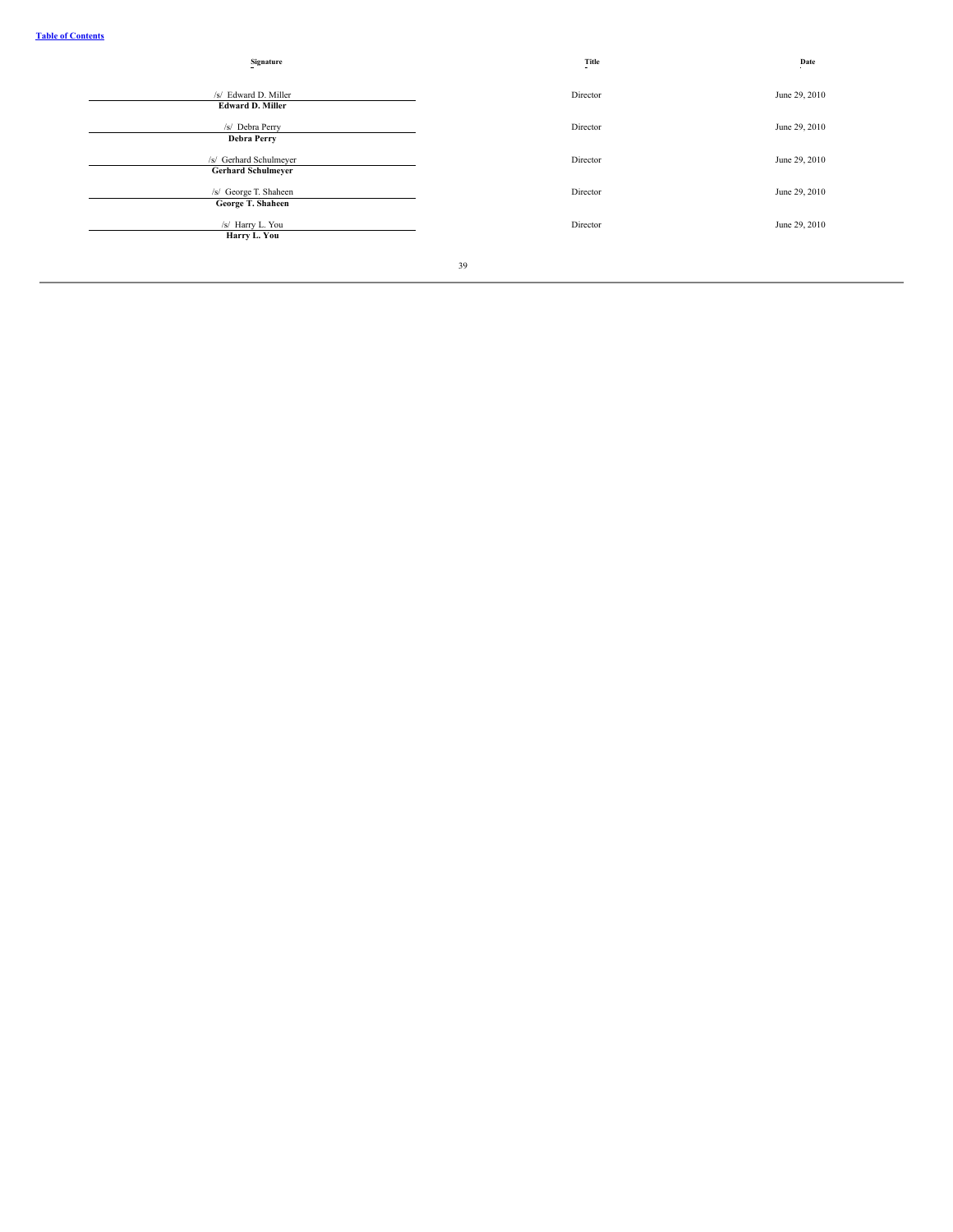# **INDEX TO CONSOLIDATED FINANCIAL STATEMENTS**

**APRIL 30, 2010**

|                                                                                                      | Page  |
|------------------------------------------------------------------------------------------------------|-------|
| Management's Report on Internal Control over Financial Reporting                                     | $F-2$ |
| Report of Independent Registered Public Accounting Firm on Internal Control over Financial Reporting | F-3   |
| Report of Independent Registered Public Accounting Firm                                              | F-4   |
| Consolidated Balance Sheets as of April 30, 2010 and 2009                                            | F-5   |
| Consolidated Statements of Operations for the years ended April 30, 2010, 2009 and 2008              | F-6   |
| Consolidated Statements of Stockholders' Equity for the years ended April 30, 2010, 2009 and 2008    | F-7   |
| Consolidated Statements of Cash Flows for the years ended April 30, 2010, 2009 and 2008              | $F-8$ |
| Notes to Consolidated Financial Statements                                                           | $F-9$ |
|                                                                                                      |       |
|                                                                                                      |       |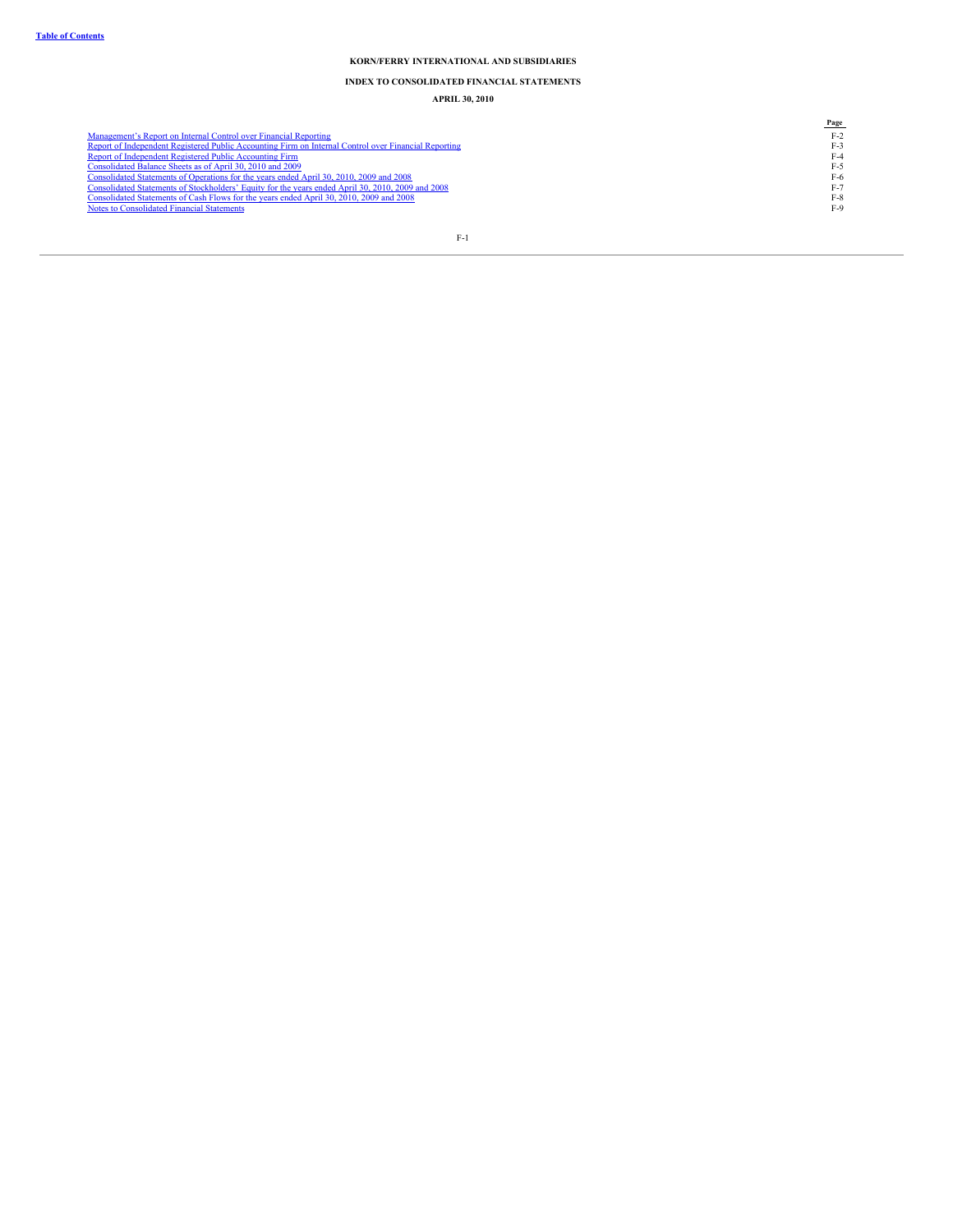#### **MANAGEMENT'S REPORT ON INTERNAL CONTROL OVER FINANCIAL REPORTING**

Management of Korn/Ferry International (the "Company") is responsible for establishing and maintaining adequate internal control over financial reporting and for the assessment of the effectiveness of internal control over financial reporting. As defined by the Securities and Exchange Commission, internal control over financial reporting is a process designed by, or supervised by, the issuer's principal executive and principal financial officers, and effected by the issuer's board of directors, management and other personnel, to provide reasonable assurance regarding the reliability of financial reporting and the preparation of financial statements for external purposes in accordance with U.S. generally accepted accounting principles.

The Company's internal control over financial reporting is supported by written policies and procedures, that (1) pertain to the maintenance of records that, in reasonable detail, accurately and fairly reflect the transactions and dispositions of the Company's assets; (2) provide reasonable assurance that transactions are recorded as necessary to permit preparation of financial statements in accordance with<br>generally acc (3) provide reasonable assurance regarding prevention or timely detection of unauthorized acquisition, use or disposition of the Company's assets that could have a material effect on the financial statements.

Because of its inherent limitations, internal control over financial reporting may not prevent or detect misstatements. Projections of any evaluation of effectiveness to future periods are subject to the risk that control may become inadequate because of changes in conditions, or that the degree of compliance with the policies or procedures may deteriorate.

In connection with the preparation of the Company's annual financial statements, management of the Company has undertaken an assessment of the effectiveness of the Company's internal control "<br>over financial reporting as o internal control over financial reporting.

Based on this assessment, management did not identify any material weakness in the Company's internal control over financial reporting, and management has concluded that the Company's internal control over financial reporting was effective as of April 30, 2010.

Ernst & Young, LLP, the independent registered public accounting firm that audited the Company's financial statements for the year ended April 30, 2010 included in this Annual Report on Form 10-K, has issued an audit report on the effectiveness of the Company's internal control over financial reporting as of April 30, 2010, a copy of which is included in this Annual Report on Form 10-K.

June 29, 2010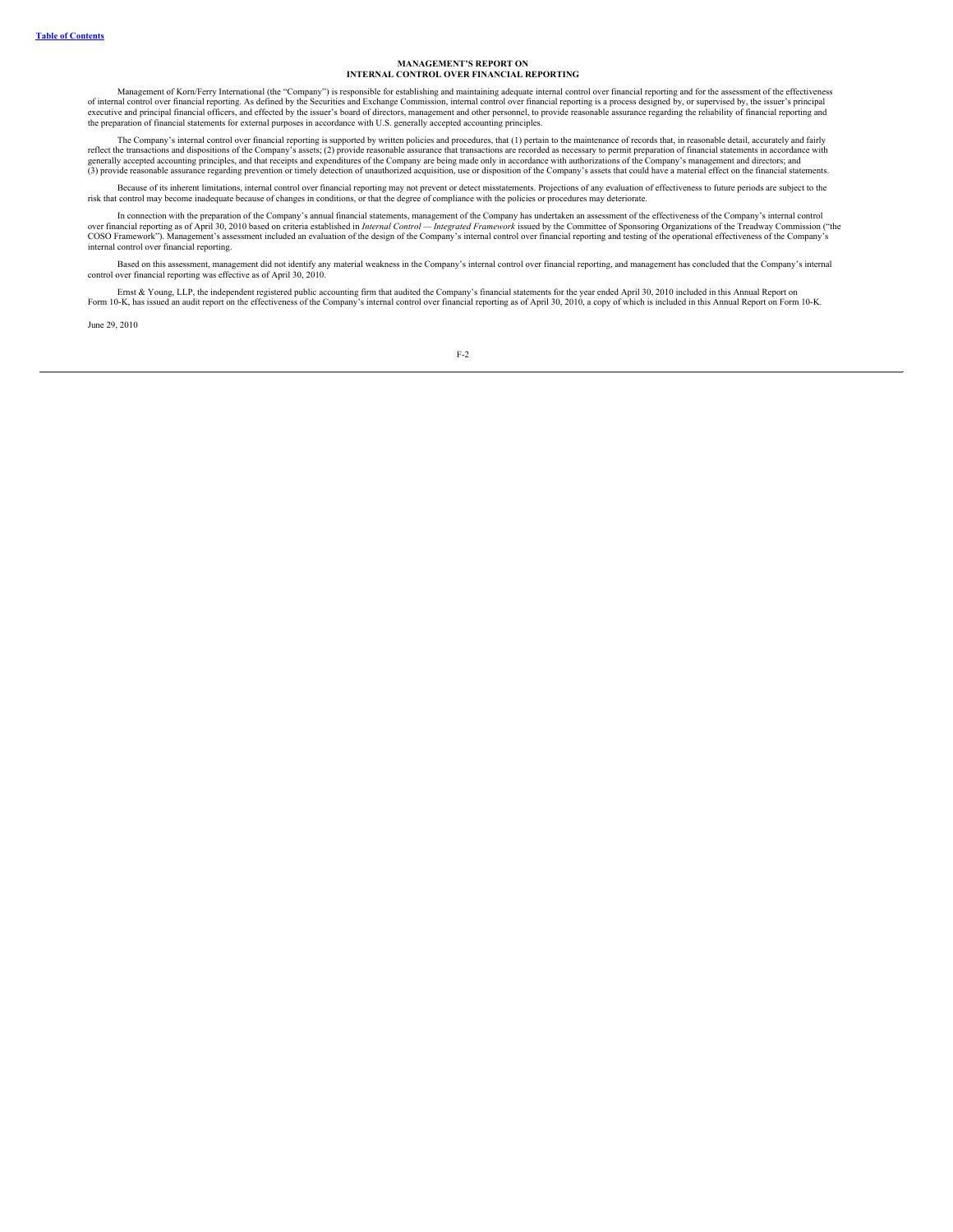#### **REPORT OF INDEPENDENT REGISTERED PUBLIC ACCOUNTING FIRM ON INTERNAL CONTROL OVER FINANCIAL REPORTING**

Stockholders and Board of Directors Korn/Ferry International

We have audited Korn/Ferry International and subsidiaries' (the "Company") internal control over financial reporting as of April 30, 2010 based on criteria established in *Internal Control — Integrated*<br>Framework issued by responsibility is to express an opinion on the Company's internal control over financial reporting based on our audit.

We conducted our audit in accordance with the standards of the Public Company Accounting Oversight Board (United States). Those standards require that we plan and perform the audit to obtain reasonable assurance about whether effective internal control over financial reporting was maintained in all material respects. Our audit included obtaining an understanding of internal control over financial<br>reporting, as we considered necessary in the circumstances. We believe that our audit provides a reasonable basis for our opinion.

A company's internal control over financial reporting is a process designed to provide reasonable assurance regarding the reliability of financial reporting and the preparation of financial statements for external purposes permit preparation of financial statements in accordance with generally accepted accounting principles, and that receipts and expenditures of the company are being made only in accordance with<br>authorizations of management assets that could have a material effect on the financial statements.

Because of its inherent limitations, internal control over financial reporting may not prevent or detect misstatements. Also, projections of any evaluation of effectiveness to future periods are subject to the risk that controls may become inadequate because of changes in conditions, or that the degree of compliance with the policies or procedures may deteriorate.

In our opinion, Korn/Ferry International and subsidiaries maintained, in all material respects, effective internal control over financial reporting as of April 30, 2010, based on the COSO criteria.

We also have audited, in accordance with the standards of the Public Company Accounting Oversight Board (United States), the consolidated balance sheets of Korn/Ferry International and<br>subsidiaries as of April 30, 2010 and report dated June 29, 2010 expressed an unqualified opinion thereon.

/s/ Ernst & Young LLP

Los Angeles, California June 29, 2010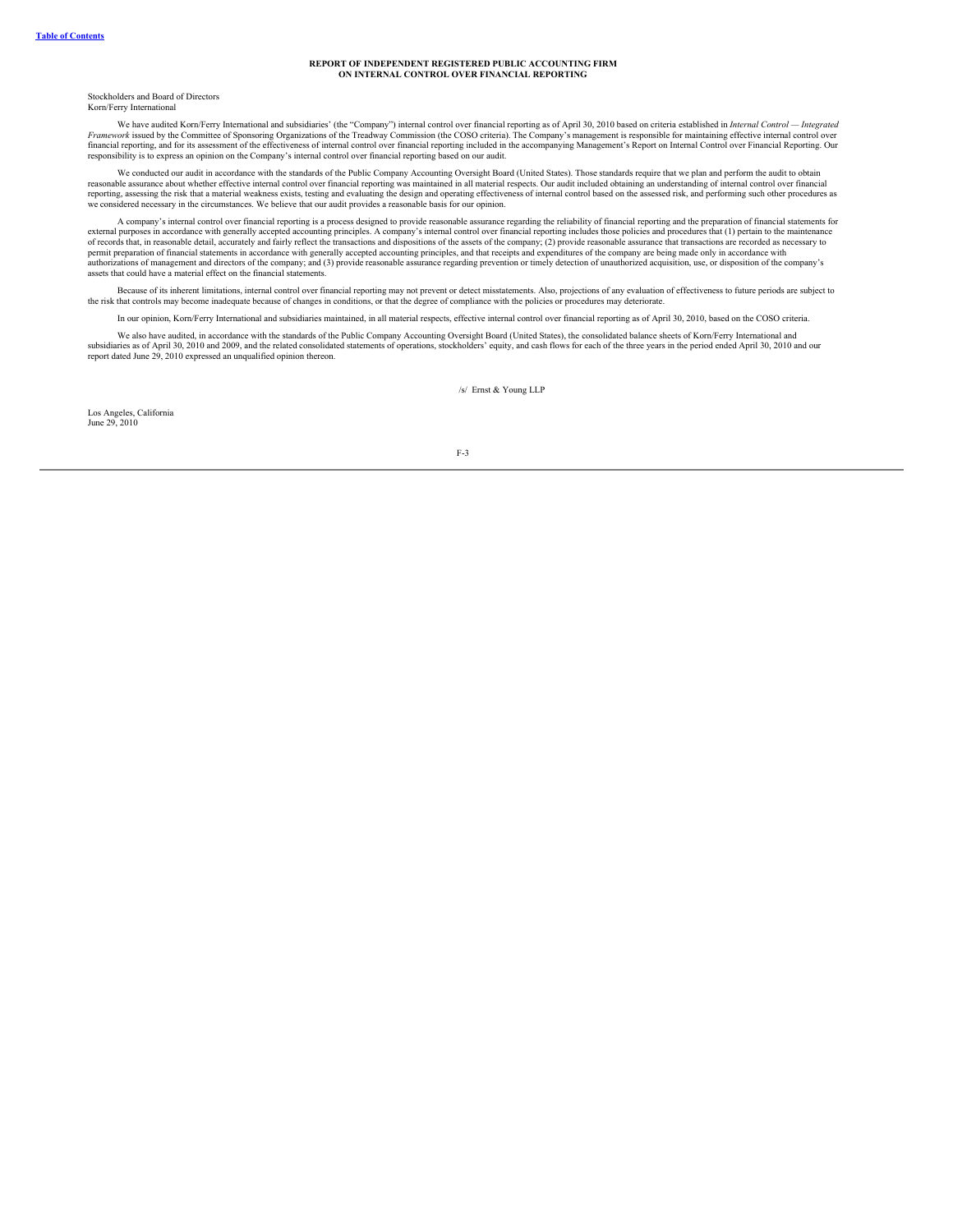#### **REPORT OF INDEPENDENT REGISTERED PUBLIC ACCOUNTING FIRM**

Stockholders and Board of Directors Korn/Ferry International

We have audited the accompanying consolidated balance sheets of Korn/Ferry International and subsidiaries (the "Company") as of April 30, 2010 and 2009, and the related consolidated statements of operations, stockholders'

We conducted our audits in accordance with the standards of the Public Company Accounting Oversight Board (United States). Those standards require that we plan and perform the audit to obtain reasonable assurance about whe

In our opinion, the financial statements referred to above present fairly, in all material respects, the consolidated financial position of Korn/Ferry International and subsidiaries at April 30, 2010 and<br>2009, and the cons

We also have audited, in accordance with the standards of the Public Company Accounting Oversight Board (United States), the Company's internal control over financial reporting as of April 30,<br>2010, based on criteria estab

/s/ Ernst & Young LLP

Los Angeles, California June 29, 2010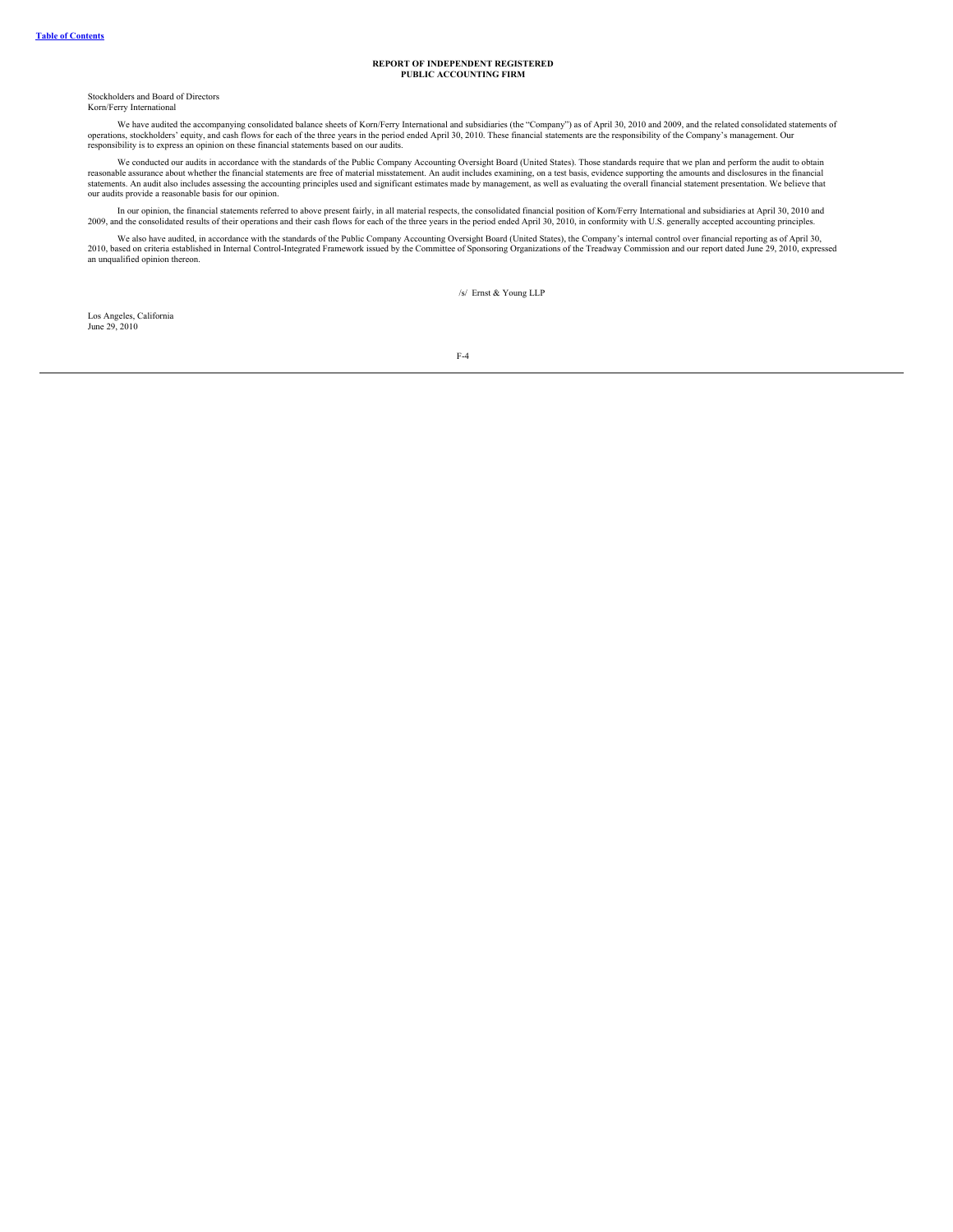**CONSOLIDATED BALANCE SHEETS**

|                                                                                                                                                   | April 30, |                                       |   |         |  |
|---------------------------------------------------------------------------------------------------------------------------------------------------|-----------|---------------------------------------|---|---------|--|
|                                                                                                                                                   |           | 2010                                  |   | 2009    |  |
|                                                                                                                                                   |           | (In thousands, except per share data) |   |         |  |
| <b>ASSETS</b>                                                                                                                                     |           |                                       |   |         |  |
| Cash and cash equivalents                                                                                                                         | S         | 219,233                               | s | 255,000 |  |
| Marketable securities                                                                                                                             |           | 4,114                                 |   | 4.263   |  |
| Receivables due from clients, net of allowance for doubtful accounts of \$5,983 and \$11,197, respectively                                        |           | 107.215                               |   | 67,308  |  |
| Income taxes and other receivables                                                                                                                |           | 6,292                                 |   | 9.001   |  |
| Deferred income taxes                                                                                                                             |           | 20,844                                |   | 14,583  |  |
| Prepaid expenses and other assets                                                                                                                 |           | 28,753                                |   | 21,442  |  |
| Total current assets                                                                                                                              |           | 386,451                               |   | 371,597 |  |
| Marketable securities, non-current                                                                                                                |           | 73.105                                |   | 70.992  |  |
| Property and equipment, net                                                                                                                       |           | 24.963                                |   | 27,970  |  |
| Cash surrender value of company owned life insurance policies, net of loans                                                                       |           | 69,069                                |   | 63,108  |  |
| Deferred income taxes                                                                                                                             |           | 59.742                                |   | 45.141  |  |
| Goodwill                                                                                                                                          |           | 172,273                               |   | 133,331 |  |
| Intangible assets, net                                                                                                                            |           | 25.425                                |   | 16,928  |  |
| Investments and other assets                                                                                                                      |           | 16,070                                |   | 11,812  |  |
| Total assets                                                                                                                                      |           | 827,098                               |   | 740,879 |  |
|                                                                                                                                                   |           |                                       |   |         |  |
| <b>LIABILITIES AND STOCKHOLDERS' EQUITY</b>                                                                                                       |           |                                       |   |         |  |
| Accounts payable                                                                                                                                  | s         | 11.148                                | s | 10,282  |  |
| Income taxes payable                                                                                                                              |           | 6.323                                 |   | 2,059   |  |
| Compensation and benefits payable                                                                                                                 |           | 131,550                               |   | 116,705 |  |
| Other accrued liabilities                                                                                                                         |           | 49,062                                |   | 44,301  |  |
| Total current liabilities                                                                                                                         |           | 198,083                               |   | 173,347 |  |
| Deferred compensation and other retirement plans                                                                                                  |           | 123,794                               |   | 99,238  |  |
| Other liabilities                                                                                                                                 |           | 13,879                                |   | 9,195   |  |
| <b>Total liabilities</b>                                                                                                                          |           | 335,756                               |   | 281,780 |  |
| Commitments and contingencies                                                                                                                     |           |                                       |   |         |  |
| Stockholders' equity:                                                                                                                             |           |                                       |   |         |  |
| Common stock: \$0.01 par value, 150,000 shares authorized, 57,614 and 56,185 shares issued and 45,979 and 44,729 shares outstanding, respectively |           | 388,717                               |   | 368,430 |  |
| Retained earnings                                                                                                                                 |           | 90,220                                |   | 84,922  |  |
| Accumulated other comprehensive income, net                                                                                                       |           | 12,934                                |   | 6,285   |  |
| Stockholders' equity                                                                                                                              |           | 491,871                               |   | 459,637 |  |
| Less: notes receivable from stockholders                                                                                                          |           | (529)                                 |   | (538)   |  |
| Total stockholders' equity                                                                                                                        |           | 491,342                               |   | 459,099 |  |
| Total liabilities and stockholders' equity                                                                                                        |           | 827,098                               | s | 740,879 |  |

The accompanying notes are an integral part of these consolidated financial statements.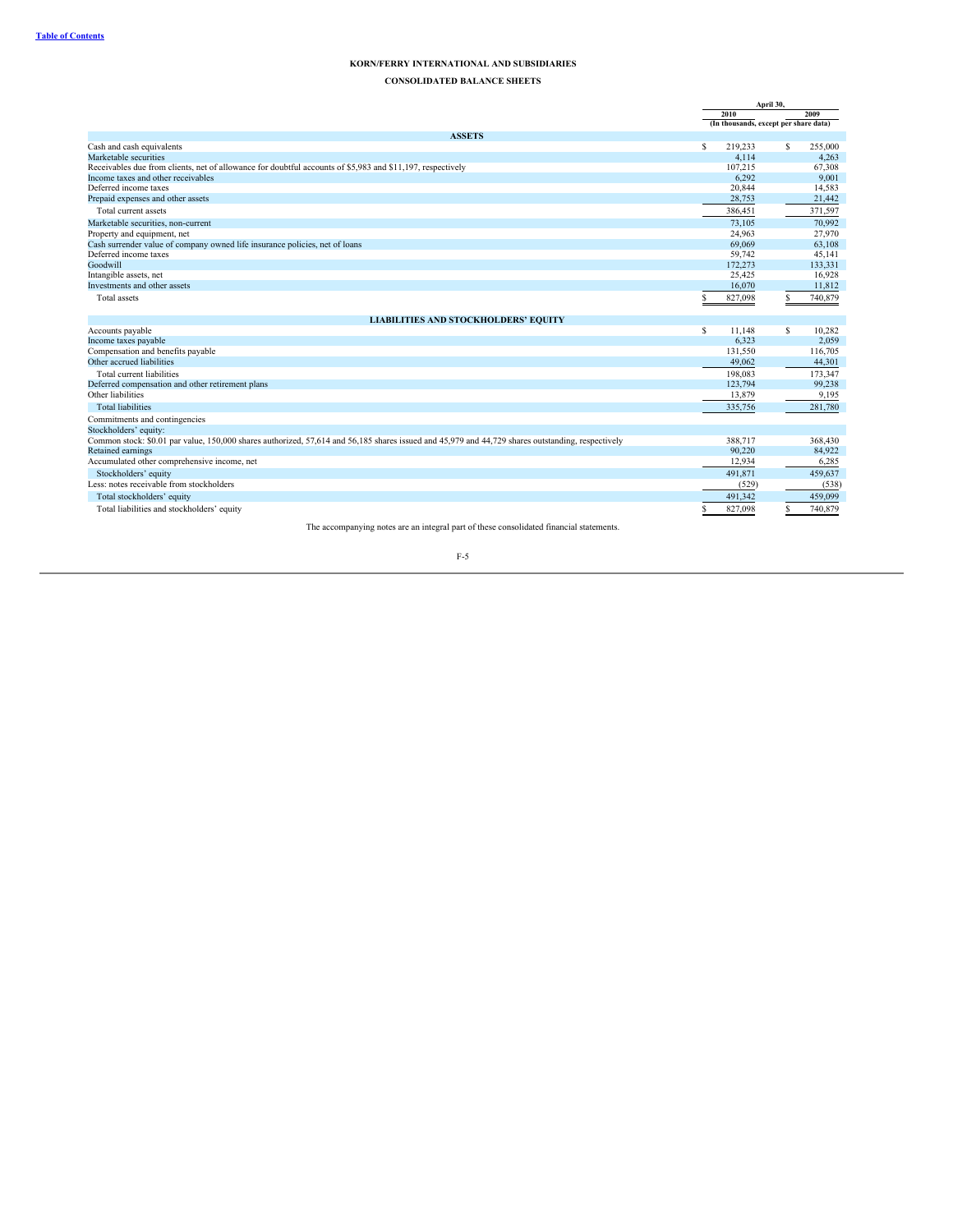**CONSOLIDATED STATEMENTS OF OPERATIONS**

|                                                                                                                 |               | Year Ended April 30, |   |                                       |   |         |  |
|-----------------------------------------------------------------------------------------------------------------|---------------|----------------------|---|---------------------------------------|---|---------|--|
|                                                                                                                 |               | 2010                 |   | 2009                                  |   | 2008    |  |
|                                                                                                                 |               |                      |   | (In thousands, except per share data) |   |         |  |
| Fee revenue                                                                                                     | <sup>\$</sup> | 572,380              | S | 638,223                               | S | 790,570 |  |
| Reimbursed out-of-pocket engagement expenses                                                                    |               | 27,269               |   | 37,905                                |   | 45,072  |  |
| Total revenue                                                                                                   |               | 599,649              |   | 676,128                               |   | 835,642 |  |
| Compensation and benefits                                                                                       |               | 413,340              |   | 442,632                               |   | 540,056 |  |
| General and administrative expenses                                                                             |               | 115,280              |   | 126,882                               |   | 134,542 |  |
| Out-of-pocket engagement expenses                                                                               |               | 41,585               |   | 49,388                                |   | 58,750  |  |
| Depreciation and amortization                                                                                   |               | 11.493               |   | 11,583                                |   | 10,441  |  |
| Restructuring charges, net                                                                                      |               | 20,673               |   | 41,915                                |   |         |  |
| Total operating expenses                                                                                        |               | 602,371              |   | 672,400                               |   | 743,789 |  |
| Operating (loss) income                                                                                         |               | (2,722)              |   | 3,728                                 |   | 91,853  |  |
| Other income (loss), net                                                                                        |               | 10,066               |   | (14, 738)                             |   | 4,656   |  |
| Interest (expense) income, net                                                                                  |               | (2,622)              |   | (1,063)                               |   | 2,481   |  |
| Income (loss) before (benefit) provision for income taxes and equity in earnings of unconsolidated subsidiaries |               | 4,722                |   | (12,073)                              |   | 98,990  |  |
| Income tax (benefit) provision                                                                                  |               | (485)                |   | 384                                   |   | 36,081  |  |
| Equity in earnings of unconsolidated subsidiaries, net                                                          |               | 91                   |   | 2,365                                 |   | 3,302   |  |
| Net income (loss)                                                                                               |               | 5,298                |   | (10,092)                              |   | 66,211  |  |
| Earnings (loss) per common share:                                                                               |               |                      |   |                                       |   |         |  |
| Basic                                                                                                           |               | 0.12                 |   | (0.23)                                |   | 1.50    |  |
| Diluted                                                                                                         |               | 0.12                 |   | (0.23)                                |   | 1.46    |  |
| Weighted-average common shares outstanding:                                                                     |               |                      |   |                                       |   |         |  |
| Basic                                                                                                           |               | 44,413               |   | 43,522                                |   | 44,012  |  |
| Diluted                                                                                                         |               | 45,457               |   | 43,522                                |   | 45,528  |  |

The accompanying notes are an integral part of these consolidated financial statements.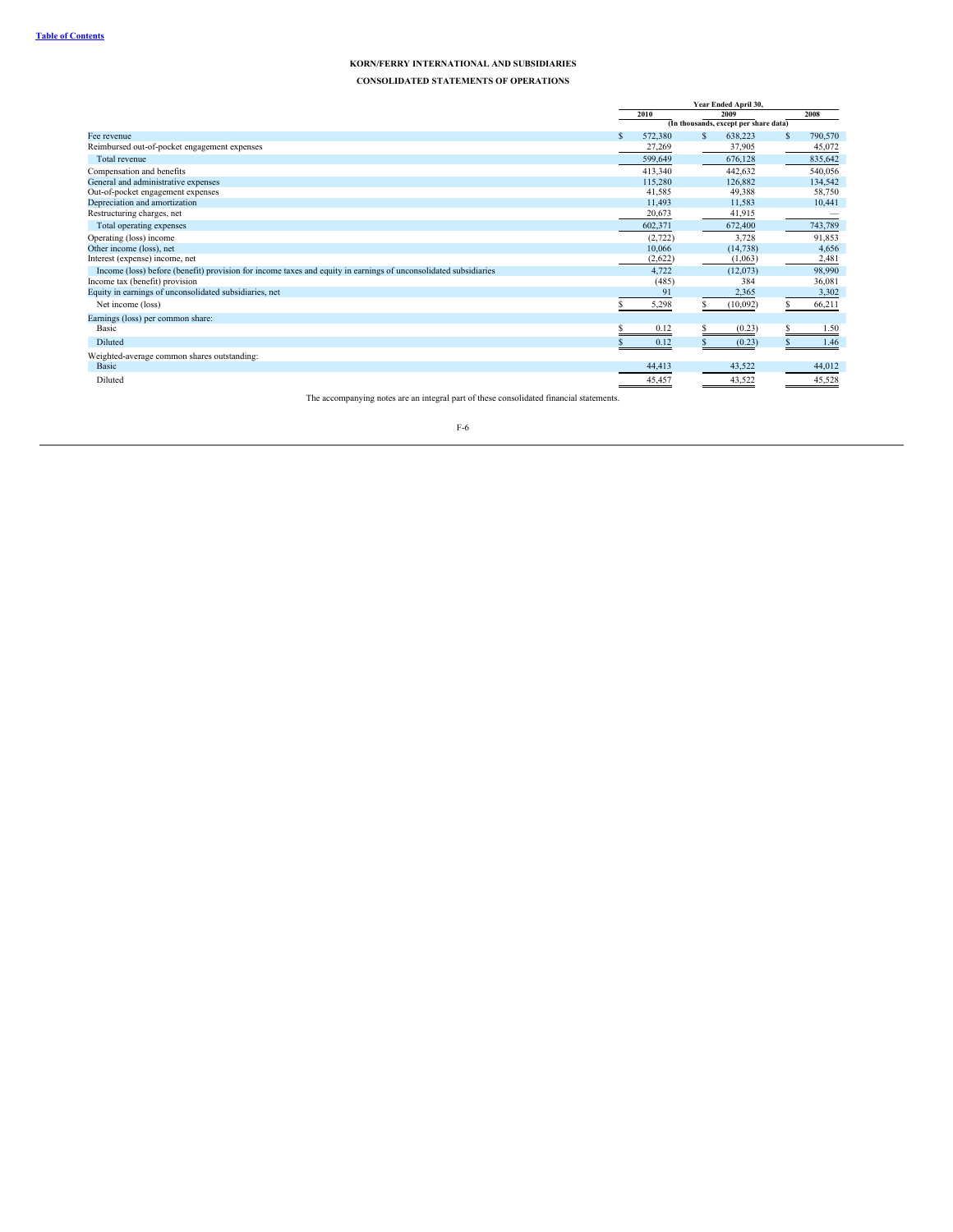# **CONSOLIDATED STATEMENTS OF STOCKHOLDERS' EQUITY**

|                                                                                                                          |                          |        |                          |   |                            |                    | Accumulated<br>Other            |    |           |
|--------------------------------------------------------------------------------------------------------------------------|--------------------------|--------|--------------------------|---|----------------------------|--------------------|---------------------------------|----|-----------|
|                                                                                                                          | <b>Common Stock</b>      |        |                          |   | Retained                   |                    | Comprehensive                   |    |           |
|                                                                                                                          | <b>Shares</b>            | Amount |                          |   | Earnings<br>(In thousands) | <b>Income, Net</b> |                                 |    | Total     |
| Balance at May 1, 2007                                                                                                   | 46,040                   | S      | 380,559                  | S | 32.344                     | S                  | 20,605                          | S. | 433.508   |
| Comprehensive income:                                                                                                    |                          |        |                          |   |                            |                    |                                 |    |           |
| Net income                                                                                                               |                          |        |                          |   | 66,211                     |                    | $\qquad \qquad$                 |    | 66,211    |
| Other comprehensive income, net of tax:                                                                                  |                          |        |                          |   |                            |                    |                                 |    |           |
| Unrealized loss on marketable securities, net of taxes                                                                   | -                        |        | $\overline{\phantom{a}}$ |   |                            |                    | (3,516)                         |    | (3,516)   |
| Foreign currency translation adjustments                                                                                 |                          |        |                          |   | -                          |                    | 24.894                          |    | 24,894    |
| Defined benefit plan                                                                                                     |                          |        |                          |   |                            |                    | 1,114                           |    | 1,114     |
| Total comprehensive income                                                                                               |                          |        |                          |   |                            |                    |                                 |    | 88,703    |
| Purchase of stock                                                                                                        | (3,099)                  |        | (60, 950)                |   |                            |                    |                                 |    | (60, 950) |
| Issuance of stock                                                                                                        | 1,652                    |        | 18,736                   |   | -                          |                    | $\hspace{0.1mm}-\hspace{0.1mm}$ |    | 18,736    |
| Variable stock-based compensation                                                                                        | $\qquad \qquad -$        |        | (76)                     |   |                            |                    | $\overline{\phantom{0}}$        |    | (76)      |
| Stock-based compensation                                                                                                 | $\equiv$                 |        | 15,429                   |   | $\overline{\phantom{m}}$   |                    | $\overline{\phantom{a}}$        |    | 15.429    |
| Tax benefit from exercise of stock options                                                                               |                          |        | 5,096                    |   |                            |                    |                                 |    | 5,096     |
| Cumulative adjustment for accounting change in income tax uncertainties                                                  |                          |        | $\overline{\phantom{0}}$ |   | (3,541)                    |                    |                                 |    | (3, 541)  |
| Purchase of minority shares                                                                                              | $\overline{\phantom{a}}$ |        | (226)                    |   |                            |                    |                                 |    | (226)     |
| Balance at April 30, 2008                                                                                                | 44,593                   |        | 358,568                  |   | 95,014                     |                    | 43,097                          |    | 496,679   |
| Comprehensive loss:                                                                                                      |                          |        |                          |   |                            |                    |                                 |    |           |
| Net loss                                                                                                                 | $\overline{\phantom{a}}$ |        | $\overline{\phantom{a}}$ |   | (10,092)                   |                    | $\overline{\phantom{a}}$        |    | (10,092)  |
| Other comprehensive loss, net of tax:                                                                                    |                          |        |                          |   |                            |                    |                                 |    |           |
| Unrealized loss on marketable securities, net of taxes                                                                   |                          |        |                          |   |                            |                    | (3,624)                         |    | (3,624)   |
| Reclassification of unrealized losses on marketable securities, net of taxes to other-than-temporary impairment and upon |                          |        |                          |   |                            |                    |                                 |    |           |
| transfer of securities from available-for-sale to trading                                                                |                          |        |                          |   |                            |                    | 5,514                           |    | 5,514     |
| Foreign currency translation adjustments                                                                                 |                          |        |                          |   |                            |                    | (40, 685)                       |    | (40, 685) |
| Defined benefit plan                                                                                                     |                          |        |                          |   |                            |                    | 1,983                           |    | 1,983     |
| Total comprehensive loss                                                                                                 |                          |        |                          |   |                            |                    |                                 |    | (46,904)  |
|                                                                                                                          |                          |        |                          |   |                            |                    |                                 |    |           |
| Purchase of stock                                                                                                        | (709)                    |        | (9, 588)                 |   |                            |                    | $\qquad \qquad - \qquad$        |    | (9,588)   |
| Issuance of stock                                                                                                        | 845                      |        | 3.609                    |   |                            |                    | $\sim$                          |    | 3.609     |
| Stock-based compensation                                                                                                 | $\overline{\phantom{a}}$ |        | 16.495                   |   |                            |                    |                                 |    | 16.495    |
| Tax expense from exercise of stock options                                                                               |                          |        | (654)                    |   |                            |                    |                                 |    | (654)     |
| Balance at April 30, 2009                                                                                                | 44,729                   |        | 368,430                  |   | 84,922                     |                    | 6.285                           |    | 459,637   |
| Comprehensive income:                                                                                                    |                          |        |                          |   |                            |                    |                                 |    |           |
| Net income                                                                                                               |                          |        |                          |   | 5,298                      |                    |                                 |    | 5,298     |
| Other comprehensive income, net of tax:                                                                                  |                          |        |                          |   |                            |                    |                                 |    |           |
| Foreign currency translation adjustments                                                                                 |                          |        |                          |   |                            |                    | 15,377                          |    | 15,377    |
| Defined benefit plan                                                                                                     |                          |        |                          |   |                            |                    | (8,728)                         |    | (8, 728)  |
| Total comprehensive income                                                                                               |                          |        |                          |   |                            |                    |                                 |    | 11,947    |
| Purchase of stock                                                                                                        | (226)                    |        | (3, 136)                 |   |                            |                    | $\overline{\phantom{0}}$        |    | (3, 136)  |
| Issuance of stock                                                                                                        | 1,476                    |        | 6,526                    |   |                            |                    |                                 |    | 6,526     |
| Stock-based compensation                                                                                                 | -                        |        | 17,508                   |   |                            |                    |                                 |    | 17,508    |
| Tax expense from exercise of stock options                                                                               |                          |        | (611)                    |   |                            |                    |                                 |    | (611)     |
| Balance at April 30, 2010                                                                                                | 45,979                   | \$.    | 388,717                  | S | 90.220                     | s                  | 12.934                          | S  | 491,871   |

The accompanying notes are an integral part of these consolidated financial statements.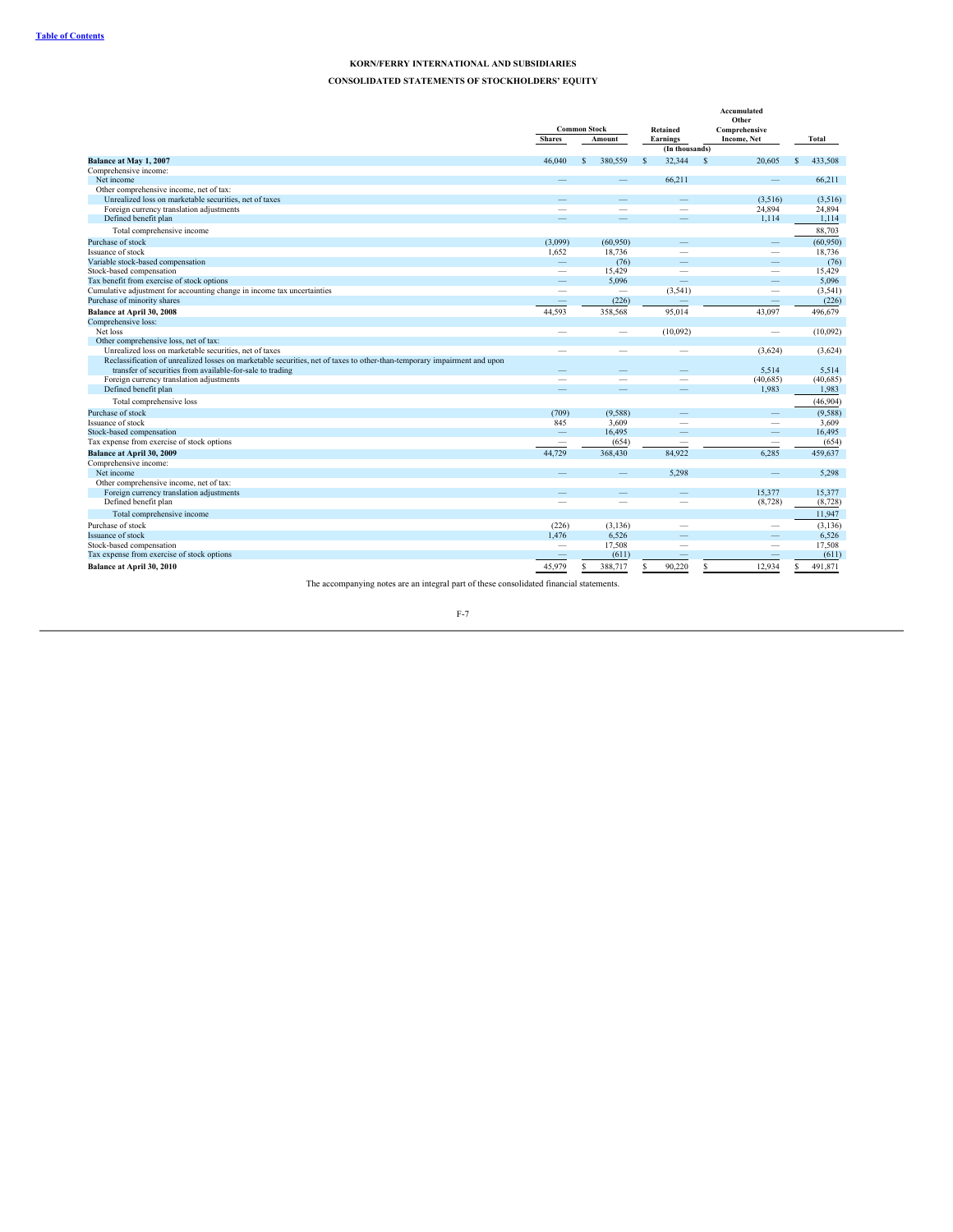**CONSOLIDATED STATEMENTS OF CASH FLOWS**

|                                                                                                                                                                                                                                    | Year Ended April 30, |                          |   |                |   |                 |
|------------------------------------------------------------------------------------------------------------------------------------------------------------------------------------------------------------------------------------|----------------------|--------------------------|---|----------------|---|-----------------|
|                                                                                                                                                                                                                                    |                      | 2010                     |   | 2009           |   | 2008            |
|                                                                                                                                                                                                                                    |                      |                          |   | (In thousands) |   |                 |
| Cash flows from operating activities:                                                                                                                                                                                              |                      |                          |   |                |   |                 |
| Net income (loss)                                                                                                                                                                                                                  | s.                   | 5.298                    | s | (10,092)       | s | 66,211          |
| Adjustments to reconcile net income (loss) to net cash (used in) provided by operating activities:                                                                                                                                 |                      |                          |   |                |   |                 |
| Depreciation and amortization                                                                                                                                                                                                      |                      | 11.493                   |   | 11.583         |   | 10.441          |
| Stock-based compensation expense                                                                                                                                                                                                   |                      | 17.729                   |   | 16.301         |   | 15.949          |
| Loss on disposition of property and equipment                                                                                                                                                                                      |                      | 323                      |   | 3,740          |   | 561             |
| Provision for doubtful accounts                                                                                                                                                                                                    |                      | 3,340                    |   | 9,127          |   | 10,299          |
| (Gain) loss on cash surrender value of life insurance policies                                                                                                                                                                     |                      | (9,558)                  |   | 3.578          |   | (3,780)         |
| Gain on marketable securities classified as trading                                                                                                                                                                                |                      | (11, 137)                |   |                |   |                 |
| Realized loss (gain) on available-for-sale marketable securities<br>Other-than-temporary impairment on available-for-sale securities, net of unrealized gains reclassified to other income upon the transfer of available-for-sale |                      | $\overline{\phantom{m}}$ |   | 5.040          |   | (5, 555)        |
| securities to trading                                                                                                                                                                                                              |                      |                          |   |                |   |                 |
| Deferred income taxes                                                                                                                                                                                                              |                      |                          |   | 9,967          |   | (5,992)         |
| Change in other assets and liabilities:                                                                                                                                                                                            |                      | (20, 862)                |   | (4,354)        |   |                 |
| Deferred compensation                                                                                                                                                                                                              |                      | 15.828                   |   | (3,085)        |   | 14.359          |
| Receivables                                                                                                                                                                                                                        |                      | (33.516)                 |   | 44.639         |   | (23, 214)       |
| Prepaid expenses                                                                                                                                                                                                                   |                      | (4,198)                  |   | (1,340)        |   | (3, 143)        |
| Investment in unconsolidated subsidiaries                                                                                                                                                                                          |                      | (91)                     |   | (2,365)        |   | (4,180)         |
| Income taxes payable                                                                                                                                                                                                               |                      | 2.844                    |   | (18,909)       |   | (5,282)         |
| Accounts payable and accrued liabilities                                                                                                                                                                                           |                      | (783)                    |   | (82, 236)      |   | 47.802          |
| Other                                                                                                                                                                                                                              |                      | (7, 556)                 |   | 21,577         |   | (4,965)         |
| Net cash (used in) provided by operating activities                                                                                                                                                                                |                      | (30, 846)                |   | 3,171          |   | 109,511         |
|                                                                                                                                                                                                                                    |                      |                          |   |                |   |                 |
| Cash flows from investing activities:                                                                                                                                                                                              |                      |                          |   | (11.947)       |   |                 |
| Purchase of property and equipment<br>Purchase of intangible assets                                                                                                                                                                |                      | (7, 282)<br>(3,481)      |   |                |   | (16,976)        |
| Proceeds from (purchase of) marketable securities, net                                                                                                                                                                             |                      | 9.211                    |   | (4,104)        |   | 14.038          |
| Cash paid for acquisitions, net of cash acquired and earn-outs                                                                                                                                                                     |                      | (18, 734)                |   | (12,900)       |   | (3,622)         |
| Payment of earn-outs from acquisitions                                                                                                                                                                                             |                      | (2,405)                  |   |                |   |                 |
| Premiums on life insurance policies                                                                                                                                                                                                |                      | (1,711)                  |   | (1,781)        |   | (1, 835)        |
| Dividends received from unconsolidated subsidiaries                                                                                                                                                                                |                      | 958                      |   | 2,952          |   | 2,923           |
|                                                                                                                                                                                                                                    |                      | (23, 444)                |   | (27,780)       |   | (5, 472)        |
| Net cash used in investing activities                                                                                                                                                                                              |                      |                          |   |                |   |                 |
| <b>Cash flows from financing activities:</b>                                                                                                                                                                                       |                      |                          |   |                |   |                 |
| Payments on life insurance policy loans                                                                                                                                                                                            |                      | (183)                    |   | (770)          |   | (1,012)         |
| Borrowings under life insurance policies<br>Purchase of common stock                                                                                                                                                               |                      | 5.500                    |   | 1,721          |   | 1.736           |
|                                                                                                                                                                                                                                    |                      | (3, 136)                 |   | (9,588)        |   | (64, 162)       |
| Proceeds from issuance of common stock upon exercise of employee stock options and in connection with an employee stock purchase plan                                                                                              |                      | 6,526<br>(611)           |   | 3,609          |   | 17,436<br>4,612 |
| Tax (expense) benefit from exercise of stock options                                                                                                                                                                               |                      |                          |   | (654)          |   |                 |
| Net cash provided by (used in) financing activities                                                                                                                                                                                |                      | 8.096                    |   | (5,682)        |   | (41.390)        |
| Effect of exchange rate changes on cash and cash equivalents                                                                                                                                                                       |                      | 10.427                   |   | (20,005)       |   | 16,510          |
| Net (decrease) increase in cash and cash equivalents                                                                                                                                                                               |                      | (35,767)                 |   | (50, 296)      |   | 79.159          |
| Cash and cash equivalents at beginning of year                                                                                                                                                                                     |                      | 255,000                  |   | 305,296        |   | 226,137         |
| Cash and cash equivalents at end of year                                                                                                                                                                                           | $\mathbf{\hat{S}}$   | 219,233                  |   | 255,000        | S | 305,296         |
| Supplemental cash flow information:                                                                                                                                                                                                |                      |                          |   |                |   |                 |
| Cash used to pay interest                                                                                                                                                                                                          |                      | 3,992                    |   | 5,969          |   | 4,379           |
|                                                                                                                                                                                                                                    |                      |                          |   |                |   |                 |
| Cash used to pay income taxes                                                                                                                                                                                                      | S                    | 8,111                    |   | 24,369         |   | 47,760          |

The accompanying notes are an integral part of these consolidated financial statements.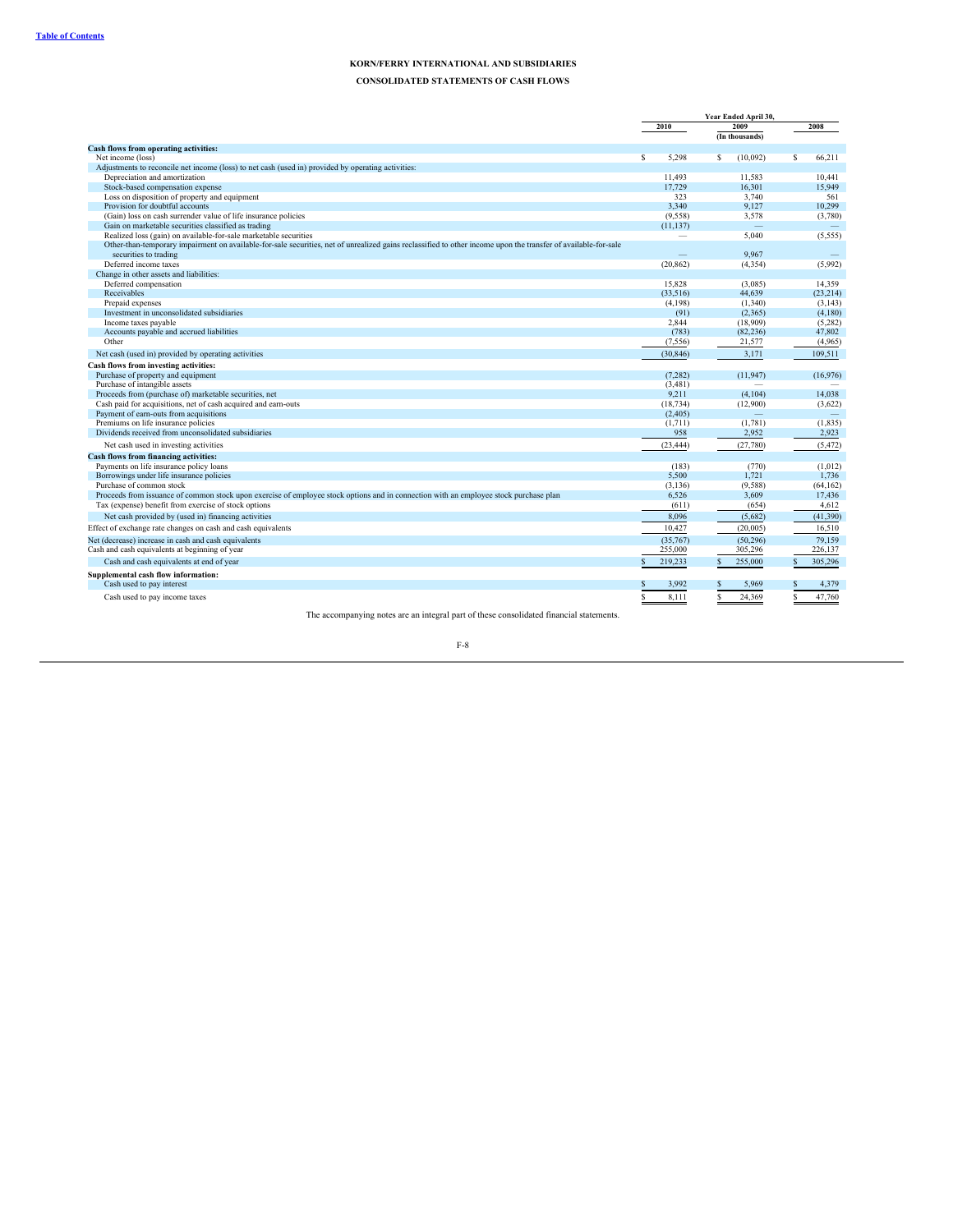# **NOTES TO CONSOLIDATED FINANCIAL STATEMENTS**

**April 30, 2010**

### **1. Organization and Summary of Significant Accounting Policies**

### *Nature of Business*

Korn/Ferry International, a Delaware corporation (the "Company"), and its subsidiaries are engaged in the business of providing executive recruitment, outsourced recruiting and leadership and talent consulting on a retaine

#### *Basis of Consolidation and Presentation*

The consolidated financial statements include the accounts of the Company and its wholly and majority owned/controlled domestic and international subsidiaries. All intercompany balances and transactions have been eliminated in consolidation. The preparation of the consolidated financial statements conform with United States ("U.S.") generally accepted accounting principles ("GAAP") and prevailing practice within the industry.

Investments in affiliated companies which are 50% or less owned and where the Company exercises significant influence over operations are accounted for using the equity method. Dividends and other distributions of earnings from cost-method investments are included in other income when declared. Dividends received from our unconsolidated subsidiary in Mexico were approximately \$1.0 million,<br>\$3.0 million and \$2.

The Company considers events or transactions that occur after the balance sheet date but before the financial statements are issued to provide additional evidence relative to certain estimates or to identify matters that require additional disclosures. Subsequent events have been evaluated through the date of issuance of these consolidated financial statements.

#### *Use of Estimates and Uncertainties*

The preparation of the consolidated financial statements in conformity with GAAP requires management to make estimates and assumptions that affect the reported amounts of assets and liabilities and disclosure of contingent assets and liabilities at the date of the consolidated financial statements and the reported amounts of revenue and expenses during the reporting period. Actual results could differ from one of con these estimates and changes in the estimates are reported in current operations. The most significant areas that require management judgment are revenue recognition, deferred compensation, evaluation of the<br>carrying value

#### *Revenue Recognition*

Substantially all professional fee revenue is derived from fees for professional services related to executive recruitment performed on a retained basis, middle-management recruitment and leadership and talent consulting services. Fee revenue from recruitment activities is generally one-third of the estimated first year cash compensation plus a percentage of the fee to cover indirect expenses. Fee revenue<br>from leaders the initial contract amount are billed upon completion of the engagement. Any services that are provided on a contingent basis are recognized once the contingency is fulfilled.

#### *Reimbursements*

The Company incurs certain out-of-pocket expenses that are reimbursed by its clients, which are accounted for as revenue in its consolidated statements of operations.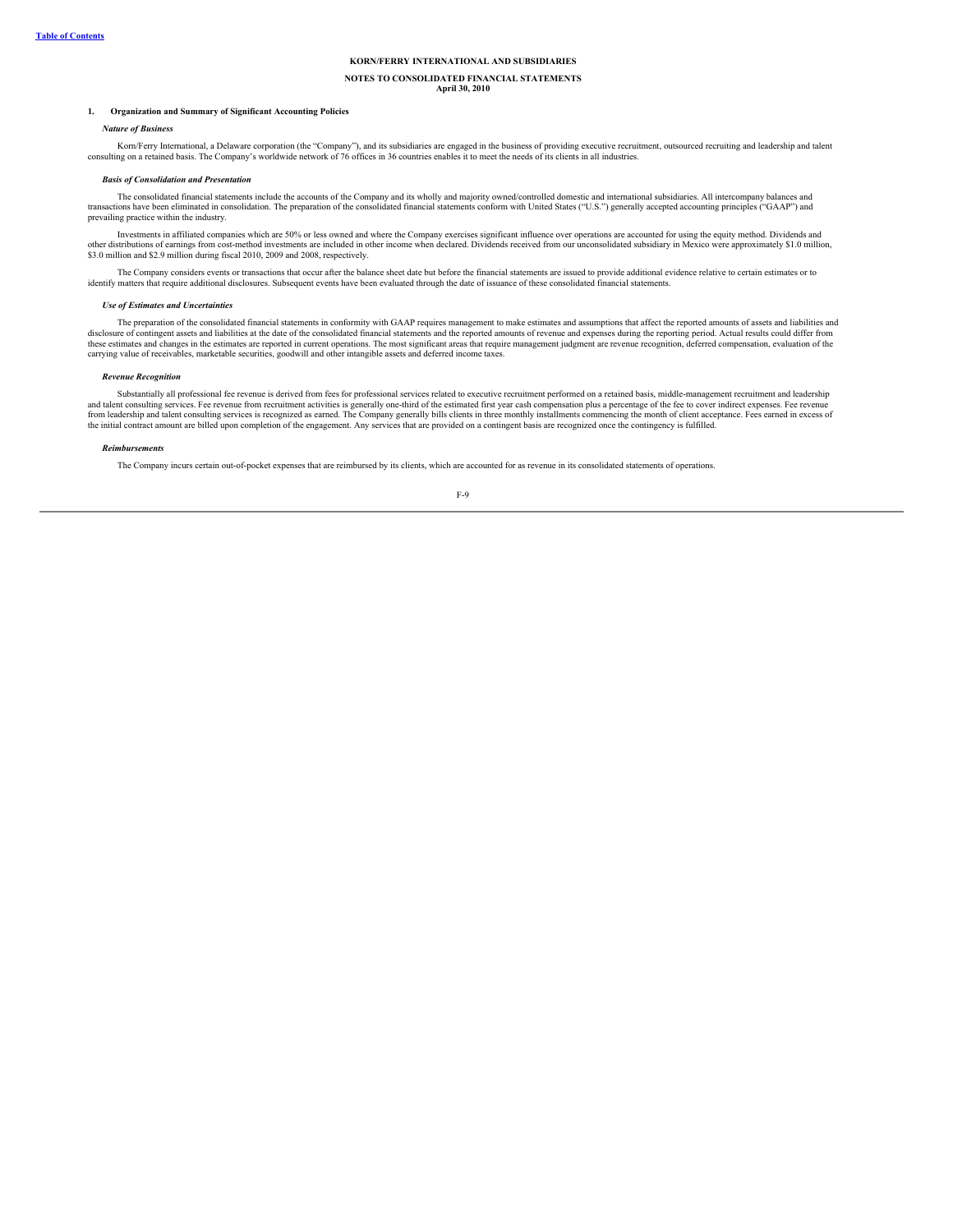# **NOTES TO CONSOLIDATED FINANCIAL STATEMENTS — (Continued)**

#### *Allowance for Doubtful Accounts*

A provision is established for doubtful accounts through a charge to general and administrative expenses based on historical loss experience. After all collection efforts have been exhausted, the Company reduces the allowance for doubtful accounts for balances identified as uncollectible. Write-offs of accounts receivable were \$7.4 million, \$7.0 million and \$8.1 million during fiscal 2010, 2009 and 2008, respectively.

#### *Cash and Cash Equivalents*

The Company considers all highly liquid investments with original maturities of three months or less to be cash equivalents.

#### *Marketable Securities*

The Company classifies its marketable securities as either trading securities or available-for-sale. These investments are recorded at fair value and are classified as marketable securities in the the Company is accompanyi investment policy which restricts the types of investments that can be made.

Trading securities consist of the Company's investments which are held in trust to satisfy obligations under the Company's deferred compensation plans (see Note 5). The changes in fair values on trading securities are recorded as a component of net income (loss) in interest and other income (loss), net.

Considering the increase in investment activity, on April 30, 2009, the Company transferred certain securities previously classified as available-for-sale to trading. The securities were transferred at fair value on April 30, 2009, which became the new cost basis of the securities. Unrealized gains of \$5.9 million at the date of the transfer were reversed from accumulated other comprehensive income and<br>recognized in the state

Available-for-sale securities consist of time deposits. The changes in fair values, net of applicable taxes, are recorded as unrealized (losses) gains as a component of accumulated other comprehensive income in stockholders' equity. When, in the opinion of management, a decline in the fair value of an investment below its cost or amortized cost is considered to be "other-than-temporary," the investment's<br>cost or amortiz decline includes, in addition to other relevant factors, a presumption that if the market value is below cost by a significant amount for a period of time, a write-down may be necessary. The amount of any write-<br>down is de other-than-temporary impairment was recognized, compared to a write-down of \$15.9 million during fiscal 2009 (see Note 5).

#### *Property and Equipment*

Property and equipment is carried at cost, less accumulated depreciation. Leasehold improvements are amortized on a straight-line basis over the estimated useful life of the asset, or the lease term, whichever is shorter. Software development costs for internal use are capitalized and, once placed in service, amortized using the straight-line method over the estimated useful life, generally three to seven years. All other property and equipment is depreciated or amortized on a straight-line basis over the estimated useful lives of three to ten years.

The Company reviews long-lived assets for impairment whenever events or changes in circumstances indicate that the carrying value of an asset may not be recoverable.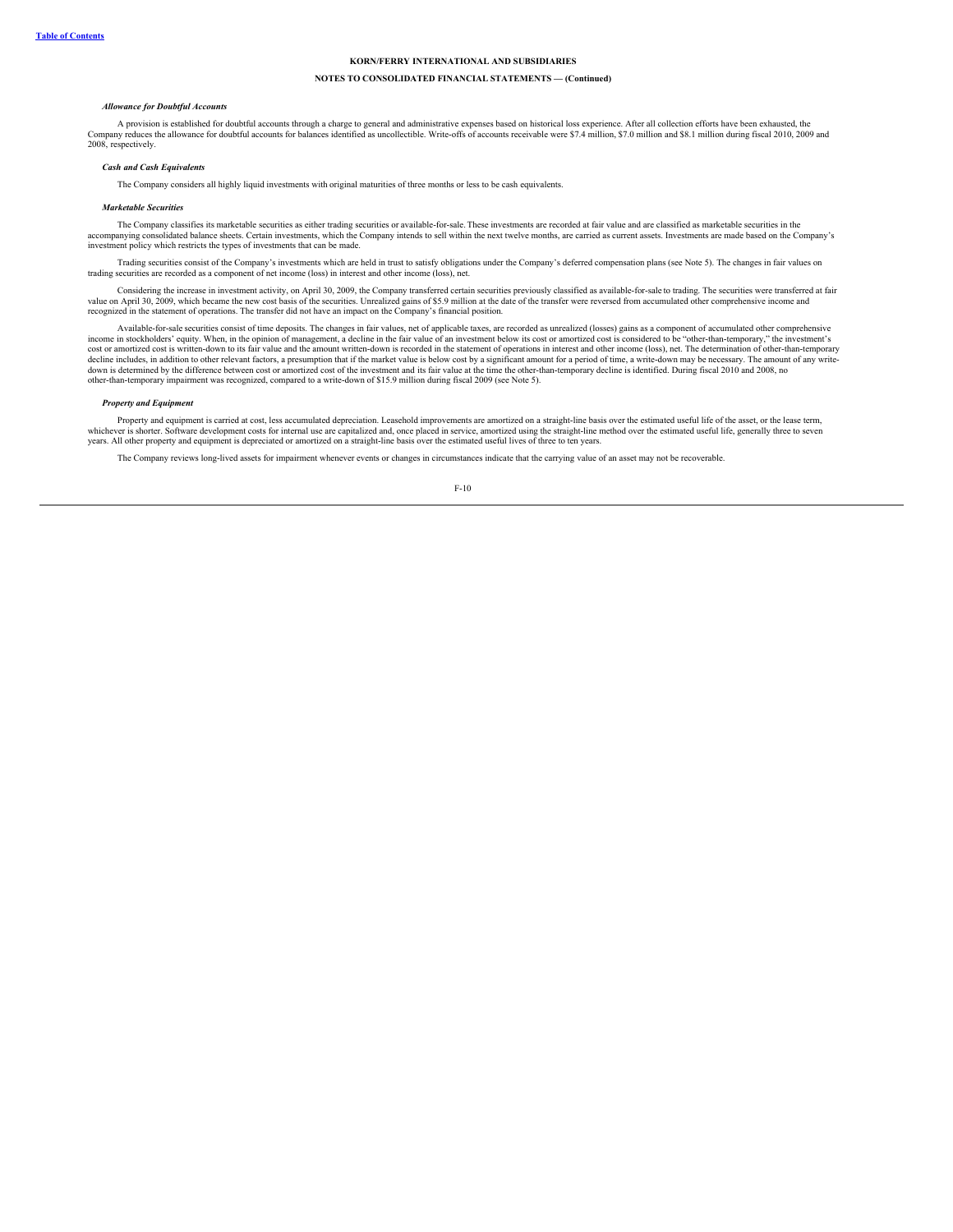### **NOTES TO CONSOLIDATED FINANCIAL STATEMENTS — (Continued)**

#### *Goodwill and Intangible Assets*

Goodwill represents the excess of the purchase price over the fair value of assets acquired. The goodwill impairment test compares the fair value of a reporting unit with its carrying amount, including goodwill. If the carrying amount of a reporting unit exceeds its fair value, goodwill of the reporting unit would be considered impaired. To measure the amount of the impairment loss, the implied fair value of<br>a reporting combination. If the carrying amount of a reporting unit's goodwill exceeds the implied fair value of that goodwill, an impairment loss is recognized in an amount equal to that excess. For each of these tests, the<br>fair valu performed as of January 31, 2010, indicated that the fair value of each reporting unit exceeded its carrying amount. As a result, no impairment charge was recognized. There was also no indication of impairment in the fourth quarter of fiscal 2010.

Intangible assets primarily consist of customer lists, non-compete agreements, proprietary databases, intellectual property and trademarks, and are recorded at the estimated fair value at the date of<br>acquisition and are am amount of the intangible assets is not recoverable and exceeds fair value. The carrying amount of the intangible assets is considered not recoverable if it exceeds the sum of the undiscounted cash flows<br>expected to result

#### *Compensation and Benefits Expense*

Compensation and benefits expense in the accompanying statements of operations consist of compensation and benefits paid to consultants, executive officers, and administrative and support personnel. The most significant portions of this expense are salaries and the annual performance related bonus paid to consultants. Compensation and benefits are recognized when incurred. Management<br>makes certain estimates date, and any changes in the estimate are reported in current operations. Other expenses included in this line item are changes in the deferred compensation liabilities and cash surrender value ("CSV") of<br>company owned lif

#### *Deferred Compensation and Pension Plans*

For financial accounting purposes, the Company estimates the present value of the future benefits payable under the deferred compensation and pension plans as of the estimated payment commencement date. The Company also estimates the remaining number of years a participant will be employed by the Company. Then, each year during the period of estimated employment, the Company<br>accrues a liability and reco ("WAP") and Enhanced Wealth Accumulation Plan ("EWAP") and the "projected unit credit" method for the Worldwide Executive Benefit Plan ("WEB").

In calculating the accrual for future benefit payments, management has made assumptions regarding employee turnover, participant vesting, violation of non-competition provisions and the discount rate. Management periodical compensation expense.

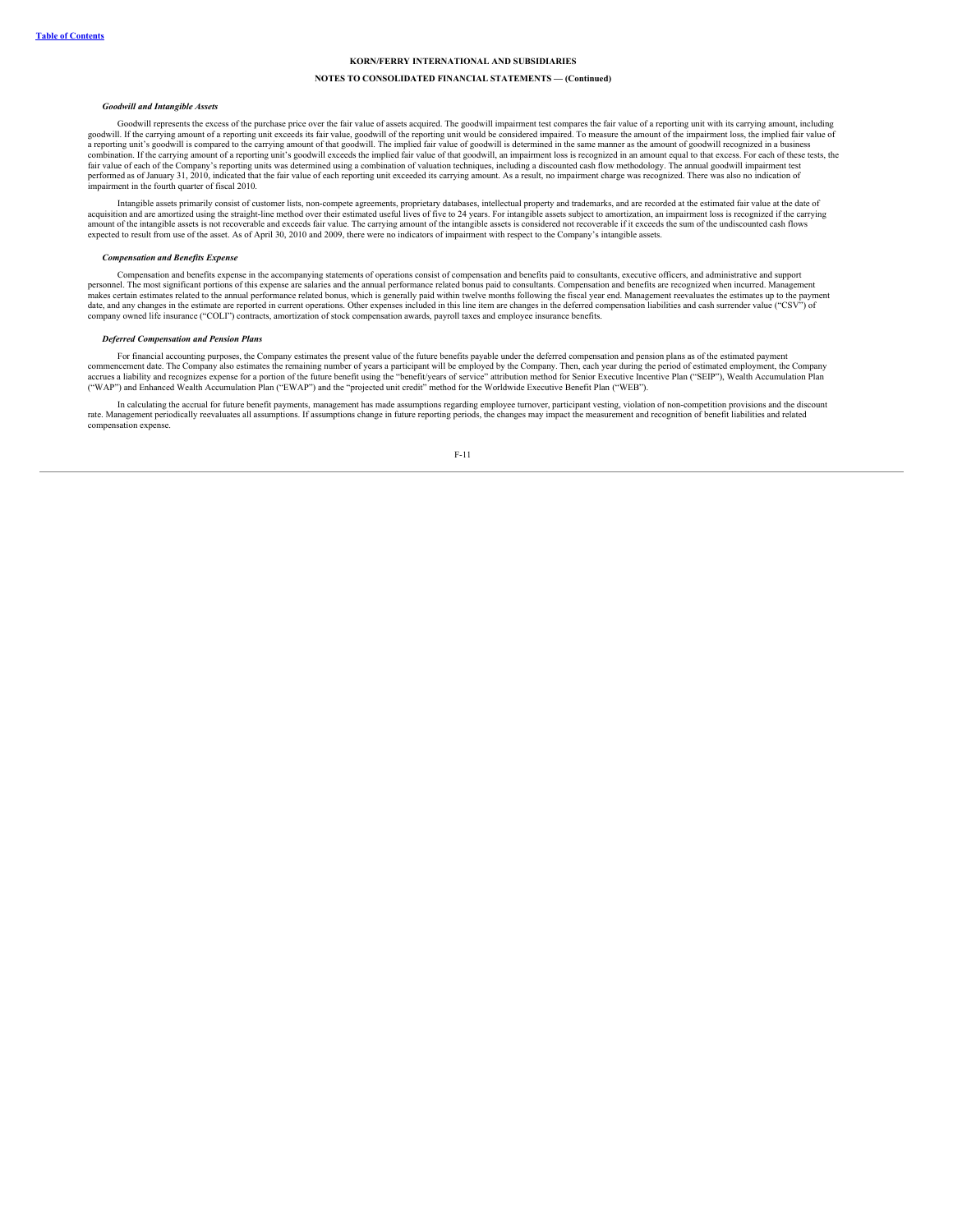### **NOTES TO CONSOLIDATED FINANCIAL STATEMENTS — (Continued)**

# *Cash Surrender Value of Life Insurance*

The change in the CSV of company COLI contracts, net of insurance premiums paid and gains realized, is reported in compensation and benefits expense. As of April 30, 2010 and 2009, the Company held contracts with gross CSV of \$136.0 million and \$124.7 million, offset by outstanding policy loans of \$66.9 million and \$61.6 million, respectively. If these insurance companies were to become insolvent,<br>the Company wo routinely monitors the credit ratings of these insurance companies.

#### *Restructuring Charges*

The Company accounts for its restructuring charges as a liability when the costs are incurred and are recorded at fair value. Changes in the estimates of the restructuring charges are recorded in the period the change is determined.

#### *Stock-Based Compensation*

The Company has employee compensation plans under which various types of stock-based instruments are granted. These instruments, principally include stock options, SARs, restricted stock and an Employee Stock Purchase Plan ("ESPP"). The Company recognizes compensation expense related to restricted stock and SARs and the estimated fair value of stock options and stock purchases under the ESPP.

#### *Translation of Foreign Currencies*

Generally, financial results of the Company's foreign subsidiaries are measured in their local currencies. Assets and liabilities are translated into U.S. dollars at year-end exchange rates, while revenue expenses are translated at weighted-average exchange rates during the fiscal year. Resulting translation adjustments are recorded as a component of accumulated comprehensive income. Gains and losses and conserve income. Ga from foreign currency transactions of these subsidiaries and the translation of the financial results of subsidiaries operating in highly inflationary economies are included in general and administrative expense<br>in the per

#### *Income Taxes*

There are two components of income tax expense: current and deferred. Current income tax expense approximates taxes to be paid or refunded for the current period. Deferred income tax expense results from changes in deferred tax assets and liabilities between periods. These gross deferred tax assets and liabilities represent decreases or increases in taxes expected to be paid in the future because of<br>future rev attributes such as net operating loss carryforwards and tax credit carryforwards. Valuation allowances are then recorded to reduce deferred tax assets to the amounts management concludes are more-likelythan-not to be realized.

Income tax benefits are recognized and measured based upon a two-step model: (1) a tax position must be more-likely-than-not to be sustained based solely on its technical merits in order to be<br>recognized and (2) the benefi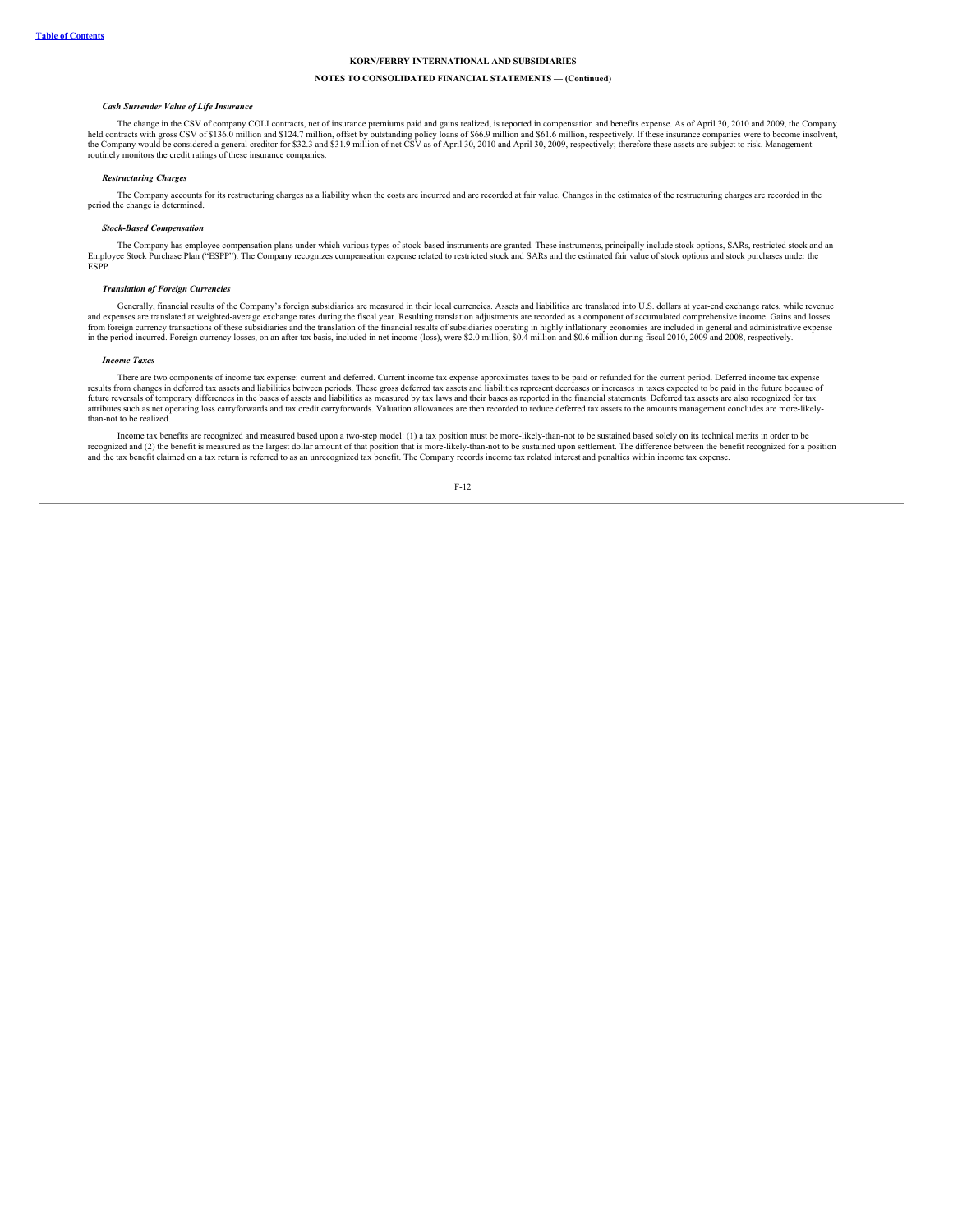### **NOTES TO CONSOLIDATED FINANCIAL STATEMENTS — (Continued)**

#### *Fair Value of Financial Instruments*

The Company measures the fair values of its financial instruments in accordance with accounting guidance that defines fair value, provides guidance for measuring fair value and requires certain disclosures. The guidance also discusses valuation techniques, such as the market approach (comparable market prices), the income approach (present value of future income or cash flow) and the cost approach<br>(cost to replac levels. The following is a brief description of those three levels:

- el 1: Observable inputs such as quoted prices (unadjusted) in active markets that are accessible at the measurement date for identical, unrestricted assets or liabilities.
- *Level 2*: Inputs other than quoted prices that are observable for the asset or liability, either directly or indirectly. These include quoted prices for similar assets or liabilities in active markets and quoted prices for identical or similar assets or liabilities in markets that are not active.
- *Level 3:* Unobservable inputs that reflect the reporting entity's own assumpt

As of April 30, 2010 and 2009, the Company held certain assets that are required to be measured at fair value on a recurring basis. These included cash equivalents, marketable securities, auction rate securities ("ARS") and a put option. The carrying amount of cash, cash equivalents and accounts receivable approximates fair value due to the short maturity of these instruments. The fair values of marketable<br>securities, o

### *Concentration of Credit Risk*

Financial instruments which potentially subject the Company to concentrations of credit risk consist principally of receivables due from clients and net cash surrender value due from insurance companies, which is discussed below. Concentrations of credit risk with respect to receivables are limited due to the Company's large number of clients and their dispersion across many different industries and<br>countries wo

#### *Accounting Adjustment*

In the fourth quarter of fiscal 2009, an adjustment was made to correct compensation and benefits expenses that had been recorded twice by the Company during the periods covering fiscal 2002 through fiscal 2009 for expenses relating to employee contributions to flexible spending health benefit accounts. In accordance with the Securities and Exchange Commission Staff Accounting<br>Bulletin No. 108, Considering the months and year ended April 30, 2009. The correction of the error was not material to any individual prior period or the current period and, accordingly, the prior period results have not been adjusted.

#### *Reclassifications*

Certain prior year amounts have been reclassified to conform to the current year presentation.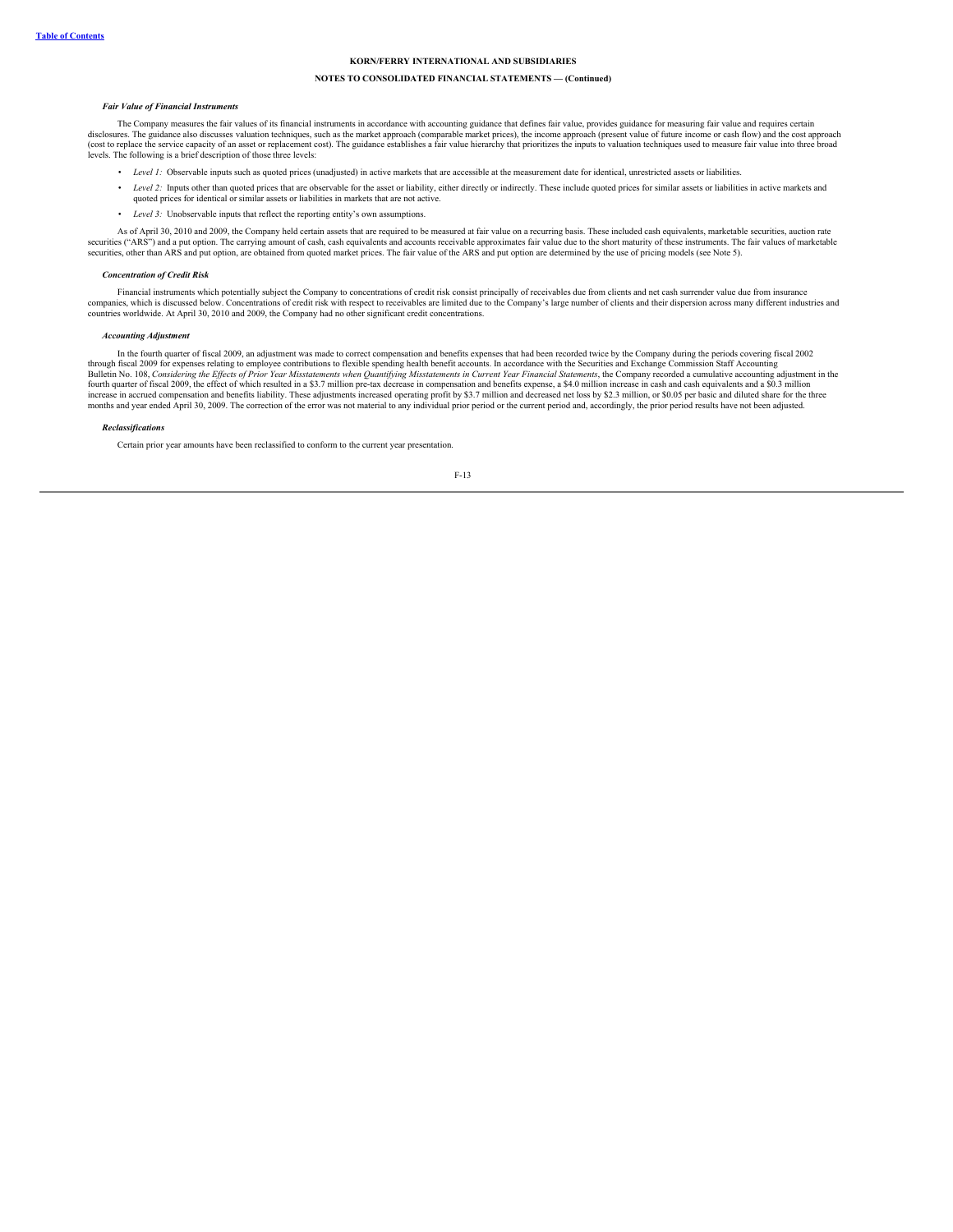### **NOTES TO CONSOLIDATED FINANCIAL STATEMENTS — (Continued)**

#### *Recently Adopted Accounting Standards*

In July 2009, the Financial Accounting Standards Board ("FASB") implemented the FASB Accounting Standards Codification (the "Codification") as the single source of authoritative GAAP. The Codification establishes a common referencing system for accounting standards and is generally organized by subject matter. Use of the Codification is effective for interim and annual periods ending after September 15, 2009. The Company began to use the Codification on its effective date and it had no impact on its consolidated financial statements. In connection with the use of the Codification, this Form 10-K no longer makes reference to specific accounting standards by number or title, instead, accounting standards are referred to in terms of the applicable subject matter.

In December 2007, the FASB issued guidance on the accounting and reporting of business combinations which requires recognition of all assets acquired, liabilities assumed and any noncontrolling interest in an acquiree at fair value as of the date of acquisition. In addition, this guidance requires that acquisition-related transaction and restructuring costs be charged to expense as incurred, and changes the<br>recog combinations with an effective date beginning January 1, 2009 or later. The Company applied this new guidance to its acquisition of Whitehead Mann and SENSA Solutions, Inc, which were acquired in fiscal 2010.

In December 2007, the FASB issued guidance on the accounting and reporting of noncontrolling interests in consolidated financial statements which requires entities report noncontrolling interests in subsidiaries as equity in the consolidated financial statements and to account for the transactions with noncontrolling interest owners as equity transactions provided the parent retains controlling interests in the<br>subsid interest in its consolidated subsidiaries and, as such, the guidance did not have an impact on the Company's consolidated financial position and results of operations.

In April 2009, the FASB issued guidance that fair value disclosures required for financial instruments on an annual basis be presented for all interim reporting periods beginning with the first interim period ending after June 15, 2009 with earlier application permitted. The adoption of this guidance did not have a material impact on the Company's consolidated financial position and results of operations.

In April 2009, the FASB issued additional guidance for estimating fair value when the volume and level of activity for the asset and liability have significantly decreased and also on identifying circumstances that indicate a transaction is not orderly. This guidance also requires expanded disclosure about how fair value is measured, changes to valuation methodologies, and additional disclosures for debt and equity securities. This guidance was effective for reporting periods ending after June 15, 2009 with earlier adoption permitted. The adoption of this guidance did not have a material impact on the Company's consolidated financial position and results of operations.

In May 2009, the FASB issued guidance which establishes general standards of accounting for and disclosure of events that occur after the balance sheet date but before financial statements are issued or available to be issued. In addition, it requires entities to disclose the date through which subsequent events were evaluated as well as the rationale for why that date was selected. This guidance was effective for interim or annual financial periods ending after June 15, 2009, and shall be applied prospectively. Adoption did not have an impact on the Company's consolidated financial position and results of<br>operations. Subsequent require recognition in the consolidated financial statements.

#### *Recently Issued Accounting Standards*

In January 2010, the FASB issued guidance on Fair Value Measurements and Disclosures: Improving Disclosures about Fair Value Measurements, which amends the disclosure guidance with respect to fair value measurements. Specifically, the new guidance requires disclosure of amounts transferred in and out of Levels 1 and

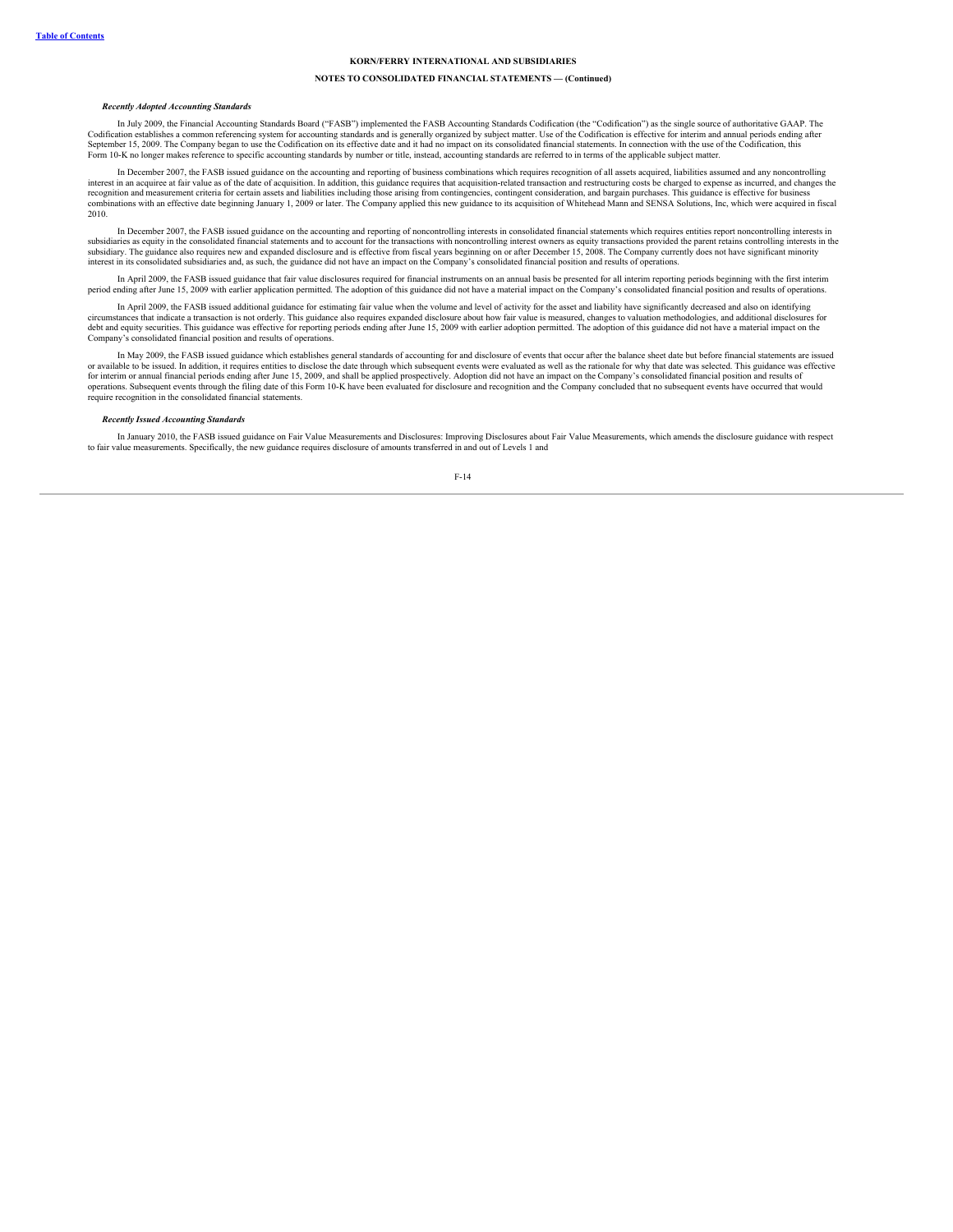# **NOTES TO CONSOLIDATED FINANCIAL STATEMENTS — (Continued)**

2 fair value measurements, a reconciliation presented on a gross basis rather than a net basis of activity in Level 3 fair value measurements, greater disaggregation of the assets and liabilities for which fair value measurements are presented and more robust disclosure of the valuation techniques and inputs used to measure Level 2 and 3 fair value measurements. The guidance is effective for interim and annual<br>reporting periods b The Company adopted the new guidance on February 1, 2010. The adoption did not impact the Company's financial position, results of operations or liquidity.

### **2. Basic and Diluted Earnings (Loss) Per Share**

Basic earnings (loss) per common share was computed by dividing net earnings (loss) by the weighted-average number of common shares outstanding. Diluted earnings per common share reflects the potential dilution that would

The following table summarizes basic and diluted earnings (loss) per share calculations:

|                                                                        |   | Year Ended April 30, |   |                                       |      |        |  |
|------------------------------------------------------------------------|---|----------------------|---|---------------------------------------|------|--------|--|
|                                                                        |   | 2010<br>2009         |   |                                       | 2008 |        |  |
|                                                                        |   |                      |   | (In thousands, except per share data) |      |        |  |
| Net earnings (loss):                                                   |   |                      |   |                                       |      |        |  |
| Net earnings (loss)                                                    | ь | 5,298                | s | (10,092)                              |      | 66,211 |  |
| Interest expense on convertible securities, net of related tax effects |   |                      |   |                                       |      | 145    |  |
| Net earnings (loss) attributable to common stockholders                |   | 5,298                |   | (10,092)                              |      | 66,356 |  |
| Weighted-average common shares outstanding:                            |   |                      |   |                                       |      |        |  |
| Basic weighted-average number of common shares outstanding             |   | 44,413               |   | 43,522                                |      | 44,012 |  |
| Effect of dilutive securities:                                         |   |                      |   |                                       |      |        |  |
| Warrants                                                               |   | 53                   |   |                                       |      | 109    |  |
| Restricted stock                                                       |   | 587                  |   | $\overline{\phantom{a}}$              |      | 319    |  |
| Stock options                                                          |   | 401                  |   |                                       |      | 1,078  |  |
| Employee stock purchase plan                                           |   |                      |   |                                       |      | 10     |  |
| Diluted weighted-average number of common shares outstanding           |   | 45,457               |   | 43,522                                |      | 45,528 |  |
| Net earnings (loss) per common share:                                  |   |                      |   |                                       |      |        |  |
| Basic earnings (loss) per share                                        |   | 0.12                 |   | (0.23)                                |      | 1.50   |  |
| Diluted earnings (loss) earnings per share                             |   | 0.12                 |   | (0.23)                                |      | 1.46   |  |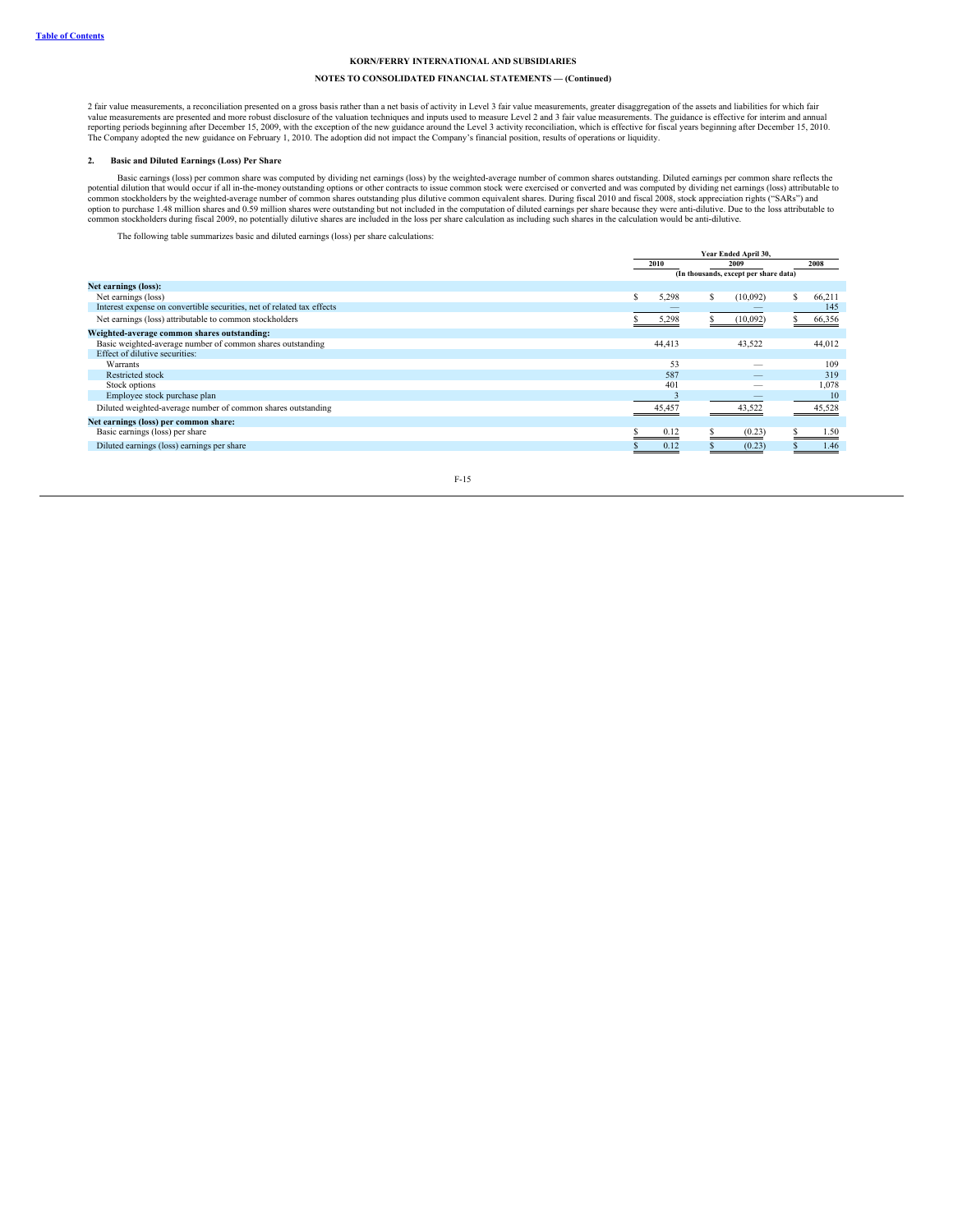# **NOTES TO CONSOLIDATED FINANCIAL STATEMENTS — (Continued)**

### **3. Comprehensive Income (Loss)**

Comprehensive income (loss) is comprised of net income (loss) and all changes to stockholders' equity, except those changes resulting from investments by stockholders (changes in paid in capital) and distributions to stockholders (dividends), and is reported in the accompanying consolidated statements of stockholders' equity.

The components of accumulated other comprehensive income were as follows:

|                                                   |         | April 30.      |  |       |
|---------------------------------------------------|---------|----------------|--|-------|
|                                                   | 2010    |                |  | 2009  |
|                                                   |         | (In thousands) |  |       |
| Foreign currency translation adjustments          | 18,900  |                |  | 3.523 |
| Defined benefit pension adjustments, net of taxes | (5,966) |                |  | 2,762 |
| Accumulated other comprehensive income            | 12,934  |                |  | 6,285 |
|                                                   |         |                |  |       |

# **4. Employee Stock Plans**

### *Stock-Based Compensation*

The following table summarizes the components of stock-based compensation expense recognized in the Company's consolidated statements of operations for the periods indicated:

|                                                    | Year Ended April 30, |      |                |  |         |
|----------------------------------------------------|----------------------|------|----------------|--|---------|
|                                                    | 2010                 | 2009 |                |  | 2008    |
|                                                    |                      |      | (In thousands) |  |         |
| <b>Restricted stock</b>                            | 16.470               |      | 15.633         |  | 13.590  |
| Stock options and SARs                             | 853                  |      | 210            |  | 1.806   |
| <b>ESPP</b>                                        | 406                  |      | 458            |  | 553     |
| Total stock-based compensation expense, pre-tax    | 17.729               |      | 16,301         |  | 15,949  |
| Tax benefit from stock-based compensation expense  | (6, 471)             |      | (5,950)        |  | (5,821) |
| Total stock-based compensation expense, net of tax | 11,258               |      | 10,351         |  | 10,128  |

The Company uses the Black-Scholes option valuation model to estimate the grant date fair value of employee stock options. The expected volatility reflects the consideration of the historical volatility in the Company's publicly traded instruments during the period the option is granted. The Company believes historical volatility in these instruments is more indicative of expected future volatility than the<br>implied volati with a remaining term approximating the expected term of the option. The Company uses historical data to estimate forfeiture rates applied to the gross amount of expense determined using the option valuation model.

The weighted-average assumptions used to estimate the fair value of each employee stock option and SARs were as follows:

|                                 |          | Year Ended April 30. |          |  |
|---------------------------------|----------|----------------------|----------|--|
|                                 | 2010     | 2009                 | 2008     |  |
| <b>Expected volatility</b>      | 48.91%   | 44.11%               | 44.42%   |  |
| Risk-free interest rate         | 2.53%    | 3.27%                | 4.60%    |  |
| Expected option life (in years) | 5.00     | 4.25                 | 4.00     |  |
| Expected dividend yield         | $0.00\%$ | $0.00\%$             | $0.00\%$ |  |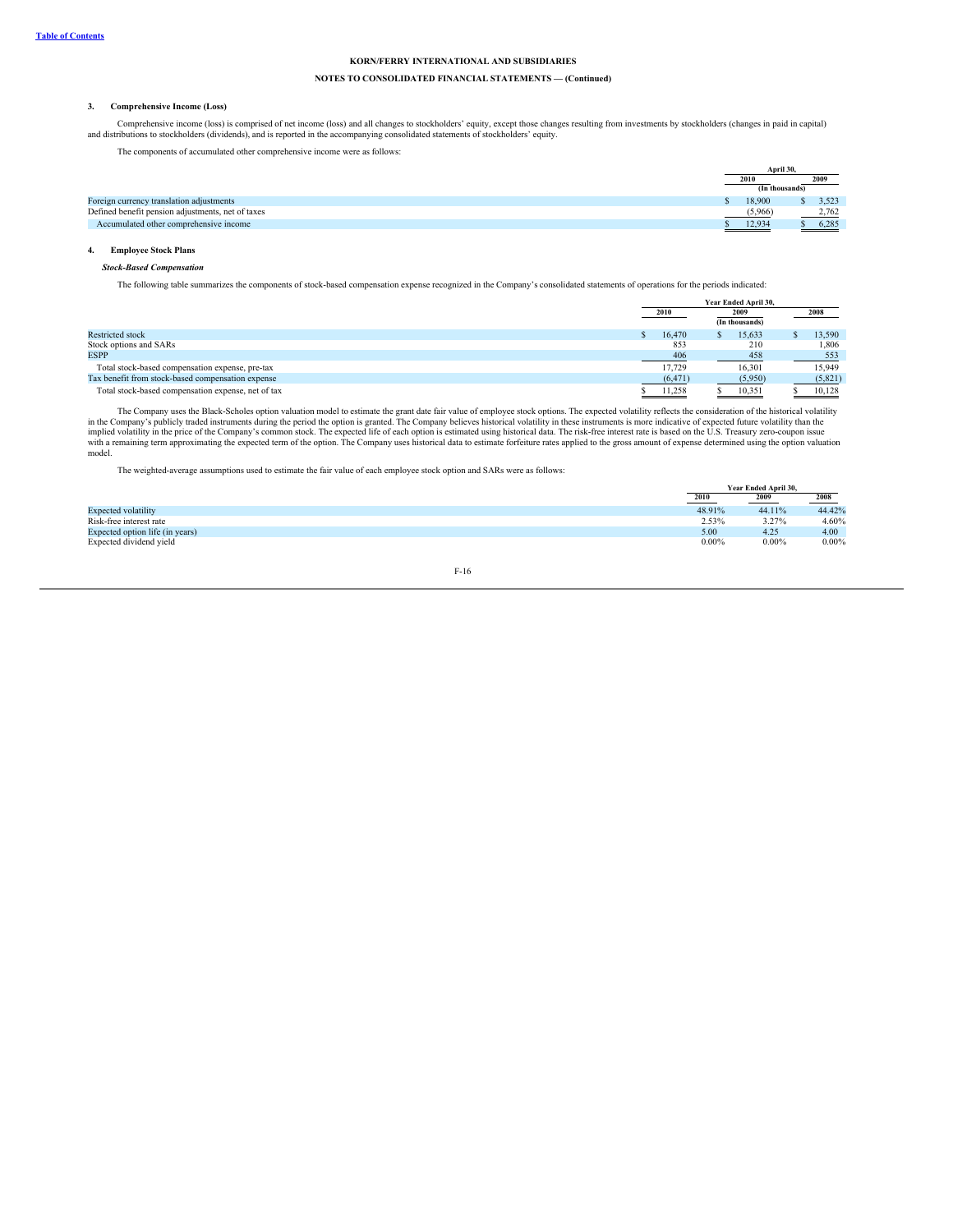# **NOTES TO CONSOLIDATED FINANCIAL STATEMENTS — (Continued)**

The Black-Scholes option pricing model was developed for use in estimating the fair value of traded options. The assumptions used in option valuation models are highly subjective, particularly the expected stock price volatility of the underlying stock.

#### *Stock Incentive Plans*

The Korn/Ferry International 2008 Stock Incentive Plan (the "2008 Plan") was amended by the Company's stockholders on September 10, 2009, at the 2009 Annual Stockholder Meeting. The amendment made available an additional 2,360,000 shares of the Company's common stock based compensation awards. The 2008 Plan, as amended, provides for the grant of awards to eligible<br>participants, designated as either no in cash or a combination thereof. The maximum number of shares of common stock available for stock option issuance under the 2008 Plan is 3,980,000 shares, subject to adjustment for certain changes in the Company's capital structure and other extraordinary events.

Options granted to officers, non-employee directors and other key employees generally vest over a three to four year period and generally expire seven to ten years from the date of grant. Stock options are granted at a pri

#### *Stock Incentive Plans*

Stock options and SARs transactions under the Company's stock incentive plans were as follows:

|                                | April 30,      |  |                                         |                                                  |              |                                         |         |  |                                         |  |
|--------------------------------|----------------|--|-----------------------------------------|--------------------------------------------------|--------------|-----------------------------------------|---------|--|-----------------------------------------|--|
|                                | 2010           |  |                                         |                                                  | 2009         |                                         | 2008    |  |                                         |  |
|                                |                |  | Weighted-<br>Average<br><b>Exercise</b> |                                                  |              | Weighted-<br>Average<br><b>Exercise</b> |         |  | Weighted-<br>Average<br><b>Exercise</b> |  |
|                                | <b>Options</b> |  | Price                                   | Options<br>(In thousands, except per share data) |              | Price                                   | Options |  | Price                                   |  |
| Outstanding, beginning of year | 3,113          |  | 14.83                                   | 3,564                                            |              | 14.79                                   | 4,738   |  | 14.52                                   |  |
| Granted                        | 621            |  | 11.26                                   | $\sigma$                                         |              | 14.54                                   |         |  | 21.11                                   |  |
| Exercised                      | (531)          |  | 8.21                                    | (127)                                            | $\mathbf{r}$ | 8.91                                    | (1,095) |  | 13.29                                   |  |
| Forfeited/expired              | (480)          |  | 18.14                                   | (330)                                            | ъ            | 16.61                                   | (85)    |  | 19.71                                   |  |
| Outstanding, end of year       | 2,723          |  | 14.72                                   | 3,113                                            | ъ.           | 14.83                                   | 3,564   |  | 14.79                                   |  |
| Exercisable, end of year       | 2,142          |  | 15.68                                   | 3,042                                            |              | 14.74                                   | 3,257   |  | 14.41                                   |  |

As of April 30, 2010, the aggregate intrinsic value of options outstanding and options exercisable were \$8.9 million and \$6.0 million, respectively.

Included in the table above are 45,235 SARs outstanding and exercisable as of April 30, 2010 with a weighted-average exercise price of \$11.87. As of April 30, 2010, there was \$2.4 million of total<br>unrecognized compensation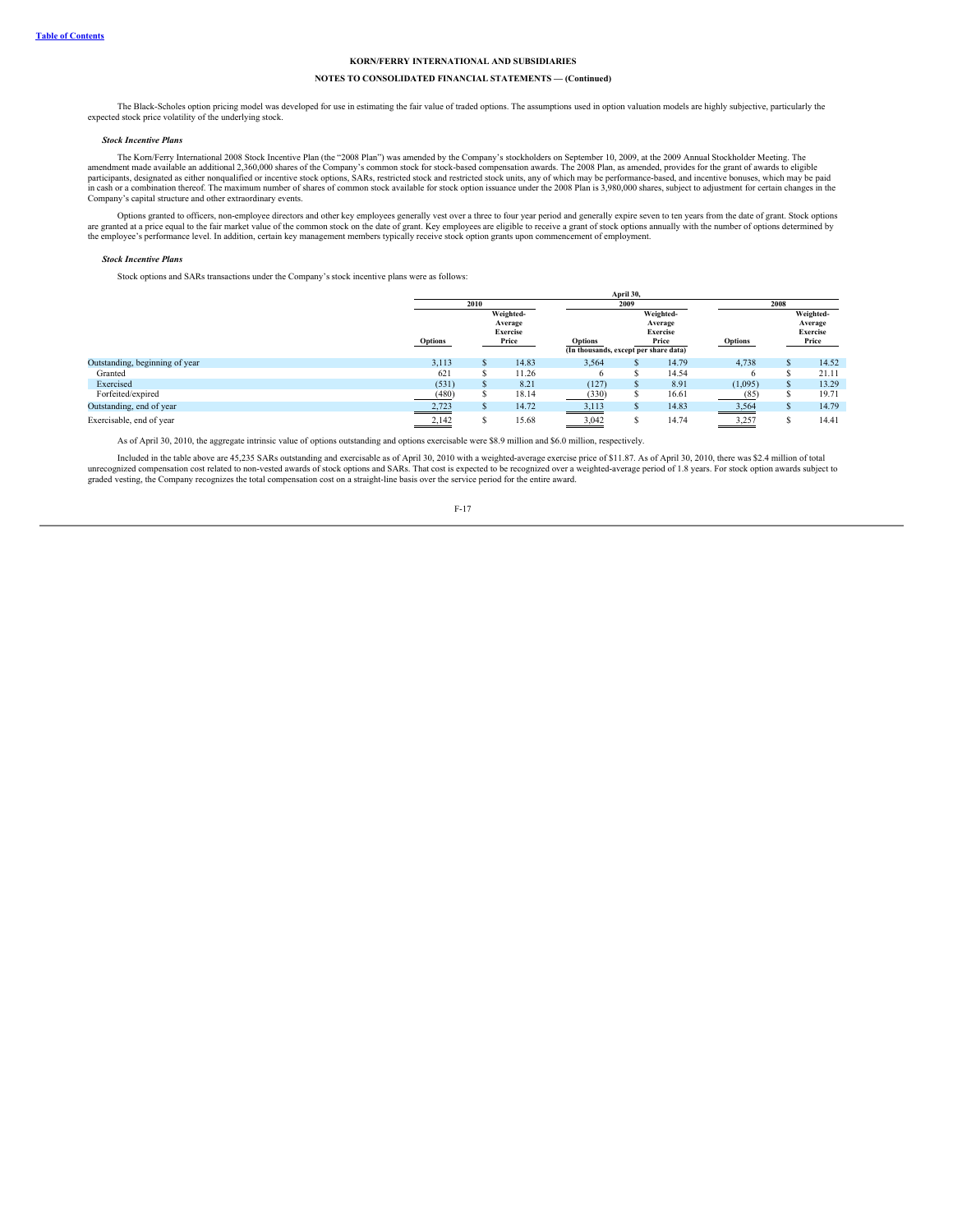# **NOTES TO CONSOLIDATED FINANCIAL STATEMENTS — (Continued)**

Outstanding stock options and SARs are summarized below:

|                                 |               |                            |           |                 | April 30, 2010                        |             |               |                 |  |       |
|---------------------------------|---------------|----------------------------|-----------|-----------------|---------------------------------------|-------------|---------------|-----------------|--|-------|
|                                 |               | <b>Options Outstanding</b> |           |                 | <b>Options Exercisable</b>            |             |               |                 |  |       |
|                                 |               | Weighted-                  |           |                 |                                       | Weighted-   |               |                 |  |       |
|                                 | Average       |                            |           |                 |                                       | Average     |               |                 |  |       |
| Weighted-<br>Remaining          |               |                            | Remaining |                 | Weighted-                             |             |               |                 |  |       |
|                                 |               | Contractual                |           | Average         |                                       | Contractual |               | Average         |  |       |
|                                 |               | Life                       |           | <b>Exercise</b> |                                       | Life        |               | <b>Exercise</b> |  |       |
| <b>Range of Exercise Prices</b> | <b>Shares</b> | (In years)                 | Price     |                 |                                       |             | <b>Shares</b> | (In years)      |  | Price |
|                                 |               |                            |           |                 | (In thousands, except per share data) |             |               |                 |  |       |
| $$6.26 - $8.10$                 | 650           | 2.6                        | ъ.        | 7.72            | 650                                   | 2.6         |               | 7.72            |  |       |
| $$8.11 - $14.93$                | 628           | 5.9                        |           | 10.84           | 77                                    | 3.4         |               | 10.85           |  |       |
| $$14.94 - $19.10$               | 709           | 4.0                        | S.        | 17.60           | 681                                   | 3.9         |               | 17.60           |  |       |
| $$19.11 - $36.19$               | 736           | 2.5                        |           | 21.45           | 734                                   | 2.5         |               | 21.45           |  |       |
|                                 | 2,723         | 3.7                        |           | 14.72           | 2,142                                 | 3.0         |               | 15.68           |  |       |

Additional information pertaining to stock options and SARs:

|                                                      | Year Ended April 30. |       |                                       |      |                                 |  |
|------------------------------------------------------|----------------------|-------|---------------------------------------|------|---------------------------------|--|
|                                                      |                      | 2010  | 2009                                  | 2008 |                                 |  |
|                                                      |                      |       | (In thousands, except per share data) |      |                                 |  |
| Weighted-average fair value of stock options granted |                      | 5.07  | 5.77                                  |      | 8.54                            |  |
| Total fair value of stock options and SARs vested    |                      | 612   | 1.986                                 |      | 4.103                           |  |
| Total intrinsic value of stock options exercised     |                      | 2.631 | 640                                   |      | 12.552                          |  |
| Total intrinsic value of SARs paid                   |                      |       | $\overline{\phantom{a}}$              |      | $\hspace{0.1mm}-\hspace{0.1mm}$ |  |

#### *Restricted Stock*

The Company grants restricted stock to executive officers and other senior employees generally vesting over a three to four year period. Restricted stock is granted at a price equal to the fair market value of the Company' employment.

Restricted stock activity is summarized below:

|                               |               | 2010                                   |                      |               | 2009                                                       |                                           |               | 2008 |                                           |  |
|-------------------------------|---------------|----------------------------------------|----------------------|---------------|------------------------------------------------------------|-------------------------------------------|---------------|------|-------------------------------------------|--|
|                               |               |                                        | Weighted-<br>Average |               |                                                            | Weighted-<br>Average<br><b>Grant Date</b> |               |      | Weighted-<br>Average<br><b>Grant Date</b> |  |
|                               | <b>Shares</b> | <b>Grant Date</b><br><b>Fair Value</b> |                      | <b>Shares</b> | <b>Fair Value</b><br>(In thousands, except per share data) |                                           | <b>Shares</b> |      | <b>Fair Value</b>                         |  |
| Non-vested, beginning of year | 2,387         | m                                      | 15.50                | 1,952         |                                                            | 22.01                                     | 1,356         |      | 19.26                                     |  |
| Granted                       | 1,017         |                                        | 10.57                | 1,288         |                                                            | 17.57                                     | 1,216         |      | 24.16                                     |  |
| Vested                        | (754)         | S                                      | 20.43                | (602)         |                                                            | 21.25                                     | (506)         |      | 19.88                                     |  |
| Forfeited/expired             | (170)         | s                                      | 17.91                | (251)         |                                                            | 19.67                                     | (114)         |      | 22.49                                     |  |
| Non-vested, end of year       | 2,480         |                                        | 9.93                 | 2,387         |                                                            | 15.50                                     | 1,952         |      | 22.01                                     |  |

As of April 30, 2010, there was \$24.6 million of total unrecognized compensation cost related to non-vested awards of restricted stock, which is expected to be recognized over a weighted-average<br>period of 2.2 years. For re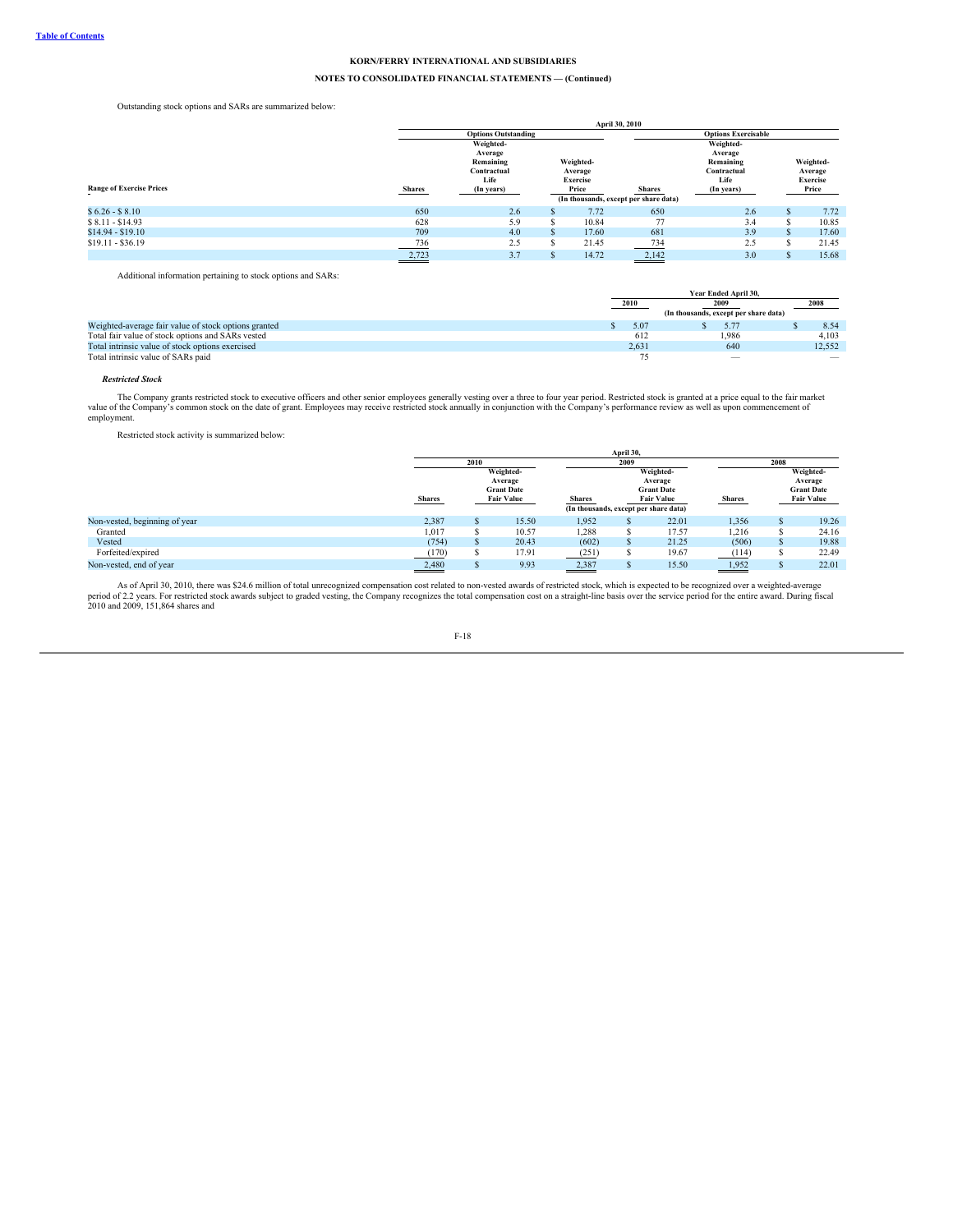# **NOTES TO CONSOLIDATED FINANCIAL STATEMENTS — (Continued)**

135,994 shares of restricted stock totaling \$1.8 million and \$2.2 million, respectively, were repurchased by the Company at the option of the employee to pay for taxes related to vesting of restricted stock.

### *Employee Stock Purchase Plan*

The Company has an ESPP that, in accordance with Section 423 of the Internal Revenue Code, allows eligible employees to authorize payroll deductions of up to 15% of their salary to purchase shares<br>of the Company's common s

#### **5. Marketable Securities**

As of April 30, 2010 marketable securities consisted of the following:

|                                                | Trading        |
|------------------------------------------------|----------------|
|                                                | (In thousands) |
| Auction rate securities                        | 7.455          |
| Auction rate securities put option             | 745            |
| Mutual funds(1)                                | 69,019         |
| Total                                          | 77,219         |
| Less: current portion of marketable securities | (4,114)        |
| Non-current marketable securities              | 73.105         |

As of April 30, 2009 marketable securities consisted of the following:

|                                                | Trading |         |  | Available-for-<br>Sale(2)<br>(In thousands) | Total   |
|------------------------------------------------|---------|---------|--|---------------------------------------------|---------|
| Auction rate securities                        |         | 11.329  |  | $\qquad \qquad \longleftarrow$              | 11.329  |
| Auction rate securities put option             |         | 1,096   |  | $\overline{\phantom{m}}$                    | 1,096   |
| Mutual funds(1)                                |         | 60,828  |  | $\overline{\phantom{0}}$                    | 60.828  |
| Time deposits                                  |         |         |  | 2,002                                       | 2,002   |
| Total                                          |         | 73.253  |  | 2,002                                       | 75,255  |
| Less: current portion of marketable securities |         | (2,261) |  | (2,002)                                     | (4,263) |
| Non-current marketable securities              |         | 70,992  |  |                                             | 70,992  |

(1) These investments are held in trust for settlement of the Company's obligations under certain of its deferred compensation plans with \$4.1 million and \$2.3 million classified as current assets as of April 30, 2010 and

(2) Due to the short maturities for these instruments fair value approximates amortized cost.

Investments in marketable securities are made based on the Company's investment policy which restricts the types of investments that can be made. The Company's investments associated with cash<br>equivalents and marketable se investments in marketable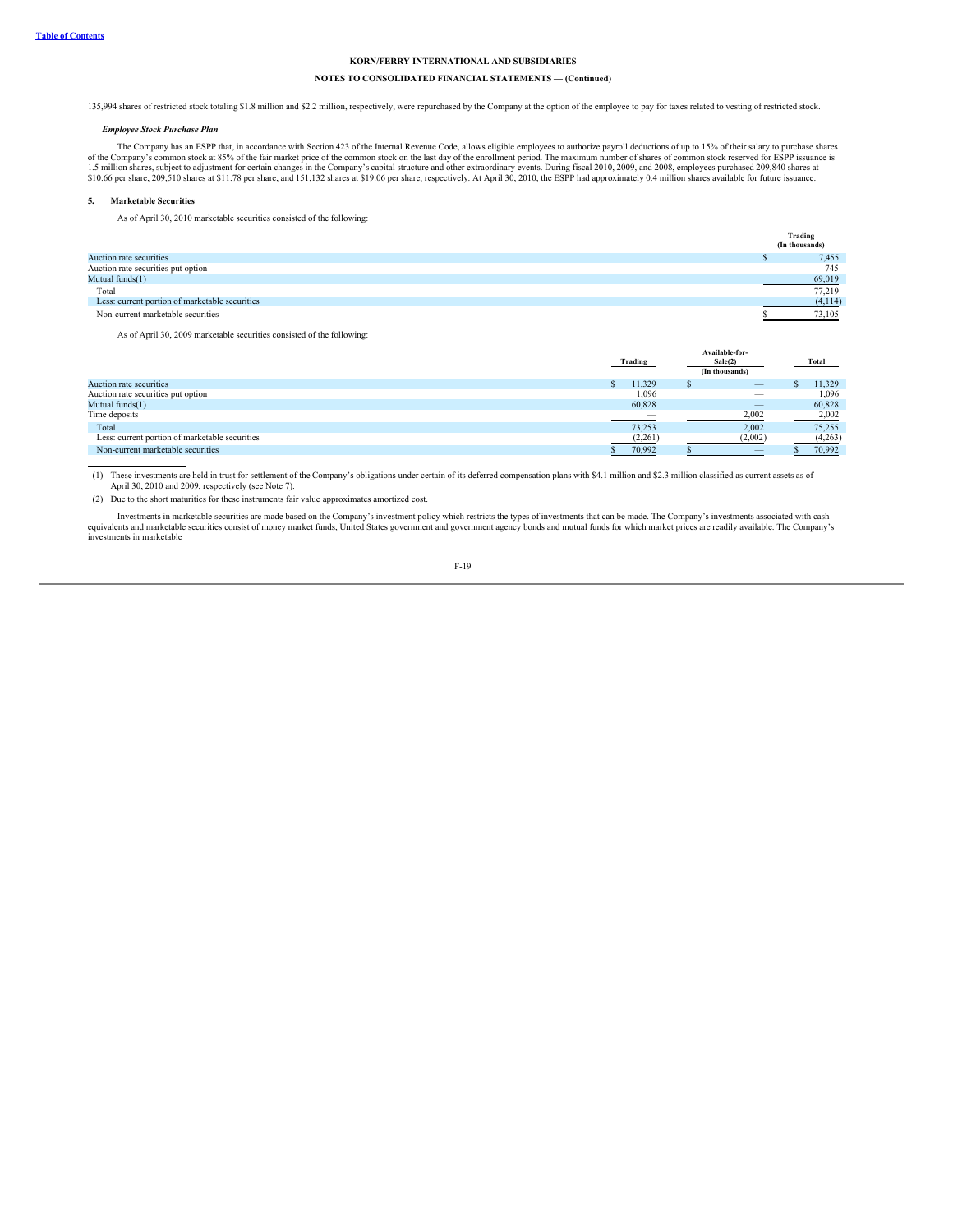### **NOTES TO CONSOLIDATED FINANCIAL STATEMENTS — (Continued)**

securities also include student loan portfolios ("auction rate securities"), which are classified as non-current marketable securities and reflected at fair value.

As of April 30, 2010 and 2009, the Company's marketable securities included \$69.0 million (net of unrealized gains of \$2.0 million) and \$60.8 million (net of unrealized losses of \$10.0 million) respectively, held in trust for settlement of the Company's obligations under certain of its deferred compensation plans, of which \$64.9 million and \$58.5 million are classified as non-current, respectively. The Company's available-for-sale securities, the Company determined that the unrealized losses were other-than-temporary as a result of the severity and duration of the change in fair value of these securities. Therefore,<br>during fiscal 2010 and 2009, these securities were classified as trading (see Note 1).

As of April 30, 2010 and 2009, \$8.2 million par value (with a fair value of \$7.5 million) and \$12.4 million par value (with a fair value of \$11.3 million), respectively, of the Company's marketable securities consisted of ARS, of which all were securities collateralized by student loan portfolios, and are guaranteed by the United States government. The Company continues to earn interest on all of its ARS<br>as of April available at this time. A third-party investment institution provided an estimate of the fair value of the ARS held by the Company as of April 30, 2010 and 2009. Therefore, in order to validate the fair value<br>estimate of t assumptions about future cash flows and likelihood of redemption. The Company concluded that the pricing model, given the lack of market available pricing, provided a reasonable basis for determining fair<br>value of the ARS

In August 2008, the Company received notification from one of its investment securities firms ("Investment Firm") announcing a proposed settlement to repurchase all of the Company's ARS holdings at par value. The Company formally accepted the settlement agreement and entered into a repurchase agreement ("Agreement") with the Investment Firm on October 28, 2008 ("Acceptance Date"). By accepting the Agreement, the Company (1) received the right ("Put Option") to sell its ARS at par value to the Investment Firm between June 30, 2010 and July 2, 2012 and (2) gave the Investment Firm the right to purchase the ARS from the Company any time after the Acceptance Date as long as the Company receives the par value. The Agreement covers \$8.2 million par value (fair value of \$7.5 million) of the Company's ARS as of April 30, 2010.

The Company accounted for the Put Option as a freestanding financial instrument and elected to record the value under fair value option. This resulted in the recording of a receivable with a<br>corresponding credit to income reversal of prior unrealized losses, net of taxes, on the ARS from accumulated other comprehensive income (loss) and the recognition of the unrealized losses as a charge to income of \$1.6 million during fiscal 2009, the Co losses on its ARS of \$0.4 million.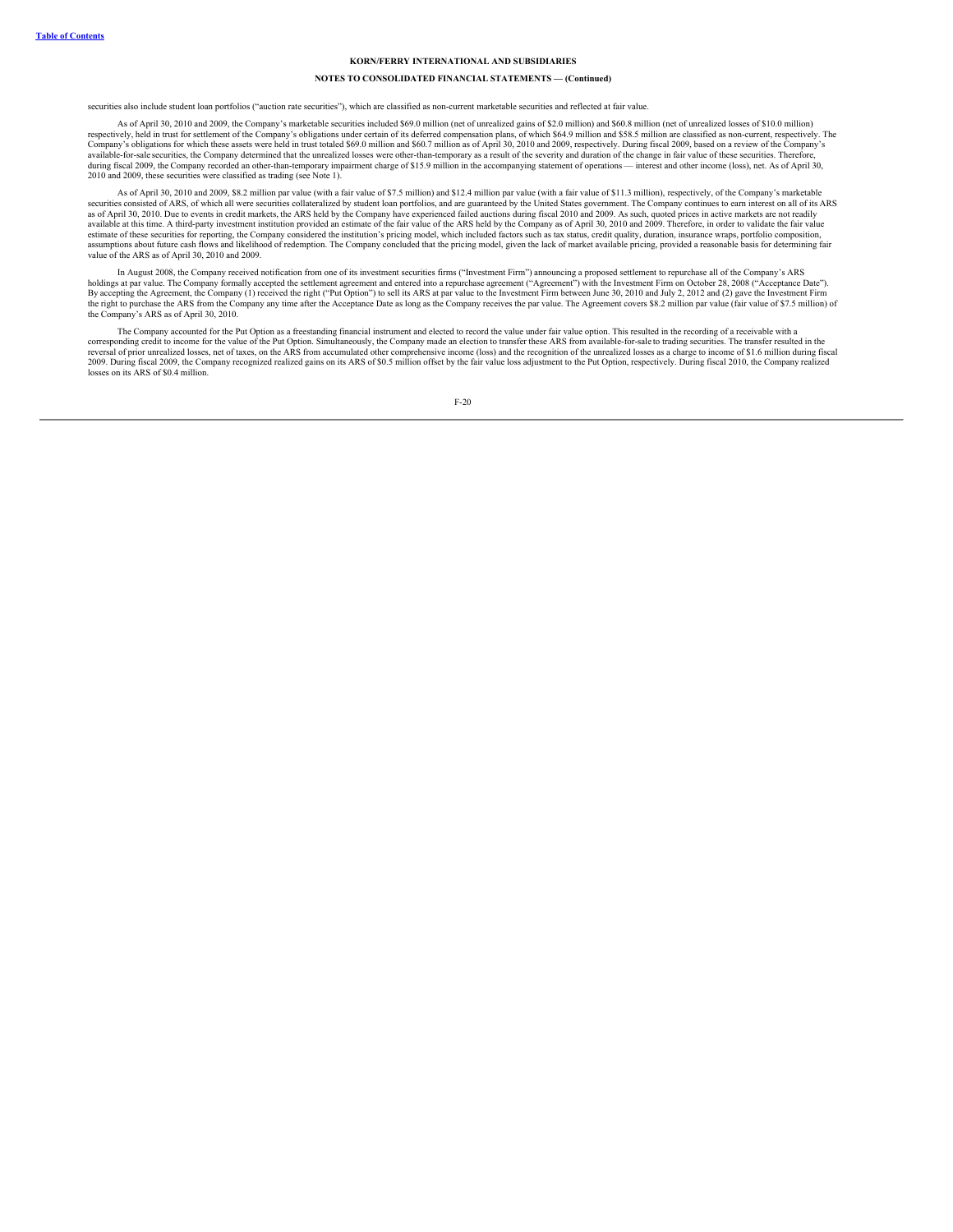# **NOTES TO CONSOLIDATED FINANCIAL STATEMENTS — (Continued)**

The following table represents the Company's fair value hierarchy for financial assets measured at fair value on a recurring basis:

|                                    |              | April 30, 2010 |    |                                           |    |                   |  |                   |  |
|------------------------------------|--------------|----------------|----|-------------------------------------------|----|-------------------|--|-------------------|--|
|                                    |              | Total          |    | Level 1                                   |    | Level 2           |  | Level 3           |  |
|                                    |              |                |    | (In thousands)                            |    |                   |  |                   |  |
| Cash equivalents                   | S.           | 148,238        | S. | 148,238                                   | \$ |                   |  | $\qquad \qquad -$ |  |
| Auction rate securities            |              | 7,455          |    | –                                         |    |                   |  | 7,455             |  |
| Auction rate securities put option |              | 745            |    | $\qquad \qquad \overline{\qquad \qquad }$ |    |                   |  | 745               |  |
| Mutual funds                       |              | 69,019         |    | 69,019                                    |    |                   |  |                   |  |
| Total                              |              | 225,457        |    | 217,257                                   |    |                   |  | 8,200             |  |
|                                    |              |                |    |                                           |    |                   |  |                   |  |
|                                    |              |                |    |                                           |    |                   |  |                   |  |
|                                    |              |                |    | April 30, 2009                            |    |                   |  |                   |  |
|                                    |              | Total          |    | Level 1                                   |    | Level 2           |  | Level 3           |  |
|                                    |              |                |    | (In thousands)                            |    |                   |  |                   |  |
| Cash equivalents                   | $\mathbf{s}$ | 165,590        | S. | 165,590                                   |    | $\qquad \qquad -$ |  |                   |  |
| Auction rate securities            |              | 11,329         |    | -                                         |    |                   |  | 11,329            |  |
| Auction rate securities put option |              | 1,096          |    |                                           |    |                   |  | 1,096             |  |
| Mutual funds                       |              | 60,828         |    | 60,828                                    |    |                   |  |                   |  |
| Time deposits                      |              | 2,002          |    | 2,002                                     |    |                   |  |                   |  |

The following table presents the Company's assets measured at fair value on a recurring basis using significant unobservable inputs (Level 3) during the periods indicated:

| <b>Auction Rate Securities</b>                                                |  | 2010           |  | 2009    |  |
|-------------------------------------------------------------------------------|--|----------------|--|---------|--|
|                                                                               |  | (In thousands) |  |         |  |
| Balance, beginning of year                                                    |  | 12.425         |  | 20.475  |  |
| Auction rate securities put option                                            |  | (351)          |  | 1.096   |  |
| Reversal of unrealized loss associated with transfer of securities to trading |  | _              |  | 780     |  |
| Unrealized gain (loss) included in operations                                 |  | 351            |  | (1,096) |  |
| Unrealized loss included in accumulated other comprehensive income (loss)     |  | __             |  | (586)   |  |
| Sale of securities                                                            |  | (4,225)        |  | (9,025) |  |
| Reversal of unrealized loss associated with sales of securities at par        |  |                |  | 781     |  |
| Balance, end of year                                                          |  | 8,200          |  | 12,425  |  |

### **6. Restructuring Charges**

During fiscal 2009, the global economic and financial crisis led to a deterioration of the labor markets and a reduction in the Company's fee revenue. To align its cost structure with the new environment the Company implemented two restructuring plans to reduce its cost structure by reducing the work force and consolidating premises. These initiatives resulted in a reduction in workforce by<br>approximately 800 em

During fiscal 2010, the Company implemented a restructuring plan to eliminate redundancies as a result of the acquisition of Whitehead Mann and reorganized its go-to-market and operating structure in Europe, Middle East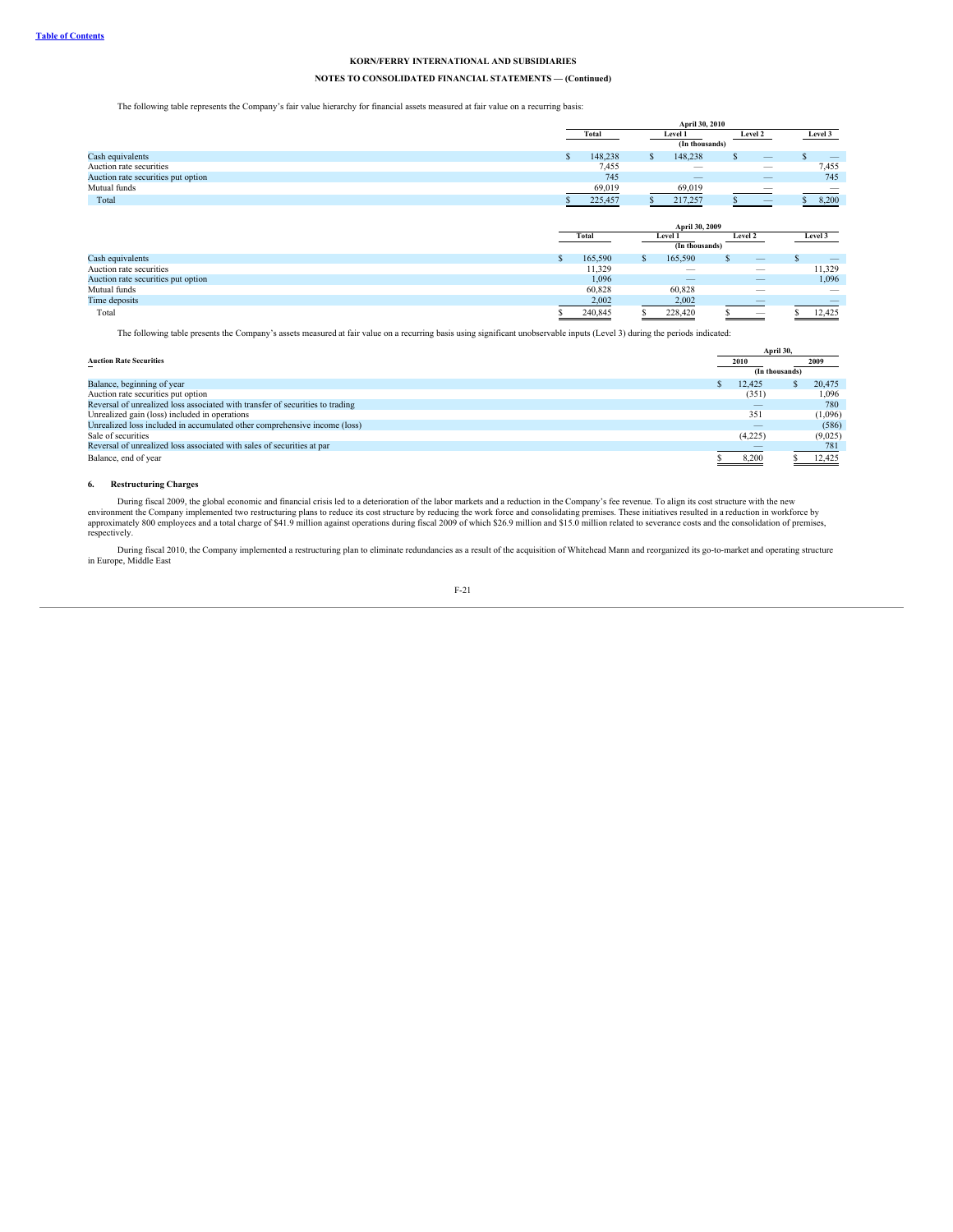# **NOTES TO CONSOLIDATED FINANCIAL STATEMENTS — (Continued)**

and Africa ("EMEA") region. These initiatives resulted in restructuring charges of \$25.8 million against operations during fiscal 2010, of which \$16.0 million and \$9.8 million related to severance costs and the consolidati

Changes in the restructuring liability are as follows:

| Severance |           | <b>Facilities</b><br>(In thousands) |         | Total     |
|-----------|-----------|-------------------------------------|---------|-----------|
|           | –         |                                     | 2.264   | 2,264     |
|           | 26,857    |                                     | 15.058  | 41.915    |
|           | (678)     |                                     | (2,921) | (3,599)   |
|           | (15,668)  |                                     | (1,692) | (17,360)  |
|           | 43        |                                     | 98      | 141       |
|           | 10,554    |                                     | 12,807  | 23,361    |
|           | 15,940    |                                     | 9.835   | 25,775    |
|           | (2,331)   |                                     | (2,771) | (5,102)   |
|           | (370)     |                                     | (452)   | (822)     |
|           | (21, 849) |                                     | (8,691) | (30, 540) |
|           | 770       |                                     | 367     | 1,137     |
|           | 2,714     |                                     | 11,095  | 13,809    |
|           |           |                                     |         |           |

As of April 30, 2010 and 2009, the restructuring liability is included in current portion of other accrued liabilities on the consolidated balance sheet, except for \$5.2 million and \$5.4 million, respectively, of facilities costs which primarily relate to commitments under operating leases, net of sublease income, which are included in other non-current liabilities and will be paid over the next eight years.

The restructuring liability by segment is summarized below:

|                                    | April 30, 2010                 |  |                          |  |        |  |  |
|------------------------------------|--------------------------------|--|--------------------------|--|--------|--|--|
|                                    | <b>Facilities</b><br>Severance |  |                          |  | Total  |  |  |
|                                    |                                |  | (In thousands)           |  |        |  |  |
| <b>Executive Recruitment</b>       |                                |  |                          |  |        |  |  |
| North America                      |                                |  | 845                      |  | 850    |  |  |
| <b>EMEA</b>                        | 2,429                          |  | 7,816                    |  | 10,245 |  |  |
| Asia Pacific                       | $-$                            |  | 773                      |  | 773    |  |  |
| South America                      | 115                            |  | $\overline{\phantom{m}}$ |  | 115    |  |  |
| <b>Total Executive Recruitment</b> | 2,549                          |  | 9,434                    |  | 11,983 |  |  |
| <b>Futurestep</b>                  | 165                            |  | 1,661                    |  | 1,826  |  |  |
| Liability as of April 30, 2010     | 2,714                          |  | 11,095                   |  | 13,809 |  |  |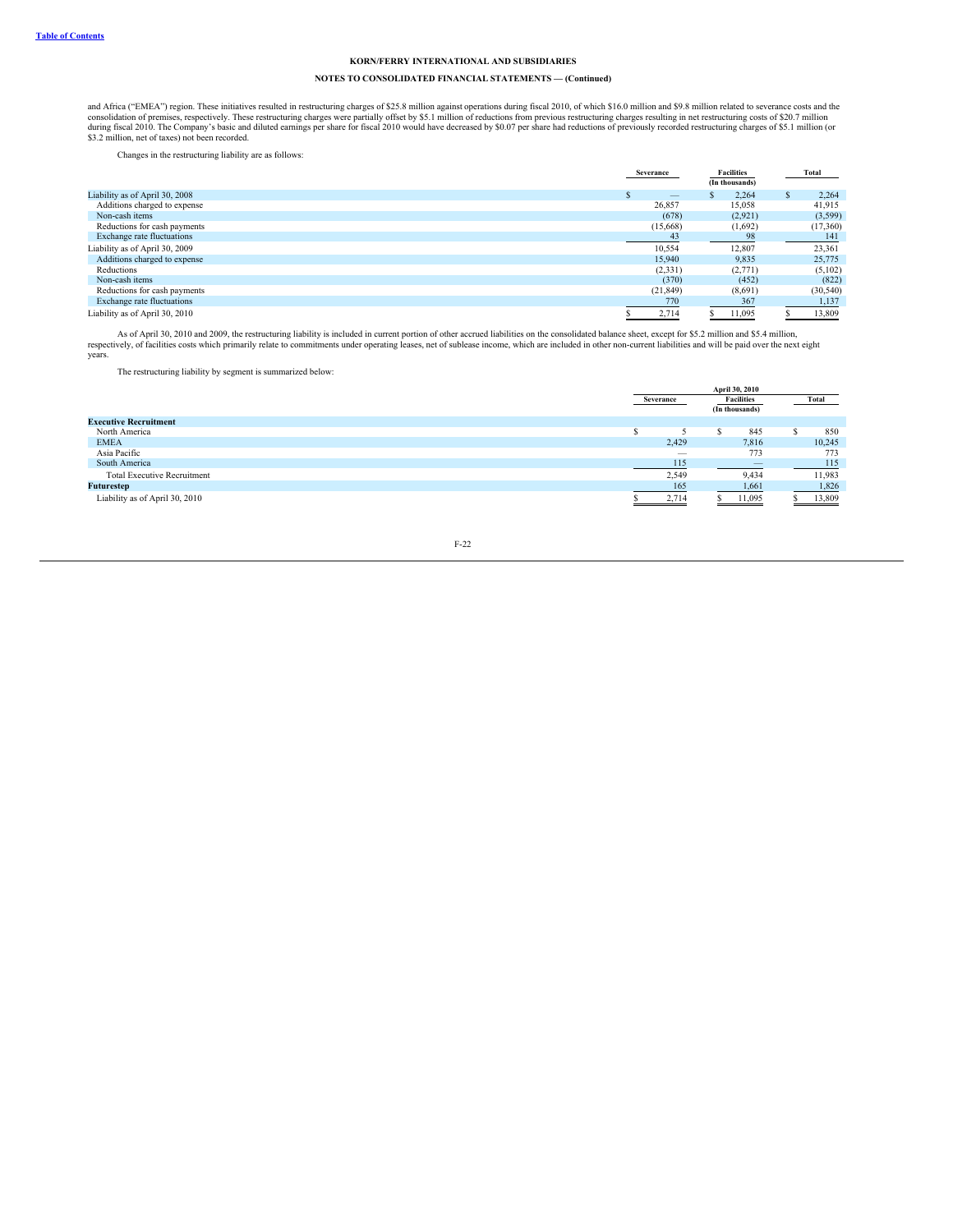# **NOTES TO CONSOLIDATED FINANCIAL STATEMENTS — (Continued)**

|                                    | April 30, 2009 |           |  |                   |  |        |
|------------------------------------|----------------|-----------|--|-------------------|--|--------|
|                                    |                | Severance |  | <b>Facilities</b> |  | Total  |
|                                    |                |           |  | (In thousands)    |  |        |
| <b>Executive Recruitment</b>       |                |           |  |                   |  |        |
| North America                      |                | 3,052     |  | 3,187             |  | 6,239  |
| <b>EMEA</b>                        |                | 4,714     |  | 2,514             |  | 7,228  |
| Asia Pacific                       |                | 48        |  | 1,243             |  | 1,291  |
| South America                      |                | 787       |  | 334               |  | 1,121  |
| <b>Total Executive Recruitment</b> |                | 8,601     |  | 7.278             |  | 15,879 |
| <b>Futurestep</b>                  |                | 1,953     |  | 5,529             |  | 7,482  |
| Liability as of April 30, 2009     |                | 10,554    |  | 12,807            |  | 23,361 |

### **7. Deferred Compensation and Retirement Plans**

The Company has several deferred compensation and retirements plans for vice presidents that provide defined benefits to participants based on the deferral of current compensation or contributions made by the Company subject to vesting and retirement or termination provisions.

The total long-term benefit liability for these plans were as follows:

|                                     | Year Ended April 30, |  |        |  |
|-------------------------------------|----------------------|--|--------|--|
|                                     | 2010                 |  | 2009   |  |
|                                     | (In thousands)       |  |        |  |
| Deferred compensation plans         | 60,890               |  | 48,367 |  |
| Pension plan                        | 3,483                |  | 2,974  |  |
| Retirement plans                    | 2,611                |  | 2,854  |  |
| Executive Capital Accumulation Plan | 56,810               |  | 45,043 |  |
| Total long-term benefit obligation  | 123,794              |  | 99,238 |  |

### *Deferred Compensation Plans*

The EWAP was established in fiscal 1994, which replaced the WAP. Certain vice presidents elected to participate in a "deferral unit" that required the participant to contribute a portion of their<br>compensation for an eight

The Company also maintains a SEIP for participants approved by the Board. Generally, to be eligible, the vice president must be participating in the EWAP. Participation in the SEIP required the participation of their compe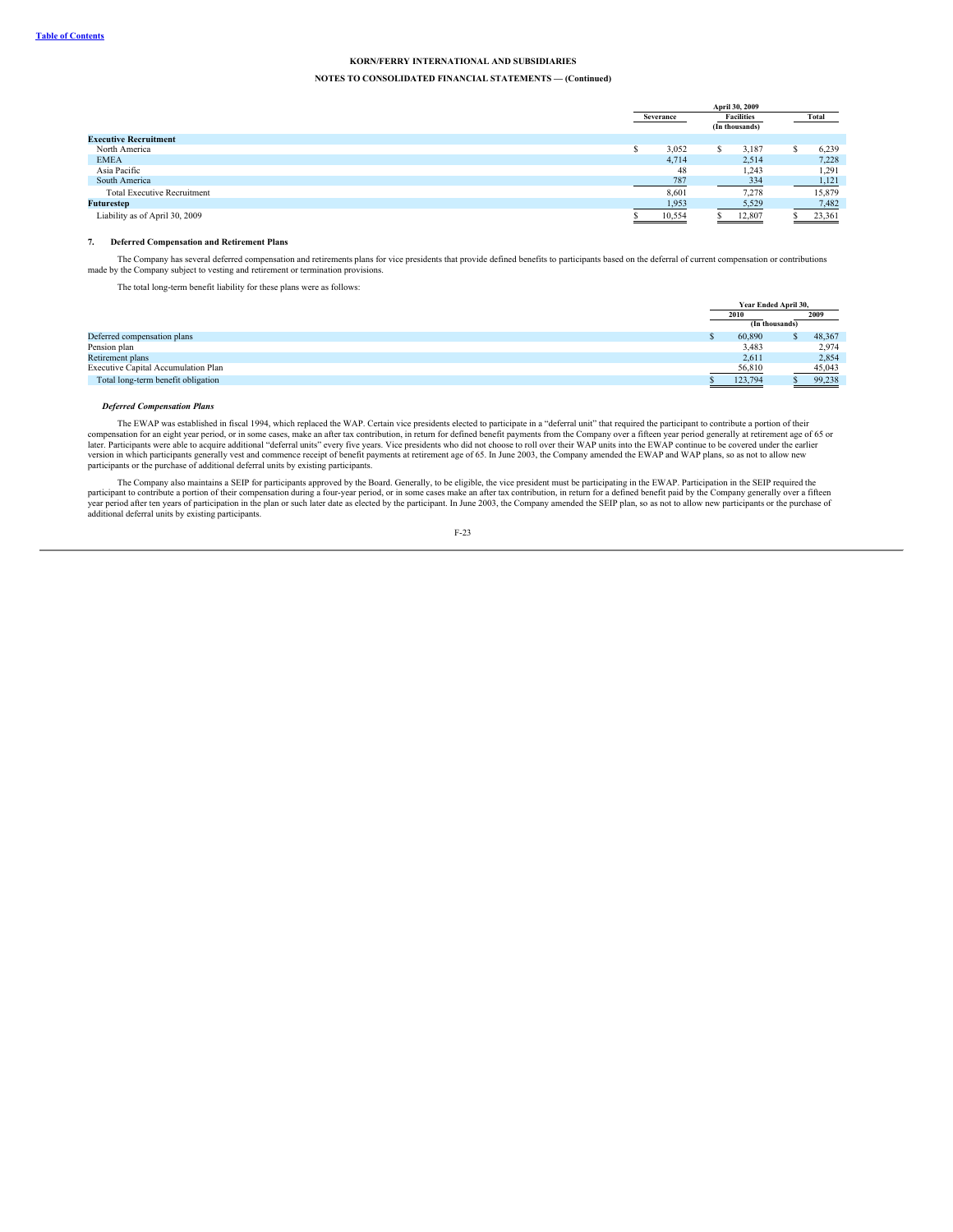# **NOTES TO CONSOLIDATED FINANCIAL STATEMENTS — (Continued)**

### *Pension Plan*

The Company has a defined benefit pension plan, referred to as the WEB, covering certain executives in the U.S. and foreign countries. The WEB is designed to integrate with government sponsored and local benefits and provide a monthly benefit to vice presidents upon retirement from the Company. Each year a plan participant accrued and was fully vested in one-twentieth of the targeted benefits expressed as a perce

# *Accounting for Deferred Compensation and Pension Plans*

During fiscal 2010, the Company recorded an increase in deferred compensation and pension plan liabilities of \$13.4 million, a decrease in accumulated other comprehensive income of \$8.7 million and a net decrease of \$4.7 million in deferred taxes.

During fiscal 2009, the Company recorded a decrease in deferred compensation and pension plan liabilities of \$3.4 million, an increase in accumulated other comprehensive income of \$2.0 million and<br>a net decrease of \$1.4 mi

# *Deferred Compensation Plan*

The following tables reconcile the benefit obligation for the deferred compensation plans:

|                                                               | Year Ended April 30,           |         |   |                        |               |             |
|---------------------------------------------------------------|--------------------------------|---------|---|------------------------|---------------|-------------|
|                                                               | 2010                           |         |   | 2009<br>(In thousands) |               | 2008        |
| Change in benefit obligation:                                 |                                |         |   |                        |               |             |
| Benefit obligation, beginning of year                         | 52,149                         |         | s | 54,749                 |               | 54,873      |
| Service cost                                                  |                                | 339     |   | 696                    |               | 1,067       |
| Interest cost                                                 |                                | 3,557   |   | 3,432                  |               | 3,140       |
| Plan participants' contributions with interest                |                                | 194     |   | 367                    |               | 561         |
| Actuarial loss (gain)                                         |                                | 12,848  |   | (3,263)                |               | (1, 560)    |
| Benefits paid                                                 |                                | (4,197) |   | (3,832)                |               | (3,332)     |
| Benefit obligation, end of year                               | 64,890                         |         |   | 52,149                 |               | 54,749      |
| Less: current portion of benefit obligation                   |                                | (4,000) |   | (3,782)                |               | (3,284)     |
| Non-current benefit obligation                                | 60,890                         |         |   | 48,367                 |               | 51,465      |
| The components of net periodic benefits costs are as follows: |                                |         |   |                        |               |             |
|                                                               | 2009<br>2010<br>(In thousands) |         |   |                        |               | 2008        |
| Service cost                                                  |                                | 339     |   | 696                    | $\mathcal{S}$ | 1,067       |
| Interest cost                                                 |                                | 3,557   |   | 3,432                  |               | 3,140       |
| Amortization of net transition obligation                     |                                |         |   | 212                    |               | 212         |
| Net periodic benefit cost                                     |                                | 3,896   |   | 4,340                  |               | 4,419<br>S. |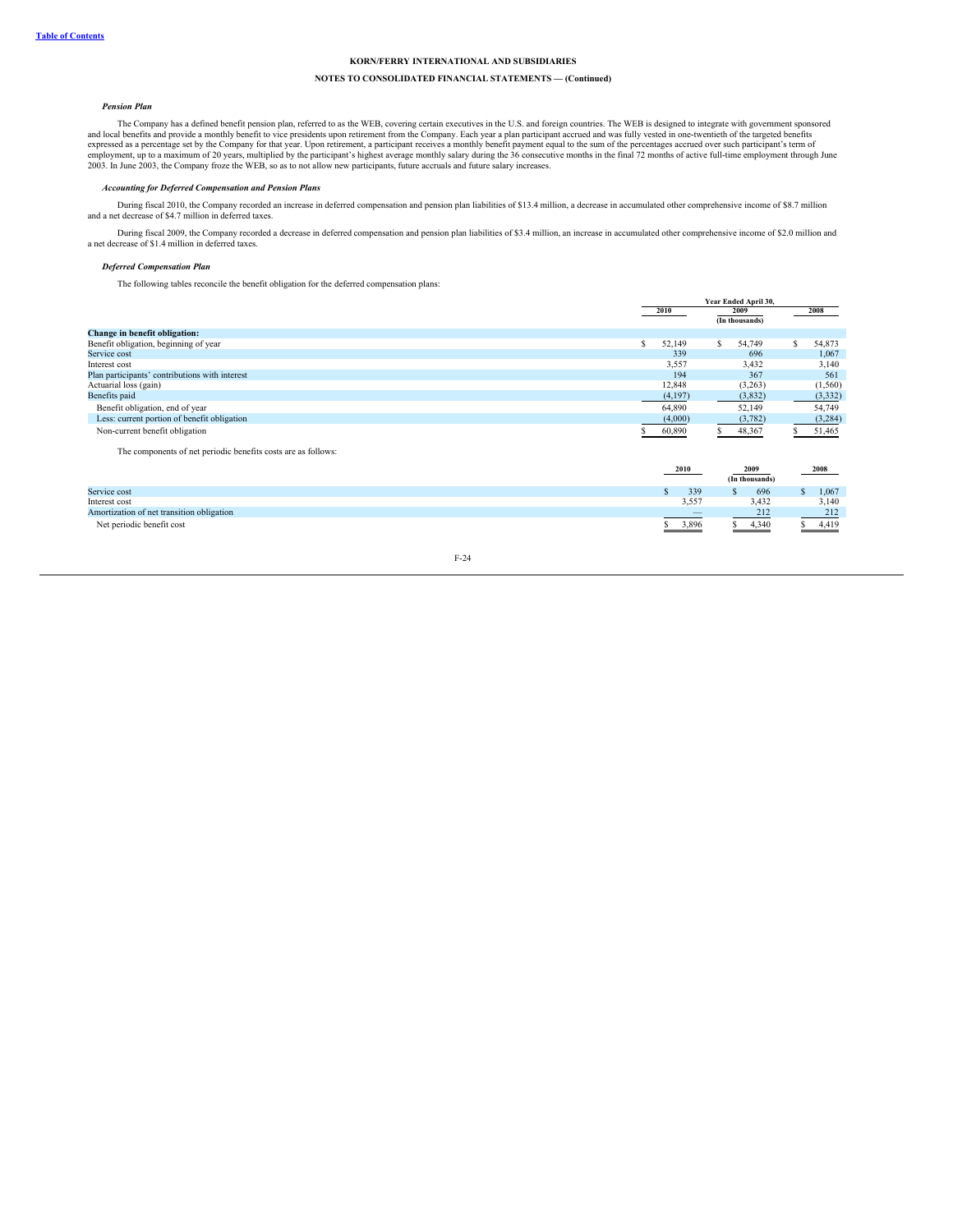# **NOTES TO CONSOLIDATED FINANCIAL STATEMENTS — (Continued)**

The weighted-average assumptions used in calculating the benefit obligations were as follows:

|                                  | 2010<br>$\sim$ $\sim$ $\sim$ $\sim$ $\sim$ | 2009     | 2008     |
|----------------------------------|--------------------------------------------|----------|----------|
| Discount rate, beginning of year | 7.10%                                      | 6.50%    | 5.90%    |
| Discount rate, end of year       | 5.61%                                      | 7.10%    | 6.50%    |
| Rate of compensation increase    | 0.00%                                      | $0.00\%$ | $0.00\%$ |

# *Pension Plan*

The following tables reconcile the benefit obligation for the pension plan:

|                                             |       | Year Ended April 30,   |       |  |  |
|---------------------------------------------|-------|------------------------|-------|--|--|
|                                             | 2010  | 2009<br>(In thousands) | 2008  |  |  |
| Change in benefit obligation:               |       |                        |       |  |  |
| Benefit obligation, beginning of year       | 3,125 | 3,119                  | 3,300 |  |  |
| Interest cost                               |       | 214<br>196             | 188   |  |  |
| Actuarial loss (gain)                       |       | 503<br>(4)             | (152) |  |  |
| Benefits paid                               |       | (212)<br>(186)         | (217) |  |  |
| Benefit obligation, end of year             | 3,630 | 3.125                  | 3,119 |  |  |
| Less: current portion of benefit obligation |       | (147)<br>(151)         | (133) |  |  |
| Non-current benefit obligation              | 3,483 | 2,974                  | 2,986 |  |  |

The components of net periodic benefits costs are as follows:

|                                                                                               | 2010  | 2009<br>(In thousands) | 2008   |
|-----------------------------------------------------------------------------------------------|-------|------------------------|--------|
| Interest cost                                                                                 | \$214 | \$196                  | \$188  |
| Amortization of actuarial gain                                                                | (78)  | (84)                   | (71)   |
| Net periodic benefit cost                                                                     | \$136 | \$112                  | \$ 117 |
| The weighted-average assumptions used in calculating the benefit obligations were as follows: |       |                        |        |

|                                  | 2010     | 2009     | 2008     |
|----------------------------------|----------|----------|----------|
| Discount rate, beginning of year | 7.10%    | 6.50%    | 5.90%    |
| Discount rate, end of year       | 5.61%    | 7.10%    | 6.50%    |
| Rate of compensation increase    | $0.00\%$ | $0.00\%$ | $0.00\%$ |
|                                  |          |          |          |

Benefit payments, which reflect expected future service, as appropriate, are expected to be paid over the next ten years as follows:

|                       | Deferred |                |          |       |  |
|-----------------------|----------|----------------|----------|-------|--|
| Year Ending April 30, |          | Compensation   | Pension  |       |  |
|                       |          |                | Benefits |       |  |
|                       |          | (In thousands) |          |       |  |
| 2011                  |          | 5,158<br>л.    |          | 253   |  |
| 2012                  |          | 5,039          |          | 260   |  |
| 2013                  |          | 5,210          |          | 276   |  |
| 2014                  |          | 5,654          |          | 291   |  |
| 2015                  |          | 5,513          |          | 302   |  |
| 2016-2020             |          | 25,762         |          | 1,315 |  |
|                       |          |                |          |       |  |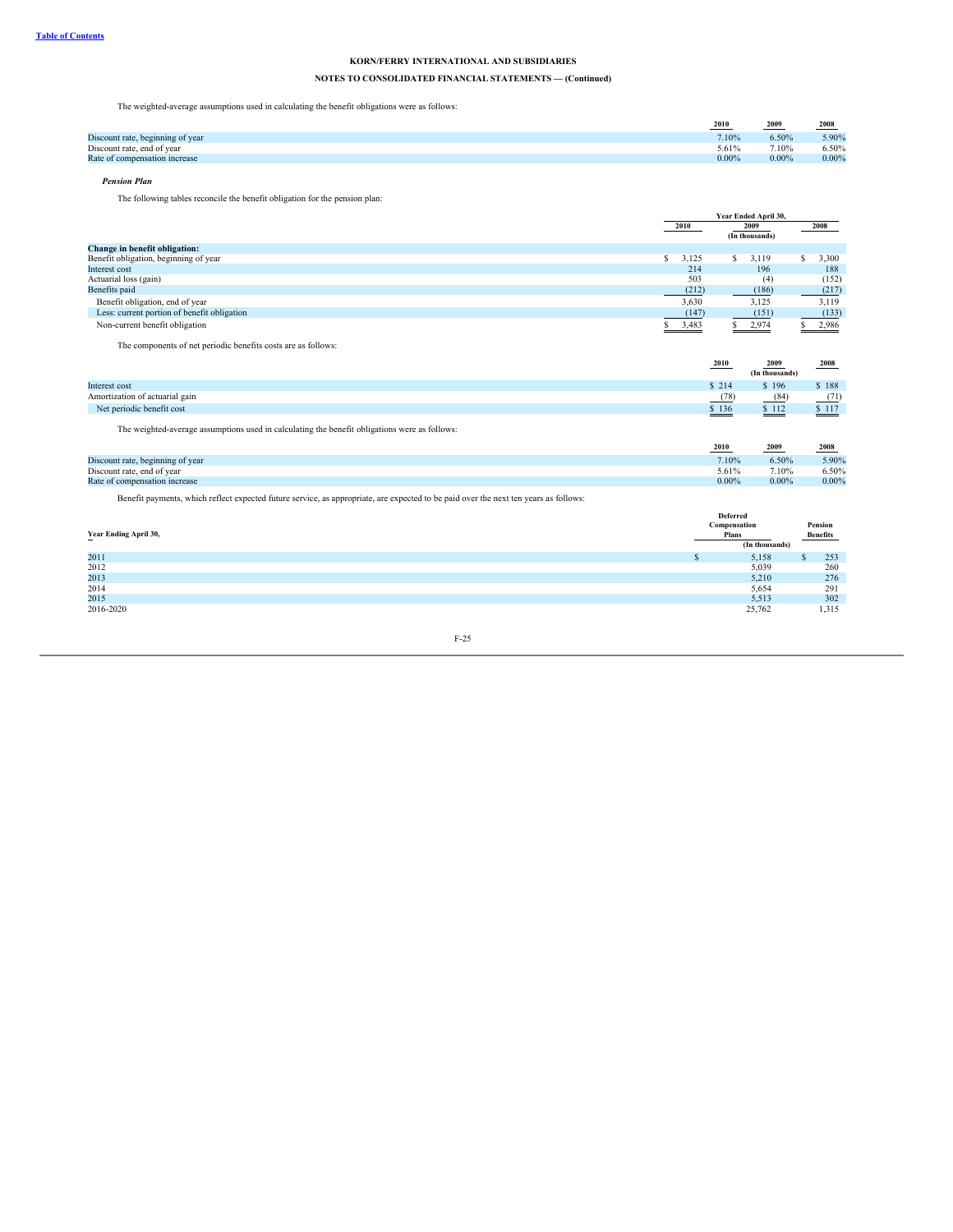# **NOTES TO CONSOLIDATED FINANCIAL STATEMENTS — (Continued)**

#### *International Retirement Plans*

The Company also maintains various retirement plans and other miscellaneous deferred compensation arrangements in six foreign jurisdictions. The aggregate of the long-term benefit obligation accrued at April 30, 2010 and 2009 is \$2.6 million for 80 participants and \$2.9 million for 108 participants, respectively. The Company's contribution to these plans was \$0.4 million and \$0.7 million in fiscal<br>2010 and 200

#### *Executive Capital Accumulation Plan ("ECAP")*

The Company has an ECAP which is intended to provide certain employees an opportunity to defer salary and/or bonus on a pre-tax basis, or make an after-tax contribution. Company contributions into this plan are discretionary and are granted to key employees annually based on the employee's performance. In addition, certain key management may receive Company ECAP contributions upon<br>commencement of employment. Pa may receive their benefits at termination, retirement or "in service" either in a lump sum or in quarterly installments over five, ten or fifteen years. The Company operates two similar plans in Asia Pacific and Canada.

The Company made contributions to the ECAP during fiscal 2010, 2009 and 2008, of \$1.9 million, \$15.1 million and \$18.4 million, respectively. The Company expects to make an ECAP contribution of approximately \$2.0 million in fiscal year 2011. In addition, the Company may make additional ECAP contributions in fiscal 2011 if key employees are hired.

The ECAP is accounted for whereby the changes in the fair value of the vested amounts owed to the participants are adjusted with a corresponding charge (or credit) to compensation and benefits costs. During fiscal 2010 and fiscal 2008, the deferred compensation liability increased; therefore, the Company recognized compensation expense of \$8.1 million and \$0.3 million, respectively. During fiscal 2009,<br>the deferred com

Changes in the ECAP liability were as follows:

|                                        |               | Year Ended April 30, |                |           |
|----------------------------------------|---------------|----------------------|----------------|-----------|
|                                        |               | 2010                 |                | 2009      |
|                                        |               |                      | (In thousands) |           |
| Balance, beginning of year             | $\mathcal{L}$ | 45,102               |                | 48,655    |
| Employee contributions                 |               | 2,493                |                | 5,071     |
| Amortization of employer contributions |               | 8,456                |                | 6,692     |
| Gain (loss) on investment              |               | 8,875                |                | (10, 468) |
| <b>Employee distributions</b>          |               | (7,627)              |                | (4,929)   |
| Exchange rate translations             |               | 572                  |                |           |
| Balance, end of year                   |               | 57,871               |                | 45.102    |
| Current portion                        |               | (1,061)              |                | (59)      |
| Non-current portion, end of year       |               | 56,810               |                | 45,043    |

### *Company Owned Life Insurance*

The Company purchased COLI contracts insuring employees eligible to participate in the deferred compensation and pension plans. The gross CSV of these contracts of \$136.0 million and \$124.7 million is offset by outstanding policy loans of \$66.9 million and \$61.6 million in the accompanying consolidated balance sheets as of April 30, 2010 and 2009, respectively. Total death benefits<br>payable, net of loan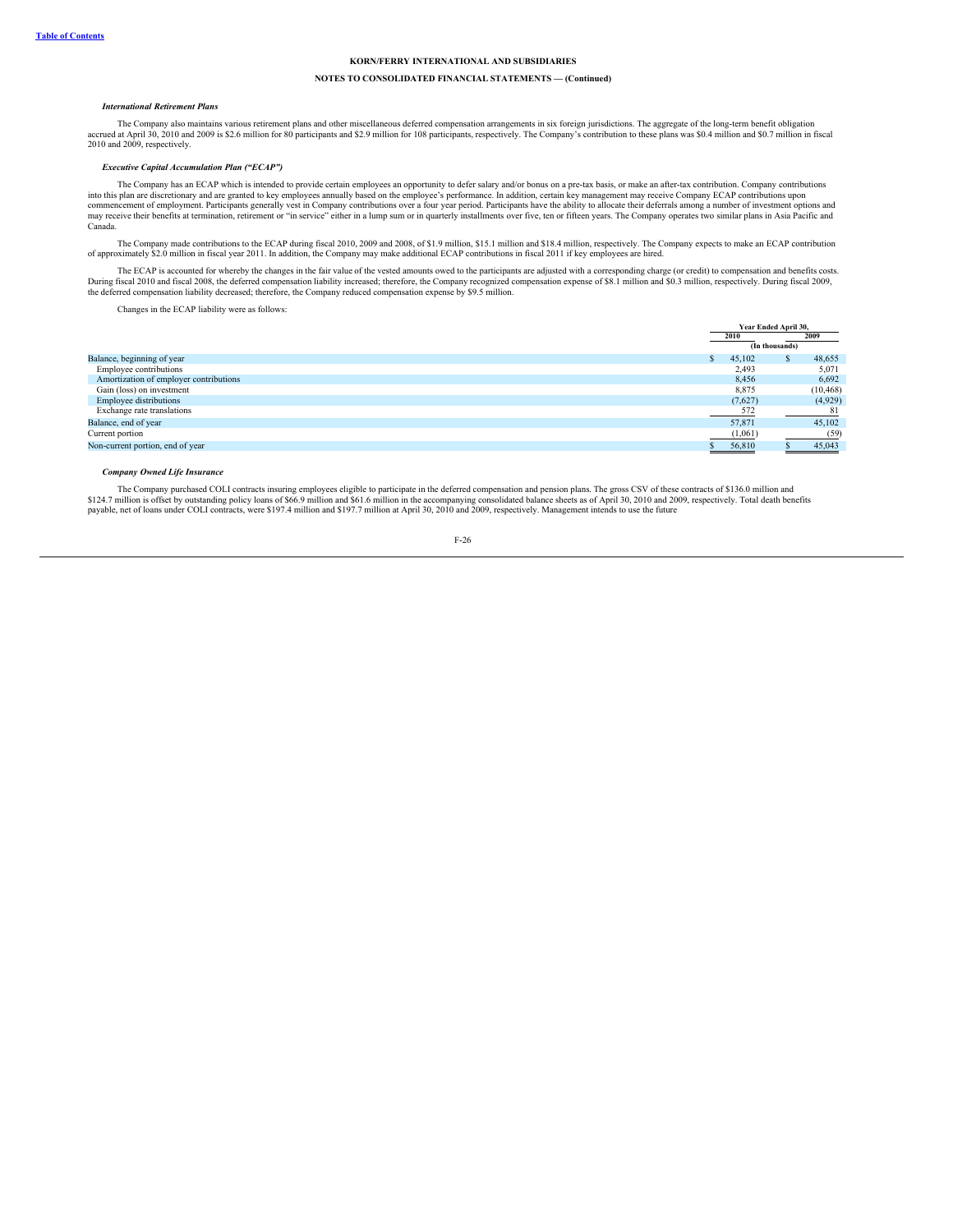# **NOTES TO CONSOLIDATED FINANCIAL STATEMENTS — (Continued)**

death benefits from these insurance contracts to fund the deferred compensation and pension arrangements; however, there may not be a direct correlation between the timing of the future cash receipts and destruined by the

#### **8. Income Taxes**

The (benefit) provision for income taxes is based on reported income (loss) before income taxes. Deferred income tax assets and liabilities reflect the impact of temporary differences between the amounts reagnized for than

The (benefit) provision for domestic and foreign income taxes were as follows:

|                                            |           | Year Ended April 30, |   |                |      |         |  |
|--------------------------------------------|-----------|----------------------|---|----------------|------|---------|--|
|                                            | 2010      | 2009                 |   |                | 2008 |         |  |
|                                            |           |                      |   | (In thousands) |      |         |  |
| Current income taxes:                      |           |                      |   |                |      |         |  |
| Federal                                    | C.<br>ь   | 862                  | S | 3,378          |      | 14,788  |  |
| <b>State</b>                               |           | 2,281                |   | 601            |      | 5,658   |  |
| Foreign                                    |           | 6,738                |   | 4,859          |      | 21,627  |  |
| Current provision for income taxes         |           | 9,881                |   | 8,838          |      | 42,073  |  |
| Deferred income taxes:                     |           |                      |   |                |      |         |  |
| Federal                                    |           | (2,729)              |   | (4, 459)       |      | (1,699) |  |
| State                                      |           | (1,303)              |   | (1,002)        |      | (1,805) |  |
| Foreign                                    |           | (6, 334)             |   | (2,993)        |      | (2,488) |  |
| Deferred benefit for income taxes          | (10, 366) |                      |   | (8, 454)       |      | (5,992) |  |
| Total (benefit) provision for income taxes |           | (485)                |   | 384            |      | 36,081  |  |

The domestic and foreign components of income (loss) from continuing operations before domestic and foreign income and other taxes and equity in earnings of unconsolidated subsidiaries were as follows:

|                                                                                                                 | Year Ended April 30. |      |          |  |        |  |
|-----------------------------------------------------------------------------------------------------------------|----------------------|------|----------|--|--------|--|
|                                                                                                                 | 2010                 | 2009 |          |  | 2008   |  |
|                                                                                                                 | (In thousands)       |      |          |  |        |  |
| Domestic                                                                                                        | 10.669               |      | (7.806)  |  | 38.865 |  |
| Foreign                                                                                                         | (5,947)              |      | (4.267)  |  | 60.125 |  |
| Income (loss) before (benefit) provision for income taxes and equity in earnings of unconsolidated subsidiaries | 4.722                |      | (12.073) |  | 98,990 |  |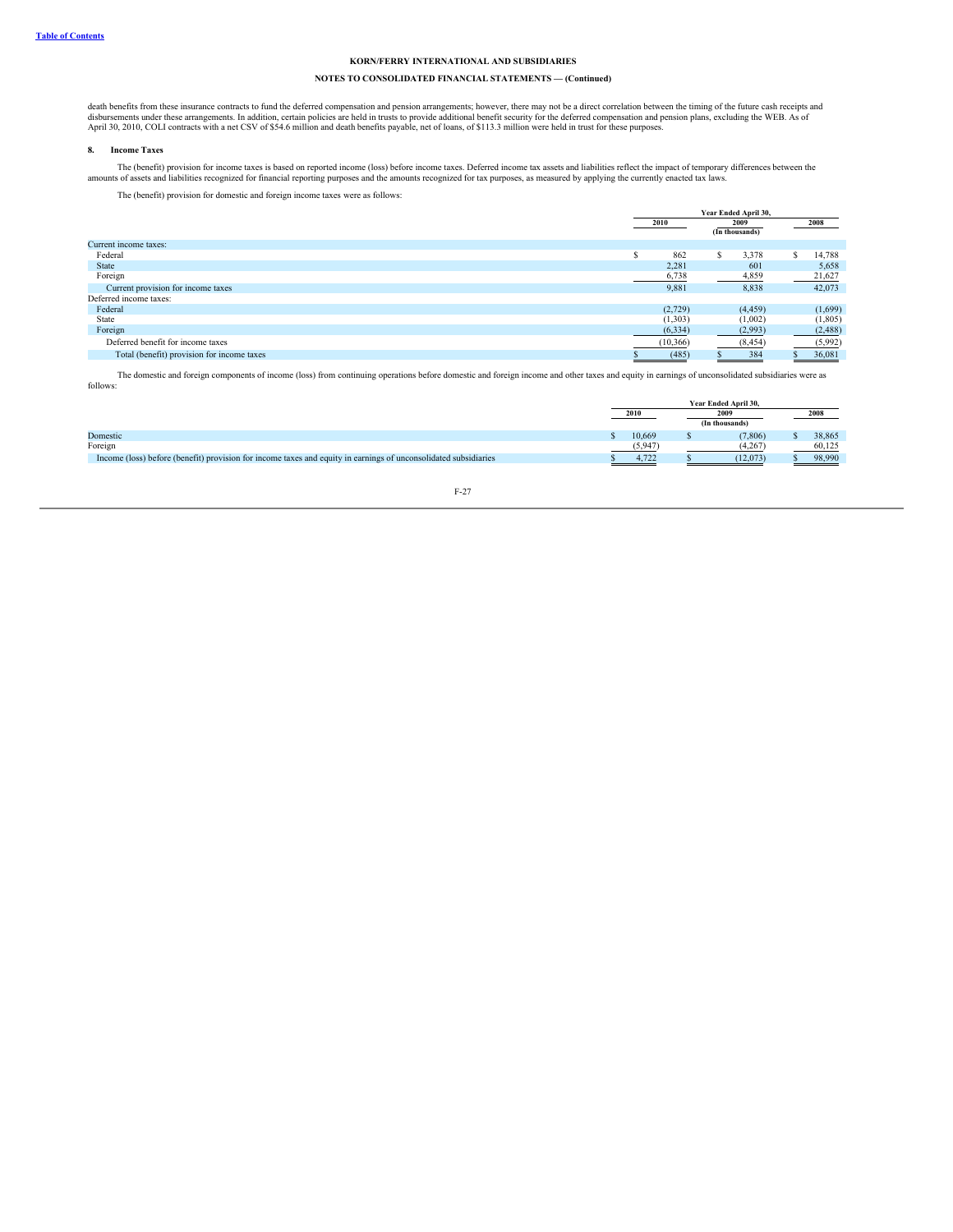# **NOTES TO CONSOLIDATED FINANCIAL STATEMENTS — (Continued)**

The reconciliation of the statutory federal income tax rate to the effective consolidated tax rate is as follows:

|                                                       |            | Year Ended April 30, |                      |  |
|-------------------------------------------------------|------------|----------------------|----------------------|--|
|                                                       | 2010       | 2009                 | 2008                 |  |
| U.S. federal statutory income tax rate                | 35.0%      | 35.0%                | 35.0%                |  |
| Foreign source income, net of credits used            | 52.9       | 1.8                  | 2.1                  |  |
| Income subject to net differing foreign tax rates     | 52.6       | (27.8)               | (1.9)                |  |
| Foreign tax credits generated                         | __         | 47.0                 |                      |  |
| COLI increase, net                                    | (69.8)     | (1.3)                | (1.7)                |  |
| Repatriation of foreign earnings                      | 38.5       |                      | 0.3                  |  |
| State income taxes, net of federal benefit            | 13.8       | 2.2                  | 3.9                  |  |
| Adjustments for contingencies and valuation allowance | 52.7       | (54.7)               | (1.5)                |  |
| Tax exempt interest income                            | (0.7)      | 2.0                  | (0.5)                |  |
| Expense disallowances                                 | 7.5        | (3.4)                | 0.5                  |  |
| Uncertain tax position reserve reversal               | (208.8)    |                      |                      |  |
| Other                                                 | 16.0       | (4.0)                |                      |  |
| Effective income tax rate                             | $(10.3)\%$ | $(3.2)\%$            | $\frac{0.2}{36.4\%}$ |  |

Deferred income taxes reflect the net effects of temporary difference between the carrying amounts of assets and liabilities for financial reporting purposes and the amounts used for income tax purposes. Components of the

|                                 |      |          | April 30,      |          |
|---------------------------------|------|----------|----------------|----------|
|                                 | 2010 |          |                | 2009     |
|                                 |      |          | (In thousands) |          |
| Deferred tax assets:            |      |          |                |          |
| Deferred compensation           | S    | 64,984   | ъ              | 40,861   |
| Loss and credit carryforwards   |      | 48,142   |                | 24,513   |
| Allowance for doubtful accounts |      | 1,020    |                | 1,658    |
| Property and equipment          |      | 739      |                | 1,315    |
| Unrealized losses               |      | 20       |                | 4,130    |
| Other                           |      | 5,761    |                | 8,198    |
| Gross deferred tax assets       |      | 120,666  |                | 80,675   |
| Deferred tax liabilities:       |      |          |                |          |
| Intangibles                     |      | (6,340)  |                | (5,513)  |
| Other                           |      |          |                | (5,703)  |
| Gross deferred tax liabilities  |      | (6,340)  |                | (11,216) |
| Valuation allowances            |      | (33,740) |                | (9, 735) |
| Net deferred tax asset          |      | 80,586   |                | 59,724   |

Certain deferred tax amounts and valuation allowances were adjusted during fiscal 2010 based on differences between fiscal 2009 provision and related tax return filings. Changes to the valuation allowance balances are reco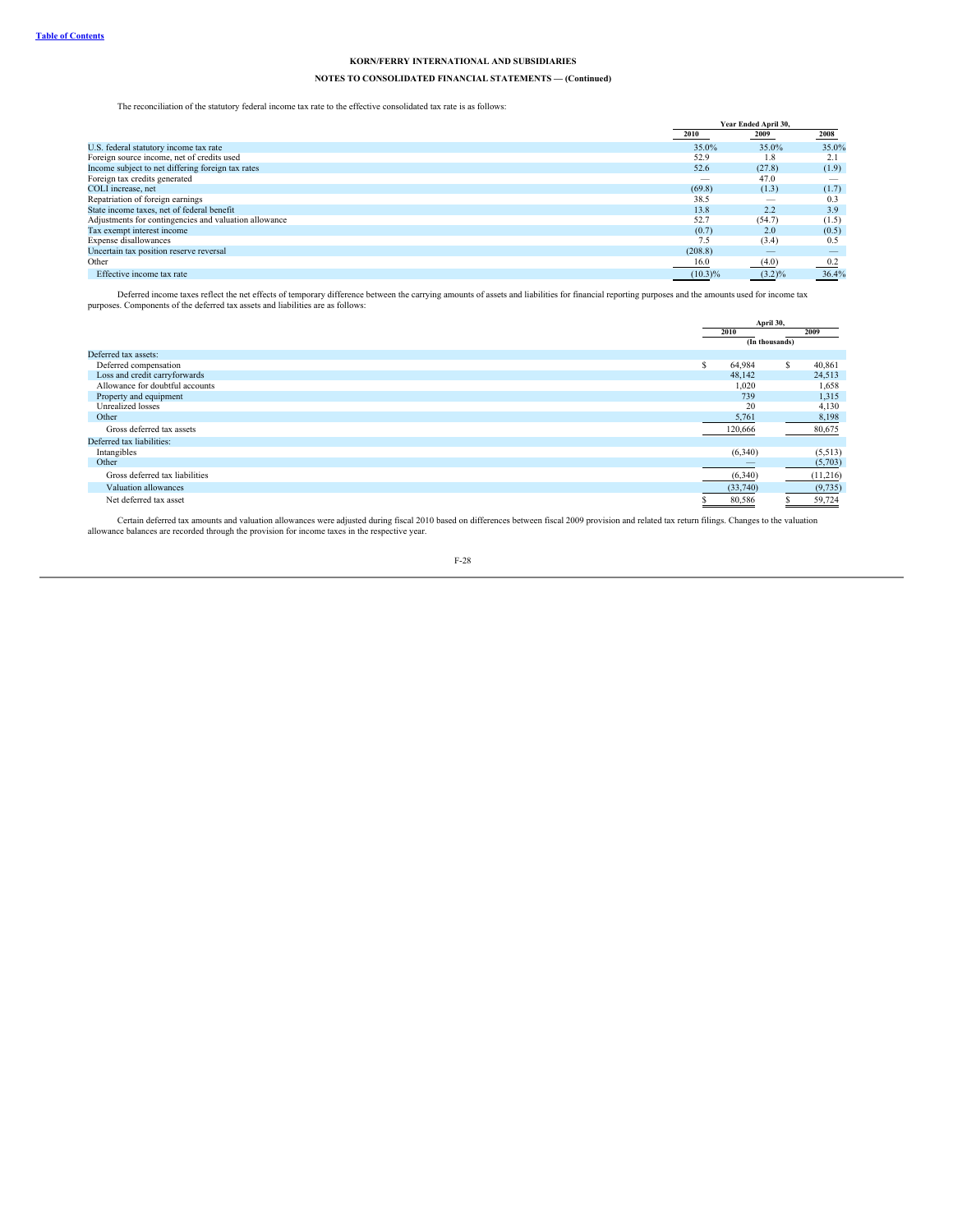### **NOTES TO CONSOLIDATED FINANCIAL STATEMENTS — (Continued)**

#### The deferred tax amounts have been classified in the consolidated balance sheets as follows:

|                                       |      | April 30,      |      |           |  |
|---------------------------------------|------|----------------|------|-----------|--|
|                                       | 2010 |                | 2009 |           |  |
|                                       |      | (In thousands) |      |           |  |
| Current:                              |      |                |      |           |  |
| Deferred tax assets                   | S    | 21,974         |      | 15,447    |  |
| Deferred tax liabilities              |      | (1,130)        |      | (864)     |  |
| Current deferred tax asset, net       |      | 20,844         |      | 14,583    |  |
| Non-current:                          |      |                |      |           |  |
| Deferred tax asset                    |      | 117.244        |      | 65.228    |  |
| Deferred tax liabilities              |      | (23,762)       |      | (10, 352) |  |
| Non-current deferred tax asset, gross |      | 93,482         |      | 54,876    |  |
| Valuation allowance                   |      | (33,740)       |      | (9,735)   |  |
| Non-current deferred tax asset, net   |      | 59,742         |      | 45,141    |  |
| Net deferred tax assets               |      | 80,586         |      | 59,724    |  |

Deferred tax assets are reduced by a valuation allowance if it is more likely than not that some portion or all of the deferred tax asset will not be realized. Management believes uncertainty exists regarding the realizability of certain foreign tax credit carry-forwards and capital losses and has, therefore, established a valuation allowance for this portion of the deferred tax asset. Realization of the deferred income tax asset is dependent on the Company generating sufficient taxable income of the appropriate nature in future years as the deferred income tax charges become currently deductible for tax reporting purposes. Although realization is not assured, management believes that it is more likely than not that the net deferred income tax asset will be realized.

At April 30, 2010, the Company had state net operating loss carryforwards of approximately \$14.5 million to offset future tax liabilities. The losses attributable to the various states may be carried forward 5 to 20 years.

During fiscal 2010 and fiscal 2008, the Company made an accrual to reflect the Company's decision to repatriate an additional portion of its previously undistributed foreign earnings, which resulted in a tax expense of \$3.5 million and \$1.6 million, respectively. No accrual was made in fiscal 2009. Other than these amounts, the Company has not provided for U.S. deferred income taxes on approximately still in the set of a estimate of these taxes is not practicable.

The Company's income tax returns are subject to audit by the Internal Revenue Services and various state and foreign tax authorities. Significant disputes may arise with these tax authorities involving issues of the timing and amount of deductions and allocations of income among various tax jurisdictions because of differing interpretations of tax laws and regulations. The Company periodically evaluates its<br>exposures ass unrecognized tax benefits of \$3.5 and \$13.4 million, which are included in the accompanying consolidated balance sheet — income taxes payable. This amount, if recognized, would have a favorable impact on the Company's effective tax rate.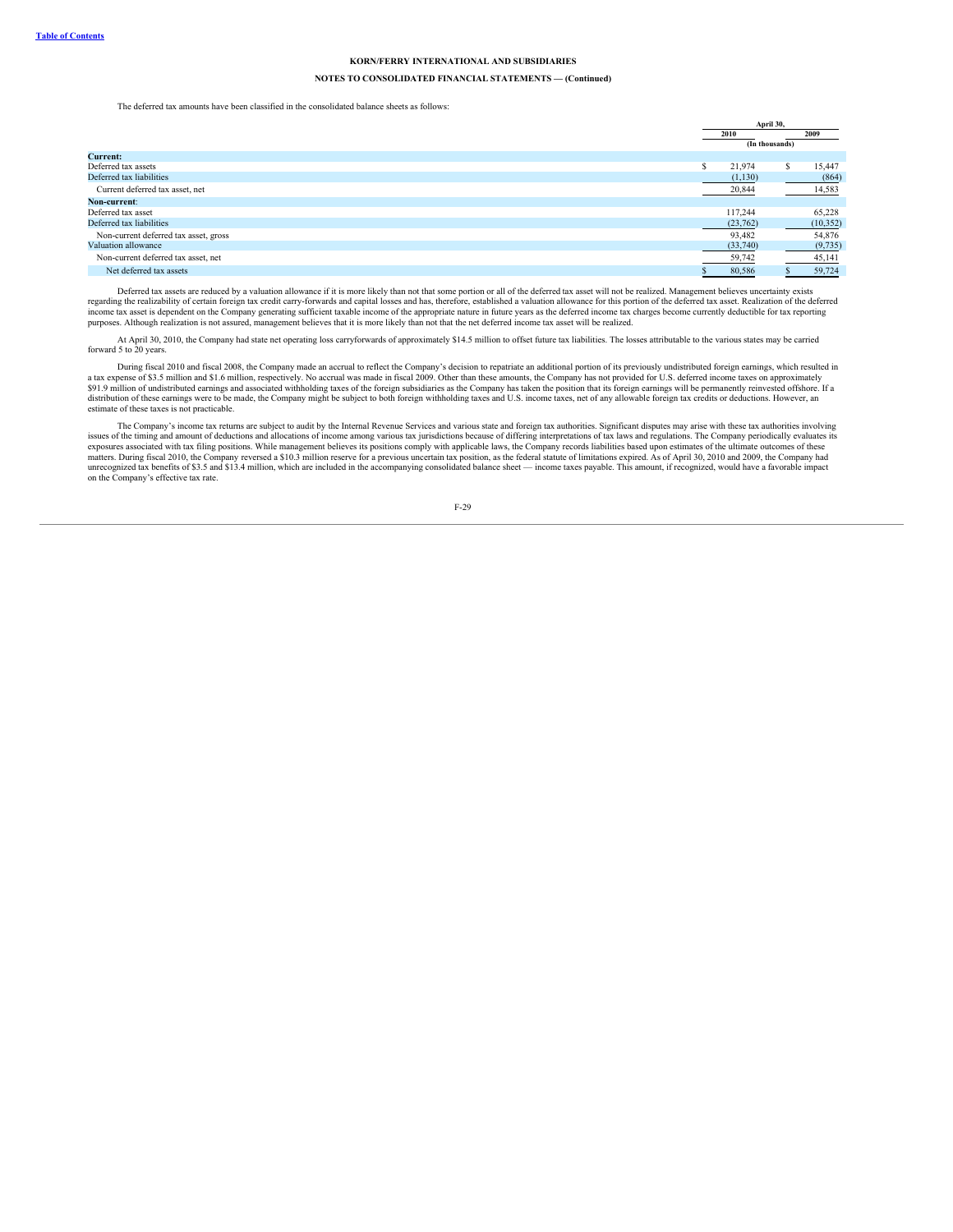# **NOTES TO CONSOLIDATED FINANCIAL STATEMENTS — (Continued)**

Changes in the unrecognized tax benefits are as follows:

|                                                              | Year Ended April 30,     |  |        |  |
|--------------------------------------------------------------|--------------------------|--|--------|--|
|                                                              | 2010                     |  | 2009   |  |
|                                                              | (In thousands)           |  |        |  |
| Unrecognized tax benefits, beginning of year                 | 13.392                   |  | 10,770 |  |
| Additions based on tax positions related to the current year | $\overline{\phantom{a}}$ |  | 2.000  |  |
| Estimated interest for the year                              | 469                      |  | 622    |  |
| Recognized tax benefits                                      | (10, 329)                |  |        |  |
| Unrecognized tax benefits, end of year                       | 3,532                    |  | 13,392 |  |
|                                                              |                          |  |        |  |

The total liability for unrecognized tax benefits is expected to change by up to \$1.7 million within the next twelve months. The Company's United States federal and state tax return filings remain subject to examination from 2011 through 2014.

# **9. Property and Equipment**

Property and equipment include the following:

|                                                 |                | April 30, |           |  |
|-------------------------------------------------|----------------|-----------|-----------|--|
|                                                 | 2010           |           | 2009      |  |
|                                                 | (In thousands) |           |           |  |
| Computer equipment and software                 | 63,717         |           | 60,274    |  |
| Furniture and fixtures                          | 22.526         |           | 21,757    |  |
| Leasehold improvements                          | 21,450         |           | 21,865    |  |
| Automobiles                                     | 2,154          |           | 2,414     |  |
|                                                 | 109,847        |           | 106,310   |  |
| Less: accumulated depreciation and amortization | (84, 884)      |           | (78, 340) |  |
| Property and equipment, net                     | 24,963         |           | 27,970    |  |

#### **10. Stockholders Equity**

In June 2002, the Company issued warrants to purchase 274,207 shares of its common stock at an exercise price of \$11.94, subject to anti-dilution provisions. Subsequent to April 30, 2010, these warrants were exercised for 274,207 shares of common stock in exchange for \$3.0 million in cash. In addition, subsequent to April 30, 2010, the Company repurchased 554,039 shares of Company's common stock for \$8.4 million.

### **11. Long-Term Debt**

In January 2010, the Company amended its Senior Secured Revolving Credit facility (the "Facility"), with Wells Fargo Bank, N.A., to, among other things, modify certain covenants and borrowing<br>base requirements. The aggrega domestic accounts receivable and cash held on deposit. As of April 30, 2010, the borrowing base was \$33.2 million and the Company pledged \$9.0 million in cash. The maturity date of the Facility remains unchanged at March 1

$$
F-30
$$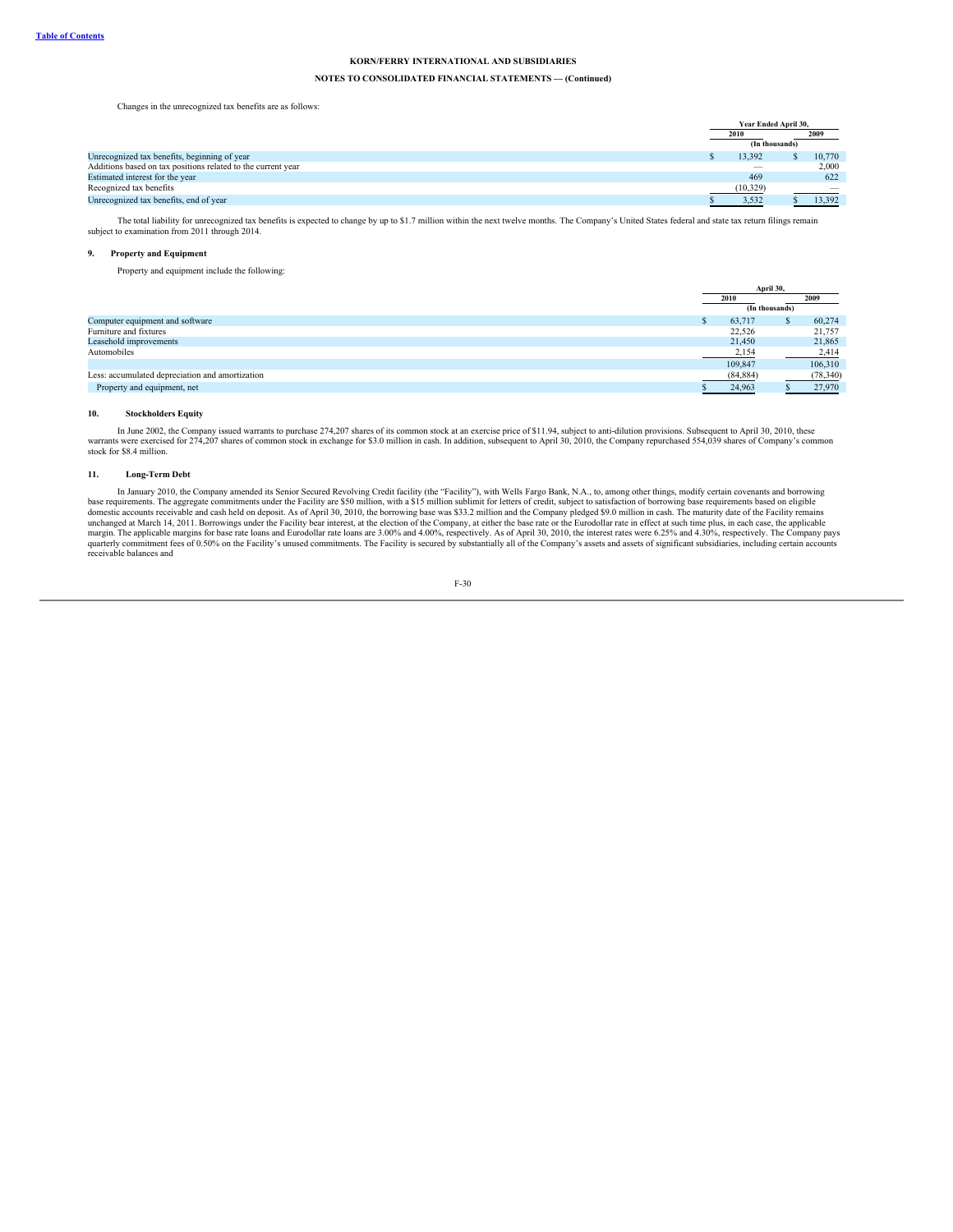# **NOTES TO CONSOLIDATED FINANCIAL STATEMENTS — (Continued)**

guarantees by and pledges of the capital stock of significant subsidiaries. The financial covenants include a maximum consolidated leverage ratio, minimum consolidated quick ratio and minimum consolidated earnings before taxes, interest and depreciation and amortization tests. As of April 30, 2010 and 2009, the Company had no borrowings under its Facility; however, at April 30, 2010 and 2009 there were<br>\$8.2 million and \$5.2

The Company has outstanding borrowings against the CSV of COLI contracts of \$66.9 million and \$61.6 million at April 30, 2010 and 2009, respectively. These borrowings are secured by the CSV of the life insurance policies. Principal payments are not scheduled and interest is payable at least annually, at various fixed and variable rates ranging from 5.45% to 8.00%.

#### **12. Business Segments**

The Company operates in two global business segments; executive recruitment and Futurestep. The executive recruitment segment focuses on recruiting board-level, chief executive and other senior executive positions for clie

Financial highlights by business segment are as follows:

|                               |                              |  |             |                 |        |                  |        |          | Year Ended April 30, 2010 |            |        |           |                          |              |         |
|-------------------------------|------------------------------|--|-------------|-----------------|--------|------------------|--------|----------|---------------------------|------------|--------|-----------|--------------------------|--------------|---------|
|                               | <b>Executive Recruitment</b> |  |             |                 |        |                  |        |          |                           |            |        |           |                          |              |         |
|                               | North<br>America             |  | <b>EMEA</b> | Asia<br>Pacific |        | South<br>America |        | Subtotal |                           | Futurestep |        | Corporate |                          | Consolidated |         |
|                               |                              |  |             | (In thousands)  |        |                  |        |          |                           |            |        |           |                          |              |         |
| Fee revenue                   | 278,746                      |  | 137,497     |                 | 64.132 |                  | 24.026 |          | 504,401                   |            | 67,979 |           | $\qquad \qquad -$        |              | 572,380 |
| Total revenue                 | 294.588                      |  | 141.982     |                 | 65,508 |                  | 24.536 |          | 526,614                   |            | 73.035 |           | $\hspace{0.05cm}$        |              | 599.649 |
| Operating income (loss)       | 42,604                       |  | (15.511)    |                 | 7.826  |                  | 3,286  |          | 38.205                    |            | 1.291  |           | (42,218)                 |              | (2,722) |
| Depreciation and amortization | 4.561                        |  | 2.196       |                 | 1,163  |                  | 439    |          | 8,359                     |            | 1,007  |           | 2.127                    |              | 11,493  |
| Identifiable assets(1)        | 211,728                      |  | 135.165     |                 | 71.993 |                  | 21.195 |          | 440,081                   |            | 69.085 |           | 317.932                  |              | 827,098 |
| Long-lived assets $(1)$       | 8.918                        |  | 2,960       |                 | 1.610  |                  | 1.041  |          | 14.529                    |            | 1,480  |           | 8,954                    |              | 24,963  |
| Goodwill(1)                   | 88.612                       |  | 50.389      |                 | 972    |                  |        |          | 139,973                   |            | 32,300 |           | $\overline{\phantom{m}}$ |              | 172,273 |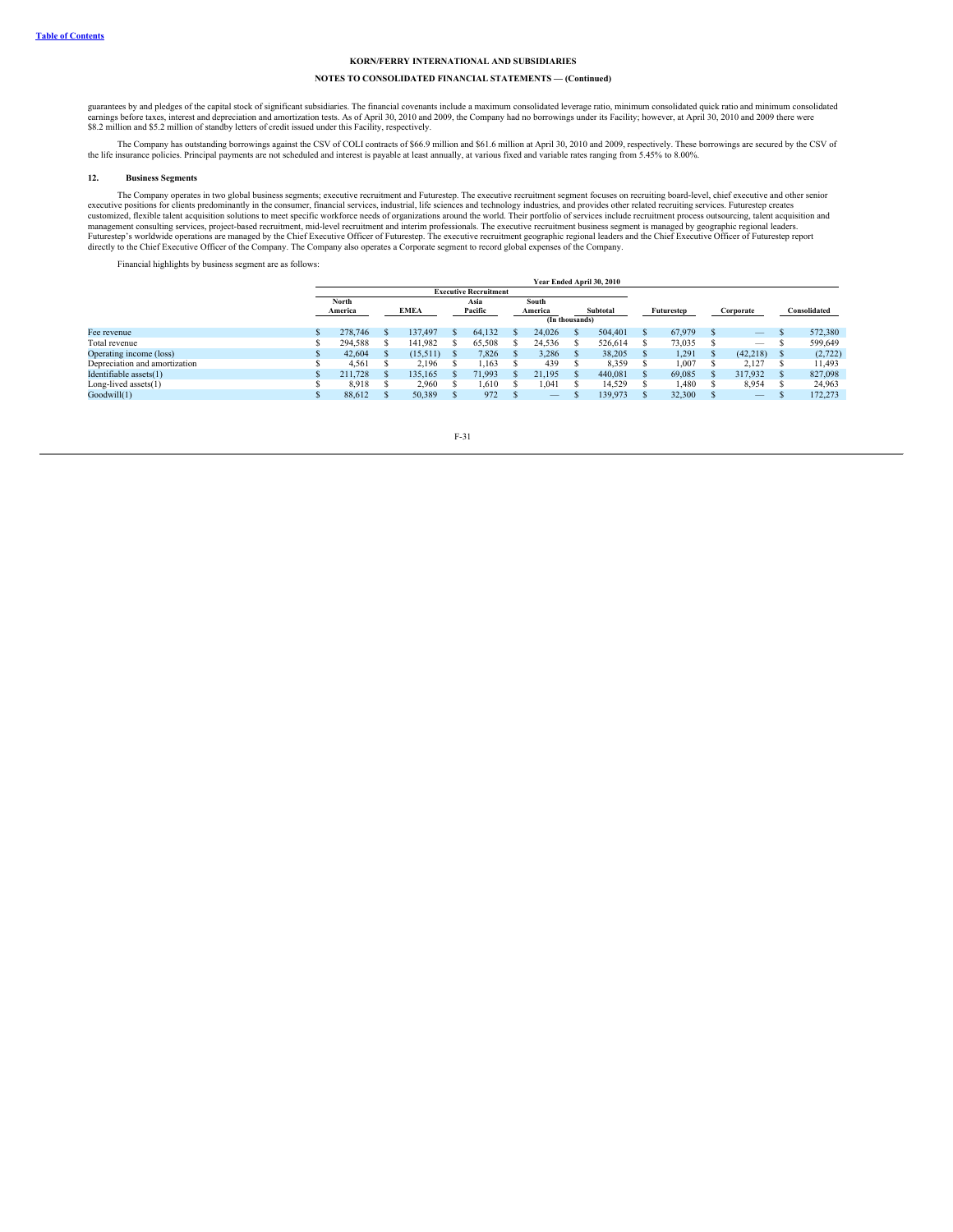## **NOTES TO CONSOLIDATED FINANCIAL STATEMENTS — (Continued)**

|                               | Year Ended April 30, 2009 |  |             |               |                              |  |                   |                |          |  |            |  |                          |   |              |  |
|-------------------------------|---------------------------|--|-------------|---------------|------------------------------|--|-------------------|----------------|----------|--|------------|--|--------------------------|---|--------------|--|
|                               |                           |  |             |               | <b>Executive Recruitment</b> |  |                   |                |          |  |            |  |                          |   |              |  |
|                               | North                     |  |             | South<br>Asia |                              |  |                   |                |          |  |            |  |                          |   |              |  |
|                               | America                   |  | <b>EMEA</b> |               | Pacific                      |  | America           |                | Subtotal |  | Futurestep |  | Corporate                |   | Consolidated |  |
|                               |                           |  |             |               |                              |  |                   | (In thousands) |          |  |            |  |                          |   |              |  |
| Fee revenue                   | 309.514                   |  | 143.184     |               | 66.332                       |  | 24.323            |                | 543.353  |  | 94,870     |  | $\frac{1}{2}$            |   | 638,223      |  |
| Total revenue                 | 330,453                   |  | 149,016     |               | 67.983                       |  | 24.841            |                | 572.293  |  | 103.835    |  | $\overline{\phantom{a}}$ |   | 676.128      |  |
| Operating income (loss)       | 37.516                    |  | 2.061       |               | 5,396                        |  | 2.441             |                | 47,414   |  | (12.003)   |  | (31,683)                 |   | 3,728        |  |
| Depreciation and amortization | 4.003                     |  | 2.003       |               | 1,621                        |  | 371               |                | 7.998    |  | 1.873      |  | 1.712                    |   | 11,583       |  |
| Identifiable assets(1)        | 254.123                   |  | 113,489     |               | 70.463                       |  | 20.236            |                | 458.311  |  | 65,094     |  | 217,474                  |   | 740,879      |  |
| Long-lived assets $(1)$       | 8.621                     |  | 3,120       |               | 1,850                        |  | 1.100             |                | 14.691   |  | 3.112      |  | 10,167                   |   | 27,970       |  |
| Goodwill(1)                   | 71,131                    |  | 31,331      |               | 972                          |  | $\qquad \qquad -$ |                | 103,434  |  | 29,897     |  | $\overline{\phantom{m}}$ | ъ | 133,331      |  |
|                               |                           |  |             |               |                              |  |                   |                |          |  |            |  |                          |   |              |  |

|                               |                  |  |             |  |                              |  |                  |  | Year Ended April 30, 2008 |  |            |  |                          |  |              |  |
|-------------------------------|------------------|--|-------------|--|------------------------------|--|------------------|--|---------------------------|--|------------|--|--------------------------|--|--------------|--|
|                               |                  |  |             |  | <b>Executive Recruitment</b> |  |                  |  |                           |  |            |  |                          |  |              |  |
|                               | North<br>America |  | <b>EMEA</b> |  | Asia<br>Pacific              |  | South<br>America |  | Subtotal                  |  | Futurestep |  | Corporate                |  | Consolidated |  |
|                               |                  |  |             |  |                              |  | (In thousands)   |  |                           |  |            |  |                          |  |              |  |
| Fee revenue                   | 374,891          |  | 183,042     |  | 95,915                       |  | 25.556           |  | 679,404                   |  | 111.166    |  | $\qquad \qquad -$        |  | 790,570      |  |
| Total revenue                 | 395.320          |  | 189.203     |  | 98.288                       |  | 25,964           |  | 708,775                   |  | 126.867    |  | $\overline{\phantom{m}}$ |  | 835,642      |  |
| Operating income (loss)       | 70.628           |  | 29,820      |  | 19.299                       |  | 2.230            |  | 121.977                   |  | 8,545      |  | (38,669)                 |  | 91,853       |  |
| Depreciation and amortization | 2.915            |  | 2.299       |  | .,766                        |  | 371              |  | 7,351                     |  | 1.816      |  | 1.274                    |  | 10,441       |  |
| Identifiable assets(1)        | 269,407          |  | 162,756     |  | 97.762                       |  | 19.072           |  | 548,997                   |  | 87.665     |  | 243.552                  |  | 880,214      |  |
| Long-lived assets $(1)$       | 9,000            |  | 5.578       |  | 3.209                        |  | 1,504            |  | 19.291                    |  | 4.540      |  | 8,631                    |  | 32,462       |  |
| Goodwill(1)                   | 69,533           |  | 37.379      |  | 972                          |  |                  |  | 107.884                   |  | 34.815     |  | $\overline{\phantom{m}}$ |  | 142,699      |  |

(1) As of the end of the fiscal year.

The Company's clients were not concentrated in any specific geographic region and no single client accounted for a significant amount of the Company's revenue during fiscal 2010, 2009 or 2008.

F-32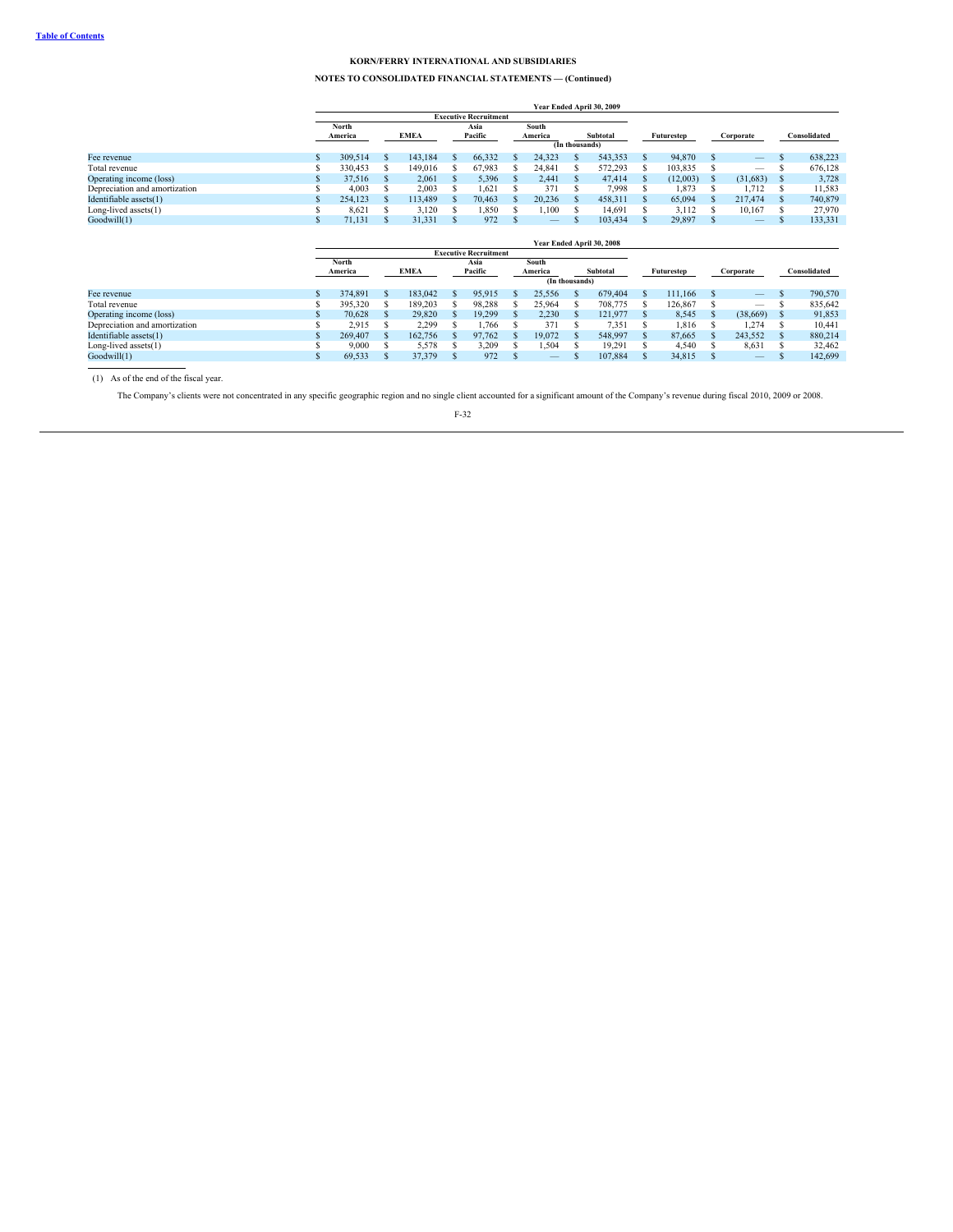### **NOTES TO CONSOLIDATED FINANCIAL STATEMENTS — (Continued)**

#### **13. Acquisitions**

Following is a summary of acquisitions the Company completed during the periods indicated:

|                                                |   | Year Ended April 30, (1) |                |               |         |  |  |
|------------------------------------------------|---|--------------------------|----------------|---------------|---------|--|--|
|                                                |   | 2010(2)                  | 2009(3)        |               | 2008(4) |  |  |
|                                                |   |                          | (In thousands) |               |         |  |  |
| Assets acquired                                | S | 14,055<br>S              | 4,676          | S.            | 406     |  |  |
| Intangibles acquired                           |   | 6,835                    | 2,115          |               |         |  |  |
| Liabilities acquired                           |   | 22,958                   | 2,451          |               | 307     |  |  |
| Net (liabilities) assets acquired              |   | (2,068)                  | 4,340          |               | 99      |  |  |
| Purchase price                                 |   | 25,848                   | 13,189         |               | 3,622   |  |  |
| Goodwill                                       |   | 27,916                   | 8,849          |               | \$3,523 |  |  |
| Goodwill by segment:                           |   |                          |                |               |         |  |  |
| Executive recruitment                          | S | 27,916<br>S              | 8,849          |               | 493     |  |  |
| Futurestep                                     |   |                          |                |               | 3,030   |  |  |
| Goodwill                                       |   | 27,916                   | 8,849          | $\mathcal{L}$ | 3,523   |  |  |
| Acquisition costs (included in purchase price) |   |                          | 535            |               | 323     |  |  |
|                                                |   |                          |                |               |         |  |  |

(1) Certain employees who joined the Company through these acquisitions will be eligible to receive earn-out payments of up to \$15.7 million over the next three years, if certain financial metrics are achieved<br>during that

(2) On June 11, 2009, the Company acquired all of the outstanding share capital of Whitehead Mann Limited and Whitehead Mann SAS, together referred to as Whitehead Mann ("WHM"). WHM is engaged in providing executive recruitment and other related recruiting services in the United Kingdom, Dubai and France. Actual results of operations of WHM are included in the Company's consolidated<br>financial statements from Jun

On January 1, 2010, the Company acquired SENSA Solutions, Inc. ("SENSA"), a leading management consulting firm widely respected for its leadership and organizational development solutions utilized by U.S. federal agencies. Actual results of operations of SENSA are included in the accompanying consolidated financial statements from January 1, 2010, the effective date of the acquisition.

(3) On November 3, 2008, the Company acquired Lore International, Inc, a Delaware corporation ("Lore"). Actual results of operations of Lore are included in the Company's consolidated financial statements from November 3,

(4) During fiscal 2009, adjustments to the preliminary purchase price allocation for an acquisition in fiscal 2008, resulted in a \$1.9 million reduction in goodwill.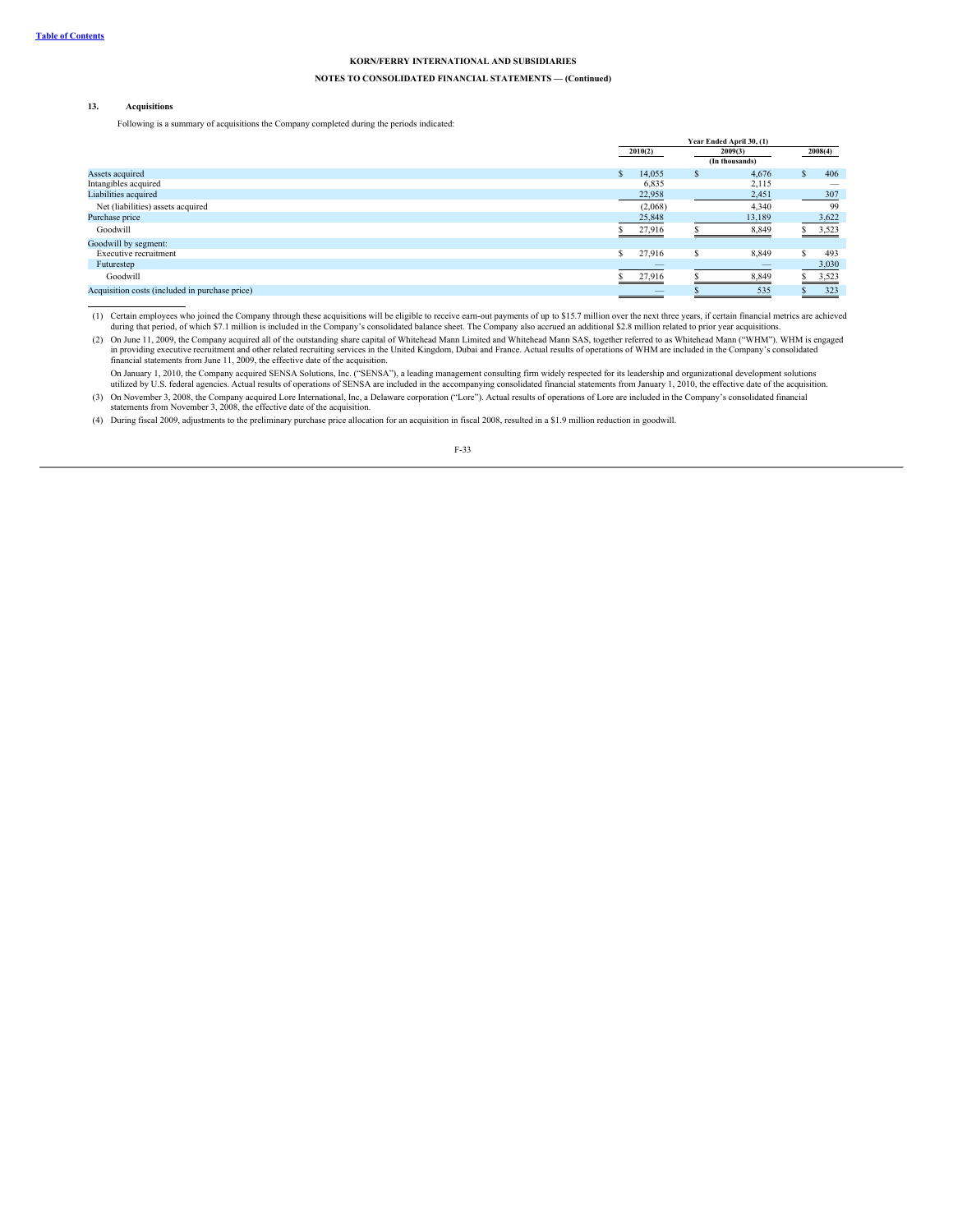# **NOTES TO CONSOLIDATED FINANCIAL STATEMENTS — (Continued)**

## **14. Goodwill and Intangible Assets**

Changes in the carrying value of goodwill by reportable operating segment were as follows:

|                              | <b>Executive Recruitment</b> |          |  |             |    |                 |                            |           |            |                          |              |              |
|------------------------------|------------------------------|----------|--|-------------|----|-----------------|----------------------------|-----------|------------|--------------------------|--------------|--------------|
|                              | North<br>America             |          |  | <b>EMEA</b> |    | Asia<br>Pacific | Subtotal<br>(In thousands) |           | Futurestep |                          |              | Consolidated |
| Balance as of April 30, 2008 |                              | 69,533   |  | 37,379      | .n | 972             |                            | 107,884   |            | 34,815                   | <sup>S</sup> | 142,699      |
| <b>Additions</b>             |                              | 8,849    |  |             |    | __              |                            | 8,849     |            |                          |              | 8,849        |
| Reclassifications            |                              | (1, 834) |  |             |    |                 |                            | (1, 834)  |            | $\overline{\phantom{m}}$ |              | (1, 834)     |
| Exchange rate fluctuations   |                              | (5, 417) |  | (6,048)     |    | __              |                            | (11, 465) |            | (4,918)                  |              | (16, 383)    |
| Balance as of April 30, 2009 |                              | 71.131   |  | 31.331      |    | 972             |                            | 103.434   |            | 29.897                   |              | 133,331      |
| <b>Additions</b>             |                              | 12.182   |  | 18,812      |    |                 |                            | 30,994    |            | 2,200                    |              | 33,194       |
| Exchange rate fluctuations   |                              | 5,299    |  | 246         |    | _               |                            | 5,545     |            | 203                      |              | 5,748        |
| Balance as of April 30, 2010 |                              | 88,612   |  | 50,389      |    | 972             |                            | 139,973   |            | 32,300                   |              | 172,273      |

Intangible assets include the following:

|                                | Weighted-Average           |          | April 30,      |
|--------------------------------|----------------------------|----------|----------------|
|                                | <b>Amortization Period</b> | 2010     | 2009           |
|                                |                            |          | (In thousands) |
| Amortized intangible assets:   |                            |          |                |
| Non-compete agreements         | 5 years                    | 510      | 400            |
| <b>Customer</b> lists          | 7 years                    | 6,399    | 2,060          |
| Proprietary databases          | 10 years                   | 3,931    | 450            |
| Trademarks                     | 5 years                    | 2,386    |                |
| Intellectual property          | 24 years                   | 11,400   | 11,400         |
|                                |                            | 24,626   | 14,310         |
| Accumulated amortization       |                            | (2, 853) | (1,182)        |
|                                |                            | 21,773   | 13,128         |
| Unamortized intangible assets: |                            |          |                |
| Trademarks                     |                            | 3,800    | 3,800          |
| Exchange rate fluctuations     |                            | (148)    |                |
| Intangible assets              |                            | 25,425   | 16,928         |
|                                |                            |          |                |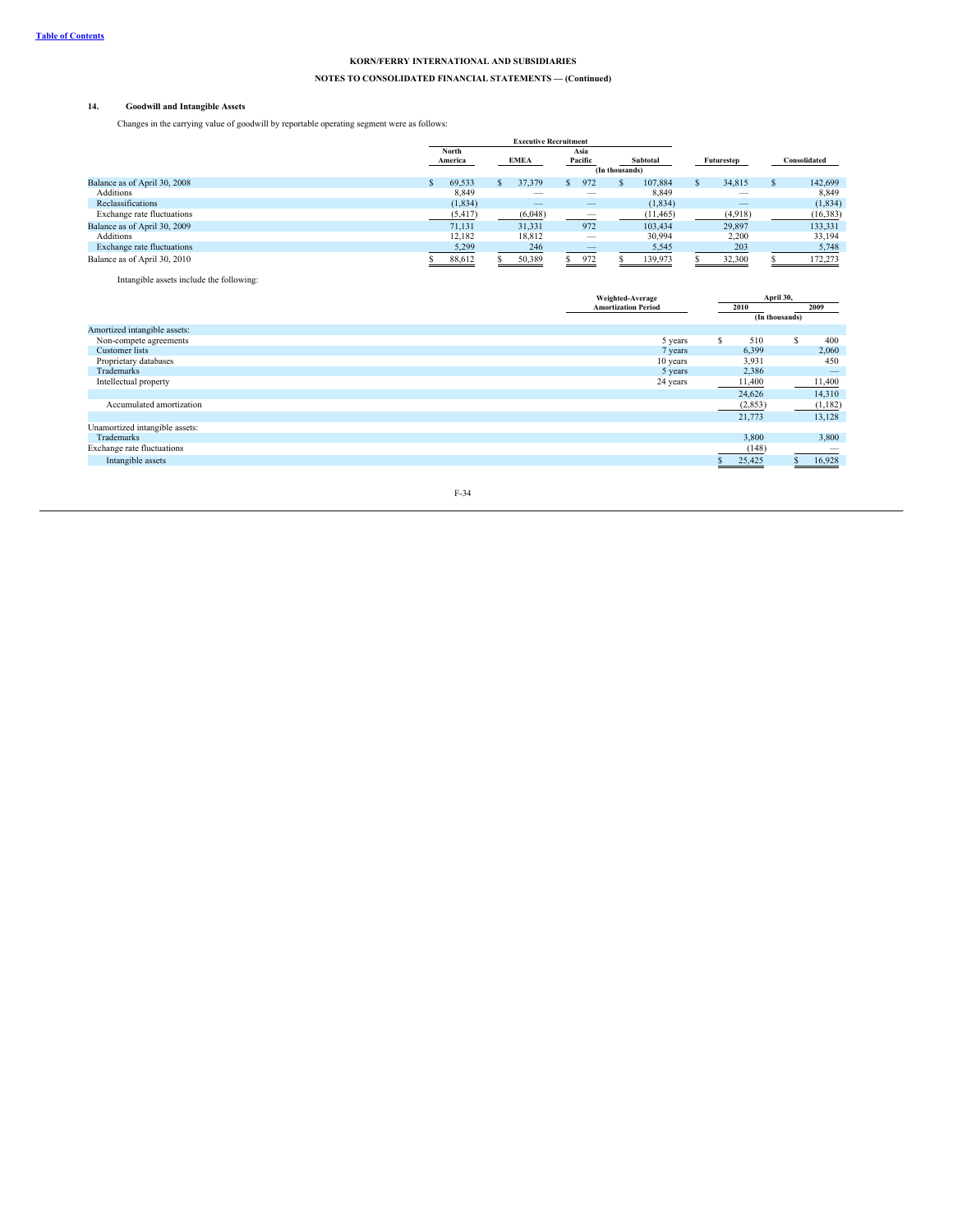### **NOTES TO CONSOLIDATED FINANCIAL STATEMENTS — (Continued)**

Amortization expense for amortized intangible assets was \$1.7 million, \$0.70 million and \$0.36 million during fiscal 2010, 2009, and 2008, respectively. Estimated annual amortization expense related to amortizing intangible assets is as follows:

|                       | Estimated      |
|-----------------------|----------------|
|                       | Annual         |
|                       | Amortization   |
| Year Ending April 30, | <b>Expense</b> |
|                       | (In thousands) |
| 2011                  | 2,403          |
| 2012                  | 2,403          |
| 2013                  | 2,391          |
| 2014                  | 2,327          |
| 2015                  | 2,004          |
| Thereafter            | 10,245         |
|                       | 21,773         |

All amortizable intangible assets will be fully amortized by the end of fiscal 2032.

### **15. Commitments and Contingencies**

### *Lease Commitment*

The Company leases office premises and certain office equipment under leases expiring at various dates through 2026. Total rental expense during fiscal 2010, 2009 and 2008 amounted to<br>\$32.8 million, \$35.0 million and \$32.6

Future minimum commitments under non-cancelable operating leases with lease terms in excess of one year excluding commitments accrued in the restructuring liability are as follows:

### **Year Ending April 30, Lease Commitment**

|            | (In thousands) |
|------------|----------------|
| 2011       | 28,878         |
| 2012       | 28,670         |
| 2013       | 27,710         |
| 2014       | 26,223         |
| 2015       | 24,324         |
| Thereafter | 86,911         |
|            | 222,716        |

### *Letters of Credit*

The Company has an aggregate \$15.0 million sublimit for standby letters of credit in conjunction with the Facility. As of April 30, 2010, the Company has outstanding standby letters of credit of \$8.2 million in connection

#### *Employment Agreements*

As of April 30, 2010, the Company has employment agreements with certain of its executive officers, that provide certain benefits if these executives are terminated or resign under certain limited circumstances. The maximu outstanding options will immediately vest

$$
F-35
$$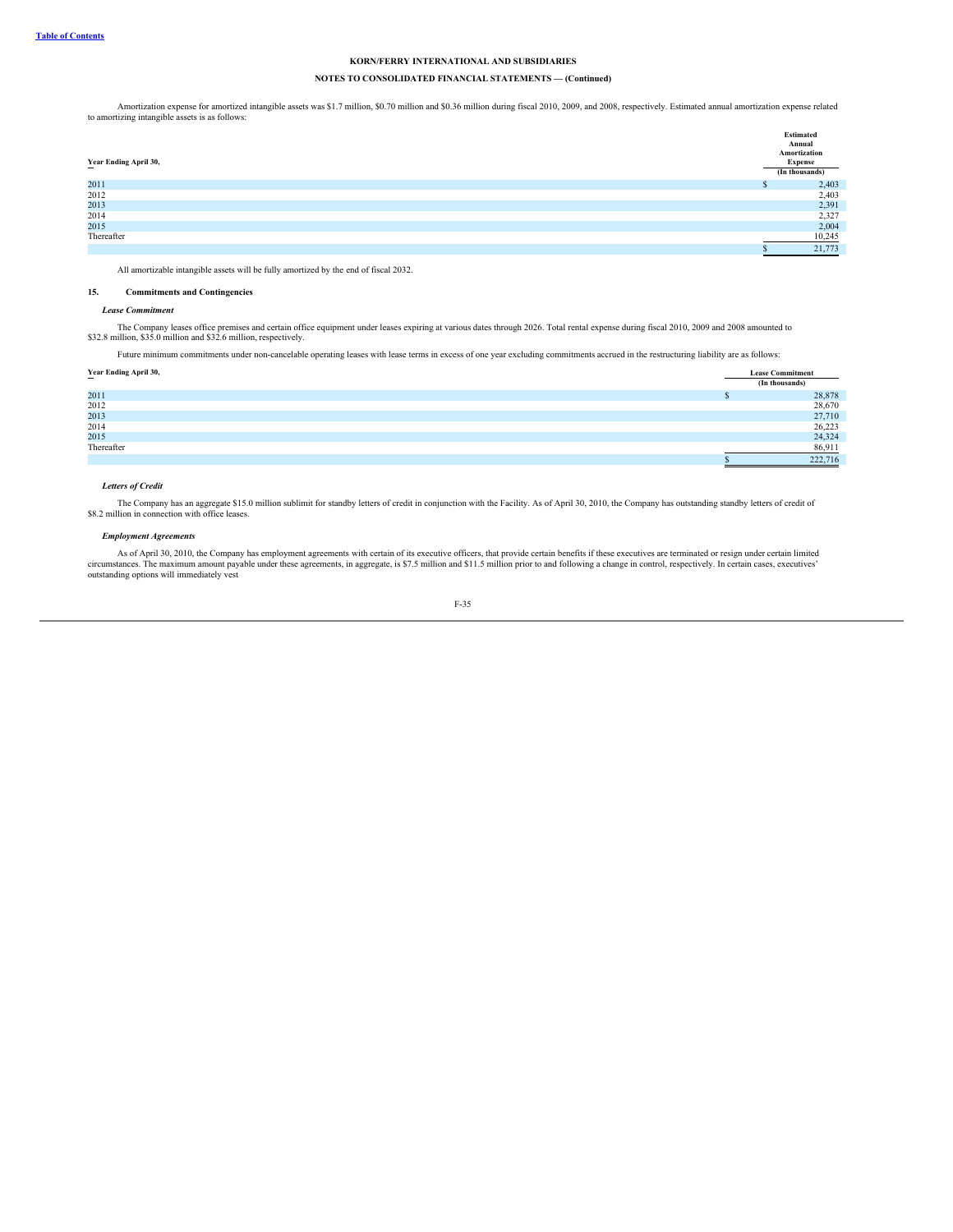### **NOTES TO CONSOLIDATED FINANCIAL STATEMENTS — (Continued)**

and remain exercisable for periods ranging from three months to their original expiration date following termination of employment.

The Company has a policy of entering into offer letters of employment or letters of promotion with vice presidents which provide for an annual base salary and discretionary and incentive bonus payments. Certain key vice presidents who typically have been employed by the firm for several years may also have a standard form employment agreement. In addition, the Company has a severance policy for all of its vice p

#### *Litigation*

From time to time the Company has been and is involved in litigation incidental to its business. The Company is currently not a party to any litigation which, if resolved adversely against the Company, would, in the opinio

#### **16. Quarterly Results (Unaudited)**

The following table sets forth certain unaudited statement of operations data for the quarters in fiscal 2010 and 2009. The unaudited quarterly information has been prepared on the same basis as the annual financial statements and, in management's opinion, includes all adjustments necessary to present fairly the information for the quarters presented.

|                              | <b>Ouarters Ended</b> |            |         |             |                       |  |                                       |  |             |  |            |  |         |  |         |  |
|------------------------------|-----------------------|------------|---------|-------------|-----------------------|--|---------------------------------------|--|-------------|--|------------|--|---------|--|---------|--|
|                              |                       |            |         | Fiscal 2010 |                       |  |                                       |  | Fiscal 2009 |  |            |  |         |  |         |  |
|                              | April 30              | January 31 |         |             | October 31<br>July 31 |  | April 30                              |  | January 31  |  | October 31 |  | July 31 |  |         |  |
|                              |                       |            |         |             |                       |  | (In thousands, except per share data) |  |             |  |            |  |         |  |         |  |
| Fee revenue                  | 168,690               |            | 146,742 |             | 140.145               |  | 16.803                                |  | 106,980     |  | 136.210    |  | 189,300 |  | 205,733 |  |
| Operating income (loss)      | 13.629                |            | 6.383   |             | 2,218                 |  | (24.952)                              |  | (30, 256)   |  | (11,258)   |  | 21,488  |  | 23.754  |  |
| Net income (loss)            | 8.916                 |            | 7.910   |             | 2,745                 |  | (14,273)                              |  | (17,200)    |  | (22, 356)  |  | 13.560  |  | 15.904  |  |
| Net income (loss) per share: |                       |            |         |             |                       |  |                                       |  |             |  |            |  |         |  |         |  |
| Basic                        | 0.20                  |            | 0.18    |             | 0.06                  |  | (0.33)                                |  | (0.40)      |  | (0.52)     |  | 0.31    |  | 0.37    |  |
| Diluted                      | 0.19                  |            | 0.17    |             | 0.06                  |  | (0.33)                                |  | (0.40)      |  | (0.52)     |  | 0.30    |  | 0.36    |  |

F-36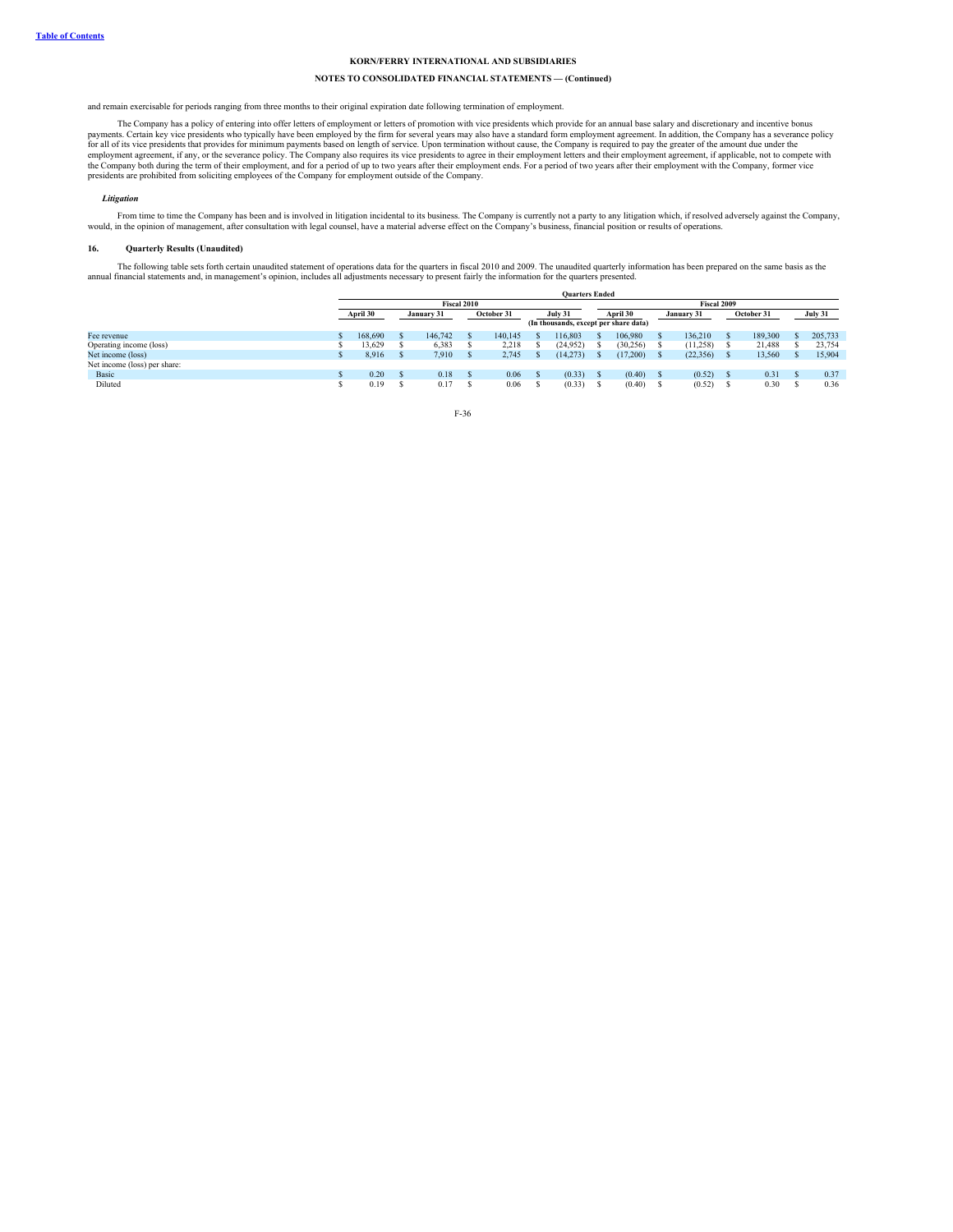March 5, 2010 PERSONAL AND CONFIDENTIAL

Mr. Byrne Mulrooney 2301 Vernon Drive Charlotte, NC 28211

Dear Byrne,

We are delighted to extend to you this offer of employment with Korn/Ferry International as CEO, Futurestep effective March 15, 2010 or such other date as may be mutually agreed upon. Verbal and written acceptance of this offer of employment must be received within two weeks from the date of this letter or the offer becomes void. The purpose of this letter is to confirm the terms of this employment offer including responsibilities and reporting relationships, compensation, employee benefits, and professional requirements.

### Base Salary

Your entry compensation program will be comprised of a monthly base salary of \$25,000.00 payable in semi-monthly increments.

## Management Stipend

The firm has agreed to pay you a monthly cash stipend of \$8,333.33 that will be paid in equal semi-monthly increments.

### Annual Incentive Award

You will be eligible for an annual incentive award of up to \$800,000 (cash and LTIP) with a target annual incentive award of \$400,000 (cash and LTIP). This award will be based on an appraisal of your achievements in meeting MBOs, which will be established and agreed upon by you and Korn/Ferry within ninety (90) days of your date and each year thereafter.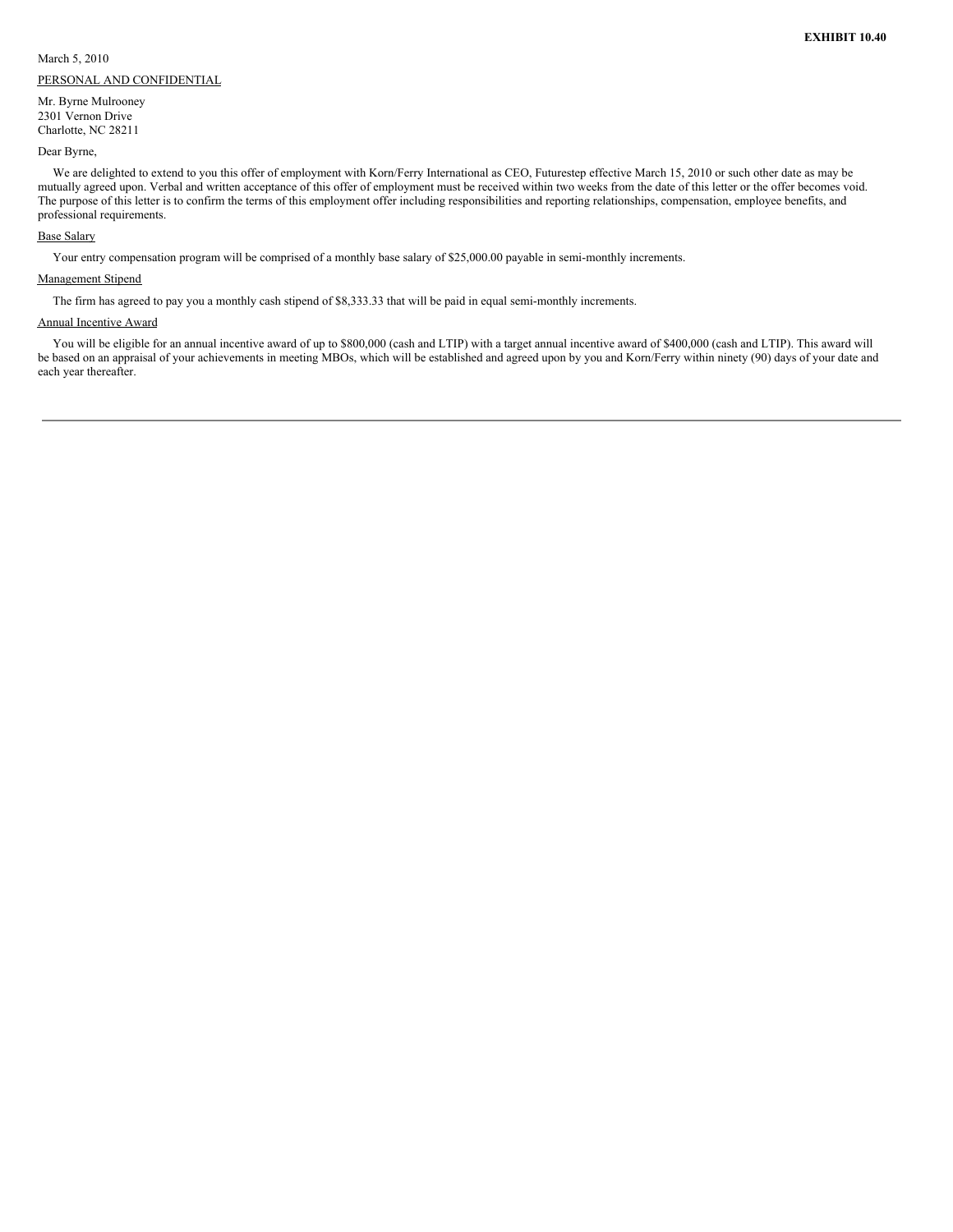### **Equity**

Management will recommend to the Compensation Committee that you be awarded \$400,000 of restricted shares. This award will be issued effective on the later of your date of hire or the date it is approved by the Committee and will vest in four installments on the 1st, 2nd, 3rd, and 4th anniversary of the effective date of the grant.

## Employee Benefits

The following paragraphs describe Korn/Ferry's employee benefit programs as currently constituted. Please be aware that these programs are subject to change. If they are modified in the future, you will continue to be eligible for such benefits as are provided to other CEO's of the firm.

As CEO, Futurestep, you will be entitled to ten holidays per year, twenty days vacation, and fifteen days sick leave. You will also be enrolled in the firm's group insurance program which includes life, accidental death and dismemberment, and health benefits.

Life insurance coverage will be three times your base salary up to a maximum of \$1,500,000. You may also enroll for supplemental employee-paid life insurance coverage. If you elect this coverage, you will pay the premium cost through payroll deduction. Your eligibility will take effect 30 days after your first day of employment and your completion of the enrollment forms.

You may also participate in the firm's health benefits plan, which includes medical, dental, and vision care coverage. Based on the plan you select, your monthly contribution for health benefits coverage will range from \$80 — \$280 for the Preferred Provider Plan (PPO) or \$50 — \$140 for the Health Maintenance Organization Plan (HMO) depending on the number of family members covered. Your payments will be made through payroll deductions and may be done on a pre-tax basis if you choose to participate in the Flexible Spending Plan described below. Your eligibility for health benefits will take effect 30 days after your first day of employment and your completion of the enrollment forms.

You will also have the opportunity to enroll in Korn/Ferry's Flexible Benefit Account Plan. This is a Section 125 plan by which you may: (1) defer a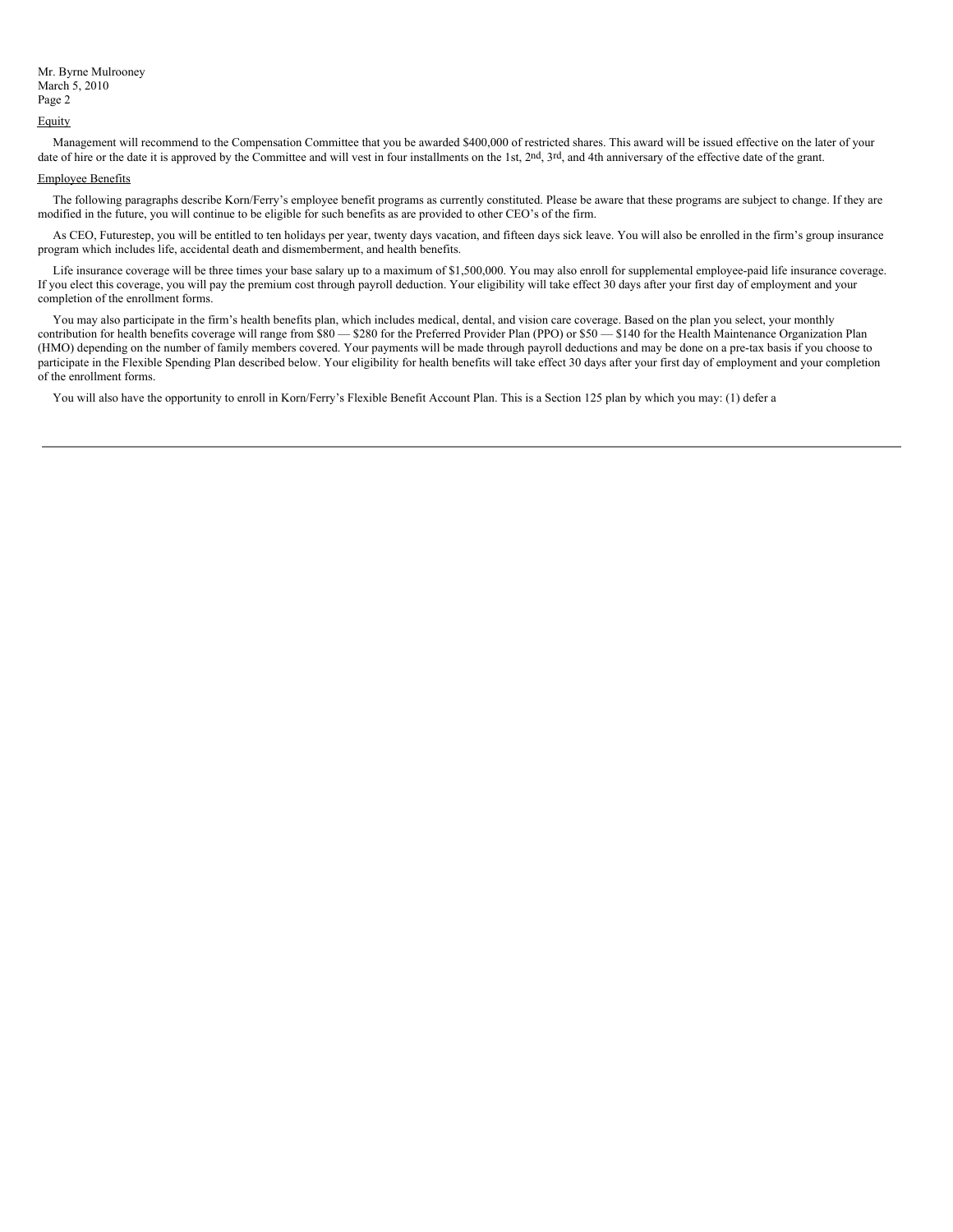Mr. Byrne Mulrooney March 5, 2010 Page 3

portion of your income on a pre-tax basis, (2) pay your contribution for dependent health coverage, (3) be reimbursed for certain health expenses not covered by insurance, and (4) be reimbursed for dependent (child or elder) care expenses. You are eligible to enroll in this plan after you have completed 30 days of employment and have enrolled in the group health plan. If you do not enroll at that time, you must wait until the annual enrollment in November.

After you have completed 30 days of employment, the firm will provide you with short-term disability coverage. This coverage will protect you against loss of income if you are unable to work because you are disabled due to a non-work related illness or injury. If you become disabled, this benefit provides 70 percent of your basic weekly salary to a maximum of \$2,500 per week for up to 12 weeks. You would be eligible to receive benefits under this program after you have been disabled for seven calendar days.

In addition, you may enroll in the firm's group long-term disability insurance program which provides disability benefits of 60 percent of your monthly base salary to a maximum of \$10,000 per month. The monthly premiums for this benefit are based on your salary. If you elect this benefit, the firm will pay 75 percent of the premium and you will pay the remaining 25 percent through payroll deduction. Your eligibility for enrollment for long-term disability benefits will take effect 30 days after your first day of employment.

As CEO, Futurestep, the firm will also provide you \$500,000 in travel accident insurance. You may also enroll in the firm's family travel accident insurance program which extends your coverage to 24 hours, whether traveling for business or pleasure, and provides 24-hour coverage to your dependents for travel accidents. If you elect this benefit, you will pay the premium cost through a payroll deduction.

You may participate in the Korn/Ferry International Employee Tax Deferred Savings Plan which is a qualified 401(k) plan. Tax-deferred employee contributions can begin on the fiscal quarterly enrollment period following six months of employment. You will become eligible for employer contributions on the fiscal quarterly enrollment date after you have been employed for one year.

You may also participate in the Korn/Ferry International Employee Stock Purchase Plan. This plan allows you to purchase Korn/Ferry stock at a discount to fair market value. Through payroll deductions, you may purchase the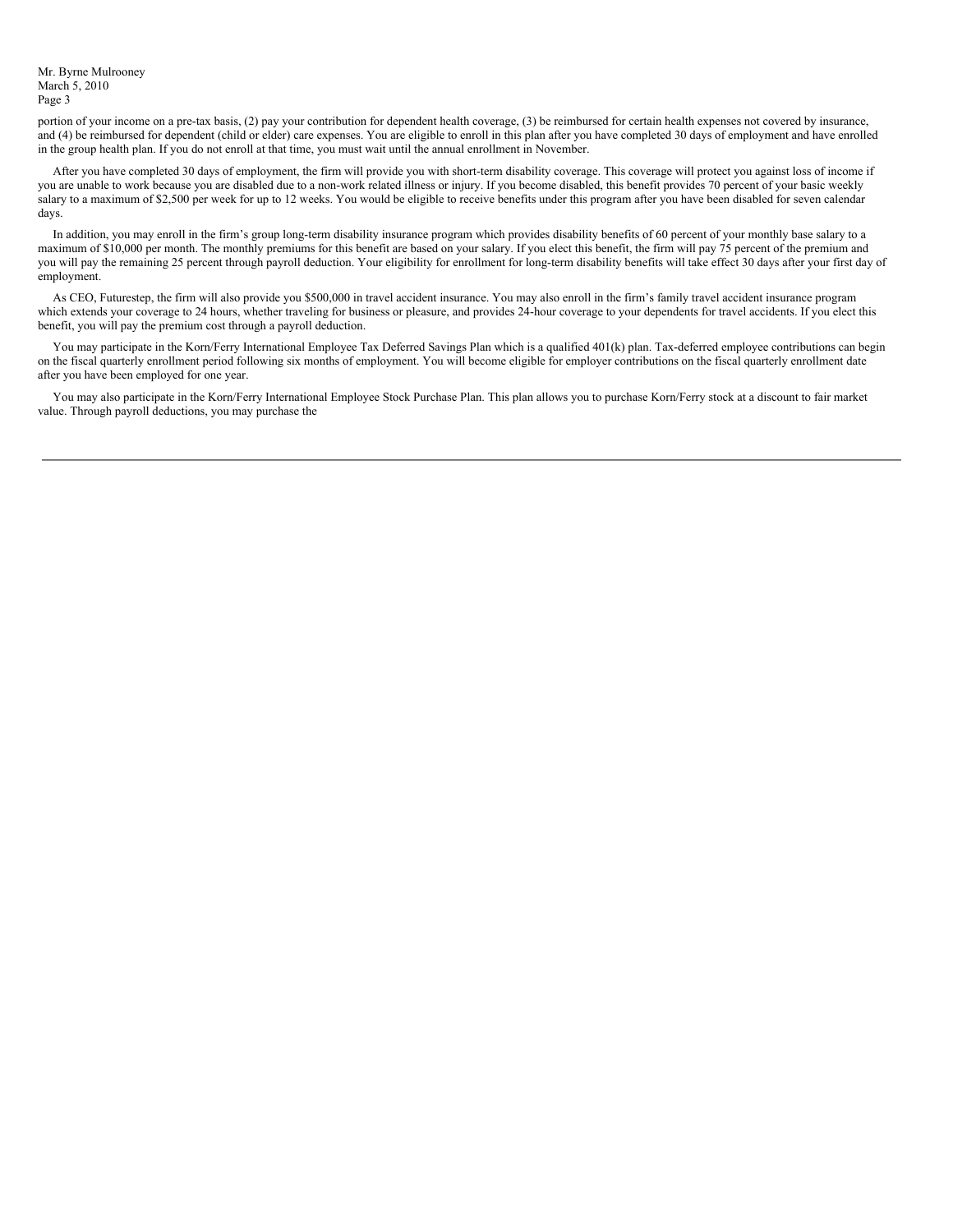Mr. Byrne Mulrooney March 5, 2010 Page 4

stock at price equal to 85% of the fair market at the end of the offering period. Employee contributions can begin on the first plan enrollment period following six months of employment. If you do not enroll at that time, you may enroll during any following enrollment period.

Your benefits package with enrollment forms and plan descriptions are enclosed in this envelope. Coverage in Korn/Ferry's employee benefits programs is dependent upon your timely completion and our receipt of all forms and materials required for enrollment.

### Executive Benefits

The following paragraphs describe Korn/Ferry's executive benefit programs as currently constituted. Please be aware that these programs are subject to change. If they are modified in the future, you will continue to be eligible for such benefits as are provided to other CEO's of the firm.

On the date you become eligible for the health benefits plan, you will automatically be enrolled in the Executive Medical Plan. This plan provides you with additional benefit payments, above those paid under the standard group health insurance, as well as reimbursement for certain medical services not covered under the group health insurance. Your coverage under this plan will be a maximum of \$2,500 per year. Further information about this program will be provided with your benefits package.

You will be eligible to participate in the ECAP plan. This is a non-qualified deferred compensation plan which allows participants to make pre-tax deferrals of up to 90% of salary and 100% of bonus. Deferrals you make are immediately 100% vested and you have a choice of investment options. Full details will be provided to you during the next deferral election period. To the extent permissible under such plan, you may be able to make contributions to the plan within the first six (6) months of your employment.

After completing one year of employment, you may also participate in the College Tuition Program. This partner benefit provides \$2,000 per year up to a maximum of \$8,000 for each dependent child enrolled full-time as an undergraduate in an accredited college or university.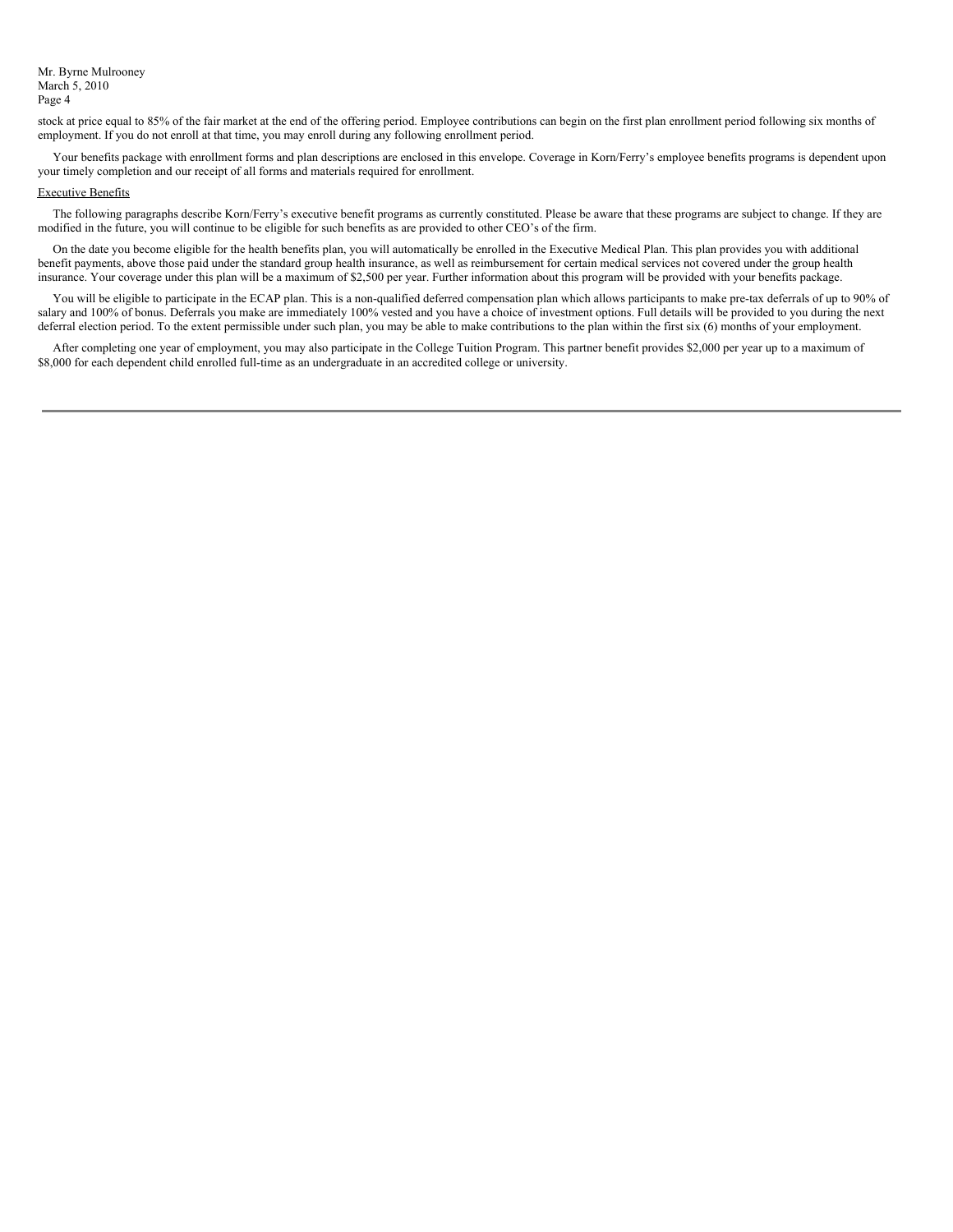As a CEO, you will also receive \$450 per month as an automobile allowance.

### Professional Requirements

As part of your employment by Korn/Ferry, we also ask that you provide a detailed description of your job history and educational background. A form for this purpose is enclosed. The information you provide concerning past employment and educational history will be verified by the firm. Your employment is contingent on the accuracy of the information you provide.

Pursuant to the Immigration and Nationality Act, our firm is required to verify the identity and employment eligibility of all new hires. In order to comply with this legal obligation, we must complete an Employment Eligibility Verification Form I-9 within three days of hire. We have enclosed a Form I-9 for your review. Please note that you will need to provide either (i) one document from "List A" or (ii) one document from "List B" and one document from "List C" of the form (see page two of the enclosed I-9 Form). If you anticipate having difficulty completing the Form I-9 or producing the required documents, please contact me.

Further, all Korn/Ferry employees are required to review and acknowledge the firm's Code of Business Conduct, Code of Business Conduct and Ethics, Non-Harassment and Non-Discrimination Policy, Information Technology Security Policies and Procedures, Policy Statement Regarding Insider Trading, Media Contacts, and Securities Analysts, Policy Statement Prohibiting Payments to Foreign Government Agencies and Officials, Political Parties, Leaders and Candidates, and False Entries in Books and Records, and the Agreement To Protect Confidential Information which govern all aspects of our professional practice. Copies of the Codes, Policies and Agreement are enclosed. Your employment is contingent on your abiding by the provisions of these documents. Please review them carefully and return the signed acknowledgment forms with your acceptance of this offer. Please keep the Codes and Policies as well as a copy of the Agreement to Protect Confidential Information for your personal files.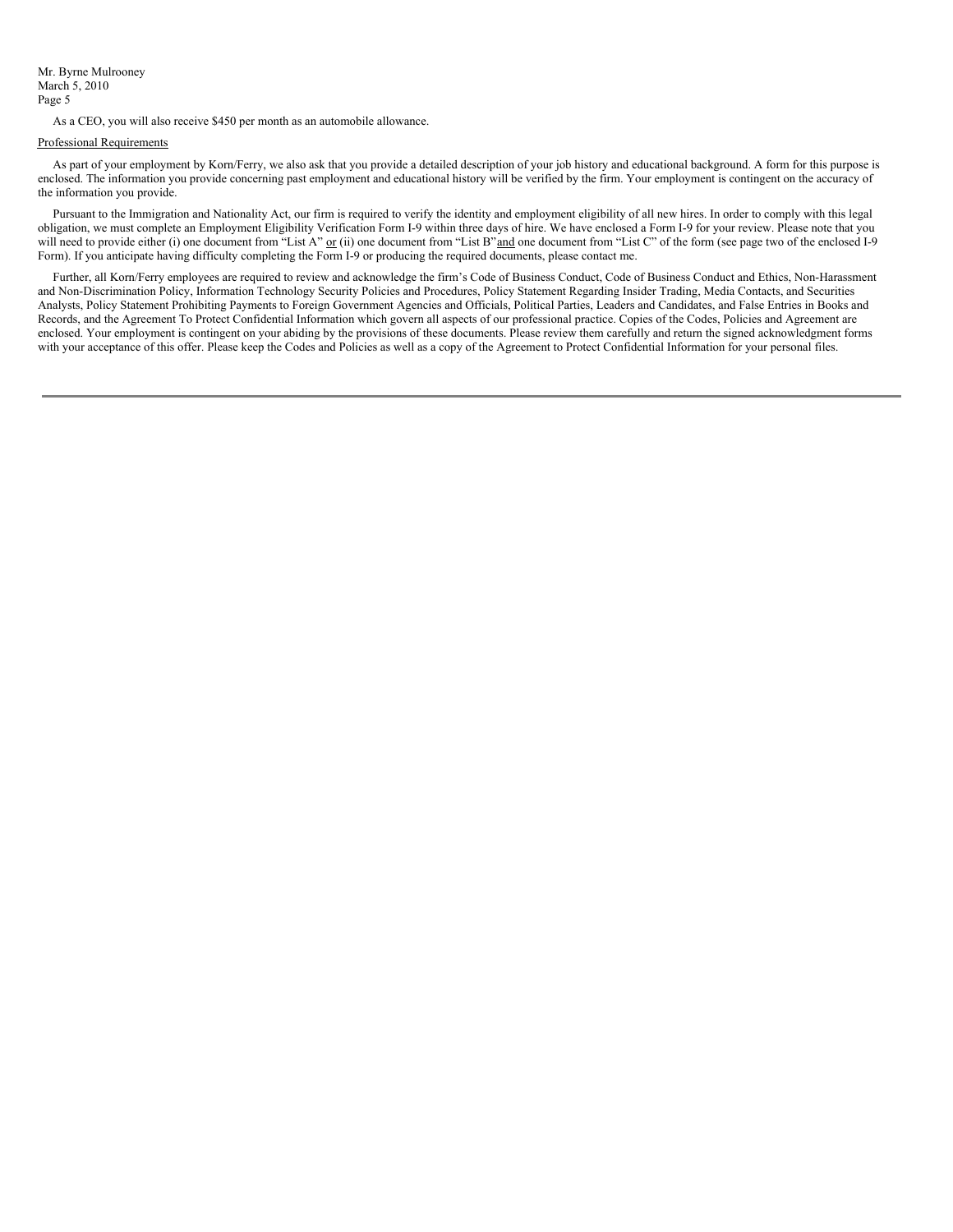### Business Information and Non-Competition

Please review the following clause with care. In accepting this offer of employment with Korn/Ferry, you are making a personal commitment to adhere to the provisions set forth below.

In consideration of your employment by Korn/Ferry International, you agree that during the term of your employment, except as necessary to carry on the business of the Corporation, and after the expiration of your employment, you shall not, directly or indirectly, use or disclose to any person, firm, or corporation, any candidate list, personal histories or resumes, employment information, business information, customer lists, business secrets or any other information not generally known in the industry concerning business or policies of the firm, including, but not limited to the firm's list of clients or placement candidates.

You further agree that during the term of your employment, and for the two year period immediately subsequent to the expiration of your employment, you will not directly or indirectly (as owner, principal, agent, partner, officer, employee, independent contractor, consultant, stockholder or otherwise) (1) solicit or accept any executive search assignment from, or otherwise attempt to provide services then provided by the firm to, any existing client of the firm or its subsidiaries or affiliates or any person who has been a client of the firm or its subsidiaries or affiliates during the preceding two years, (2) solicit for employment or otherwise attempt to engage the services of any employee of the firm or its subsidiaries or affiliates. The term "client" as used in this clause shall mean only clients as to which you, at any time during the three years preceding termination of employment, contacted or engaged in activities on behalf of the firm.

## Acceptance of Employment

You understand that your employment with Korn/Ferry International is an employment "at will" and this arrangement may be altered only in writing by the Vice President of Human Resources of Korn/Ferry International.

Upon your acceptance of this offer of employment, please acknowledge your agreement with the terms set forth in this letter by signing in the designated space below. A copy of this letter is enclosed for your records.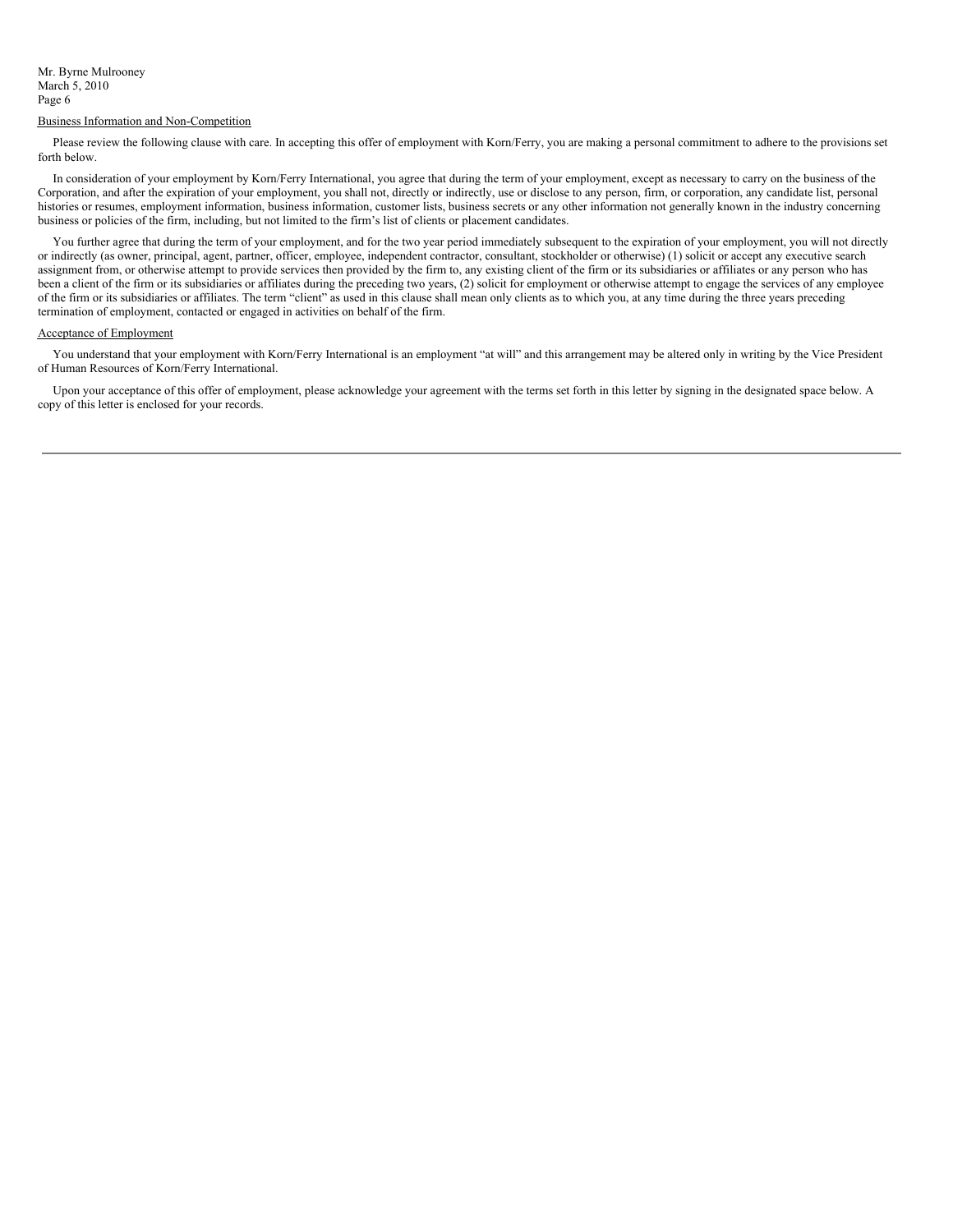Mr. Byrne Mulrooney March 5, 2010 Page 7

Please also complete and sign the enclosed documents and return them to me with your signed letter:

- **•** Personnel Information Form (Section A)
- **•** Employment and Education History Form
- **•** I-9 Form
- **•** W-4 Form
- **•** Employee Authorization for Automatic Deposits Form (optional)
- **•** Diners Club Corporate Card Application
- **•** Agreement To Protect Confidential Information
- **•** Non-Harassment/Non-Discrimination...: Acknowledgement Form
- **•** Code of Business Conduct: Acknowledgment Form
- **•** Code of Business Conduct and Ethics: Acknowledgement Form
- **•** Insider Trading Policy: Acknowledgment Form
- **•** Policy Statement Prohibiting ...: Acknowledgment Form
- **•** IT Security Policies and Procedures: Acknowledgment Form
- **•** Business Travel and Expense Reporting: Acknowledgement Form

I look forward to your joining us and to your success with Korn/Ferry International. If you have any questions, please don't hesitate to call me.

Sincerely,

Gary D. Burnison Chief Executive Officer

ACCEPTED:

/s/ Byrne Mulrooney Byrne Mulrooney

/s/ Gary D. Burnison Date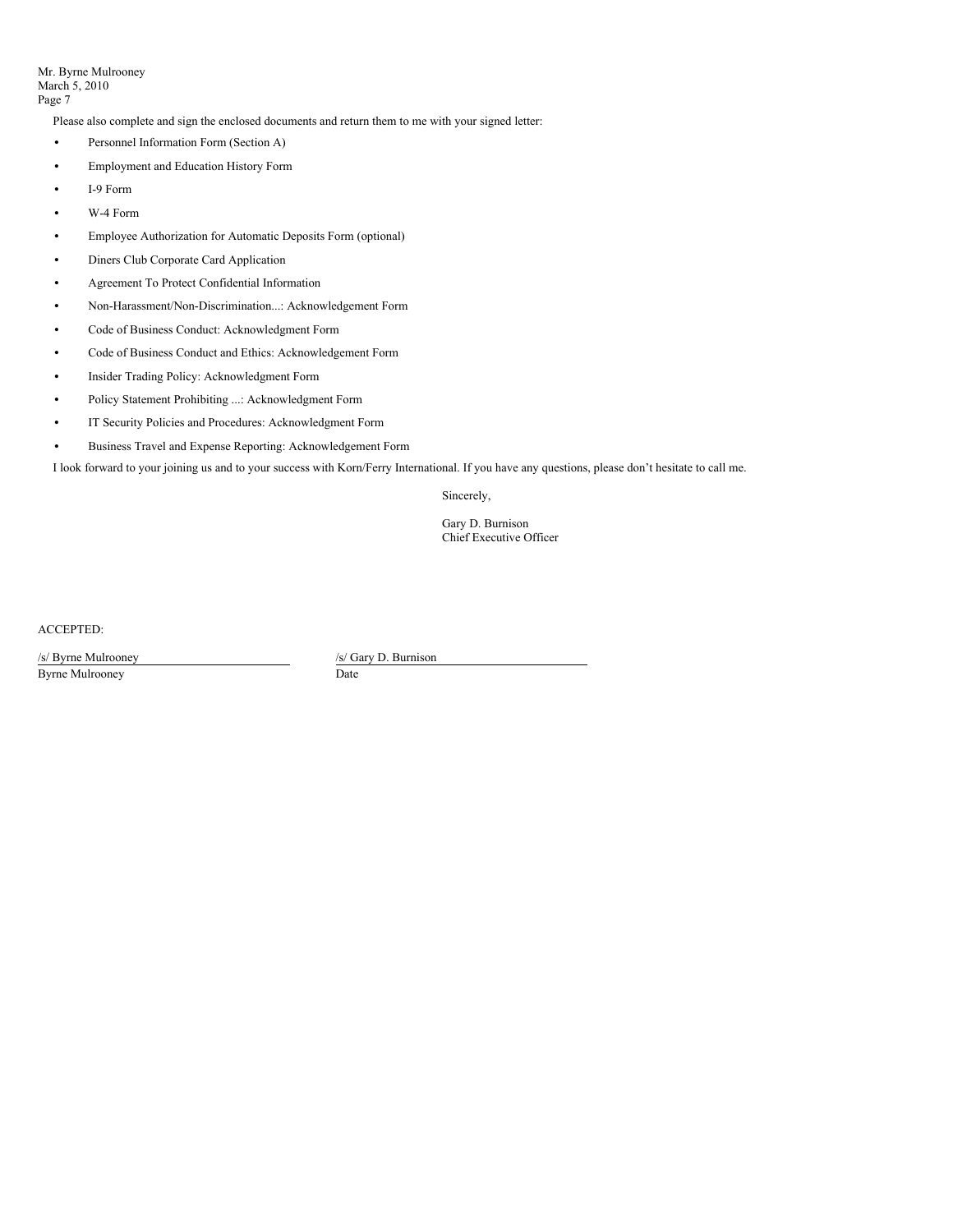# **EXHIBIT 21.1**

Note: Korn/Ferry International or one of its Subsidiaries has 100% ownership of the Subsidiaries listed below, except for Korn/Ferry International (M) Sdn. Bhd. (49%), Korn/Ferry International S.A. de C.V. (43.5%), Korn/Ferry International (H.K.) Limited (99% owned by Korn/Ferry International; 1% owned by Paul C. Reilly in trust for Korn/Ferry International), Korn/Ferry International de Venezuela, C.A. (49%), and Korn/Ferry (Thailand) Limited (48.8%).

| <b>Subsidiaries</b> |                                                                         | <b>Jurisdiction</b> |
|---------------------|-------------------------------------------------------------------------|---------------------|
| 1.                  | Korn Ferry International S.A.                                           | Argentina           |
| 2.                  | Korn/Ferry International Pty Limited                                    | Australia           |
| 3.                  | Futurestep (Australia) Pty Ltd                                          | Australia           |
| 4.                  | Korn/Ferry International Limited GmbH                                   | Austria             |
| 5.                  | Korn/Ferry International Futurestep (Belgium) BVBA                      | Belgium             |
| 6.                  | Korn/Ferry International SNC (Belgium branch)                           | Belgium             |
| 7.                  | Korn/Ferry International S/C Ltda.                                      | <b>Brazil</b>       |
| 8.                  | Korn/Ferry Canada, Inc.                                                 | Canada              |
| 9.                  | Korn/Ferry International Futurestep (Canada) Inc.                       | Canada              |
| 10.                 | Korn/Ferry International, S.A.                                          | Chile               |
| 11.                 | Korn/Ferry International (China) Limited                                | Hong Kong           |
| 12.                 | Korn/Ferry International Consulting (Beijing) Limited                   | Beijing, China      |
| 13.                 | Shanghai Korn/Ferry Human Capital Consulting Co., Ltd.                  | Shanghai, China     |
| 14.                 | Futurestep China                                                        | China               |
| 15.                 | Korn/Ferry International A/S                                            | Denmark             |
| 16.                 | Korn/Ferry International Futurestep (Denmark) ApS                       | Denmark             |
| 17.                 | Korn/Ferry International Cie, S.N.C.                                    | France              |
| 18.                 | Korn/Ferry International Futurestep (France) SARL                       | France              |
| 19.                 | Korn/Ferry International GmbH                                           | Germany             |
| 20.                 | Futurestep Germany GmbH                                                 | Germany             |
| 21.                 | Korn/Ferry International SA                                             | Greece              |
| 22.                 | Korn/Ferry International (H.K.) Limited                                 | Hong Kong           |
| 23.                 | Korn/Ferry Futurestep (Hong Kong) Ltd                                   | Hong Kong           |
| 24.                 | Korn/Ferry International Budapest Personnel Consulting and Service Ltd. | Hungary             |
| 25.                 | Korn/Ferry International Private Limited                                | India               |
| 26.                 | Futurestep Recruitment Services Private Ltd.                            | India               |
| 27.                 | PT. Korn/Ferry International                                            | Indonesia           |
| 28.                 | Korn/Ferry International S.R.L.                                         | Italy               |
| 29.                 | Futurestep (Italy) S.r.l.                                               | Italy               |
| 30.                 | Nihon Korn/Ferry International K.K.                                     | Japan               |
| 31.                 | Futurestep (Japan) K.K.                                                 | Japan               |
| 32.                 | Korn/Ferry International (Korea) Limited                                | Korea               |
| 33.                 | KF International (Korea) Ltd.                                           | Korea               |
| 34.                 | Agensi Pekerjaan Futurestep Worldwide (M) Sdn. Bhd.                     | Malaysia            |
| 35.                 | Korn/Ferry International (M) Sdn. Bhd.                                  | Malaysia            |
| 36.                 | Korn/Ferry Investment India Limited (Mauritius OCB)                     | Mauritius           |
| 37.                 | Korn/Ferry International S.A. de C.V.                                   | Mexico              |
| 38.                 | Korn/Ferry International B.V.                                           | Netherlands         |
| 39.                 | Korn/Ferry International, Futurestep (The Netherlands) B.V.             | Netherlands         |
| 40.                 | Korn Ferry International New Zeland Limited                             | New Zealand         |
| 41.                 | Futurestep (New Zealand) Ltd.                                           | New Zealand         |
| 42.                 | Korn/Ferry International A/S                                            | Norway              |
| 43.                 | Futurestep (Norge) AS                                                   | Norway              |
| 44.                 | Korn/Ferry International Peru S.A.                                      | Peru                |
| 45.                 | Korn/Ferry International Sp.z.o.o.                                      | Poland              |
| 46.                 | Korn/Ferry International Pte. Ltd.                                      | Singapore           |
| 47.                 | Futurestep (Singapore) Pte Ltd.                                         | Singapore           |
| 48.                 | Korn/Ferry International S.A.                                           | Spain               |
| 49.                 | Korn/Ferry International Futurestep (Espana), S.L.                      | Spain               |
| 50.                 | Korn/Ferry International AB                                             | Sweden              |

1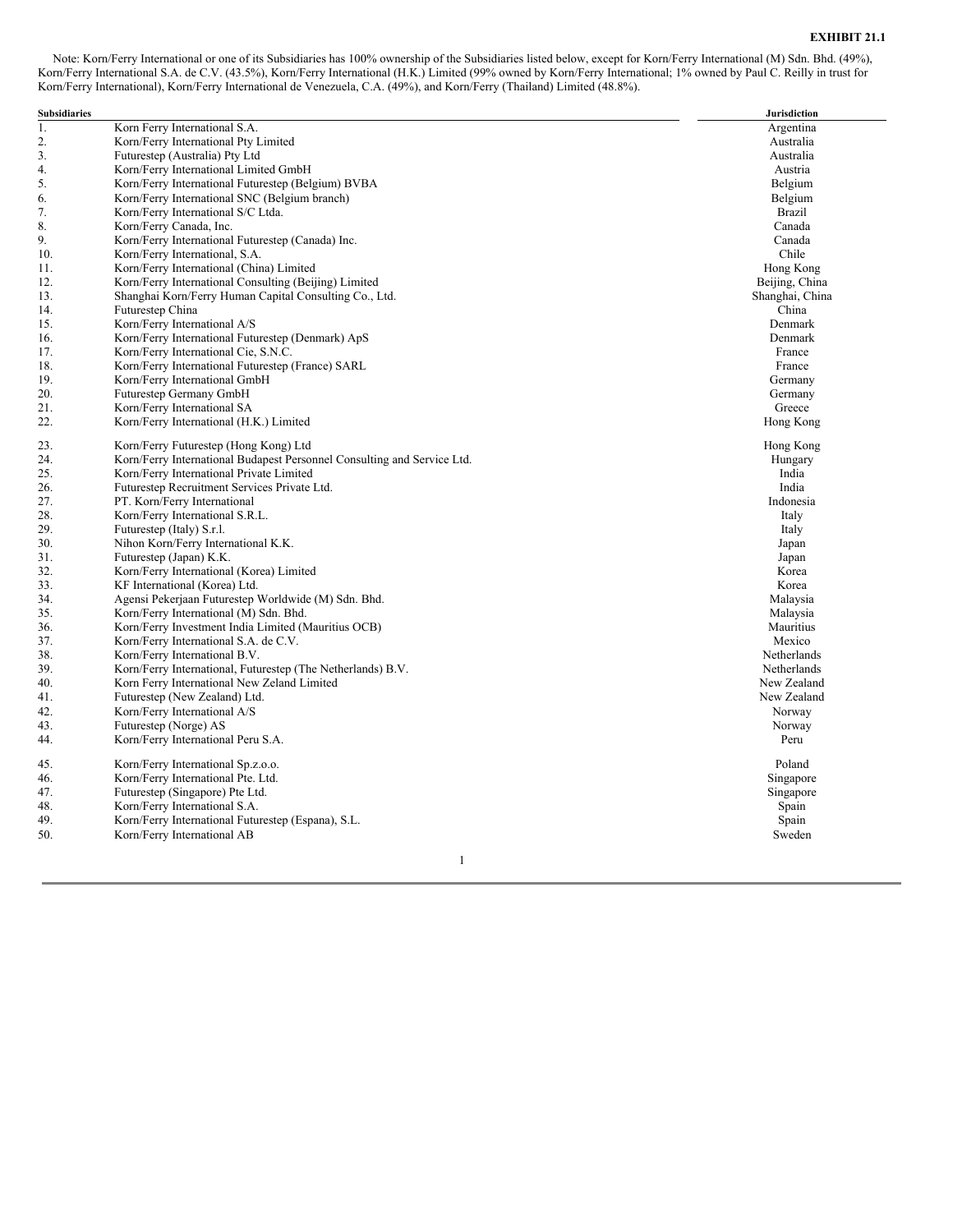| <b>Subsidiaries</b> |                                                                   | <b>Jurisdiction</b>       |
|---------------------|-------------------------------------------------------------------|---------------------------|
| 51.                 | Korn/Ferry (Schweiz) AG                                           | Switzerland               |
| 52.                 | Lore International Institute (Europe) AG                          | Switzerland               |
| 53.                 | Korn/Ferry (Thailand) Limited                                     | Thailand                  |
| 54.                 | Korn/Ferry International Executive Recruitment (Thailand) Limited | Thailand                  |
| 55.                 | Korn/Ferry International Musavirlik Limited Sirketi               | Turkey                    |
| 56.                 | Futurestep (UK) Limited                                           | United Kingdom            |
| 57.                 | Korn/Ferry International, Limited                                 | United Kingdom            |
| 58.                 | K/FI (UK) Limited                                                 | United Kingdom            |
| 59.                 | Continental American Management Corp.                             | United States, California |
| 60.                 | Korn/Ferry International Holding India                            | United States, California |
| 61.                 | Strategic Compensation Associates                                 | United States, California |
| 62.                 | Avery Associates, Inc.                                            | United States, California |
| 63.                 | Korn/Ferry International Futurestep, Inc.                         | United States, Delaware   |
| 64.                 | Korn/Ferry International Futurestep (Holdings) Inc.               | United States, Delaware   |
| 65.                 | Korn/Ferry International Worldwide, Inc.                          | United States, Delaware   |
| 66.                 | JobDirect.com, Inc.                                               | United States, Delaware   |
| 67.                 | Lore International Institute, LLC                                 | United States, Delaware   |
| 68.                 | Lominger Limited, Inc.                                            | United States, Minnesota  |
| 69.                 | Sensa Solutions, Inc.                                             | United States, Virginia   |
| 70.                 | Korn/Ferry International Consultores Asociados, C.A.              | Venezuela                 |
|                     | $\overline{2}$                                                    |                           |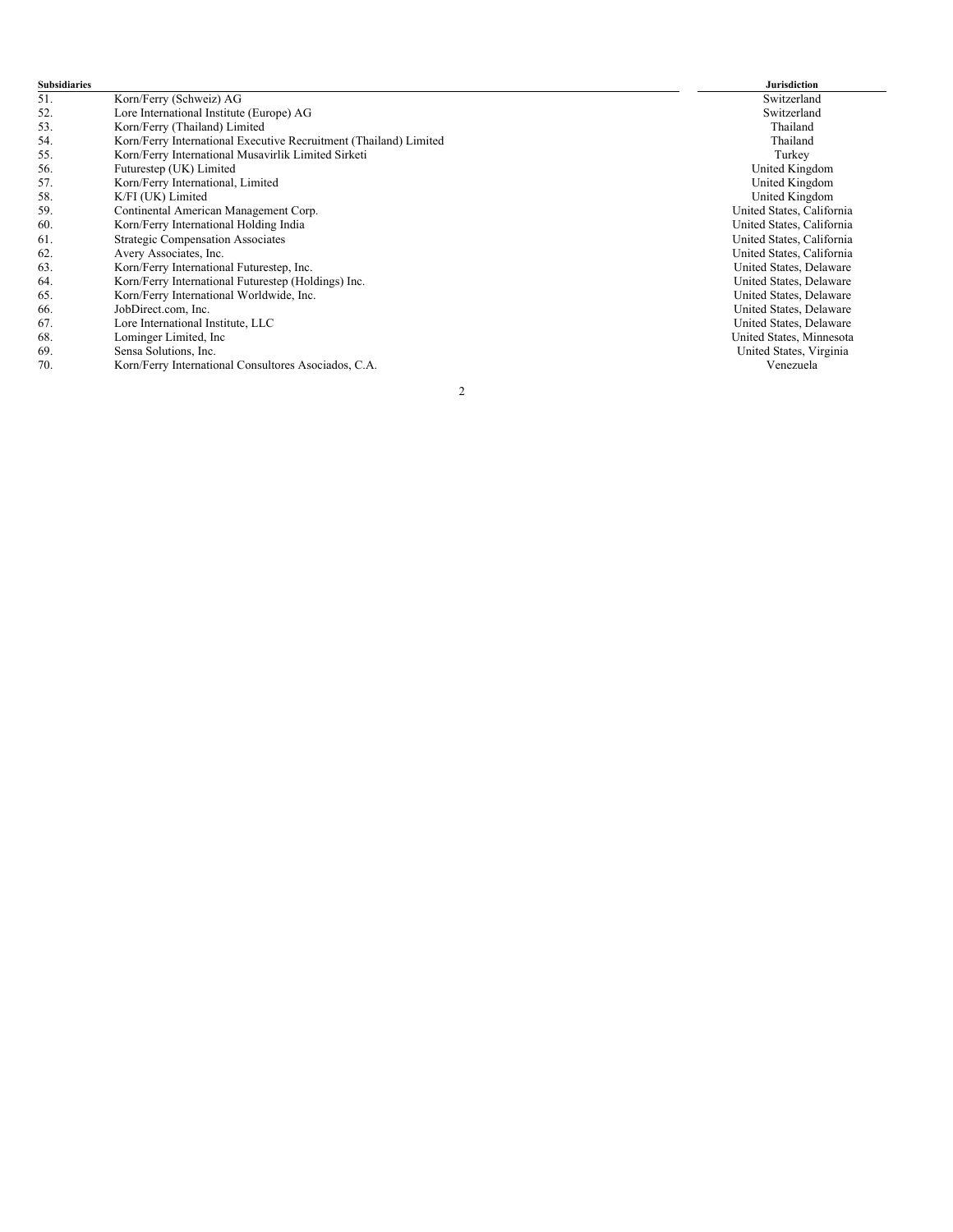# **CONSENT OF INDEPENDENT REGISTERED PUBLIC ACCOUNTING FIRM**

We consent to the incorporation by reference in the Registration Statements (Form S-8 Nos. 333-161844, 333-159900, 333-158632, 333-49580, 333-73147, 333-111038, 333-146346 and 333-108696 and Form S-3 No. 333-99429 and related Prospectus) of our reports dated June 29, 2010, with respect to the consolidated financial statements of Korn/Ferry International and the effectiveness of internal control over financial reporting of Korn/Ferry International and subsidiaries included in this Annual Report (Form 10-K) for the year ended April 30, 2010.

/s/ Ernst & Young LLP

Los Angeles, California June 29, 2010

1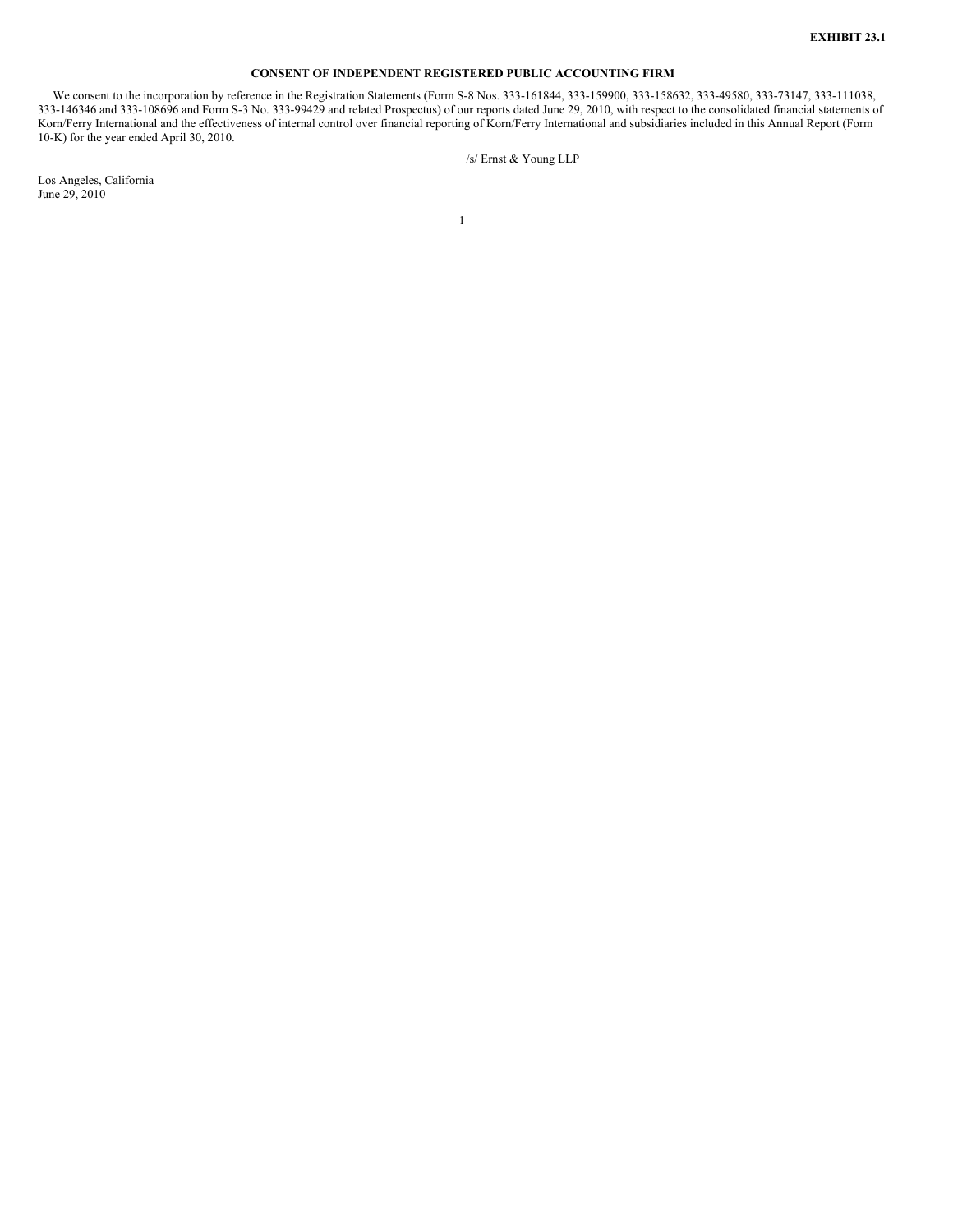## **CERTIFICATIONS**

I, Gary D. Burnison, certify that:

- 1. I have reviewed this annual report on Form 10-K of Korn/Ferry International;
- 2. Based on my knowledge, this report does not contain any untrue statement of a material fact or omit to state a material fact necessary to make the statements made, in light of the circumstances under which such statements were made, not misleading with respect to the period covered by this report;
- 3. Based on my knowledge, the financial statements, and other financial information included in this report, fairly present in all material respects the financial condition, results of operations and cash flows of the registrant as of, and for, the periods presented in this report;
- 4. The registrant's other certifying officer(s) and I are responsible for establishing and maintaining disclosure controls and procedures (as defined in Exchange Act Rules 13a-15(e) and 15d-15(e)) and internal control over financial reporting (as defined in Exchange Act Rules 13a-15(f) and 15d-15(f)) for the registrant and have:
	- a) Designed such disclosure controls and procedures, or caused such disclosure controls and procedures to be designed under our supervision, to ensure that material information relating to the registrant, including its consolidated subsidiaries, is made known to us by others within those entities, particularly during the period in which this report is being prepared;
	- b) Designed such internal control over financial reporting, or caused such internal control over financial reporting to be designed under our supervision, to provide reasonable assurance regarding the reliability of financial reporting and the preparation of financial statements for external purposes in accordance with generally accepted accounting principles;
	- c) Evaluated the effectiveness of the registrant's disclosure controls and procedures and presented in this report our conclusions about the effectiveness of the disclosure controls and procedures, as of the end of the period covered by this report based on such evaluation; and
	- d) Disclosed in this report any change in the registrant's internal control over financial reporting that occurred during the registrant's most recent fiscal quarter (the registrant's fourth fiscal quarter in the case of an annual report) that has materially affected, or is reasonably likely to materially affect, the registrant's internal control over financial reporting; and
- 5. The registrant's other certifying officer(s) and I have disclosed, based on our most recent evaluation of internal control over financial reporting, to the registrant's auditors and the audit committee of the registrant's board of directors (or persons performing the equivalent functions):
	- a) All significant deficiencies and material weaknesses in the design or operation of internal control over financial reporting which are reasonably likely to adversely affect the registrant's ability to record, process, summarize and report financial information; and
	- b) Any fraud, whether or not material, that involves management or other employees who have a significant role in the registrant's internal control over financial reporting.

1

By: /s/ GARY D. BURNISON

Name: **Gary D. Burnison**

Title: **Chief Executive Officer**

Date: June 29, 2010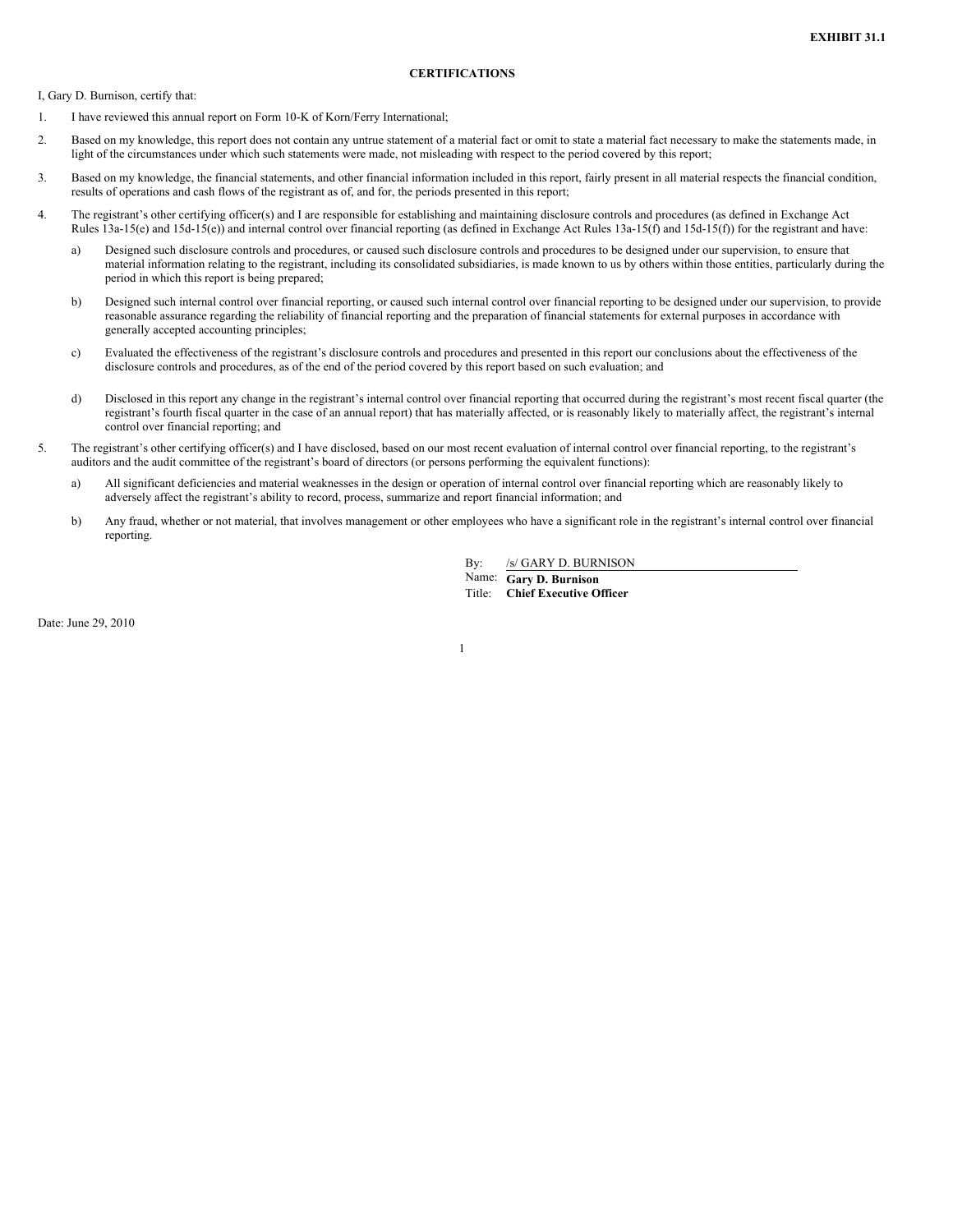## **CERTIFICATIONS**

I, Michael A. DiGregorio, certify that:

- 1. I have reviewed this annual report on Form 10-K of Korn/Ferry International;
- 2. Based on my knowledge, this report does not contain any untrue statement of a material fact or omit to state a material fact necessary to make the statements made, in light of the circumstances under which such statements were made, not misleading with respect to the period covered by this report;
- 3. Based on my knowledge, the financial statements, and other financial information included in this report, fairly present in all material respects the financial condition, results of operations and cash flows of the registrant as of, and for, the periods presented in this report;
- 4. The registrant's other certifying officer(s) and I are responsible for establishing and maintaining disclosure controls and procedures (as defined in Exchange Act Rules 13a-15(e) and 15d-15(e)) and internal control over financial reporting (as defined in Exchange Act Rules 13a-15(f) and 15d-15(f)) for the registrant and have:
	- a) Designed such disclosure controls and procedures, or caused such disclosure controls and procedures to be designed under our supervision, to ensure that material information relating to the registrant, including its consolidated subsidiaries, is made known to us by others within those entities, particularly during the period in which this report is being prepared;
	- b) Designed such internal control over financial reporting, or caused such internal control over financial reporting to be designed under our supervision, to provide reasonable assurance regarding the reliability of financial reporting and the preparation of financial statements for external purposes in accordance with generally accepted accounting principles;
	- c) Evaluated the effectiveness of the registrant's disclosure controls and procedures and presented in this report our conclusions about the effectiveness of the disclosure controls and procedures, as of the end of the period covered by this report based on such evaluation; and
	- d) Disclosed in this report any change in the registrant's internal control over financial reporting that occurred during the registrant's most recent fiscal quarter (the registrant's fourth fiscal quarter in the case of an annual report) that has materially affected, or is reasonably likely to materially affect, the registrant's internal control over financial reporting; and
- 5. The registrant's other certifying officer(s) and I have disclosed, based on our most recent evaluation of internal control over financial reporting, to the registrant's auditors and the audit committee of the registrant's board of directors (or persons performing the equivalent functions):
	- a) All significant deficiencies and material weaknesses in the design or operation of internal control over financial reporting which are reasonably likely to adversely affect the registrant's ability to record, process, summarize and report financial information; and
	- b) Any fraud, whether or not material, that involves management or other employees who have a significant role in the registrant's internal control over financial reporting.

1

By: /s/ MICHAEL A. DIGREGORIO

Name: **Michael A. DiGregorio** Title: **Chief Financial Officer**

Date: June 29, 2010